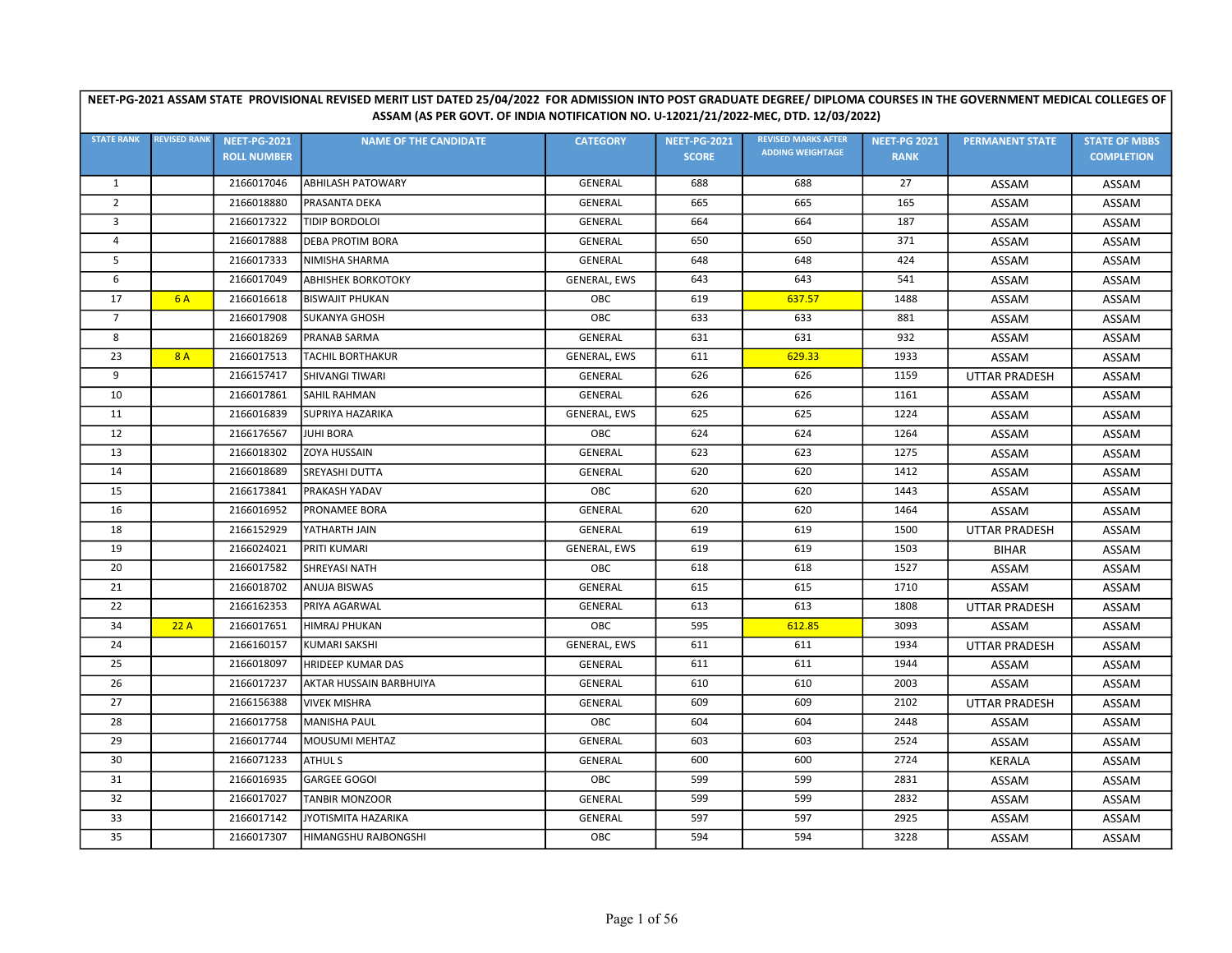| <b>STATE RANK</b> | <b>REVISED RANK</b> | <b>NEET-PG-2021</b> | <b>NAME OF THE CANDIDATE</b> | <b>CATEGORY</b>     | <b>NEET-PG-2021</b> | <b>REVISED MARKS AFTER</b> | <b>NEET-PG 2021</b> | <b>PERMANENT STATE</b> | <b>STATE OF MBBS</b> |
|-------------------|---------------------|---------------------|------------------------------|---------------------|---------------------|----------------------------|---------------------|------------------------|----------------------|
|                   |                     | <b>ROLL NUMBER</b>  |                              |                     | <b>SCORE</b>        | <b>ADDING WEIGHTAGE</b>    | <b>RANK</b>         |                        | <b>COMPLETION</b>    |
| 36                |                     | 2166018647          | MAMOONA CHOUDHURY            | <b>GENERAL</b>      | 591                 | 591                        | 3462                | ASSAM                  | ASSAM                |
| 37                |                     | 2166176959          | <b>VINOD KUMAR</b>           | OBC                 | 590                 | 590                        | 3549                | ASSAM                  | ASSAM                |
| 38                |                     | 2166016852          | <b>SHRUTI KASHYAP</b>        | <b>GENERAL</b>      | 590                 | 590                        | 3655                | ASSAM                  | ASSAM                |
| 39                |                     | 2166018547          | <b>BINAYAK GUPTA</b>         | GENERAL             | 589                 | 589                        | 3669                | ASSAM                  | ASSAM                |
| 40                |                     | 2166017021          | LEENA BHARALI                | SC                  | 589                 | 589                        | 3719                | ASSAM                  | ASSAM                |
| 41                |                     | 2166017135          | <b>SAMEN SAHA</b>            | <b>GENERAL, EWS</b> | 584                 | 584                        | 4200                | ASSAM                  | ASSAM                |
| 42                |                     | 2166017418          | AAKANKSHA                    | <b>GENERAL</b>      | 582                 | 582                        | 4361                | <b>BIHAR</b>           | ASSAM                |
| 43                |                     | 2166018805          | <b>ARINDAM DAS</b>           | SC                  | 581                 | 581                        | 4426                | ASSAM                  | ASSAM                |
| 44                |                     | 2166018567          | SATAKSHI SHOME PURKAYASTHA   | GENERAL, EWS        | 581                 | 581                        | 4507                | ASSAM                  | ASSAM                |
| 65                | 44 A                | 2166018821          | <b>PRATIK BARUAH</b>         | OBC                 | 563                 | 579.89                     | 6512                | ASSAM                  | ASSAM                |
| 45                |                     | 2166017848          | PARASH TALUKDAR              | <b>GENERAL</b>      | 578                 | 578                        | 4745                | ASSAM                  | ASSAM                |
| 46                |                     | 2166018503          | PRAYASHI PATOWARY            | <b>GENERAL</b>      | 578                 | 578                        | 4786                | ASSAM                  | ASSAM                |
| 47                |                     | 2166018557          | <b>VAISHALI DEBSIKDAR</b>    | <b>GENERAL</b>      | 576                 | 576                        | 4934                | ASSAM                  | ASSAM                |
| 75                | 47A                 | 2166017895          | SAIFUL ALOM                  | GENERAL, EWS        | 559                 | 575.77                     | 7062                | ASSAM                  | ASSAM                |
| 48                |                     | 2166018558          | <b>ANKITA NATH</b>           | OBC                 | 574                 | 574                        | 5250                | ASSAM                  | ASSAM                |
| 49                |                     | 2166017610          | <b>HIMAKSHI UZIR</b>         | GENERAL             | 573                 | 573                        | 5291                | ASSAM                  | ASSAM                |
| 50                |                     | 2166018436          | <b>NISHANT GOENKA</b>        | <b>GENERAL</b>      | 573                 | 573                        | 5329                | ASSAM                  | ASSAM                |
| 51                |                     | 2166018456          | NILESH KHAKHOLIA             | GENERAL             | 572                 | 572                        | 5391                | ASSAM                  | ASSAM                |
| 52                |                     | 2166018485          | ASHAPURNA GOSWAMI            | <b>GENERAL, EWS</b> | 572                 | 572                        | 5470                | ASSAM                  | ASSAM                |
| 53                |                     | 2166016770          | NAVIL FARZAD ISLAM           | <b>GENERAL</b>      | 572                 | 572                        | 5472                | ASSAM                  | ASSAM                |
| 81                | 53 A                | 2166018092          | SOMNATH SAHA ROY             | <b>GENERAL</b>      | 555                 | 571.65                     | 7577                | ASSAM                  | ASSAM                |
| 54                |                     | 2166016645          | <b>DHURJYOTI NATH</b>        | OBC                 | 571                 | 571                        | 5548                | ASSAM                  | ASSAM                |
| 116               | 54A                 | 2166016621          | HIRAK JYOTI TALUKDAR         | OBC                 | 538                 | 570.28                     | 10261               | ASSAM                  | ASSAM                |
| 55                |                     | 2166016942          | PRIYANKA GOSWAMI             | GENERAL, EWS        | 569                 | 569                        | 5769                | ASSAM                  | ASSAM                |
| 56                |                     | 2166018643          | PRIYA DAS                    | SC                  | 568                 | 568                        | 5863                | ASSAM                  | ASSAM                |
| 57                |                     | 2166018881          | PRIYAM SARMAH                | <b>GENERAL</b>      | 567                 | 567                        | 6038                | ASSAM                  | ASSAM                |
| 58                |                     | 2166043555          | <b>SANYAM RATHI</b>          | GENERAL             | 567                 | 567                        | 6072                | <b>HARYANA</b>         | ASSAM                |
| 59                |                     | 2166177010          | ASHAPURNA BHAGAWATI          | <b>GENERAL</b>      | 566                 | 566                        | 6201                | ASSAM                  | ASSAM                |
| 60                |                     | 2166033182          | NITESH KUMAR YADAV           | OBC                 | 565                 | 565                        | 6302                | DELHI                  | ASSAM                |
| 61                |                     | 2166018525          | NILUFA AHMED LASKAR          | GENERAL, EWS        | 565                 | 565                        | 6305                | ASSAM                  | ASSAM                |
| 62                |                     | 2166017850          | <b>SUMANA SARMA</b>          | <b>GENERAL</b>      | 565                 | 565                        | 6331                | ASSAM                  | ASSAM                |
| 63                |                     | 2166018827          | <b>RUPAMJIT BHARALI</b>      | OBC                 | 564                 | 564                        | 6472                | ASSAM                  | ASSAM                |
| 64                |                     | 2166017086          | <b>COSMI BORA</b>            | OBC                 | 564                 | 564                        | 6499                | ASSAM                  | ASSAM                |
| 66                |                     | 2166018730          | <b>JAHANGIR ALOM</b>         | GENERAL, EWS        | 563                 | 563                        | 6518                | ASSAM                  | ASSAM                |
| 67                |                     | 2166017463          | <b>ASIF AFSAR</b>            | GENERAL             | 563                 | 563                        | 6523                | ASSAM                  | ASSAM                |
| 68                |                     | 2166017886          | <b>HARE KRISHNA DEKA</b>     | OBC                 | 563                 | 563                        | 6524                | ASSAM                  | ASSAM                |
| 69                |                     | 2166017580          | ARINDOM KAUSHIK BORA         | OBC                 | 563                 | 563                        | 6567                | ASSAM                  | ASSAM                |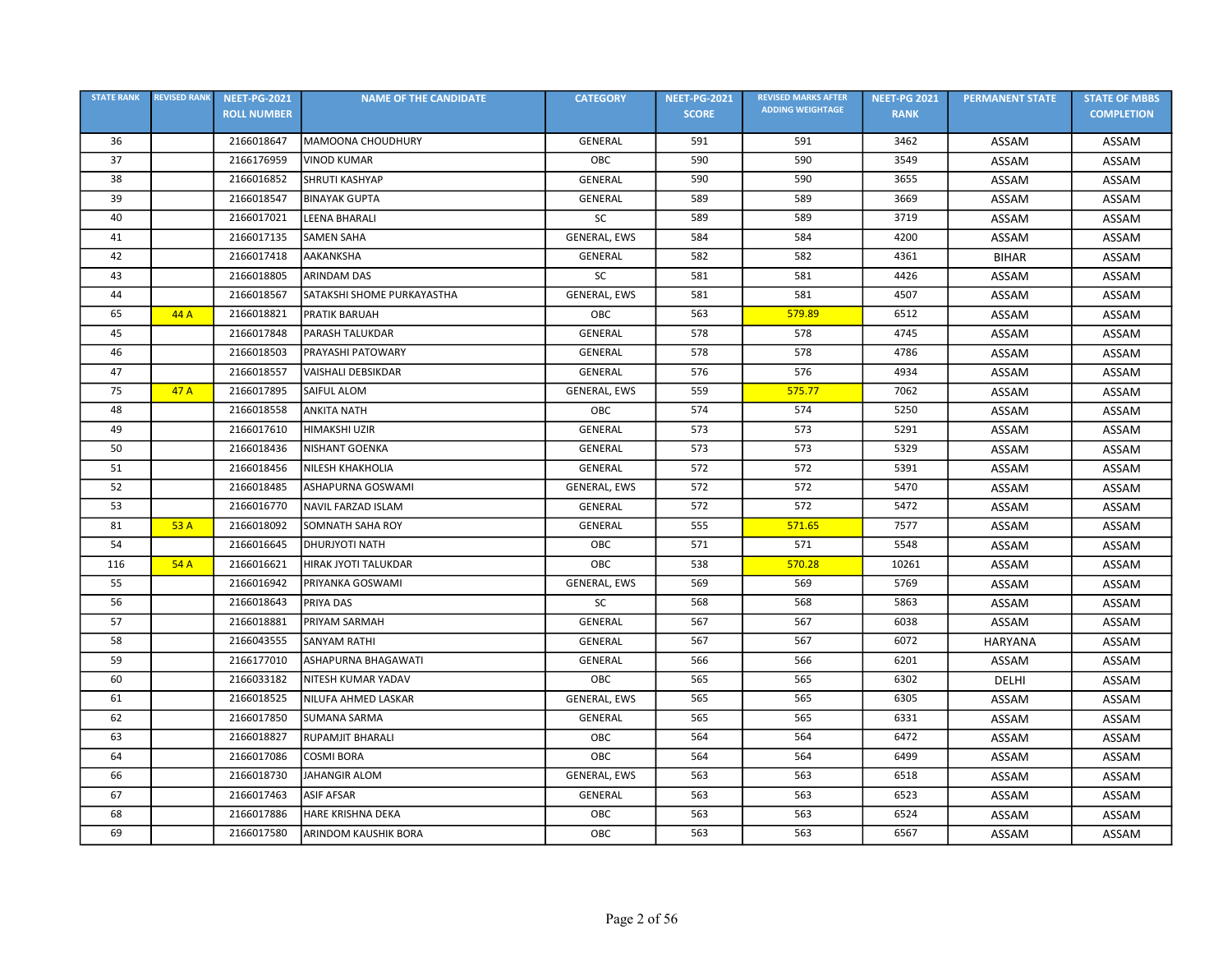| <b>STATE RANK</b> | <b>REVISED RANK</b> | <b>NEET-PG-2021</b> | <b>NAME OF THE CANDIDATE</b> | <b>CATEGORY</b>     | <b>NEET-PG-2021</b> | <b>REVISED MARKS AFTER</b> | <b>NEET-PG 2021</b> | <b>PERMANENT STATE</b> | <b>STATE OF MBBS</b> |
|-------------------|---------------------|---------------------|------------------------------|---------------------|---------------------|----------------------------|---------------------|------------------------|----------------------|
|                   |                     | <b>ROLL NUMBER</b>  |                              |                     | <b>SCORE</b>        | <b>ADDING WEIGHTAGE</b>    | <b>RANK</b>         |                        | <b>COMPLETION</b>    |
| 70                |                     | 2166018386          | <b>KASTURI KASHYAP</b>       | GENERAL, EWS        | 561                 | 561                        | 6834                | ASSAM                  | ASSAM                |
| 71                |                     | 2166018443          | <b>SUBHRASMITA BHOI</b>      | <b>GENERAL</b>      | 560                 | 560                        | 6882                | ASSAM                  | ASSAM                |
| 72                |                     | 2166018587          | <b>PIYALEE NATH</b>          | GENERAL             | 560                 | 560                        | 6975                | ASSAM                  | ASSAM                |
| 73                |                     | 2166018177          | <b>SOMALI PAUL</b>           | GENERAL             | 560                 | 560                        | 7018                | ASSAM                  | ASSAM                |
| 74                |                     | 2166042673          | SAGARIKA SAHA                | GENERAL             | 560                 | 560                        | 7044                | ASSAM                  | ASSAM                |
| 104               | 74A                 | 2166017976          | <b>JINKU OZAH</b>            | OBC                 | 542                 | 558.26                     | 9575                | ASSAM                  | ASSAM                |
| 76                |                     | 2166018765          | <b>TRIVARNA DEY</b>          | <b>GENERAL, EWS</b> | 557                 | 557                        | 7287                | ASSAM                  | ASSAM                |
| 77                |                     | 2166177180          | AINDRILA SINGHA ROY          | <b>GENERAL</b>      | 557                 | 557                        | 7387                | ASSAM                  | ASSAM                |
| 78                |                     | 2166116428          | <b>SUBHAM DAS</b>            | <b>GENERAL</b>      | 556                 | 556                        | 7521                | ASSAM                  | ASSAM                |
| 79                |                     | 2166017120          | <b>RAJDEEP PARASHAR</b>      | GENERAL, EWS        | 556                 | 556                        | 7522                | ASSAM                  | ASSAM                |
| 80                |                     | 2166017460          | <b>AMIT SAHANI</b>           | OBC                 | 555                 | 555                        | 7572                | ASSAM                  | ASSAM                |
| 82                |                     | 2166018454          | <b>LUISH BORBORUAH</b>       | OBC                 | 555                 | 555                        | 7620                | ASSAM                  | ASSAM                |
| 83                |                     | 2166017170          | SHEIKH MD IMTIAZ HUSSAIN     | <b>GENERAL, EWS</b> | 555                 | 555                        | 7647                | ASSAM                  | ASSAM                |
| 84                |                     | 2166018203          | <b>SYED ADAM MOUSUM</b>      | GENERAL             | 555                 | 555                        | 7701                | ASSAM                  | ASSAM                |
| 85                |                     | 2166069688          | ALKA C M                     | OBC                 | 553                 | 553                        | 7924                | <b>KERALA</b>          | ASSAM                |
| 86                |                     | 2166017125          | <b>DEBASHREE KARMAKAR</b>    | OBC                 | 552                 | 552                        | 7971                | ASSAM                  | ASSAM                |
| 87                |                     | 2166017427          | <b>RAHUL DAS</b>             | SC                  | 552                 | 552                        | 7990                | ASSAM                  | ASSAM                |
| 88                |                     | 2166172983          | ARINDAM ROY CHOUDHURY        | GENERAL             | 552                 | 552                        | 8086                | ASSAM                  | ASSAM                |
| 120               | 88 A                | 2166016871          | <b>ASHIM CHAMUAH</b>         | OBC                 | 535                 | 551.05                     | 10650               | ASSAM                  | ASSAM                |
| 89                |                     | 2166017887          | <b>NABARUN DHAR</b>          | <b>GENERAL</b>      | 551                 | 551                        | 8121                | ASSAM                  | ASSAM                |
| 90                |                     | 2166032057          | <b>KUNAL DAWAR</b>           | GENERAL, EWS        | 551                 | 551                        | 8196                | DELHI                  | ASSAM                |
| 91                |                     | 2166016794          | MADHUMITA CHAKRABORTY        | GENERAL             | 549                 | 549                        | 8493                | ASSAM                  | ASSAM                |
| 92                |                     | 2166017970          | <b>BIDISHA DEVI</b>          | <b>GENERAL</b>      | 549                 | 549                        | 8538                | ASSAM                  | ASSAM                |
| 93                |                     | 2166018336          | AMARTYA BHUYAN               | <b>GENERAL</b>      | 549                 | 549                        | 8547                | ASSAM                  | ASSAM                |
| 94                |                     | 2166167738          | <b>SHIVANGI PANDEY</b>       | <b>GENERAL</b>      | 546                 | 546                        | 8958                | <b>UTTAR PRADESH</b>   | ASSAM                |
| 95                |                     | 2166018159          | PRITISHA GOSWAMI             | <b>GENERAL</b>      | 546                 | 546                        | 9004                | ASSAM                  | ASSAM                |
| 96                |                     | 2166044611          | <b>RAHUL MOR</b>             | <b>GENERAL</b>      | 545                 | 545                        | 9048                | <b>HARYANA</b>         | ASSAM                |
| 97                |                     | 2166018781          | <b>DIBYAJIT CHAKRAVARTY</b>  | GENERAL             | 545                 | 545                        | 9097                | ASSAM                  | <b>ASSAM</b>         |
| 98                |                     | 2166018496          | ADIBA NASEEM                 | GENERAL             | 545                 | 545                        | 9139                | ASSAM                  | ASSAM                |
| 99                |                     | 2166018563          | <b>PUJA DAS</b>              | <b>GENERAL</b>      | 545                 | 545                        | 9221                | ASSAM                  | ASSAM                |
| 100               |                     | 2166018716          | ROUNAK BHATTACHARJEE         | <b>GENERAL</b>      | 544                 | 544                        | 9333                | ASSAM                  | ASSAM                |
| 101               |                     | 2166016817          | PORIMOLLIKA BORUAH           | OBC                 | 543                 | 543                        | 9431                | ASSAM                  | ASSAM                |
| 102               |                     | 2166017973          | <b>JAGRITI BORAH</b>         | OBC                 | 543                 | 543                        | 9434                | ASSAM                  | ASSAM                |
| 142               | 102 A               | 2166017097          | <b>HARSHIT MURARKA</b>       | <b>GENERAL</b>      | 527                 | 542.81                     | 12032               | ASSAM                  | ASSAM                |
| 143               | 102B                | 2166017052          | <b>SUBHAM KASHYAP</b>        | GENERAL             | 527                 | 542.81                     | 12074               | ASSAM                  | ASSAM                |
| 146               | 102 C               | 2166017002          | MANASWITA KASHYAP            | GENERAL             | 527                 | 542.81                     | 12139               | ASSAM                  | ASSAM                |
| 103               |                     | 2166017525          | <b>ANGANA NATH</b>           | OBC                 | 542                 | 542                        | 9531                | ASSAM                  | ASSAM                |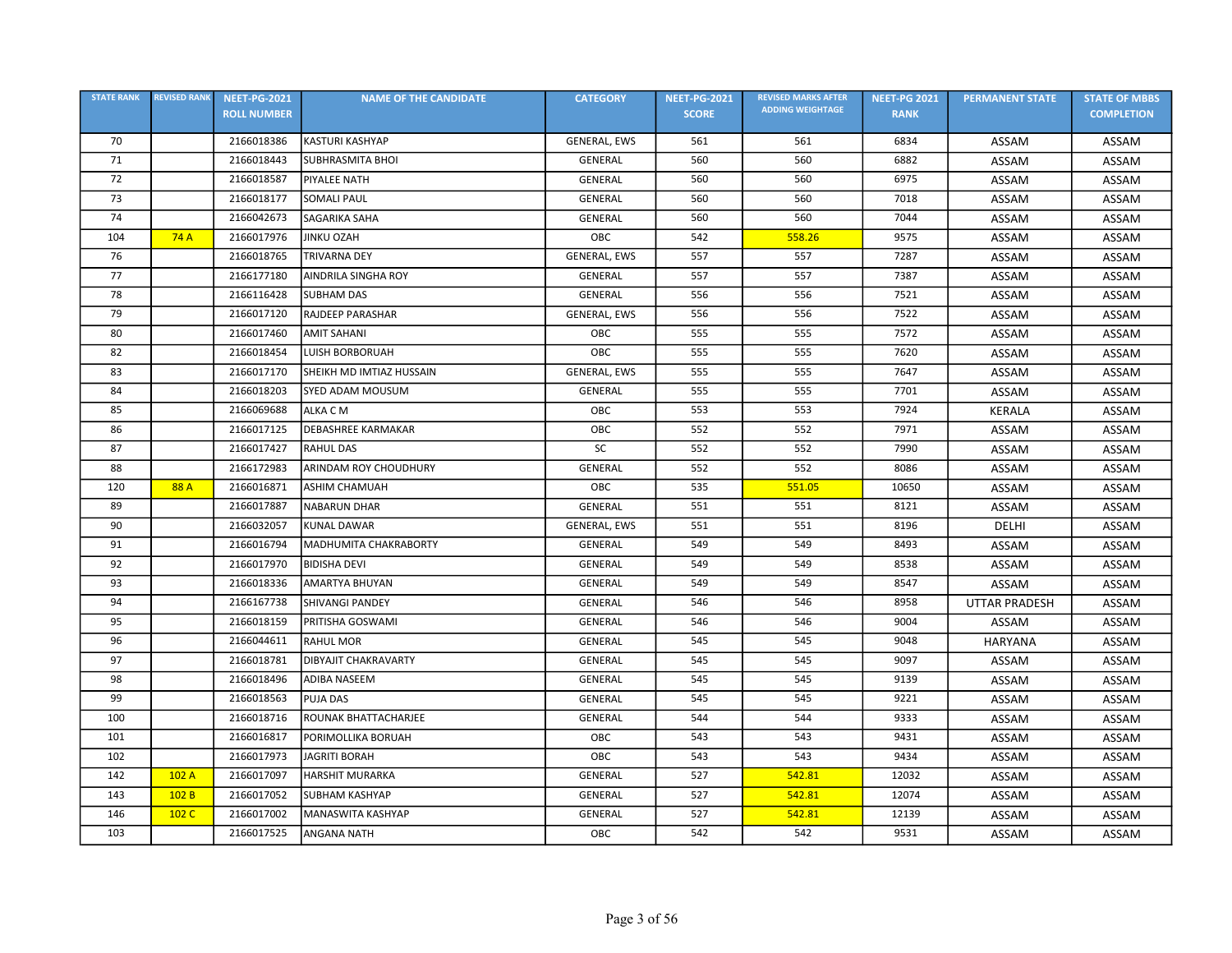| <b>STATE RANK</b> | <b>REVISED RANK</b> | <b>NEET-PG-2021</b> | <b>NAME OF THE CANDIDATE</b> | <b>CATEGORY</b>  | <b>NEET-PG-2021</b> | <b>REVISED MARKS AFTER</b> | <b>NEET-PG 2021</b> | <b>PERMANENT STATE</b> | <b>STATE OF MBBS</b> |
|-------------------|---------------------|---------------------|------------------------------|------------------|---------------------|----------------------------|---------------------|------------------------|----------------------|
|                   |                     | <b>ROLL NUMBER</b>  |                              |                  | <b>SCORE</b>        | <b>ADDING WEIGHTAGE</b>    | <b>RANK</b>         |                        | <b>COMPLETION</b>    |
| 105               |                     | 2166018722          | <b>MOGBUL HUSSAIN</b>        | GENERAL, PH, EWS | 542                 | 542                        | 9617                | ASSAM                  | ASSAM                |
| 106               |                     | 2166067522          | SONU <sub>C</sub>            | OBC              | 541                 | 541                        | 9668                | <b>KERALA</b>          | ASSAM                |
| 107               |                     | 2166017320          | <b>DWAIPAYAN CHAKRABORTY</b> | <b>GENERAL</b>   | 541                 | 541                        | 9779                | ASSAM                  | ASSAM                |
| 151               | 107 A               | 2166017033          | PRERANA DAS                  | SC               | 525                 | 540.75                     | 12388               | ASSAM                  | ASSAM                |
| 108               |                     | 2166018860          | <b>ABDUL KALAM AZAD</b>      | <b>GENERAL</b>   | 540                 | 540                        | 9851                | ASSAM                  | ASSAM                |
| 109               |                     | 2166017627          | <b>ZULKARNINE AHMED</b>      | GENERAL, EWS     | 540                 | 540                        | 9903                | ASSAM                  | ASSAM                |
| 110               |                     | 2166018384          | SANGHAMITRA HAZARIKA         | OBC              | 540                 | 540                        | 10010               | ASSAM                  | ASSAM                |
| 111               |                     | 2166016806          | <b>APARAJITA ROY</b>         | GENERAL          | 540                 | 540                        | 10031               | ASSAM                  | ASSAM                |
| 112               |                     | 2166018332          | SOUMISTHA DAS                | GENERAL          | 539                 | 539                        | 10153               | ASSAM                  | ASSAM                |
| 113               |                     | 2166018506          | PRIYA DUTTA                  | OBC              | 539                 | 539                        | 10158               | ASSAM                  | ASSAM                |
| 154               | 113 A               | 2166017009          | <b>LEARY NAMPUI</b>          | <b>ST</b>        | 523                 | 538.69                     | 12883               | ASSAM                  | ASSAM                |
| 114               |                     | 2166018318          | RAJARSHI BORPATRAGOHAIN      | OBC              | 538                 | 538                        | 10257               | ASSAM                  | ASSAM                |
| 115               |                     | 2166017600          | <b>KAKALI BASAK</b>          | <b>GENERAL</b>   | 538                 | 538                        | 10259               | ASSAM                  | ASSAM                |
| 117               |                     | 2166016620          | MANISHA TIWARI KUMAR         | <b>SC</b>        | 538                 | 538                        | 10321               | ASSAM                  | ASSAM                |
| 118               |                     | 2166017140          | <b>MANAS CHOUDHURY</b>       | GENERAL          | 537                 | 537                        | 10336               | ASSAM                  | ASSAM                |
| 119               |                     | 2166018620          | <b>ORKO PAUL</b>             | <b>GENERAL</b>   | 537                 | 537                        | 10425               | ASSAM                  | ASSAM                |
| 164               | 119 A               | 2166018472          | <b>ANKIT KUMAR CHOUDHURY</b> | <b>GENERAL</b>   | 520                 | 535.60                     | 13491               | ASSAM                  | ASSAM                |
| 121               |                     | 2166018482          | RIMLI KAUSHIK BARUA          | <b>GENERAL</b>   | 535                 | 535                        | 10746               | ASSAM                  | ASSAM                |
| 122               |                     | 2166016904          | <b>NUPOOR GOGOI</b>          | OBC              | 535                 | 535                        | 10756               | ASSAM                  | ASSAM                |
| 123               |                     | 2166018256          | PUJA GOGOI                   | OBC              | 534                 | 534                        | 10848               | ASSAM                  | ASSAM                |
| 172               | 123 A               | 2166017000          | <b>SOFIUR RAHMAN</b>         | GENERAL, EWS     | 517                 | 532.51                     | 13893               | ASSAM                  | ASSAM                |
| 124               |                     | 2166017679          | JAYANTA JYOTI SAIKIA         | GENERAL, EWS     | 532                 | 532                        | 11111               | ASSAM                  | ASSAM                |
| 125               |                     | 2166017222          | <b>ARIJIT BAGCHI</b>         | GENERAL          | 532                 | 532                        | 11162               | ASSAM                  | ASSAM                |
| 126               |                     | 2166016864          | RUPJYOTI DUTTA               | OBC              | 532                 | 532                        | 11216               | ASSAM                  | ASSAM                |
| 127               |                     | 2166017846          | <b>ASHABARI DAS</b>          | <b>SC</b>        | 532                 | 532                        | 11246               | ASSAM                  | ASSAM                |
| 128               |                     | 2166018931          | TAIYEEBUR RAHMAN MAZUMDER    | GENERAL, EWS     | 530                 | 530                        | 11542               | ASSAM                  | ASSAM                |
| 129               |                     | 2166017509          | <b>PAULOMEE BHARALI</b>      | OBC              | 530                 | 530                        | 11553               | ASSAM                  | ASSAM                |
| 130               |                     | 2166177199          | SHEIKH MAHMUDUL HASSAN       | GENERAL, EWS     | 530                 | 530                        | 11627               | ASSAM                  | ASSAM                |
| 131               |                     | 2166018750          | <b>SHWETA SHARMA</b>         | GENERAL, EWS     | 530                 | 530                        | 11659               | ASSAM                  | ASSAM                |
| 179               | 131 A               | 2166016617          | <b>GOPIKA MISSONG</b>        | ST               | 514                 | 529.42                     | 14518               | ASSAM                  | ASSAM                |
| 132               |                     | 2166017405          | KAUSHIK GOSWAMI              | GENERAL          | 529                 | 529                        | 11705               | ASSAM                  | ASSAM                |
| 133               |                     | 2166018364          | <b>DEBOJANI BORA</b>         | OBC              | 529                 | 529                        | 11764               | ASSAM                  | ASSAM                |
| 134               |                     | 2166018585          | <b>SUSHMITA DEY</b>          | <b>GENERAL</b>   | 529                 | 529                        | 11766               | ASSAM                  | ASSAM                |
| 135               |                     | 2166016924          | NILANJANA DAS                | <b>SC</b>        | 529                 | 529                        | 11768               | ASSAM                  | ASSAM                |
| 136               |                     | 2166016843          | POOJAPREETI GOYARI           | <b>ST</b>        | 529                 | 529                        | 11785               | ASSAM                  | ASSAM                |
| 137               |                     | 2166018751          | <b>ABHISHEK BANIK</b>        | GENERAL, EWS     | 529                 | 529                        | 11797               | ASSAM                  | ASSAM                |
| 138               |                     | 2166176904          | PRIYAL AGARWAL               | GENERAL          | 529                 | 529                        | 11820               | ASSAM                  | ASSAM                |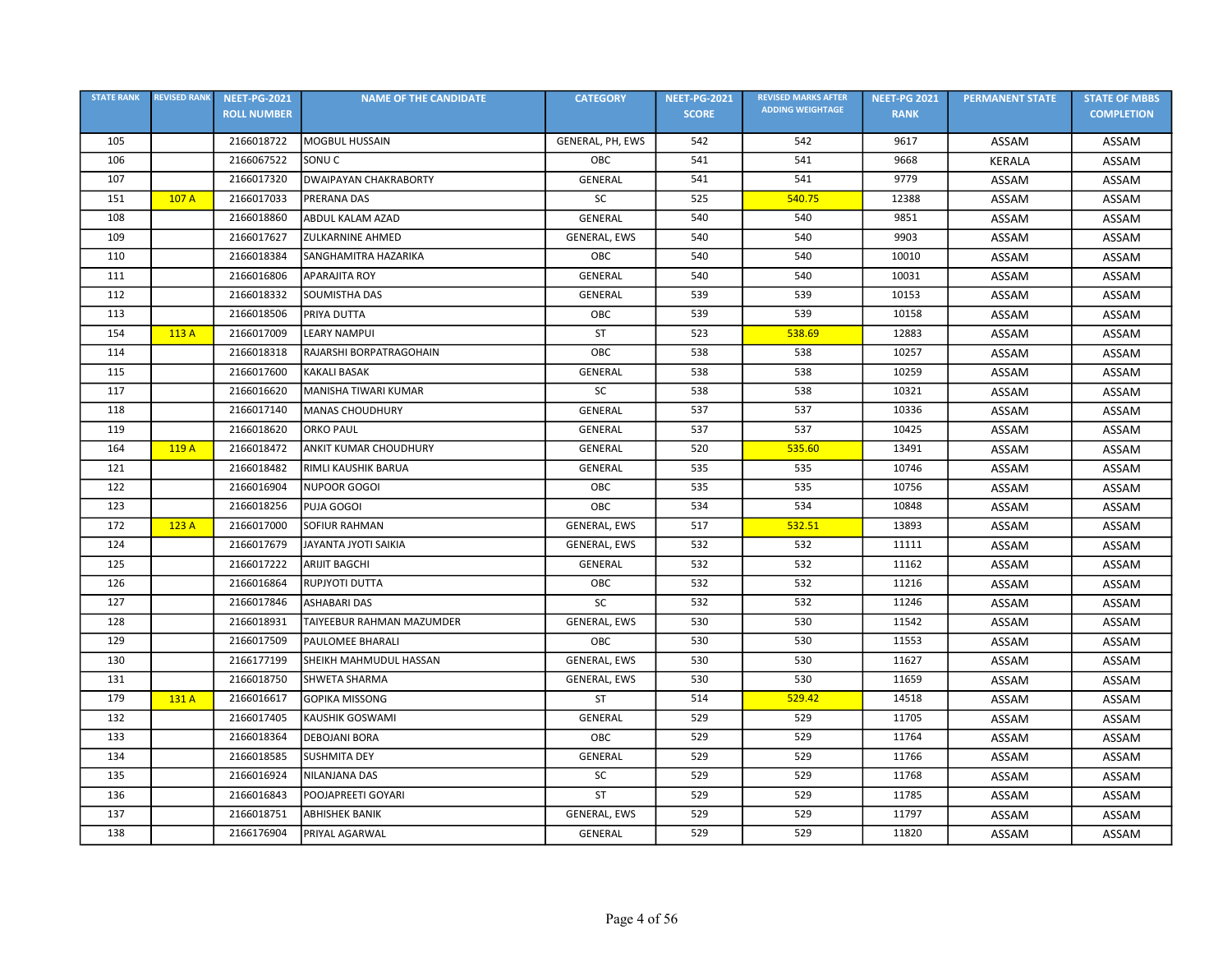| <b>STATE RANK</b> | <b>REVISED RANK</b> | <b>NEET-PG-2021</b> | <b>NAME OF THE CANDIDATE</b> | <b>CATEGORY</b>     | <b>NEET-PG-2021</b> | <b>REVISED MARKS AFTER</b> | <b>NEET-PG 2021</b> | <b>PERMANENT STATE</b> | <b>STATE OF MBBS</b> |
|-------------------|---------------------|---------------------|------------------------------|---------------------|---------------------|----------------------------|---------------------|------------------------|----------------------|
|                   |                     | <b>ROLL NUMBER</b>  |                              |                     | <b>SCORE</b>        | <b>ADDING WEIGHTAGE</b>    | <b>RANK</b>         |                        | <b>COMPLETION</b>    |
| 184               | 138 A               | 2166017007          | KOMAL AGARWAL                | <b>GENERAL</b>      | 513                 | 528.39                     | 14730               | ASSAM                  | ASSAM                |
| 139               |                     | 2166018636          | <b>ROBINA DAS</b>            | SC                  | 528                 | 528                        | 11947               | ASSAM                  | ASSAM                |
| 140               |                     | 2166018312          | <b>DHARITREE SARMA</b>       | <b>GENERAL</b>      | 528                 | 528                        | 11958               | ASSAM                  | ASSAM                |
| 141               |                     | 2166018840          | <b>NAYANIKA KALITA</b>       | GENERAL, EWS        | 527                 | 527                        | 12010               | ASSAM                  | ASSAM                |
| 144               |                     | 2166017166          | PRANGANA SARMAH              | <b>GENERAL</b>      | 527                 | 527                        | 12077               | ASSAM                  | ASSAM                |
| 145               |                     | 2166017975          | <b>BARASHA BORTHAKUR</b>     | GENERAL             | 527                 | 527                        | 12078               | ASSAM                  | ASSAM                |
| 147               |                     | 2166018768          | <b>NAIRITA PATGIRI</b>       | <b>GENERAL</b>      | 526                 | 526                        | 12253               | ASSAM                  | ASSAM                |
| 148               |                     | 2166017511          | <b>SMITA SARMA</b>           | <b>GENERAL</b>      | 526                 | 526                        | 12334               | ASSAM                  | ASSAM                |
| 149               |                     | 2166153940          | <b>APOORVA</b>               | GENERAL, EWS        | 526                 | 526                        | 12337               | <b>UTTAR PRADESH</b>   | ASSAM                |
| 150               |                     | 2166018132          | <b>NAYANA DEY</b>            | GENERAL             | 526                 | 526                        | 12364               | ASSAM                  | ASSAM                |
| 152               |                     | 2166016834          | PORINEETA GOGOI              | ОВС                 | 524                 | 524                        | 12643               | ASSAM                  | ASSAM                |
| 153               |                     | 2166018701          | SAYANTAN BHATTACHARJEE       | <b>GENERAL</b>      | 523                 | 523                        | 12882               | ASSAM                  | ASSAM                |
| 155               |                     | 2166103618          | <b>AVINISH KUMAR SINGH</b>   | OBC                 | 522                 | 522                        | 12984               | <b>ODISHA</b>          | ASSAM                |
| 243               | 155 A               | 2166016718          | MRIDU PABAN RAJKHOWA         | OBC                 | 492                 | 521.52                     | 19215               | ASSAM                  | ASSAM                |
| 156               |                     | 2166018864          | <b>SHAHIN ARA</b>            | OBC                 | 521                 | 521                        | 13100               | <b>ASSAM</b>           | ASSAM                |
| 157               |                     | 2166017218          | SOURAV CHAKRABORTY           | GENERAL             | 521                 | 521                        | 13119               | ASSAM                  | ASSAM                |
| 206               | 157 A               | 2166017579          | <b>MONOMIKA THAOSEN</b>      | <b>ST</b>           | 505                 | 520.15                     | 16498               | ASSAM                  | ASSAM                |
| 158               |                     | 2166018082          | <b>MAMADUL ISLAM</b>         | <b>GENERAL, EWS</b> | 520                 | 520                        | 13303               | ASSAM                  | ASSAM                |
| 159               |                     | 2166162725          | <b>SUMAYYA HASAN</b>         | GENERAL, EWS        | 520                 | 520                        | 13316               | <b>UTTAR PRADESH</b>   | ASSAM                |
| 160               |                     | 2166018523          | MOHAMMED QUASIM LASKAR       | GENERAL, EWS        | 520                 | 520                        | 13394               | ASSAM                  | ASSAM                |
| 161               |                     | 2166018790          | <b>AKANKSHA KALITA</b>       | GENERAL             | 520                 | 520                        | 13398               | ASSAM                  | ASSAM                |
| 162               |                     | 2166177024          | PRIYANKA GUPTA               | OBC                 | 520                 | 520                        | 13459               | ASSAM                  | ASSAM                |
| 163               |                     | 2166018693          | <b>ARPITA DEB</b>            | GENERAL             | 520                 | 520                        | 13488               | ASSAM                  | ASSAM                |
| 165               |                     | 2166016819          | PURNAKSHI BHATTACHARYYA      | GENERAL, EWS        | 519                 | 519                        | 13550               | ASSAM                  | ASSAM                |
| 166               |                     | 2166016588          | <b>ANKITA SAHA</b>           | <b>GENERAL</b>      | 519                 | 519                        | 13618               | ASSAM                  | ASSAM                |
| 167               |                     | 2166017116          | <b>AMAN NEOPANE</b>          | <b>GENERAL, EWS</b> | 519                 | 519                        | 13662               | ASSAM                  | ASSAM                |
| 168               |                     | 2166018696          | SAIKAT CHAKRABARTY           | GENERAL             | 518                 | 518                        | 13709               | ASSAM                  | ASSAM                |
| 169               |                     | 2166016997          | <b>ELORA BORGOHAIN</b>       | OBC                 | 518                 | 518                        | 13761               | ASSAM                  | ASSAM                |
| 170               |                     | 2166016847          | TRISHNA DAS                  | <b>GENERAL</b>      | 518                 | 518                        | 13783               | ASSAM                  | ASSAM                |
| 171               |                     | 2166017431          | <b>TANVI PAUL</b>            | OBC                 | 518                 | 518                        | 13866               | ASSAM                  | ASSAM                |
| 173               |                     | 2166018352          | PRIYAM DEKA                  | <b>GENERAL</b>      | 517                 | 517                        | 13965               | ASSAM                  | ASSAM                |
| 174               |                     | 2166016915          | <b>SHANTANU CHETIA</b>       | OBC                 | 517                 | 517                        | 13975               | ASSAM                  | ASSAM                |
| 175               |                     | 2166017214          | MAHMOODUL KARIM              | GENERAL, EWS        | 516                 | 516                        | 14189               | ASSAM                  | ASSAM                |
| 176               |                     | 2166018794          | <b>PRAKASH SAIKIA</b>        | GENERAL, EWS        | 515                 | 515                        | 14344               | ASSAM                  | ASSAM                |
| 177               |                     | 2166018216          | <b>DEEPJYOTI TALUKDAR</b>    | GENERAL             | 515                 | 515                        | 14345               | ASSAM                  | ASSAM                |
| 178               |                     | 2166018695          | JASMINE SULTANA LASKAR       | GENERAL, EWS        | 515                 | 515                        | 14349               | ASSAM                  | ASSAM                |
| 180               |                     | 2166018839          | <b>PUBERUN BORAH</b>         | ОВС                 | 514                 | 514                        | 14574               | ASSAM                  | ASSAM                |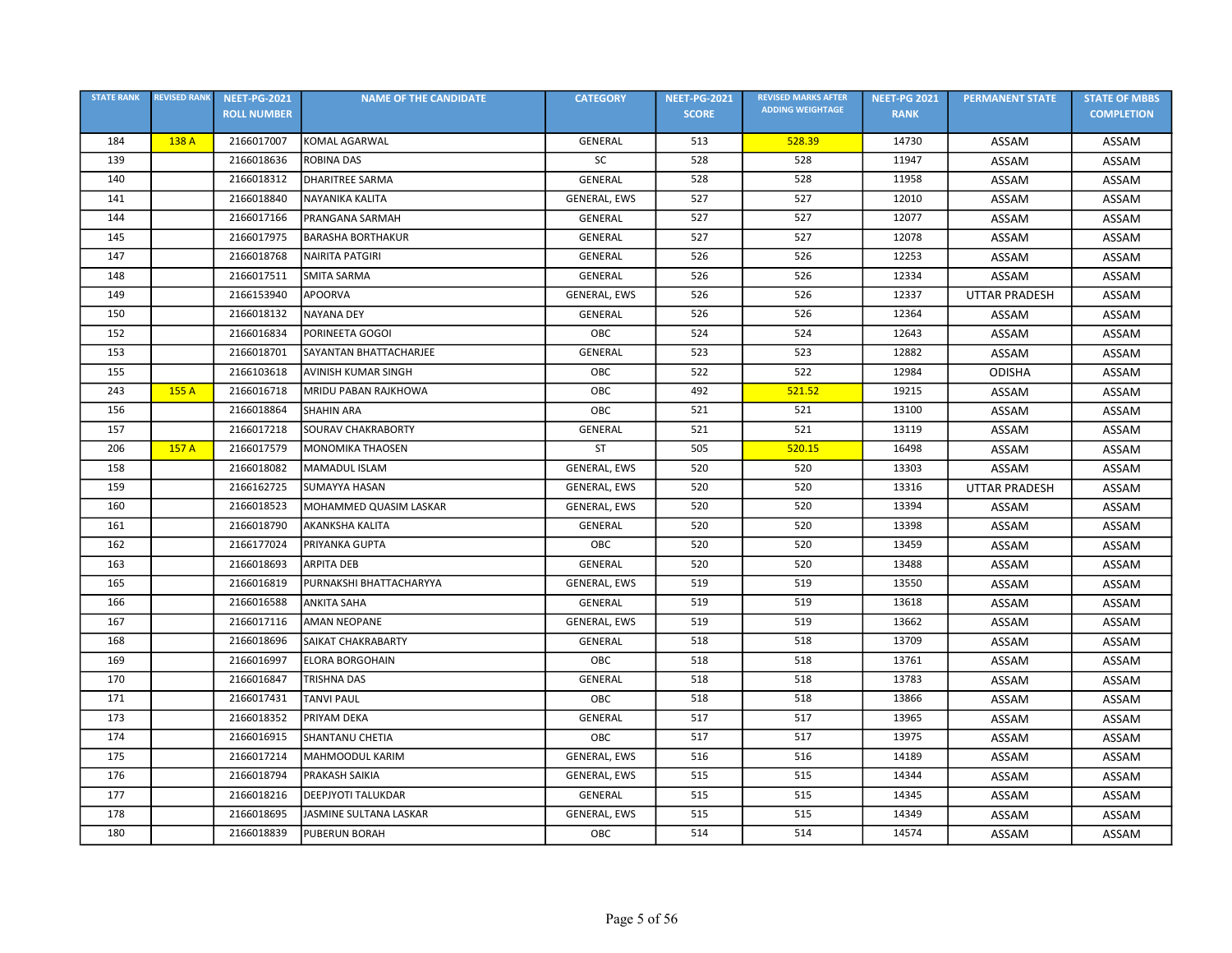| <b>STATE RANK</b> | <b>REVISED RANK</b> | <b>NEET-PG-2021</b> | <b>NAME OF THE CANDIDATE</b> | <b>CATEGORY</b> | <b>NEET-PG-2021</b> | <b>REVISED MARKS AFTER</b> | <b>NEET-PG 2021</b> | <b>PERMANENT STATE</b> | <b>STATE OF MBBS</b> |
|-------------------|---------------------|---------------------|------------------------------|-----------------|---------------------|----------------------------|---------------------|------------------------|----------------------|
|                   |                     | <b>ROLL NUMBER</b>  |                              |                 | <b>SCORE</b>        | <b>ADDING WEIGHTAGE</b>    | <b>RANK</b>         |                        | <b>COMPLETION</b>    |
| 181               |                     | 2166017477          | LISHA LAMA                   | OBC             | 514                 | 514                        | 14575               | ASSAM                  | ASSAM                |
| 182               |                     | 2166018648          | JABIN SULTANA LASKAR         | GENERAL, EWS    | 514                 | 514                        | 14577               | ASSAM                  | ASSAM                |
| 183               |                     | 2166017889          | <b>KAUSHIK MEDHI</b>         | OBC             | 513                 | 513                        | 14677               | ASSAM                  | ASSAM                |
| 185               |                     | 2166017554          | KANKANA SAGAR TALUKDAR       | SC              | 513                 | 513                        | 14743               | ASSAM                  | ASSAM                |
| 227               | 185 A               | 2166017595          | <b>JIA UR RAHMAN</b>         | GENERAL         | 498                 | 512.94                     | 17884               | ASSAM                  | ASSAM                |
| 186               |                     | 2166017602          | PARTHA PRATIM BORAH          | OBC             | 512                 | 512                        | 14825               | ASSAM                  | ASSAM                |
| 187               |                     | 2166018606          | <b>SUSHMITA SINGHA</b>       | OBC             | 511                 | 511                        | 15010               | ASSAM                  | ASSAM                |
| 188               |                     | 2166017232          | <b>DIP JYOTI DAS</b>         | <b>GENERAL</b>  | 511                 | 511                        | 15017               | ASSAM                  | ASSAM                |
| 189               |                     | 2166018509          | SAHIL AGARWAL                | GENERAL         | 511                 | 511                        | 15186               | ASSAM                  | ASSAM                |
| 190               |                     | 2166028757          | <b>SUHANI DHAR</b>           | <b>GENERAL</b>  | 510                 | 510                        | 15372               | ASSAM                  | ASSAM                |
| 234               | 190 A               | 2166017031          | ANIRVAN GAUTAM               | GENERAL         | 495                 | 509.85                     | 18699               | ASSAM                  | ASSAM                |
| 191               |                     | 2166177016          | <b>KULEN KALITA</b>          | GENERAL, EWS    | 509                 | 509                        | 15491               | ASSAM                  | ASSAM                |
| 192               |                     | 2166017147          | <b>CHINMOY CHAKRABORTY</b>   | GENERAL         | 509                 | 509                        | 15624               | <b>WEST BENGAL</b>     | ASSAM                |
| 193               |                     | 2166018638          | <b>NICKY CHOUDHURY</b>       | <b>GENERAL</b>  | 507                 | 507                        | 15850               | ASSAM                  | ASSAM                |
| 194               |                     | 2166176965          | ANURAG GAUTAM                | GENERAL         | 507                 | 507                        | 15903               | <b>BIHAR</b>           | ASSAM                |
| 195               |                     | 2166018432          | JYOTISHMITA PATHAK           | OBC             | 507                 | 507                        | 15918               | ASSAM                  | ASSAM                |
| 196               |                     | 2166018463          | <b>BIRINCHI BANDAN BORAH</b> | <b>GENERAL</b>  | 507                 | 507                        | 16010               | ASSAM                  | ASSAM                |
| 242               | 196 A               | 2166177186          | <b>RAJA PEGU</b>             | <b>ST</b>       | 492                 | 506.76                     | 19182               | ASSAM                  | ASSAM                |
| 197               |                     | 2166017234          | DILDAR REZZAK                | GENERAL, EWS    | 506                 | 506                        | 16030               | ASSAM                  | ASSAM                |
| 198               |                     | 2166017178          | SITALAKSHMI SRINIVASAN       | GENERAL         | 506                 | 506                        | 16132               | ASSAM                  | ASSAM                |
| 199               |                     | 2166017054          | <b>HIMAKSHI BORO</b>         | ST              | 506                 | 506                        | 16133               | ASSAM                  | ASSAM                |
| 200               |                     | 2166017225          | HIMASREE THAKURIA            | OBC             | 506                 | 506                        | 16208               | ASSAM                  | ASSAM                |
| 201               |                     | 2166017699          | <b>MD BASIR UDDIN</b>        | GENERAL, EWS    | 505                 | 505                        | 16256               | ASSAM                  | ASSAM                |
| 202               |                     | 2166018450          | <b>RASHMITA GOGOI</b>        | GENERAL         | 505                 | 505                        | 16269               | ASSAM                  | ASSAM                |
| 203               |                     | 2166018069          | <b>AKBAR ALI</b>             | GENERAL, EWS    | 505                 | 505                        | 16365               | ASSAM                  | ASSAM                |
| 204               |                     | 2166016874          | <b>TUSHMI GOGOI</b>          | OBC             | 505                 | 505                        | 16404               | ASSAM                  | ASSAM                |
| 205               |                     | 2166160526          | <b>SUSHANT SINGH</b>         | <b>GENERAL</b>  | 505                 | 505                        | 16497               | <b>UTTAR PRADESH</b>   | ASSAM                |
| 207               |                     | 2166017045          | <b>RUPAK DAS</b>             | SC              | 505                 | 505                        | 16531               | ASSAM                  | ASSAM                |
| 208               |                     | 2166060892          | <b>APARNA G</b>              | GENERAL         | 505                 | 505                        | 16549               | <b>KERALA</b>          | ASSAM                |
| 209               |                     | 2166018682          | <b>ANURAG DUTTA</b>          | GENERAL, EWS    | 504                 | 504                        | 16564               | ASSAM                  | ASSAM                |
| 210               |                     | 2166017361          | <b>OREYJEET DAS</b>          | OBC             | 504                 | 504                        | 16640               | ASSAM                  | ASSAM                |
| 211               |                     | 2166018526          | ABU SAYEED SALMAN            | GENERAL, EWS    | 503                 | 503                        | 16815               | ASSAM                  | ASSAM                |
|                   |                     |                     | <b>CHOUDHURY</b>             |                 |                     |                            |                     |                        |                      |
| 212               |                     | 2166017058          | <b>BANDANA BASUMATARY</b>    | <b>ST</b>       | 502                 | 502                        | 17082               | ASSAM                  | ASSAM                |
| 213               |                     | 2166018660          | <b>SUSMITA PAUL</b>          | OBC             | 502                 | 502                        | 17105               | ASSAM                  | ASSAM                |
| 214               |                     | 2166101371          | HIMANKA RAJ SHARMA           | GENERAL         | 501                 | 501                        | 17168               | ASSAM                  | ASSAM                |
| 215               |                     | 2166018933          | PORAGMONI BORA               | OBC             | 500                 | 500                        | 17482               | ASSAM                  | ASSAM                |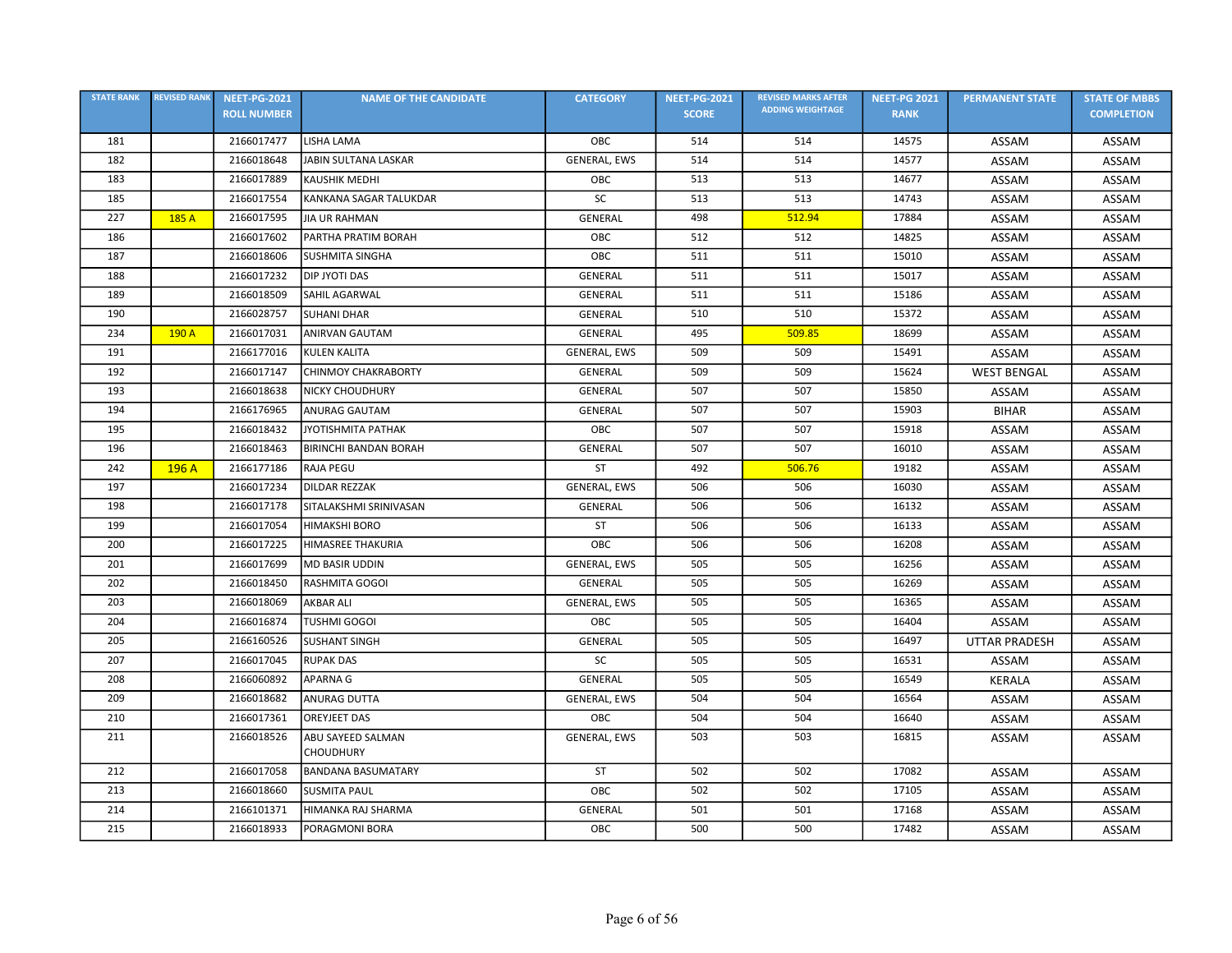| <b>STATE RANK</b> | <b>REVISED RANK</b> | <b>NEET-PG-2021</b> | <b>NAME OF THE CANDIDATE</b> | <b>CATEGORY</b>     | <b>NEET-PG-2021</b> | <b>REVISED MARKS AFTER</b> | <b>NEET-PG 2021</b> | <b>PERMANENT STATE</b> | <b>STATE OF MBBS</b> |
|-------------------|---------------------|---------------------|------------------------------|---------------------|---------------------|----------------------------|---------------------|------------------------|----------------------|
|                   |                     | <b>ROLL NUMBER</b>  |                              |                     | <b>SCORE</b>        | <b>ADDING WEIGHTAGE</b>    | <b>RANK</b>         |                        | <b>COMPLETION</b>    |
| 216               |                     | 2166018465          | POOJA DEVI                   | OBC                 | 500                 | 500                        | 17504               | ASSAM                  | ASSAM                |
| 217               |                     | 2166150293          | <b>SHUBHADIP CHAKRABORTY</b> | <b>GENERAL</b>      | 500                 | 500                        | 17506               | <b>TRIPURA</b>         | ASSAM                |
| 218               |                     | 2166016893          | MRIGAKHI BORDOLOI            | GENERAL             | 500                 | 500                        | 17589               | ASSAM                  | ASSAM                |
| 262               | 218 A               | 2166017066          | <b>ANURAG BORKOTOKY</b>      | GENERAL             | 485                 | 499.55                     | 20885               | ASSAM                  | ASSAM                |
| 219               |                     | 2166017764          | <b>ABDUL ALIM AHMED</b>      | <b>GENERAL</b>      | 499                 | 499                        | 17650               | ASSAM                  | ASSAM                |
| 220               |                     | 2166016836          | <b>BRAGHU MISHRA</b>         | <b>GENERAL, EWS</b> | 499                 | 499                        | 17666               | RAJASTHAN              | ASSAM                |
| 221               |                     | 2166017943          | PRASENJIT PATHAK             | OBC                 | 499                 | 499                        | 17672               | ASSAM                  | ASSAM                |
| 222               |                     | 2166043567          | KRITIKA SANGANERIA           | GENERAL             | 499                 | 499                        | 17730               | <b>HARYANA</b>         | ASSAM                |
| 223               |                     | 2166017059          | <b>ROHAN DAMANI</b>          | GENERAL             | 499                 | 499                        | 17800               | ASSAM                  | ASSAM                |
| 224               |                     | 2166018341          | SAMADRITA BORKAKOTY          | <b>GENERAL</b>      | 499                 | 499                        | 17812               | ASSAM                  | ASSAM                |
| 225               |                     | 2166174513          | <b>RONAK KUNDU</b>           | <b>GENERAL</b>      | 498                 | 498                        | 17852               | ASSAM                  | ASSAM                |
| 226               |                     | 2166018686          | <b>ROSHAN DEB</b>            | <b>GENERAL</b>      | 498                 | 498                        | 17863               | ASSAM                  | ASSAM                |
| 228               |                     | 2166017654          | <b>KHANJAN NATH</b>          | OBC                 | 498                 | 498                        | 17923               | ASSAM                  | ASSAM                |
| 229               |                     | 2166018888          | SUBHALAKSHMI SAIKIA          | GENERAL             | 497                 | 497                        | 18123               | ASSAM                  | ASSAM                |
| 230               |                     | 2166017978          | PARIKH CHOUDHURY             | SC                  | 497                 | 497                        | 18147               | ASSAM                  | ASSAM                |
| 231               |                     | 2166018441          | <b>DHARMISTHA BARUAH</b>     | GENERAL             | 497                 | 497                        | 18238               | ASSAM                  | ASSAM                |
| 232               |                     | 2166018458          | <b>HRISHIKESH GOSWAMI</b>    | <b>GENERAL</b>      | 496                 | 496                        | 18385               | ASSAM                  | ASSAM                |
| 233               |                     | 2166017742          | JANNATUL FERDOWSH            | <b>GENERAL</b>      | 495                 | 495                        | 18660               | ASSAM                  | ASSAM                |
| 281               | 234 A               | 2166018796          | AZHARUL ISLAM LASKAR         | <b>GENERAL</b>      | 480                 | 494.40                     | 22023               | ASSAM                  | ASSAM                |
| 284               | 234 B               | 2166017194          | <b>MASIHA TABEYEEN</b>       | GENERAL             | 480                 | 494.40                     | 22087               | ASSAM                  | ASSAM                |
| 235               |                     | 2166016846          | PRAYASHI KASHYAP             | <b>GENERAL</b>      | 494                 | 494                        | 18725               | ASSAM                  | ASSAM                |
| 236               |                     | 2166176787          | KHUSHBOO KOTHARI             | <b>GENERAL</b>      | 494                 | 494                        | 18874               | ASSAM                  | ASSAM                |
| 237               |                     | 2166018317          | <b>ABHISHEK BORUAH</b>       | GENERAL             | 494                 | 494                        | 18884               | ASSAM                  | ASSAM                |
| 238               |                     | 2166018062          | RIPANKAR BARMAN              | GENERAL             | 493                 | 493                        | 18944               | ASSAM                  | ASSAM                |
| 239               |                     | 2166176670          | <b>WASFIYA MAZID</b>         | GENERAL             | 493                 | 493                        | 19019               | ASSAM                  | ASSAM                |
| 240               |                     | 2166018257          | NAMRATA KUTUM                | ST                  | 493                 | 493                        | 19120               | ASSAM                  | ASSAM                |
| 241               |                     | 2166017075          | <b>MEGHA CHALIHA</b>         | GENERAL             | 492                 | 492                        | 19145               | ASSAM                  | ASSAM                |
| 244               |                     | 2166016875          | RAJASHREE CHOUDHURY          | <b>GENERAL</b>      | 492                 | 492                        | 19228               | ASSAM                  | ASSAM                |
| 245               |                     | 2166174540          | <b>PRANTIK DEB</b>           | <b>GENERAL</b>      | 492                 | 492                        | 19266               | ASSAM                  | ASSAM                |
| 246               |                     | 2166101120          | KUMAR JYOTI DEB              | OBC                 | 491                 | 491                        | 19403               | ASSAM                  | ASSAM                |
| 247               |                     | 2166177039          | KIRONMOYEE BARUA             | GENERAL, EWS        | 491                 | 491                        | 19414               | ASSAM                  | ASSAM                |
| 248               |                     | 2166018593          | JOYDEEP NATH                 | OBC                 | 491                 | 491                        | 19465               | ASSAM                  | ASSAM                |
| 249               |                     | 2166018471          | <b>JADAV PEGU</b>            | ST                  | 490                 | 490                        | 19581               | ASSAM                  | ASSAM                |
| 250               |                     | 2166018803          | <b>KAKOLI BAISHYA</b>        | SC                  | 490                 | 490                        | 19621               | ASSAM                  | ASSAM                |
| 251               |                     | 2166016911          | <b>CHANDAN GOGOI</b>         | OBC                 | 490                 | 490                        | 19685               | ASSAM                  | ASSAM                |
| 252               |                     | 2166027948          | <b>MRIDUSHI BANSAL</b>       | GENERAL             | 490                 | 490                        | 19712               | <b>DELHI</b>           | ASSAM                |
| 253               |                     | 2166017548          | <b>TASHRIFA NAZNIN</b>       | GENERAL             | 489                 | 489                        | 19883               | ASSAM                  | ASSAM                |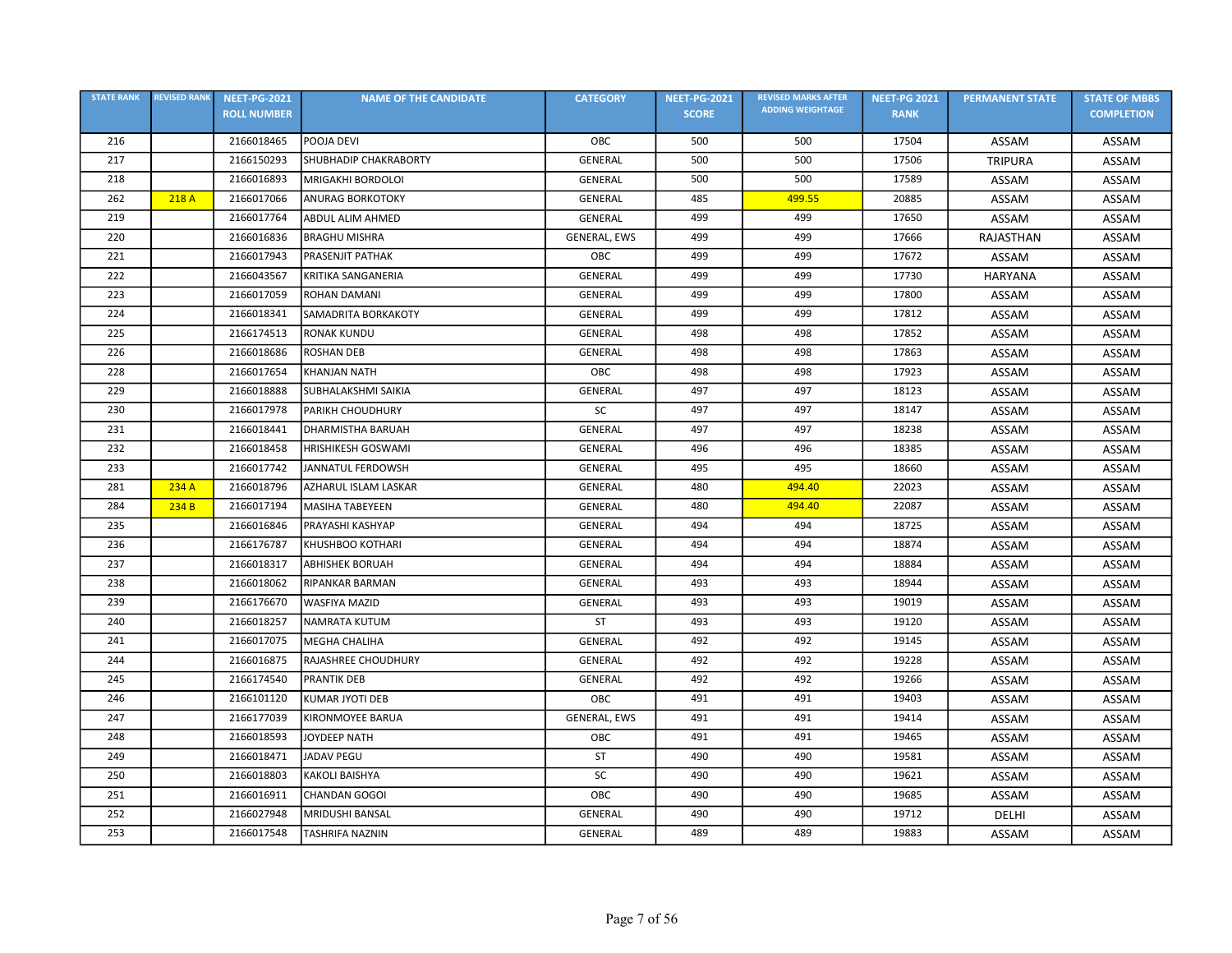| <b>STATE RANK</b> | <b>REVISED RANK</b> | <b>NEET-PG-2021</b> | <b>NAME OF THE CANDIDATE</b> | <b>CATEGORY</b>     | <b>NEET-PG-2021</b> | <b>REVISED MARKS AFTER</b> | <b>NEET-PG 2021</b> | <b>PERMANENT STATE</b>   | <b>STATE OF MBBS</b> |
|-------------------|---------------------|---------------------|------------------------------|---------------------|---------------------|----------------------------|---------------------|--------------------------|----------------------|
|                   |                     | <b>ROLL NUMBER</b>  |                              |                     | <b>SCORE</b>        | <b>ADDING WEIGHTAGE</b>    | <b>RANK</b>         |                          | <b>COMPLETION</b>    |
| 254               |                     | 2166164377          | <b>NANI AKU</b>              | ST                  | 489                 | 489                        | 19978               | <b>ARUNACHAL PRADESH</b> | ASSAM                |
| 255               |                     | 2166176881          | CHANDAMITA BHAGABATI         | <b>GENERAL</b>      | 489                 | 489                        | 20009               | ASSAM                    | ASSAM                |
| 256               |                     | 2166174595          | RISHAV SARMAH                | <b>GENERAL</b>      | 489                 | 489                        | 20064               | ASSAM                    | ASSAM                |
| 257               |                     | 2166029740          | <b>VARSHA PILLAI</b>         | GENERAL             | 488                 | 488                        | 20100               | <b>KERALA</b>            | ASSAM                |
| 258               |                     | 2166018834          | <b>AMINUL AKTHAR LASKAR</b>  | <b>GENERAL</b>      | 487                 | 487                        | 20351               | ASSAM                    | ASSAM                |
| 259               |                     | 2166018104          | <b>SUSWETA CHAKRABORTY</b>   | GENERAL             | 487                 | 487                        | 20352               | ASSAM                    | ASSAM                |
| 310               | 259 A               | 2166017136          | <b>SAKET SARAF</b>           | GENERAL             | 472                 | 486.16                     | 23864               | ASSAM                    | ASSAM                |
| 260               |                     | 2166016823          | SIDHARTH SHARMA              | <b>GENERAL</b>      | 486                 | 486                        | 20638               | ASSAM                    | ASSAM                |
| 315               | 260A                | 2166017091          | SIDHARTHA DEY                | OBC                 | 471                 | 485.13                     | 24129               | ASSAM                    | ASSAM                |
| 261               |                     | 2166017342          | <b>DEEPANWITA RAY</b>        | SC                  | 485                 | 485                        | 20826               | ASSAM                    | ASSAM                |
| 263               |                     | 2166018918          | <b>SOURAV TALUKDAR</b>       | SC                  | 484                 | 484                        | 21010               | ASSAM                    | ASSAM                |
| 264               |                     | 2166018641          | MUSLIMA FIRDAUS KHAN         | GENERAL, EWS        | 484                 | 484                        | 21139               | ASSAM                    | ASSAM                |
| 265               |                     | 2166018469          | <b>NABAJIT BORAH</b>         | OBC                 | 484                 | 484                        | 21146               | ASSAM                    | ASSAM                |
| 266               |                     | 2166177013          | <b>SUPRATICK DUTTA</b>       | OBC                 | 483                 | 483                        | 21243               | ASSAM                    | ASSAM                |
| 267               |                     | 2166049677          | PRIYANKA BAISHYA             | GENERAL             | 483                 | 483                        | 21292               | ASSAM                    | ASSAM                |
| 268               |                     | 2166016917          | <b>DIBASHJYOTI DUTTA</b>     | <b>GENERAL</b>      | 483                 | 483                        | 21296               | ASSAM                    | ASSAM                |
| 269               |                     | 2166016978          | PARASHABINA SHYAM            | ST                  | 483                 | 483                        | 21369               | ASSAM                    | ASSAM                |
| 270               |                     | 2166163872          | PRIYANKA BARMAN              | OBC                 | 483                 | 483                        | 21388               | ASSAM                    | ASSAM                |
| 271               |                     | 2166097878          | REKIBUDDIN AHMED             | GENERAL             | 482                 | 482                        | 21440               | ASSAM                    | ASSAM                |
| 272               |                     | 2166017295          | <b>MIFTAUL AHMED</b>         | <b>GENERAL, EWS</b> | 482                 | 482                        | 21459               | ASSAM                    | ASSAM                |
| 273               |                     | 2166173244          | <b>KASHMINA KUMAR</b>        | ОВС                 | 482                 | 482                        | 21535               | ASSAM                    | ASSAM                |
| 274               |                     | 2166018725          | SANGEETASRI KAUSHIK          | GENERAL, EWS        | 482                 | 482                        | 21581               | ASSAM                    | ASSAM                |
| 275               |                     | 2166018435          | <b>NATASHA SAHA</b>          | GENERAL, EWS        | 482                 | 482                        | 21631               | ASSAM                    | ASSAM                |
| 319               | 275 A               | 2166017956          | PALLAB SAIKIA                | <b>GENERAL</b>      | 467                 | 481.01                     | 25188               | ASSAM                    | ASSAM                |
| 276               |                     | 2166017157          | DEBORSEE NARAYAN KALITA      | GENERAL             | 481                 | 481                        | 21714               | ASSAM                    | ASSAM                |
| 277               |                     | 2166017067          | <b>SUDIPTA BORAH</b>         | <b>GENERAL</b>      | 481                 | 481                        | 21871               | ASSAM                    | ASSAM                |
| 278               |                     | 2166091661          | <b>AJAY KUMAR JHA</b>        | <b>GENERAL</b>      | 480                 | 480                        | 21908               | <b>BIHAR</b>             | ASSAM                |
| 279               |                     | 2166017569          | SHABBIR AHMED                | GENERAL, EWS        | 480                 | 480                        | 21929               | ASSAM                    | ASSAM                |
| 280               |                     | 2166018375          | ALFRED BARUAH                | <b>GENERAL</b>      | 480                 | 480                        | 21955               | ASSAM                    | ASSAM                |
| 282               |                     | 2166029639          | CHESTA GOYAL                 | <b>GENERAL</b>      | 480                 | 480                        | 22052               | DELHI                    | ASSAM                |
| 283               |                     | 2166018897          | PARTHAJYOTI TALUKDAR         | OBC                 | 480                 | 480                        | 22079               | ASSAM                    | ASSAM                |
| 285               |                     | 2166018119          | <b>DIPU SARMAH</b>           | GENERAL, EWS        | 479                 | 479                        | 22229               | ASSAM                    | ASSAM                |
| 286               |                     | 2166100665          | CHANDANA DEKA                | <b>GENERAL</b>      | 479                 | 479                        | 22342               | ASSAM                    | ASSAM                |
| 287               |                     | 2166176586          | <b>DIPON KUMAR DAS</b>       | <b>SC</b>           | 478                 | 478                        | 22409               | ASSAM                    | ASSAM                |
| 288               |                     | 2166017412          | MASUMI AHMED                 | <b>GENERAL</b>      | 478                 | 478                        | 22412               | ASSAM                    | ASSAM                |
| 289               |                     | 2166017224          | <b>DIPAJIT DAS</b>           | SC                  | 478                 | 478                        | 22445               | ASSAM                    | ASSAM                |
| 290               |                     | 2166017242          | PORISHMITA BARUAH            | GENERAL             | 478                 | 478                        | 22458               | ASSAM                    | ASSAM                |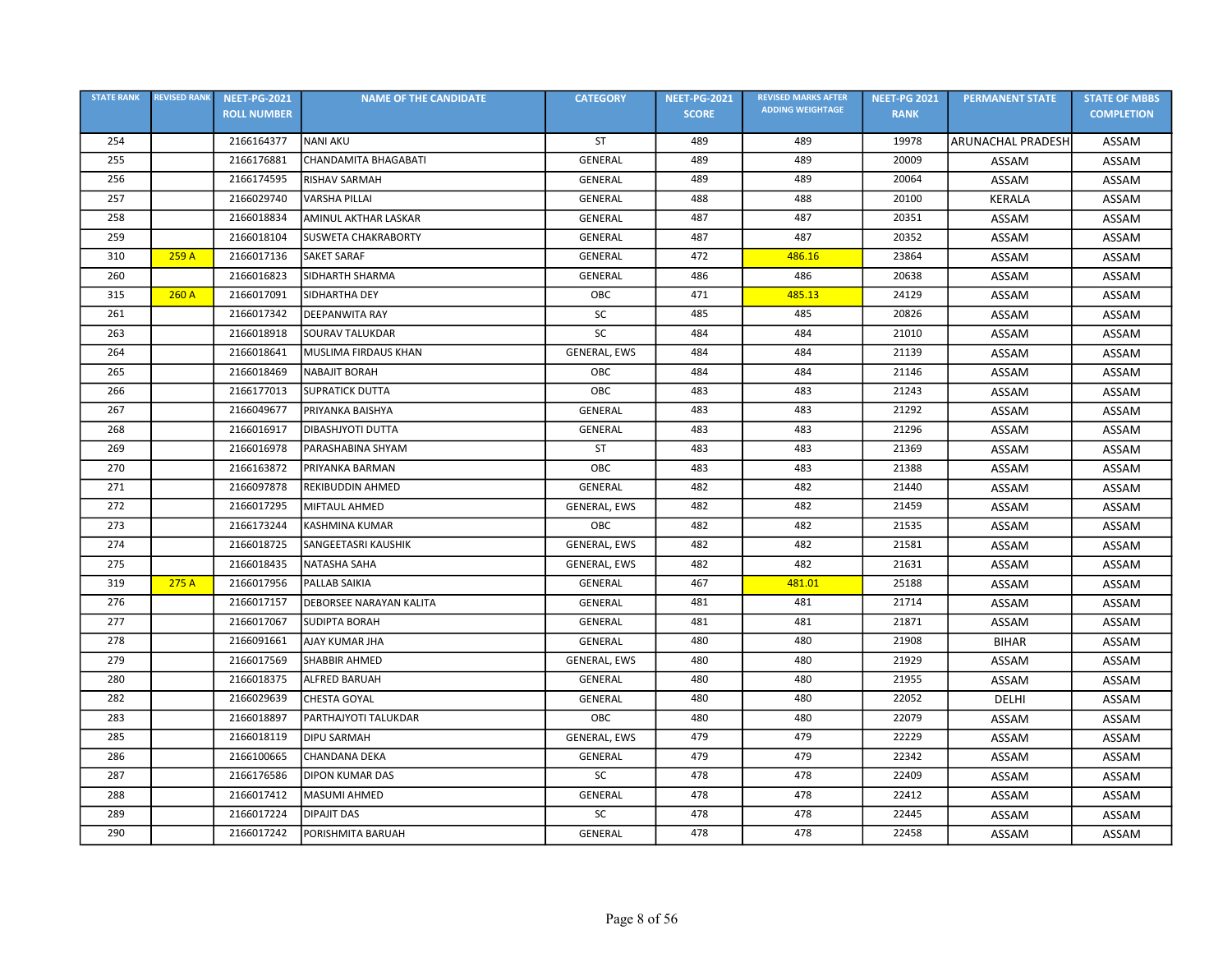| <b>STATE RANK</b> | <b>REVISED RANK</b> | <b>NEET-PG-2021</b> | <b>NAME OF THE CANDIDATE</b>   | <b>CATEGORY</b>     | <b>NEET-PG-2021</b> | <b>REVISED MARKS AFTER</b> | <b>NEET-PG 2021</b> | <b>PERMANENT STATE</b> | <b>STATE OF MBBS</b> |
|-------------------|---------------------|---------------------|--------------------------------|---------------------|---------------------|----------------------------|---------------------|------------------------|----------------------|
|                   |                     | <b>ROLL NUMBER</b>  |                                |                     | <b>SCORE</b>        | <b>ADDING WEIGHTAGE</b>    | <b>RANK</b>         |                        | <b>COMPLETION</b>    |
| 291               |                     | 2166016851          | NILOTPAL SAIKIA                | OBC                 | 478                 | 478                        | 22511               | ASSAM                  | ASSAM                |
| 292               |                     | 2166176843          | <b>SUDESHNA BORGOHAIN</b>      | OBC                 | 478                 | 478                        | 22513               | ASSAM                  | ASSAM                |
| 331               | 292 A               | 2166017065          | RAVINA TOSHNIWAL               | <b>GENERAL</b>      | 464                 | 477.92                     | 26124               | ASSAM                  | ASSAM                |
| 293               |                     | 2166017653          | <b>KAVERI BORA</b>             | OBC                 | 477                 | 477                        | 22629               | ASSAM                  | ASSAM                |
| 294               |                     | 2166018609          | <b>PANCHAM DEB</b>             | <b>GENERAL, EWS</b> | 477                 | 477                        | 22785               | ASSAM                  | ASSAM                |
| 295               |                     | 2166176871          | HAFIZUL ISLAM PATHAN           | GENERAL, EWS        | 476                 | 476                        | 22975               | ASSAM                  | ASSAM                |
| 296               |                     | 2166018711          | SAMADRITA PAUL CHOUDHURY       | GENERAL             | 476                 | 476                        | 23089               | ASSAM                  | <b>ASSAM</b>         |
| 297               |                     | 2166016927          | <b>SARITA SAH</b>              | OBC                 | 475                 | 475                        | 23150               | ASSAM                  | ASSAM                |
| 298               |                     | 2166018271          | <b>MANASH DAS</b>              | SC                  | 475                 | 475                        | 23238               | <b>ASSAM</b>           | ASSAM                |
| 299               |                     | 2166018692          | <b>SUMIT KUMAR SINGH</b>       | <b>SC</b>           | 475                 | 475                        | 23373               | <b>UTTAR PRADESH</b>   | ASSAM                |
| 300               |                     | 2166017680          | <b>MANABENDRA MEDHI</b>        | GENERAL             | 474                 | 474                        | 23486               | ASSAM                  | ASSAM                |
| 301               |                     | 2166018474          | <b>STUTI SINGH</b>             | <b>GENERAL</b>      | 474                 | 474                        | 23514               | <b>UTTAR PRADESH</b>   | ASSAM                |
| 302               |                     | 2166018452          | <b>ABHISHEK KHANDELIA</b>      | <b>GENERAL</b>      | 473                 | 473                        | 23630               | ASSAM                  | ASSAM                |
| 303               |                     | 2166017159          | PARIJAT SAHA                   | OBC                 | 473                 | 473                        | 23737               | ASSAM                  | ASSAM                |
| 304               |                     | 2166018026          | <b>JUPITA DEKA</b>             | GENERAL             | 473                 | 473                        | 23738               | ASSAM                  | ASSAM                |
| 305               |                     | 2166175344          | SAMUJJWAL BHATTACHARJEE        | <b>GENERAL</b>      | 473                 | 473                        | 23787               | ASSAM                  | ASSAM                |
| 344               | 305 A               | 2166017057          | <b>ROHIT SAHA</b>              | <b>GENERAL</b>      | 459                 | 472.77                     | 27397               | ASSAM                  | ASSAM                |
| 306               |                     | 2166018813          | <b>BEGUM SHAHNAZ YEASMIN</b>   | GENERAL             | 472                 | 472                        | 23827               | ASSAM                  | <b>ASSAM</b>         |
| 307               |                     | 2166017830          | YOGRAJ SARMA                   | GENERAL             | 472                 | 472                        | 23830               | ASSAM                  | ASSAM                |
| 308               |                     | 2166172630          | <b>ABHISHEK BHOWAL</b>         | OBC                 | 472                 | 472                        | 23838               | ASSAM                  | ASSAM                |
| 309               |                     | 2166176937          | ASHWINI BURAGOHAIN             | ОВС                 | 472                 | 472                        | 23854               | ASSAM                  | ASSAM                |
| 311               |                     | 2166018409          | <b>MOHSINA SIDDIQUE</b>        | <b>GENERAL</b>      | 472                 | 472                        | 24022               | ASSAM                  | ASSAM                |
| 312               |                     | 2166017340          | <b>SUMANA CHOWDHURY</b>        | <b>GENERAL</b>      | 472                 | 472                        | 24023               | ASSAM                  | <b>ASSAM</b>         |
| 313               |                     | 2166017806          | <b>SOMESH SAHA</b>             | <b>GENERAL</b>      | 472                 | 472                        | 24034               | ASSAM                  | ASSAM                |
| 314               |                     | 2166018617          | <b>IMRAN BAHAR MAZARBHUIYA</b> | <b>GENERAL, EWS</b> | 471                 | 471                        | 24076               | <b>ASSAM</b>           | ASSAM                |
| 316               |                     | 2166064961          | <b>AISHA HASSAN</b>            | OBC                 | 470                 | 470                        | 24323               | <b>KERALA</b>          | ASSAM                |
| 317               |                     | 2166018808          | KAUSTAV KUMAR DAS              | GENERAL             | 470                 | 470                        | 24630               | ASSAM                  | ASSAM                |
| 361               | 317 A               | 2166016821          | <b>VIVEK PRASAD SAH</b>        | OBC                 | 455                 | 468.65                     | 28307               | ASSAM                  | ASSAM                |
| 369               | 317B                | 2166017840          | <b>ARADHANA SAIKIA</b>         | OBC                 | 455                 | 468.65                     | 28643               | ASSAM                  | ASSAM                |
| 318               |                     | 2166174354          | <b>NIKITA KARMAKAR</b>         | <b>GENERAL</b>      | 468                 | 468                        | 24967               | ASSAM                  | ASSAM                |
| 320               |                     | 2166027940          | <b>SAPAN VERMA</b>             | GENERAL             | 467                 | 467                        | 25235               | <b>BIHAR</b>           | ASSAM                |
| 321               |                     | 2166018878          | <b>SUKANYA KALITA</b>          | <b>GENERAL</b>      | 467                 | 467                        | 25248               | ASSAM                  | ASSAM                |
| 322               |                     | 2166018385          | UTTARA RABIDAS                 | <b>SC</b>           | 467                 | 467                        | 25310               | ASSAM                  | ASSAM                |
| 377               | 322 A               | 2166018372          | <b>MIRANDA BORAH</b>           | OBC                 | 453                 | 466.59                     | 28935               | ASSAM                  | ASSAM                |
| 323               |                     | 2166018415          | <b>MALOY MOHAN DEKA</b>        | OBC                 | 466                 | 466                        | 25440               | ASSAM                  | ASSAM                |
| 324               |                     | 2166018109          | DANIEL NOWAJ MAJUMDER          | GENERAL             | 466                 | 466                        | 25442               | ASSAM                  | ASSAM                |
| 325               |                     | 2166016932          | <b>BEAUTY BORO</b>             | ST                  | 466                 | 466                        | 25541               | ASSAM                  | ASSAM                |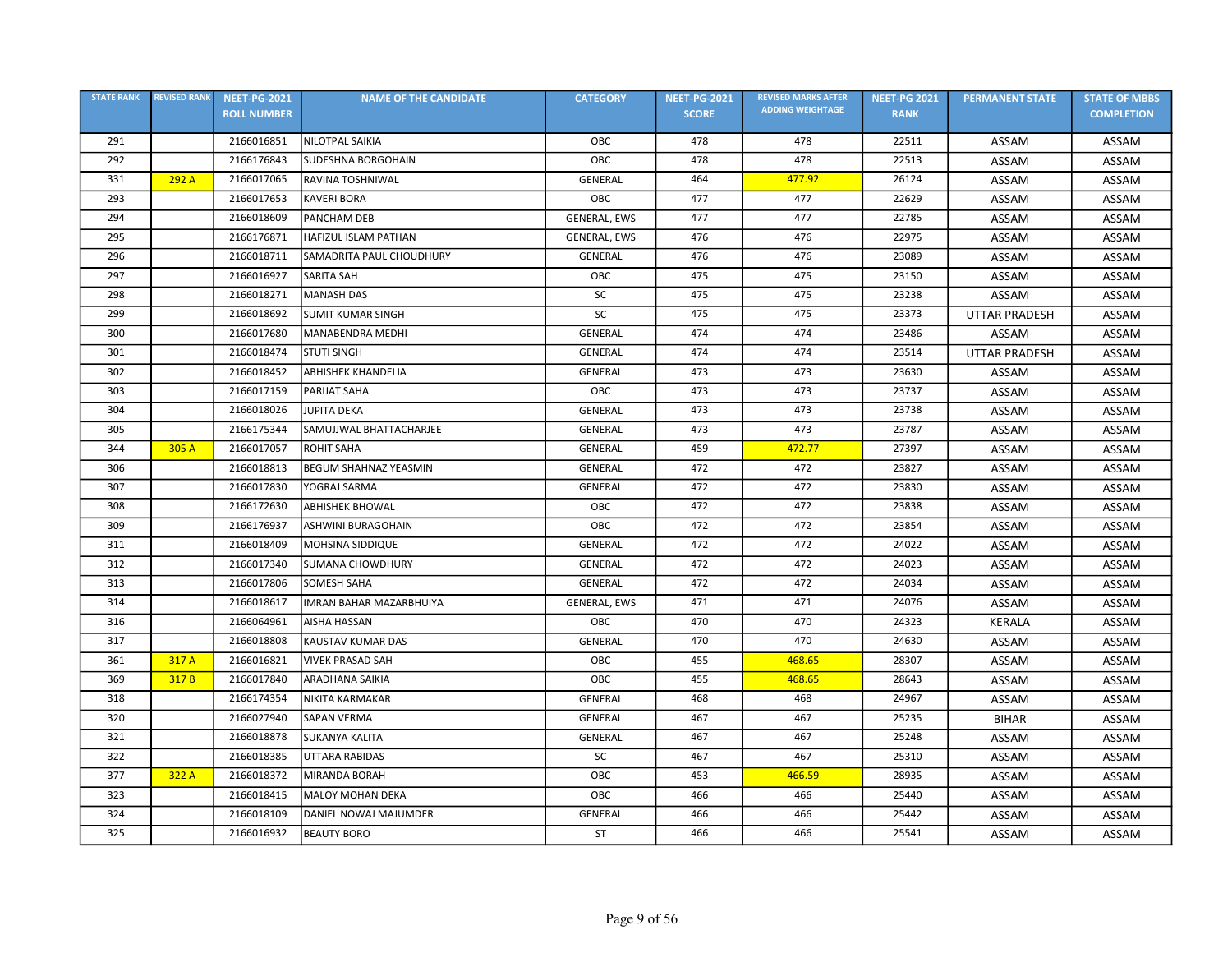| <b>STATE RANK</b> | <b>REVISED RANK</b> | <b>NEET-PG-2021</b> | <b>NAME OF THE CANDIDATE</b> | <b>CATEGORY</b> | <b>NEET-PG-2021</b> | <b>REVISED MARKS AFTER</b> | <b>NEET-PG 2021</b> | <b>PERMANENT STATE</b> | <b>STATE OF MBBS</b> |
|-------------------|---------------------|---------------------|------------------------------|-----------------|---------------------|----------------------------|---------------------|------------------------|----------------------|
|                   |                     | <b>ROLL NUMBER</b>  |                              |                 | <b>SCORE</b>        | <b>ADDING WEIGHTAGE</b>    | <b>RANK</b>         |                        | <b>COMPLETION</b>    |
| 326               |                     | 2166016704          | PRAGJYOTISH BORA             | OBC             | 466                 | 466                        | 25555               | ASSAM                  | ASSAM                |
| 327               |                     | 2166017047          | SUBHALAKHIMI SAIKIA          | OBC             | 466                 | 466                        | 25587               | ASSAM                  | ASSAM                |
| 385               | 327 A               | 2166018357          | <b>HIMALAY CHHETRY</b>       | ОВС             | 452                 | 465.56                     | 29229               | ASSAM                  | ASSAM                |
| 386               | 327 B               | 2166016788          | <b>ABHIJEET DHAR</b>         | SC              | 452                 | 465.56                     | 29276               | ASSAM                  | ASSAM                |
| 328               |                     | 2166018893          | <b>GAUTAM PRASAD</b>         | OBC             | 465                 | 465                        | 25637               | ASSAM                  | ASSAM                |
| 329               |                     | 2166016958          | NAVNEET BORGOHAIN            | OBC             | 465                 | 465                        | 25766               | ASSAM                  | ASSAM                |
| 330               |                     | 2166017127          | <b>SUDEEP SAHA</b>           | GENERAL         | 464                 | 464                        | 26101               | ASSAM                  | ASSAM                |
| 391               | 331 A               | 2166017311          | <b>KAUSHIK BAISWAS</b>       | <b>GENERAL</b>  | 450                 | 463.50                     | 29827               | ASSAM                  | ASSAM                |
| 396               | 331 B               | 2166016933          | <b>DEVASREE KALITA</b>       | OBC             | 450                 | 463.50                     | 29995               | ASSAM                  | ASSAM                |
| 332               |                     | 2166017667          | LIPIKA SARMA                 | GENERAL         | 463                 | 463                        | 26213               | ASSAM                  | ASSAM                |
| 333               |                     | 2166017858          | <b>EUNUS SELIM</b>           | <b>GENERAL</b>  | 463                 | 463                        | 26259               | ASSAM                  | ASSAM                |
| 334               |                     | 2166176596          | <b>MEGHNA DEKA</b>           | <b>GENERAL</b>  | 463                 | 463                        | 26366               | ASSAM                  | ASSAM                |
| 335               |                     | 2166016826          | <b>RIMA PHUKAN</b>           | OBC             | 463                 | 463                        | 26370               | ASSAM                  | ASSAM                |
| 336               |                     | 2166017847          | <b>TAPASH KUMAR KALITA</b>   | GENERAL         | 463                 | 463                        | 26448               | ASSAM                  | ASSAM                |
| 397               | 336 A               | 2166017072          | <b>ABHILASHA BORGOHAIN</b>   | <b>GENERAL</b>  | 449                 | 462.47                     | 30212               | ASSAM                  | ASSAM                |
| 337               |                     | 2166018181          | <b>SUMMY SINHA</b>           | <b>OBC</b>      | 462                 | 462                        | 26469               | ASSAM                  | ASSAM                |
| 338               |                     | 2166018927          | <b>SUBHANKAR DAS</b>         | OBC             | 462                 | 462                        | 26512               | ASSAM                  | ASSAM                |
| 339               |                     | 2166176537          | <b>TSHETIJ RAI</b>           | OBC             | 462                 | 462                        | 26665               | <b>SIKKIM</b>          | ASSAM                |
| 399               | 339 A               | 2166016798          | <b>SUSHMITA NATH</b>         | OBC             | 448                 | 461.44                     | 30367               | ASSAM                  | ASSAM                |
| 340               |                     | 2166027670          | <b>FARHA YESMIN</b>          | GENERAL         | 461                 | 461                        | 26689               | ASSAM                  | ASSAM                |
| 341               |                     | 2166018744          | ANUPJYOTI SARMA              | <b>GENERAL</b>  | 461                 | 461                        | 26842               | ASSAM                  | ASSAM                |
| 342               |                     | 2166023532          | <b>NITU SINGH</b>            | GENERAL, EWS    | 460                 | 460                        | 27239               | ASSAM                  | ASSAM                |
| 343               |                     | 2166112128          | SANDEEP RAWAT                | GENERAL         | 459                 | 459                        | 27388               | <b>RAJASTHAN</b>       | ASSAM                |
| 345               |                     | 2166018837          | PRIYANKA GOUTAM              | OBC             | 459                 | 459                        | 27522               | ASSAM                  | ASSAM                |
| 346               |                     | 2166017351          | <b>HRIDOYJEET CHOUDHURY</b>  | GENERAL         | 459                 | 459                        | 27537               | ASSAM                  | ASSAM                |
| 416               | 346 A               | 2166018934          | PARTHA PRATIM PATOWARY       | <b>GENERAL</b>  | 445                 | 458.35                     | 31110               | ASSAM                  | ASSAM                |
| 347               |                     | 2166165768          | ROOPSHEKHAR MOHAN            | OBC             | 458                 | 458                        | 27603               | ASSAM                  | ASSAM                |
| 348               |                     | 2166017197          | <b>ARAFAT ABDULLAH</b>       | <b>GENERAL</b>  | 458                 | 458                        | 27605               | ASSAM                  | ASSAM                |
| 349               |                     | 2166017733          | KINNARESH SHARMA             | <b>GENERAL</b>  | 458                 | 458                        | 27634               | ASSAM                  | ASSAM                |
| 350               |                     | 2166018389          | <b>JAHNAVI MAHANTA</b>       | <b>GENERAL</b>  | 458                 | 458                        | 27719               | ASSAM                  | ASSAM                |
| 351               |                     | 2166017337          | KAMAL KRISHNA PATOWARY       | GENERAL         | 458                 | 458                        | 27728               | ASSAM                  | ASSAM                |
| 352               |                     | 2166172866          | <b>BAMIN NENKHA</b>          | <b>ST</b>       | 458                 | 458                        | 27742               | ARUNACHAL PRADESH      | ASSAM                |
| 353               |                     | 2166016931          | <b>PRANTIKA GOGOI</b>        | <b>GENERAL</b>  | 458                 | 458                        | 27765               | ASSAM                  | ASSAM                |
| 423               | 353 A               | 2166017453          | NIKUMANI MAZUMDAR            | OBC             | 444                 | 457.32                     | 31624               | ASSAM                  | ASSAM                |
| 354               |                     | 2166017376          | <b>NURUL HASSAN</b>          | <b>GENERAL</b>  | 457                 | 457                        | 27908               | ASSAM                  | ASSAM                |
| 355               |                     | 2166018368          | <b>GAUROV JYOTI NATH</b>     | OBC             | 457                 | 457                        | 27961               | ASSAM                  | ASSAM                |
| 356               |                     | 2166176512          | PRIYANKA DAS                 | ST              | 457                 | 457                        | 27982               | ASSAM                  | ASSAM                |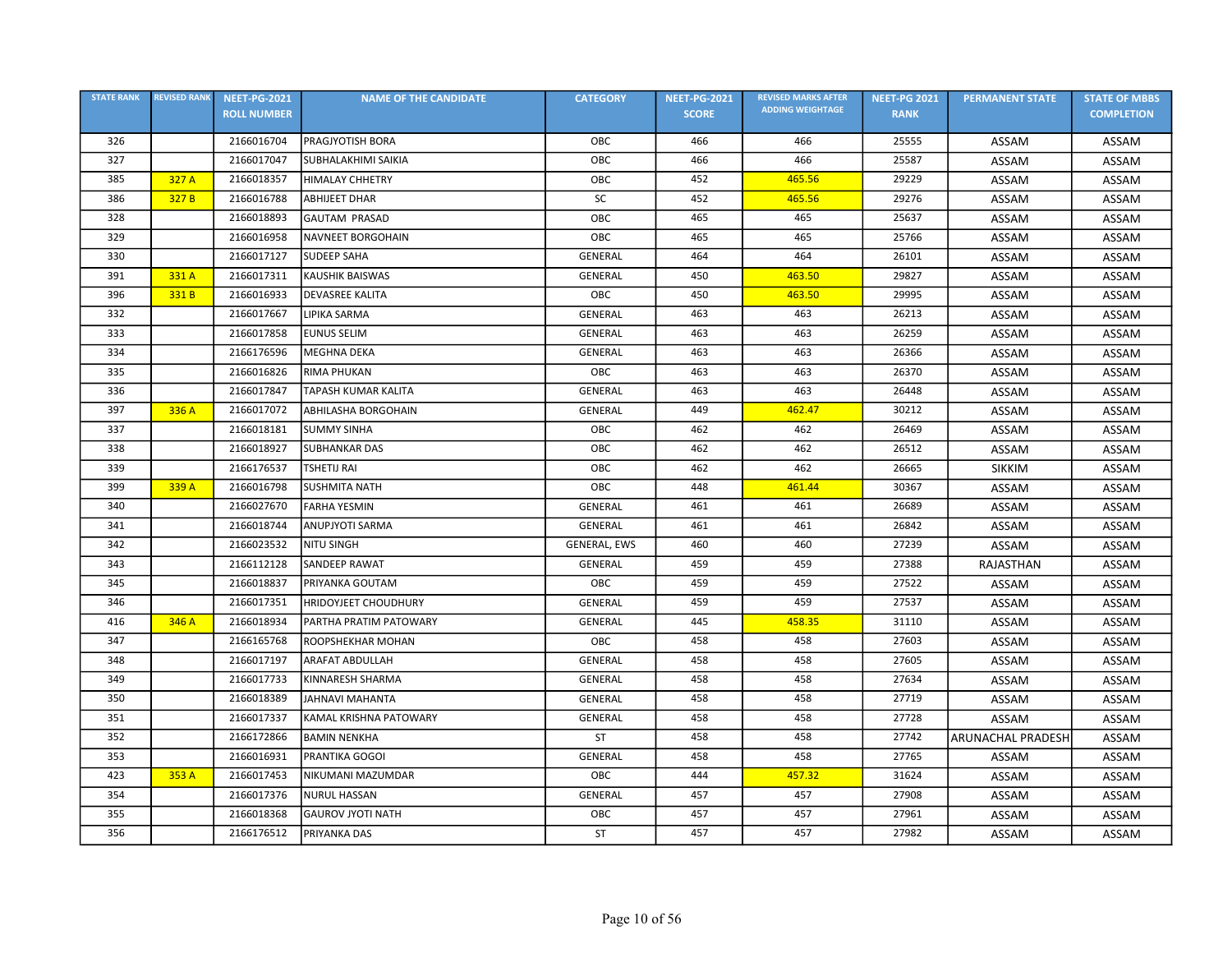| <b>STATE RANK</b> | <b>REVISED RANK</b> | <b>NEET-PG-2021</b> | <b>NAME OF THE CANDIDATE</b>  | <b>CATEGORY</b>     | <b>NEET-PG-2021</b> | <b>REVISED MARKS AFTER</b> | <b>NEET-PG 2021</b> | <b>PERMANENT STATE</b> | <b>STATE OF MBBS</b> |
|-------------------|---------------------|---------------------|-------------------------------|---------------------|---------------------|----------------------------|---------------------|------------------------|----------------------|
|                   |                     | <b>ROLL NUMBER</b>  |                               |                     | <b>SCORE</b>        | <b>ADDING WEIGHTAGE</b>    | <b>RANK</b>         |                        | <b>COMPLETION</b>    |
| 357               |                     | 2166017444          | <b>DIKSHA DAS</b>             | OBC                 | 457                 | 457                        | 28007               | ASSAM                  | ASSAM                |
| 358               |                     | 2166018858          | <b>MANISHA CHHETRI</b>        | GENERAL             | 456                 | 456                        | 28029               | ASSAM                  | ASSAM                |
| 359               |                     | 2166016943          | <b>DISHA AGARWAL</b>          | <b>GENERAL</b>      | 456                 | 456                        | 28102               | ASSAM                  | ASSAM                |
| 360               |                     | 2166018674          | WAHIDA SULTANA                | <b>GENERAL, EWS</b> | 456                 | 456                        | 28193               | <b>ASSAM</b>           | ASSAM                |
| 437               | 360 A               | 2166017076          | <b>SUSHMITA DAS</b>           | <b>GENERAL</b>      | 442                 | 455.26                     | 32078               | ASSAM                  | ASSAM                |
| 362               |                     | 2166017090          | <b>SIMI SEHNAZ</b>            | GENERAL             | 455                 | 455                        | 28384               | ASSAM                  | ASSAM                |
| 363               |                     | 2166016896          | <b>WASHIM AKRAM</b>           | GENERAL, EWS        | 455                 | 455                        | 28436               | ASSAM                  | ASSAM                |
| 364               |                     | 2166017143          | <b>RAJAN KUMAR GUPTA</b>      | OBC                 | 455                 | 455                        | 28446               | ASSAM                  | ASSAM                |
| 365               |                     | 2166017026          | <b>KAMRUN NAHAR</b>           | <b>GENERAL, EWS</b> | 455                 | 455                        | 28451               | ASSAM                  | ASSAM                |
| 366               |                     | 2166017872          | <b>MADHURJYA KAKATI</b>       | <b>SC</b>           | 455                 | 455                        | 28454               | ASSAM                  | <b>ASSAM</b>         |
| 367               |                     | 2166016863          | MADHURIMA SARMA               | <b>GENERAL</b>      | 455                 | 455                        | 28504               | ASSAM                  | ASSAM                |
| 368               |                     | 2166177015          | PANKAJ SHARMA                 | <b>GENERAL</b>      | 455                 | 455                        | 28510               | <b>RAJASTHAN</b>       | <b>ASSAM</b>         |
| 370               |                     | 2166018157          | DARSHAN DUTTA BARUAH          | GENERAL             | 455                 | 455                        | 28658               | ASSAM                  | ASSAM                |
| 371               |                     | 2166017227          | <b>ANKITA PAUL</b>            | <b>GENERAL</b>      | 454                 | 454                        | 28790               | ASSAM                  | ASSAM                |
| 372               |                     | 2166017607          | JANIFA KAIFEE AHMED           | <b>GENERAL</b>      | 454                 | 454                        | 28846               | ASSAM                  | ASSAM                |
| 373               |                     | 2166017400          | <b>NEHA KASHYAP</b>           | GENERAL             | 454                 | 454                        | 28849               | ASSAM                  | ASSAM                |
| 374               |                     | 2166018505          | <b>TAMAL BISWAS</b>           | SC                  | 454                 | 454                        | 28883               | ASSAM                  | ASSAM                |
| 375               |                     | 2166176448          | N DIVYANAND                   | GENERAL             | 454                 | 454                        | 28891               | ASSAM                  | ASSAM                |
| 376               |                     | 2166164293          | ANUPAM SARMA                  | <b>GENERAL</b>      | 454                 | 454                        | 28901               | ASSAM                  | ASSAM                |
| 378               |                     | 2166018533          | EBAIDULLA BARBHUIYA           | GENERAL             | 453                 | 453                        | 28953               | ASSAM                  | ASSAM                |
| 379               |                     | 2166017040          | CHAYANIKA BORA                | OBC                 | 453                 | 453                        | 28990               | ASSAM                  | ASSAM                |
| 380               |                     | 2166018542          | <b>SUSMITA BHUIYA</b>         | GENERAL, EWS        | 453                 | 453                        | 29054               | ASSAM                  | ASSAM                |
| 381               |                     | 2166018480          | <b>ARCHISMITA CHAKRABORTY</b> | GENERAL             | 453                 | 453                        | 29087               | ASSAM                  | ASSAM                |
| 382               |                     | 2166016853          | RITURAJ BORSAIKIA             | OBC                 | 453                 | 453                        | 29132               | ASSAM                  | ASSAM                |
| 452               | 382 A               | 2166017433          | DEEPANNITA DHAR               | GENERAL             | 439                 | 452.17                     | 32998               | ASSAM                  | ASSAM                |
| 383               |                     | 2166017700          | <b>MD HAFIZUR RAHMAN</b>      | GENERAL, EWS        | 452                 | 452                        | 29160               | ASSAM                  | ASSAM                |
| 384               |                     | 2166018769          | <b>KAUSHIK DEKA</b>           | GENERAL, EWS        | 452                 | 452                        | 29162               | ASSAM                  | ASSAM                |
| 387               |                     | 2166016945          | <b>MANASHI TALUKDAR</b>       | GENERAL             | 452                 | 452                        | 29282               | ASSAM                  | ASSAM                |
| 564               | 387 A               | 2166018870          | <b>DEEP SHANKAR SAIKIA</b>    | OBC                 | 414                 | 451.26                     | 40699               | ASSAM                  | ASSAM                |
| 455               | 387 <sub>B</sub>    | 2166176849          | AYESHA SIDDIQUA CHOUDHURY     | GENERAL, EWS        | 438                 | 451.14                     | 33144               | ASSAM                  | ASSAM                |
| 388               |                     | 2166176479          | <b>SANJEEV TRIPATHI</b>       | <b>GENERAL</b>      | 451                 | 451                        | 29431               | ASSAM                  | ASSAM                |
| 389               |                     | 2166016981          | <b>RAGINI TALUKDAR</b>        | <b>GENERAL</b>      | 451                 | 451                        | 29627               | ASSAM                  | ASSAM                |
| 390               |                     | 2166030469          | DEBOTTAM SENGUPTA             | GENERAL             | 450                 | 450                        | 29674               | ASSAM                  | ASSAM                |
| 392               |                     | 2166017098          | RADHIKAA SHARMA               | GENERAL             | 450                 | 450                        | 29851               | ASSAM                  | ASSAM                |
| 393               |                     | 2166176558          | SHASHANK SHEKHAR SHARMA       | <b>GENERAL</b>      | 450                 | 450                        | 29900               | ASSAM                  | ASSAM                |
| 394               |                     | 2166018694          | <b>SHUBHRA PAUL</b>           | OBC                 | 450                 | 450                        | 29933               | ASSAM                  | ASSAM                |
| 395               |                     | 2166017997          | HIRANNYA KUMAR BAISHYA        | OBC                 | 450                 | 450                        | 29954               | ASSAM                  | ASSAM                |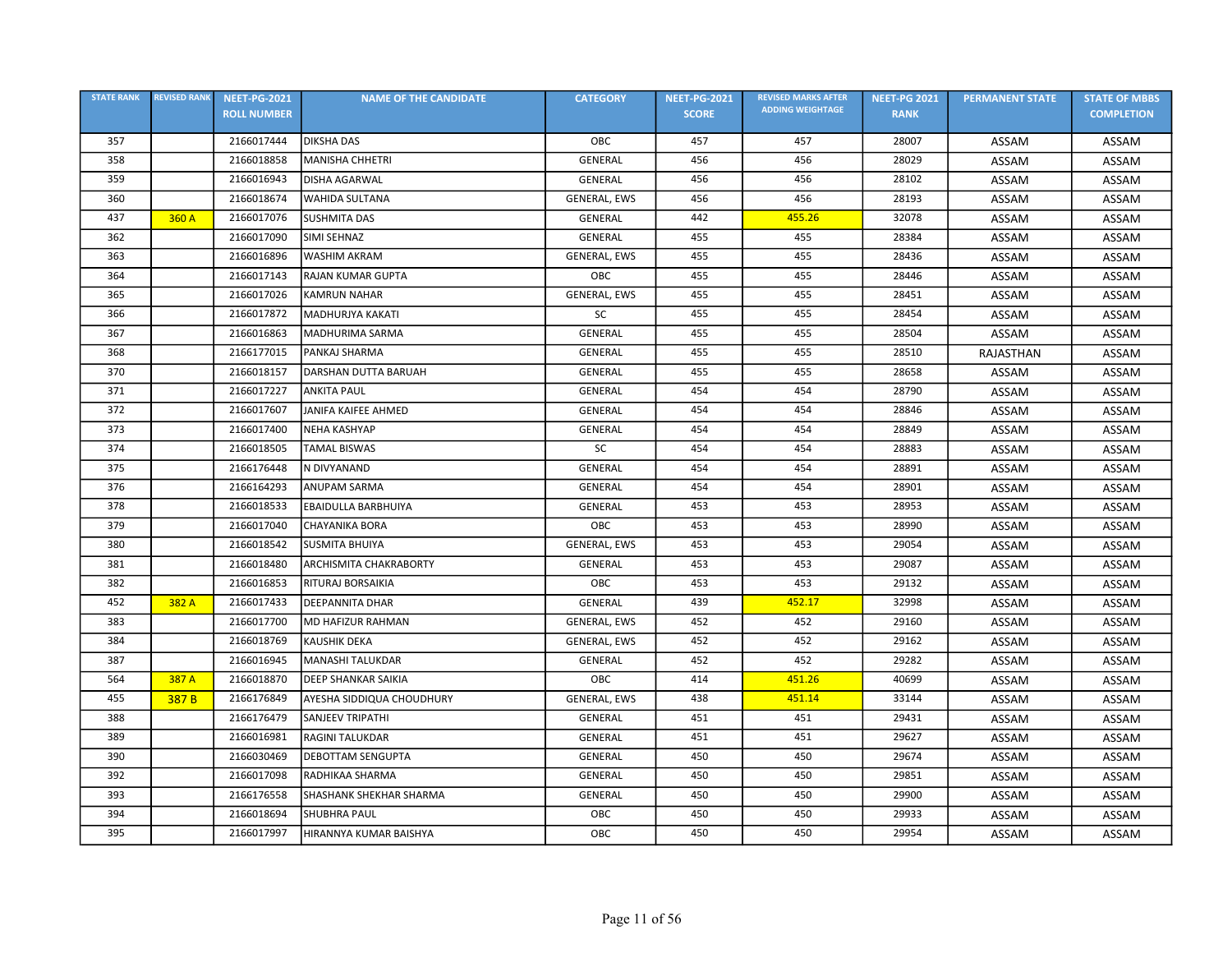| <b>STATE RANK</b> | <b>REVISED RANK</b> | <b>NEET-PG-2021</b> | <b>NAME OF THE CANDIDATE</b>   | <b>CATEGORY</b>     | <b>NEET-PG-2021</b> | <b>REVISED MARKS AFTER</b> | <b>NEET-PG 2021</b> | <b>PERMANENT STATE</b> | <b>STATE OF MBBS</b> |
|-------------------|---------------------|---------------------|--------------------------------|---------------------|---------------------|----------------------------|---------------------|------------------------|----------------------|
|                   |                     | <b>ROLL NUMBER</b>  |                                |                     | <b>SCORE</b>        | <b>ADDING WEIGHTAGE</b>    | <b>RANK</b>         |                        | <b>COMPLETION</b>    |
| 398               |                     | 2166017062          | <b>BHARGAV P BORDOLOI</b>      | <b>GENERAL</b>      | 449                 | 449                        | 30265               | ASSAM                  | ASSAM                |
| 469               | 398 A               | 2166017909          | AMBUJ MISHRA                   | <b>GENERAL</b>      | 435                 | 448.05                     | 34019               | ASSAM                  | ASSAM                |
| 400               |                     | 2166100339          | <b>NABA RAJ CHETRI</b>         | OBC                 | 448                 | 448                        | 30424               | ASSAM                  | ASSAM                |
| 401               |                     | 2166017430          | <b>RUBY BARMAN</b>             | GENERAL, EWS        | 448                 | 448                        | 30455               | ASSAM                  | ASSAM                |
| 402               |                     | 2166017485          | SWDWAMSHREE BORO               | ST                  | 448                 | 448                        | 30476               | ASSAM                  | ASSAM                |
| 403               |                     | 2166018657          | <b>PULAK PAUL</b>              | <b>GENERAL</b>      | 448                 | 448                        | 30477               | ASSAM                  | ASSAM                |
| 404               |                     | 2166017480          | <b>ASHRITA KALITA</b>          | GENERAL             | 448                 | 448                        | 30500               | ASSAM                  | ASSAM                |
| 405               |                     | 2166163284          | SAGARIKA JHA                   | GENERAL             | 447                 | 447                        | 30546               | ASSAM                  | ASSAM                |
| 406               |                     | 2166032263          | <b>AKSHIT DHALL</b>            | GENERAL             | 447                 | 447                        | 30625               | <b>DELHI</b>           | ASSAM                |
| 407               |                     | 2166017403          | <b>NIHAR DAS</b>               | <b>SC</b>           | 447                 | 447                        | 30627               | ASSAM                  | ASSAM                |
| 408               |                     | 2166017435          | SANJOY KRISHNA HANDIQUE        | OBC                 | 447                 | 447                        | 30678               | ASSAM                  | ASSAM                |
| 409               |                     | 2166016619          | NAMRATA CHAKRAVARTY            | <b>GENERAL</b>      | 447                 | 447                        | 30788               | ASSAM                  | ASSAM                |
| 410               |                     | 2166018896          | <b>KIRAN SINGH</b>             | OBC                 | 446                 | 446                        | 30823               | ASSAM                  | ASSAM                |
| 411               |                     | 2166018734          | <b>IMRAN HUSSAIN KABIR</b>     | <b>GENERAL, EWS</b> | 446                 | 446                        | 30834               | ASSAM                  | ASSAM                |
| 412               |                     | 2166125002          | <b>BHANU PRATAP SINGH GAUR</b> | <b>GENERAL</b>      | 446                 | 446                        | 30948               | <b>PUDUCHERRY</b>      | ASSAM                |
| 413               |                     | 2166176766          | <b>NANDINI BORAH</b>           | <b>OBC</b>          | 446                 | 446                        | 31007               | ASSAM                  | ASSAM                |
| 414               |                     | 2166017864          | <b>MANISHA DASGUPTA</b>        | OBC                 | 446                 | 446                        | 31055               | ASSAM                  | ASSAM                |
| 541               | 414 A               | 2166016678          | <b>SAURAV KALITA</b>           | GENERAL             | 420                 | 445.20                     | 38804               | ASSAM                  | ASSAM                |
| 415               |                     | 2166018365          | PALASH BORTAMULY               | OBC                 | 445                 | 445                        | 31087               | ASSAM                  | ASSAM                |
| 417               |                     | 2166030106          | <b>REKHA</b>                   | GENERAL, EWS        | 445                 | 445                        | 31132               | <b>DELHI</b>           | ASSAM                |
| 418               |                     | 2166098300          | NISHILA THONGRATABAM           | OBC                 | 445                 | 445                        | 31239               | <b>MANIPUR</b>         | ASSAM                |
| 419               |                     | 2166016963          | <b>MANASH JYOTI KONCH</b>      | OBC                 | 445                 | 445                        | 31417               | ASSAM                  | ASSAM                |
| 420               |                     | 2166017258          | <b>ABHISEK GHOSH</b>           | OBC                 | 444                 | 444                        | 31525               | ASSAM                  | ASSAM                |
| 421               |                     | 2166017024          | <b>POPY BORAH</b>              | OBC                 | 444                 | 444                        | 31542               | ASSAM                  | ASSAM                |
| 422               |                     | 2166018792          | <b>SAJEDA KHATUN</b>           | <b>GENERAL, EWS</b> | 444                 | 444                        | 31622               | ASSAM                  | ASSAM                |
| 424               |                     | 2166176482          | SOURAV SANKAR DUTTA            | GENERAL, EWS        | 444                 | 444                        | 31641               | ASSAM                  | ASSAM                |
| 425               |                     | 2166173487          | <b>GAIRIK SAHA</b>             | <b>GENERAL</b>      | 444                 | 444                        | 31644               | ASSAM                  | ASSAM                |
| 426               |                     | 2166031022          | <b>ASHIQUE MADANI</b>          | GENERAL, EWS        | 444                 | 444                        | 31655               | ASSAM                  | ASSAM                |
| 498               | 426 A               | 2166176719          | RAKIBUL ISLAM                  | GENERAL, EWS        | 431                 | 443.93                     | 35422               | ASSAM                  | ASSAM                |
| 427               |                     | 2166094735          | ANAMIKA MISHRA                 | <b>GENERAL</b>      | 443                 | 443                        | 31694               | MAHARASHTRA            | ASSAM                |
| 428               |                     | 2166017972          | <b>SOURABH BORA</b>            | GENERAL             | 443                 | 443                        | 31701               | ASSAM                  | ASSAM                |
| 429               |                     | 2166157232          | <b>VINAY KRISHNA</b>           | SC                  | 443                 | 443                        | 31770               | <b>UTTAR PRADESH</b>   | ASSAM                |
| 430               |                     | 2166176435          | ASHRUFA MASUMA                 | GENERAL             | 443                 | 443                        | 31773               | ASSAM                  | ASSAM                |
| 431               |                     | 2166017438          | <b>HIMASRI SARMAH</b>          | GENERAL, EWS        | 443                 | 443                        | 31819               | ASSAM                  | ASSAM                |
| 432               |                     | 2166150711          | <b>NEELANSHA PRATAP</b>        | <b>GENERAL</b>      | 443                 | 443                        | 31835               | <b>UTTAR PRADESH</b>   | ASSAM                |
| 433               |                     | 2166018688          | RUDRASANKAR CHAKRABORTY        | GENERAL             | 442                 | 442                        | 31962               | ASSAM                  | ASSAM                |
| 434               |                     | 2166017656          | <b>SNIGDHA HALOI</b>           | SC                  | 442                 | 442                        | 31977               | ASSAM                  | ASSAM                |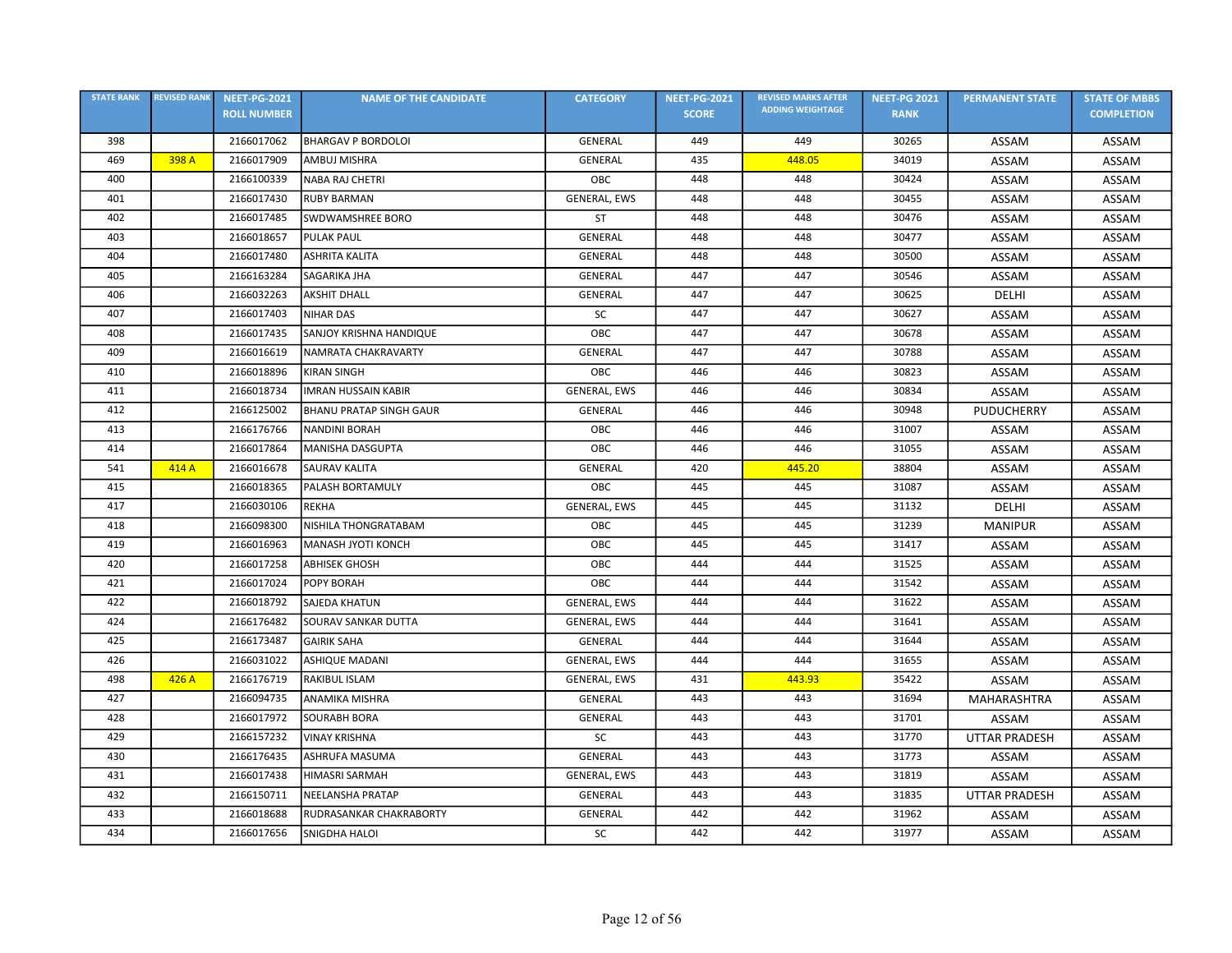| <b>STATE RANK</b> | <b>REVISED RANK</b> | <b>NEET-PG-2021</b> | <b>NAME OF THE CANDIDATE</b> | <b>CATEGORY</b>     | <b>NEET-PG-2021</b> | <b>REVISED MARKS AFTER</b> | <b>NEET-PG 2021</b> | <b>PERMANENT STATE</b>  | <b>STATE OF MBBS</b> |
|-------------------|---------------------|---------------------|------------------------------|---------------------|---------------------|----------------------------|---------------------|-------------------------|----------------------|
|                   |                     | <b>ROLL NUMBER</b>  |                              |                     | <b>SCORE</b>        | <b>ADDING WEIGHTAGE</b>    | <b>RANK</b>         |                         | <b>COMPLETION</b>    |
| 435               |                     | 2166018658          | MADHURI SETHIA               | GENERAL, EWS        | 442                 | 442                        | 32073               | ASSAM                   | ASSAM                |
| 436               |                     | 2166017133          | JOHNSON BRAHMA               | <b>ST</b>           | 442                 | 442                        | 32074               | ASSAM                   | ASSAM                |
| 438               |                     | 2166017165          | RAHUL HARISH MORAL BAMON     | ST                  | 442                 | 442                        | 32117               | MEGHALAYA               | ASSAM                |
| 439               |                     | 2166017490          | <b>SOURAV DHAR</b>           | SC                  | 441                 | 441                        | 32275               | ASSAM                   | ASSAM                |
| 440               |                     | 2166176626          | <b>NEHA JAISWAL</b>          | <b>GENERAL</b>      | 441                 | 441                        | 32346               | ASSAM                   | ASSAM                |
| 441               |                     | 2166017305          | <b>GARIMA RANI</b>           | SC                  | 441                 | 441                        | 32388               | <b>HIMACHAL PRADESH</b> | ASSAM                |
| 442               |                     | 2166018637          | <b>SOURAV SUTRADHAR</b>      | SC                  | 440                 | 440                        | 32587               | ASSAM                   | ASSAM                |
| 443               |                     | 2166017967          | <b>MADHURJYA ROY</b>         | OBC                 | 440                 | 440                        | 32682               | ASSAM                   | ASSAM                |
| 444               |                     | 2166166779          | <b>GYANENDRA KUMAR VERMA</b> | SC                  | 440                 | 440                        | 32695               | <b>UTTAR PRADESH</b>    | ASSAM                |
| 445               |                     | 2166017772          | <b>SHAIENA PARVEEN</b>       | <b>GENERAL, EWS</b> | 440                 | 440                        | 32698               | ASSAM                   | ASSAM                |
| 446               |                     | 2166017282          | <b>KASHMIRA BOSE</b>         | GENERAL             | 440                 | 440                        | 32864               | ASSAM                   | ASSAM                |
| 447               |                     | 2166016778          | <b>DIVYA KUMARI</b>          | <b>GENERAL</b>      | 439                 | 439                        | 32912               | <b>TAMIL NADU</b>       | <b>ASSAM</b>         |
| 448               |                     | 2166017149          | NAMRATA SINGH                | <b>GENERAL</b>      | 439                 | 439                        | 32944               | ASSAM                   | ASSAM                |
| 449               |                     | 2166018403          | <b>RAJEEB DAS</b>            | OBC                 | 439                 | 439                        | 32962               | ASSAM                   | ASSAM                |
| 450               |                     | 2166017749          | NAVANITA SARMA               | GENERAL             | 439                 | 439                        | 32991               | ASSAM                   | ASSAM                |
| 451               |                     | 2166017039          | <b>KANKU BORUAH</b>          | OBC                 | 439                 | 439                        | 32994               | ASSAM                   | ASSAM                |
| 510               | 452 A               | 2166176487          | <b>AMRITAV KAR</b>           | <b>GENERAL</b>      | 426                 | 438.78                     | 36700               | ASSAM                   | ASSAM                |
| 453               |                     | 2166017055          | <b>BHABESH DEHINGIA</b>      | OBC                 | 438                 | 438                        | 33128               | ASSAM                   | <b>ASSAM</b>         |
| 454               |                     | 2166017437          | DOOLMONI SAIKIA              | <b>GENERAL</b>      | 438                 | 438                        | 33137               | ASSAM                   | ASSAM                |
| 456               |                     | 2166018346          | <b>ABHILEKHA CHOUDHURY</b>   | GENERAL             | 438                 | 438                        | 33219               | ASSAM                   | ASSAM                |
| 457               |                     | 2166016842          | <b>BISWAJIT THAKURIA</b>     | OBC                 | 438                 | 438                        | 33251               | ASSAM                   | ASSAM                |
| 458               |                     | 2166176515          | IPSITA GOGOI                 | OBC                 | 438                 | 438                        | 33271               | ASSAM                   | ASSAM                |
| 459               |                     | 2166017446          | <b>DIPALOK CHOUDHURY</b>     | GENERAL             | 438                 | 438                        | 33299               | ASSAM                   | ASSAM                |
| 460               |                     | 2166017696          | ZIAUL HAQUE CHOUDHURY        | GENERAL             | 437                 | 437                        | 33369               | ASSAM                   | ASSAM                |
| 461               |                     | 2166018817          | RUPSHIKHA GOGOI              | OBC                 | 437                 | 437                        | 33593               | ASSAM                   | ASSAM                |
| 462               |                     | 2166018075          | MOHIBUL ISLAM AHMED          | <b>GENERAL, EWS</b> | 436                 | 436                        | 33685               | ASSAM                   | ASSAM                |
| 463               |                     | 2166017182          | <b>ABUL KALAM AZAD</b>       | GENERAL, EWS        | 436                 | 436                        | 33694               | ASSAM                   | ASSAM                |
| 464               |                     | 2166018852          | NIVEDITA CHAUHAN             | <b>GENERAL</b>      | 436                 | 436                        | 33698               | ASSAM                   | ASSAM                |
| 465               |                     | 2166018007          | <b>KUMARI MAYA</b>           | SC                  | 436                 | 436                        | 33712               | ASSAM                   | ASSAM                |
| 466               |                     | 2166018791          | <b>DIGJAM SARMA</b>          | <b>GENERAL</b>      | 436                 | 436                        | 33904               | ASSAM                   | ASSAM                |
| 467               |                     | 2166016879          | <b>PRAVEENA PILLAI</b>       | GENERAL             | 436                 | 436                        | 33942               | ASSAM                   | ASSAM                |
| 468               |                     | 2166018381          | SAYED SHAMIM AKTAR MONDAL    | GENERAL, EWS        | 435                 | 435                        | 33971               | ASSAM                   | ASSAM                |
| 470               |                     | 2166016814          | <b>DEBABRATA DUTTA</b>       | GENERAL             | 435                 | 435                        | 34136               | ASSAM                   | ASSAM                |
| 471               |                     | 2166017574          | MANASHI BORUAH               | GENERAL, EWS        | 435                 | 435                        | 34139               | ASSAM                   | ASSAM                |
| 472               |                     | 2166176458          | <b>DIPENDU SAHA</b>          | GENERAL             | 435                 | 435                        | 34146               | ASSAM                   | ASSAM                |
| 473               |                     | 2166174568          | <b>PRADIPAN BHOWMICK</b>     | GENERAL             | 435                 | 435                        | 34239               | ASSAM                   | <b>ASSAM</b>         |
| 474               |                     | 2166176723          | <b>SNEHA BARO</b>            | <b>ST</b>           | 435                 | 435                        | 34331               | ASSAM                   | ASSAM                |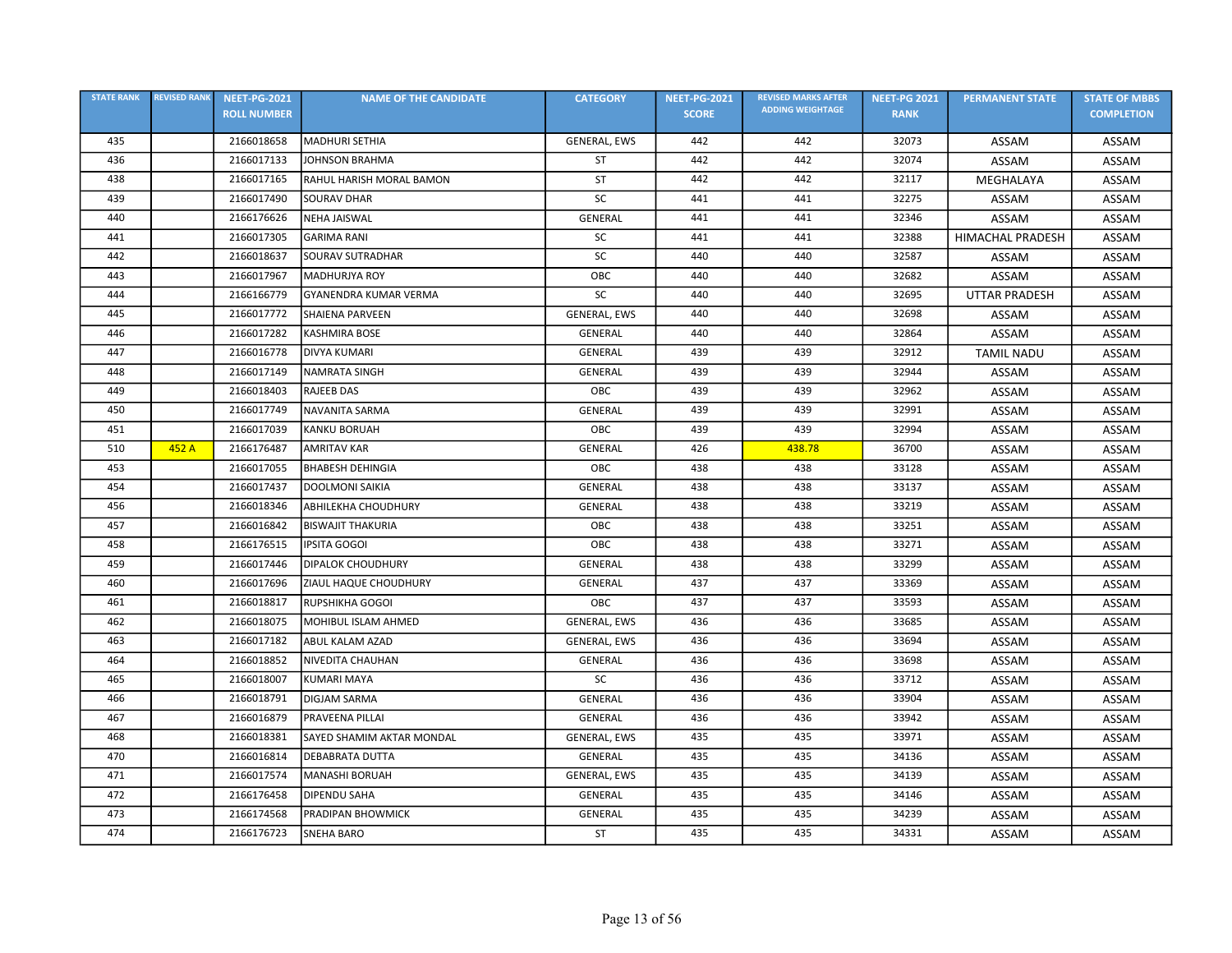| <b>STATE RANK</b> | <b>REVISED RANK</b> | <b>NEET-PG-2021</b> | <b>NAME OF THE CANDIDATE</b>  | <b>CATEGORY</b>     | <b>NEET-PG-2021</b> | <b>REVISED MARKS AFTER</b> | <b>NEET-PG 2021</b> | <b>PERMANENT STATE</b>   | <b>STATE OF MBBS</b> |
|-------------------|---------------------|---------------------|-------------------------------|---------------------|---------------------|----------------------------|---------------------|--------------------------|----------------------|
|                   |                     | <b>ROLL NUMBER</b>  |                               |                     | <b>SCORE</b>        | <b>ADDING WEIGHTAGE</b>    | <b>RANK</b>         |                          | <b>COMPLETION</b>    |
| 475               |                     | 2166018729          | <b>ABDUS SAMAD</b>            | GENERAL, EWS        | 434                 | 434                        | 34414               | ASSAM                    | ASSAM                |
| 476               |                     | 2166018836          | <b>BIJIT KUMAR NATH</b>       | OBC                 | 434                 | 434                        | 34415               | ASSAM                    | ASSAM                |
| 477               |                     | 2166018672          | <b>RATNADEEP DHAR</b>         | <b>GENERAL</b>      | 434                 | 434                        | 34422               | ASSAM                    | ASSAM                |
| 478               |                     | 2166017629          | KHANDAKER SAEED SALEEM        | <b>GENERAL, EWS</b> | 434                 | 434                        | 34429               | ASSAM                    | ASSAM                |
| 479               |                     | 2166018310          | <b>BARNALI DEVI</b>           | GENERAL             | 434                 | 434                        | 34501               | ASSAM                    | ASSAM                |
| 480               |                     | 2166017854          | <b>BHAKHITA DEKA</b>          | GENERAL             | 434                 | 434                        | 34511               | ASSAM                    | ASSAM                |
| 481               |                     | 2166017577          | <b>JYOTISHMAN BARMAN</b>      | <b>GENERAL</b>      | 434                 | 434                        | 34532               | ASSAM                    | ASSAM                |
| 482               |                     | 2166175842          | <b>RAJDEEP PAUL</b>           | OBC                 | 434                 | 434                        | 34564               | ASSAM                    | ASSAM                |
| 483               |                     | 2166176667          | <b>HIMANISH SEN</b>           | GENERAL             | 434                 | 434                        | 34568               | ASSAM                    | ASSAM                |
| 484               |                     | 2166017025          | <b>SWAPNIL BARUAH</b>         | OBC                 | 433                 | 433                        | 34818               | ASSAM                    | ASSAM                |
| 634               | 484 A               | 2166018937          | MELORI LALNUNSIAMI NGAMLAI    | <b>ST</b>           | 397                 | 432.73                     | 46050               | ASSAM                    | ASSAM                |
| 540               | 484 B               | 2166017037          | <b>DAISI KAMAN</b>            | <b>ST</b>           | 420                 | 432.60                     | 38696               | ASSAM                    | ASSAM                |
| 485               |                     | 2166017994          | <b>MAYANK GANGWAL</b>         | GENERAL             | 432                 | 432                        | 34890               | ASSAM                    | ASSAM                |
| 486               |                     | 2166018315          | <b>AMALIN PHUKAN</b>          | <b>GENERAL</b>      | 432                 | 432                        | 34893               | ASSAM                    | ASSAM                |
| 487               |                     | 2166018080          | WAQAR HASNAT MAMOON           | <b>GENERAL</b>      | 432                 | 432                        | 34929               | ASSAM                    | <b>ASSAM</b>         |
| 488               |                     | 2166018717          | <b>UMESH KANTA KAIRI</b>      | OBC                 | 432                 | 432                        | 34957               | ASSAM                    | ASSAM                |
| 489               |                     | 2166017474          | <b>BANASHREE BAISHYA</b>      | <b>GENERAL</b>      | 432                 | 432                        | 34961               | ASSAM                    | <b>ASSAM</b>         |
| 490               |                     | 2166017121          | SAHANAZ YASIN SULTANA         | GENERAL, EWS        | 432                 | 432                        | 34987               | ASSAM                    | ASSAM                |
| 491               |                     | 2166018726          | ZULFIQUAR AHMED               | GENERAL             | 432                 | 432                        | 34997               | ASSAM                    | ASSAM                |
| 492               |                     | 2166177191          | CHAYANIKA MEDHI               | <b>GENERAL</b>      | 432                 | 432                        | 35031               | ASSAM                    | ASSAM                |
| 493               |                     | 2166016902          | <b>UPASHANA DAS</b>           | SC                  | 432                 | 432                        | 35034               | ASSAM                    | ASSAM                |
| 494               |                     | 2166110488          | <b>NEETU YADAV</b>            | OBC                 | 432                 | 432                        | 35055               | RAJASTHAN                | ASSAM                |
| 495               |                     | 2166176867          | <b>AMRITANSH MISHRA</b>       | GENERAL, EWS        | 431                 | 431                        | 35242               | <b>UTTAR PRADESH</b>     | ASSAM                |
| 496               |                     | 2166017078          | <b>KARAN KUMAR BORAH</b>      | OBC                 | 431                 | 431                        | 35296               | ASSAM                    | ASSAM                |
| 497               |                     | 2166016714          | <b>MEDAM BAGANG</b>           | ST                  | 431                 | 431                        | 35366               | <b>ARUNACHAL PRADESH</b> | ASSAM                |
| 499               |                     | 2166018396          | <b>BITOPAN MADAHI</b>         | ST                  | 431                 | 431                        | 35437               | ASSAM                    | ASSAM                |
| 550               | 499 A               | 2166016921          | <b>ABHINEET DEY</b>           | OBC                 | 418                 | 430.54                     | 39397               | ASSAM                    | ASSAM                |
| 500               |                     | 2166177064          | <b>SUBHASHIS CHANDA</b>       | GENERAL             | 430                 | 430                        | 35605               | ASSAM                    | <b>ASSAM</b>         |
| 501               |                     | 2166176682          | <b>BORISH JYOTI BORPHUKAN</b> | OBC                 | 430                 | 430                        | 35633               | ASSAM                    | ASSAM                |
| 502               |                     | 2166016959          | SATABDI DUTTA BARMAN          | OBC                 | 430                 | 430                        | 35813               | ASSAM                    | ASSAM                |
| 503               |                     | 2166172228          | ANANYA MAZUMDER               | <b>GENERAL</b>      | 430                 | 430                        | 35825               | ASSAM                    | ASSAM                |
| 504               |                     | 2166018093          | PRANJAL SARMAH                | <b>GENERAL</b>      | 429                 | 429                        | 35858               | ASSAM                    | ASSAM                |
| 505               |                     | 2166017343          | <b>BISWAJIT DAS</b>           | SC                  | 429                 | 429                        | 35977               | ASSAM                    | ASSAM                |
| 506               |                     | 2166018358          | <b>SUHASHINI CHOUDHURY</b>    | OBC                 | 429                 | 429                        | 36046               | ASSAM                    | ASSAM                |
| 557               | 506 A               | 2166017496          | <b>MRIDUSHMAN SAIKIA</b>      | ОВС                 | 416                 | 428.48                     | 40134               | ASSAM                    | ASSAM                |
| 507               |                     | 2166018546          | <b>BABLI DAS</b>              | SC                  | 428                 | 428                        | 36119               | ASSAM                    | ASSAM                |
| 508               |                     | 2166017642          | POOJA NATH                    | OBC                 | 428                 | 428                        | 36348               | ASSAM                    | ASSAM                |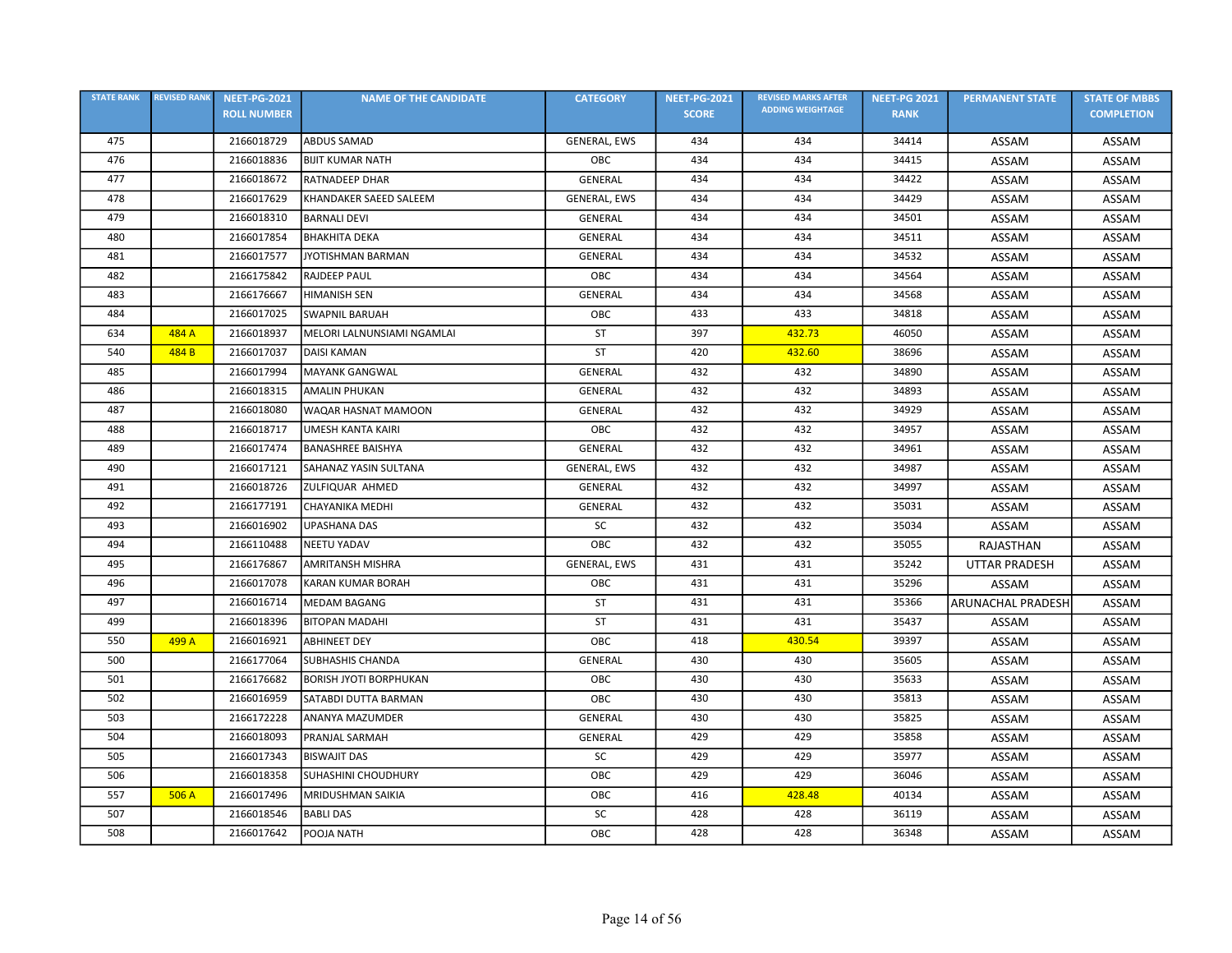| <b>STATE RANK</b> | <b>REVISED RANK</b> | <b>NEET-PG-2021</b> | <b>NAME OF THE CANDIDATE</b> | <b>CATEGORY</b> | <b>NEET-PG-2021</b> | <b>REVISED MARKS AFTER</b> | <b>NEET-PG 2021</b> | <b>PERMANENT STATE</b>   | <b>STATE OF MBBS</b> |
|-------------------|---------------------|---------------------|------------------------------|-----------------|---------------------|----------------------------|---------------------|--------------------------|----------------------|
|                   |                     | <b>ROLL NUMBER</b>  |                              |                 | <b>SCORE</b>        | <b>ADDING WEIGHTAGE</b>    | <b>RANK</b>         |                          | <b>COMPLETION</b>    |
| 509               |                     | 2166171324          | <b>ANJOY KUMAR PAUL</b>      | OBC             | 427                 | 427                        | 36616               | ASSAM                    | ASSAM                |
| 511               |                     | 2166018910          | <b>SULAGNA ROY</b>           | GENERAL, EWS    | 426                 | 426                        | 36717               | ASSAM                    | ASSAM                |
| 512               |                     | 2166098256          | PUKHRAMBAM ROJAR SINGH       | OBC             | 426                 | 426                        | 36791               | <b>MANIPUR</b>           | ASSAM                |
| 513               |                     | 2166176729          | MAYUREE THAKURIA             | OBC             | 426                 | 426                        | 36861               | ASSAM                    | ASSAM                |
| 514               |                     | 2166152737          | <b>ANUJA SINGH</b>           | <b>GENERAL</b>  | 426                 | 426                        | 36917               | <b>UTTAR PRADESH</b>     | ASSAM                |
| 515               |                     | 2166017107          | <b>SAJID HUSSAIN</b>         | GENERAL         | 425                 | 425                        | 37068               | ASSAM                    | <b>ASSAM</b>         |
| 516               |                     | 2166018901          | <b>DHRITIBRATA GOSWAMI</b>   | GENERAL         | 425                 | 425                        | 37096               | ASSAM                    | ASSAM                |
| 517               |                     | 2166017466          | <b>IMDAD SAIKIA</b>          | GENERAL, EWS    | 425                 | 425                        | 37098               | ASSAM                    | ASSAM                |
| 518               |                     | 2166156098          | AKHILESH KUMAR GAUR          | <b>ST</b>       | 425                 | 425                        | 37149               | <b>UTTAR PRADESH</b>     | ASSAM                |
| 519               |                     | 2166018313          | <b>BISWADEEP PAUL</b>        | OBC             | 425                 | 425                        | 37251               | ASSAM                    | ASSAM                |
| 520               |                     | 2166017484          | ARIFA BEGUM LASKAR           | GENERAL         | 425                 | 425                        | 37263               | ASSAM                    | ASSAM                |
| 521               |                     | 2166018085          | SAKSHAM SRIVASTAVA           | <b>GENERAL</b>  | 425                 | 425                        | 37284               | <b>UTTAR PRADESH</b>     | <b>ASSAM</b>         |
| 522               |                     | 2166017585          | <b>CHANDRAKSHEE KAKATI</b>   | <b>GENERAL</b>  | 425                 | 425                        | 37328               | ASSAM                    | <b>ASSAM</b>         |
| 523               |                     | 2166017897          | <b>KHAIRUL ISLAM</b>         | GENERAL         | 425                 | 425                        | 37345               | ASSAM                    | ASSAM                |
| 524               |                     | 2166176413          | MERINA YASMIN                | <b>GENERAL</b>  | 424                 | 424                        | 37398               | ASSAM                    | ASSAM                |
| 525               |                     | 2166016880          | <b>NITESH PRASAD</b>         | GENERAL         | 424                 | 424                        | 37577               | ASSAM                    | ASSAM                |
| 526               |                     | 2166017019          | PRIYANKA MANTA SAIKIA        | <b>ST</b>       | 424                 | 424                        | 37592               | ASSAM                    | ASSAM                |
| 527               |                     | 2166018838          | JAHNAVI KUMARI SINHA         | OBC             | 423                 | 423                        | 37681               | ASSAM                    | <b>ASSAM</b>         |
| 528               |                     | 2166176417          | NURUDDIN MOHAMMAD IQBAL      | <b>GENERAL</b>  | 423                 | 423                        | 37750               | ASSAM                    | ASSAM                |
| 529               |                     | 2166016828          | <b>SAMPRITEE GOGOI</b>       | OBC             | 422                 | 422                        | 38087               | ASSAM                    | ASSAM                |
| 530               |                     | 2166018664          | SREYOSHEE GUPTA              | <b>GENERAL</b>  | 422                 | 422                        | 38181               | ASSAM                    | ASSAM                |
| 531               |                     | 2166018397          | KOLLI AJIT KUMAR             | <b>GENERAL</b>  | 422                 | 422                        | 38226               | ASSAM                    | ASSAM                |
| 585               | 531 A               | 2166176485          | <b>DEBAJIT CHUTIA</b>        | OBC             | 409                 | 421.27                     | 42204               | ASSAM                    | ASSAM                |
| 532               |                     | 2166018536          | <b>ARITRA GUPTA</b>          | GENERAL, EWS    | 421                 | 421                        | 38257               | ASSAM                    | ASSAM                |
| 533               |                     | 2166018461          | JUTIMOLLIKA HAZARIKA         | GENERAL, EWS    | 421                 | 421                        | 38315               | ASSAM                    | ASSAM                |
| 534               |                     | 2166018391          | SWAPANJYOTI TALUKDAR         | SC              | 421                 | 421                        | 38405               | ASSAM                    | ASSAM                |
| 535               |                     | 2166026237          | <b>UPENDRA JAIN</b>          | <b>GENERAL</b>  | 420                 | 420                        | 38517               | CHHATTISGARH             | ASSAM                |
| 536               |                     | 2166017813          | <b>KASTURI NEOG</b>          | OBC             | 420                 | 420                        | 38526               | ASSAM                    | <b>ASSAM</b>         |
| 537               |                     | 2166017465          | SHAMIM AHMED                 | GENERAL         | 420                 | 420                        | 38543               | ASSAM                    | ASSAM                |
| 538               |                     | 2166115597          | PANKAJ SWAMI                 | OBC             | 420                 | 420                        | 38609               | RAJASTHAN                | ASSAM                |
| 539               |                     | 2166018758          | MINERVA SARMA                | GENERAL         | 420                 | 420                        | 38682               | ASSAM                    | ASSAM                |
| 542               |                     | 2166016727          | MUNMUN BORAH                 | OBC             | 420                 | 420                        | 38824               | ASSAM                    | ASSAM                |
| 543               |                     | 2166017527          | MANDEEP TALUKDAR             | GENERAL, EWS    | 420                 | 420                        | 38851               | ASSAM                    | ASSAM                |
| 544               |                     | 2166016679          | <b>GUMIE BUI</b>             | <b>ST</b>       | 420                 | 420                        | 38934               | <b>ARUNACHAL PRADESH</b> | <b>ASSAM</b>         |
| 545               |                     | 2166018406          | <b>ASISH SARMA THAKUR</b>    | <b>GENERAL</b>  | 419                 | 419                        | 38974               | ASSAM                    | ASSAM                |
| 546               |                     | 2166016605          | <b>SUMAN DEORI</b>           | <b>ST</b>       | 419                 | 419                        | 38977               | ASSAM                    | <b>ASSAM</b>         |
| 547               |                     | 2166018387          | <b>ANKUR RANJAN SAIKIA</b>   | OBC             | 419                 | 419                        | 39060               | ASSAM                    | ASSAM                |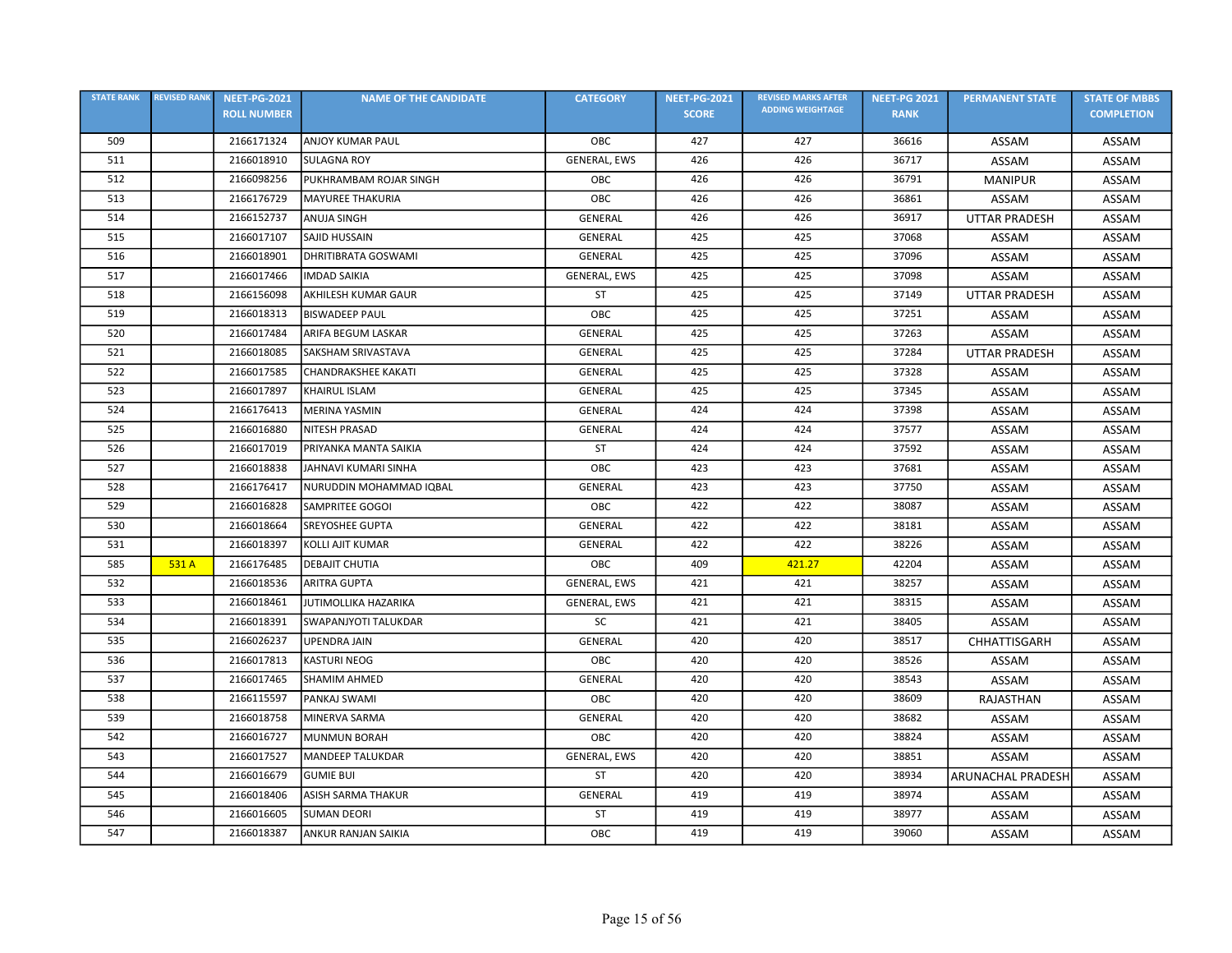| <b>STATE RANK</b> | <b>REVISED RANK</b> | <b>NEET-PG-2021</b> | <b>NAME OF THE CANDIDATE</b> | <b>CATEGORY</b>     | <b>NEET-PG-2021</b> | <b>REVISED MARKS AFTER</b> | <b>NEET-PG 2021</b> | <b>PERMANENT STATE</b> | <b>STATE OF MBBS</b> |
|-------------------|---------------------|---------------------|------------------------------|---------------------|---------------------|----------------------------|---------------------|------------------------|----------------------|
|                   |                     | <b>ROLL NUMBER</b>  |                              |                     | <b>SCORE</b>        | <b>ADDING WEIGHTAGE</b>    | <b>RANK</b>         |                        | <b>COMPLETION</b>    |
| 548               |                     | 2166176490          | <b>SWAGATA DEY</b>           | <b>GENERAL</b>      | 419                 | 419                        | 39170               | ASSAM                  | ASSAM                |
| 597               | 548 A               | 2166016857          | <b>MUKESH PAUL</b>           | OBC                 | 406                 | 418.18                     | 43096               | ASSAM                  | ASSAM                |
| 549               |                     | 2166027838          | MOHD UBAIR SHAMSI            | GENERAL, EWS        | 418                 | 418                        | 39278               | <b>UTTAR PRADESH</b>   | ASSAM                |
| 551               |                     | 2166152736          | <b>SHAHVEZ CHAUDHARY</b>     | GENERAL, EWS        | 418                 | 418                        | 39446               | <b>UTTAR PRADESH</b>   | ASSAM                |
| 552               |                     | 2166018068          | SABRINA ISLAM YASMIN         | <b>GENERAL</b>      | 418                 | 418                        | 39451               | ASSAM                  | ASSAM                |
| 605               | 552 A               | 2166177029          | SOBNAM JULEKHA               | <b>GENERAL</b>      | 405                 | 417.15                     | 43724               | ASSAM                  | ASSAM                |
| 553               |                     | 2166018925          | <b>MANALI SINGHA</b>         | OBC                 | 417                 | 417                        | 39666               | ASSAM                  | <b>ASSAM</b>         |
| 554               |                     | 2166017341          | <b>BASANTA BIRAJ DAS</b>     | GENERAL             | 417                 | 417                        | 39783               | ASSAM                  | ASSAM                |
| 555               |                     | 2166018541          | <b>ANKITA PATOA</b>          | SC                  | 417                 | 417                        | 39814               | <b>ASSAM</b>           | ASSAM                |
| 556               |                     | 2166153806          | DURGESH KUMAR CHAUDHARY      | OBC                 | 416                 | 416                        | 40102               | <b>UTTAR PRADESH</b>   | ASSAM                |
| 558               |                     | 2166018592          | ARVIND KUMAR BAID            | GENERAL             | 415                 | 415                        | 40188               | ASSAM                  | ASSAM                |
| 559               |                     | 2166018169          | <b>SUSHAMANKA DAS</b>        | SC                  | 415                 | 415                        | 40252               | ASSAM                  | ASSAM                |
| 560               |                     | 2166018580          | <b>FARHEEN LASKAR</b>        | GENERAL, EWS        | 415                 | 415                        | 40312               | ASSAM                  | ASSAM                |
| 561               |                     | 2166018444          | <b>BIVAB RANJAN HAZARIKA</b> | <b>OBC</b>          | 415                 | 415                        | 40385               | ASSAM                  | ASSAM                |
| 562               |                     | 2166177056          | <b>SHILPA KALOWAR</b>        | GENERAL             | 415                 | 415                        | 40409               | <b>WEST BENGAL</b>     | ASSAM                |
| 563               |                     | 2166016993          | <b>NANDITA DEKA</b>          | <b>GENERAL</b>      | 415                 | 415                        | 40488               | ASSAM                  | ASSAM                |
| 620               | 563 A               | 2166017230          | KANGKAN JYOTI TALUKDAR       | <b>GENERAL</b>      | 402                 | 414.06                     | 44647               | ASSAM                  | ASSAM                |
| 565               |                     | 2166151837          | POOJA SINGH                  | SC                  | 414                 | 414                        | 40757               | <b>UTTAR PRADESH</b>   | <b>ASSAM</b>         |
| 566               |                     | 2166018090          | SOUVIK DAS PURKAYASTHA       | <b>GENERAL</b>      | 414                 | 414                        | 40785               | ASSAM                  | ASSAM                |
| 567               |                     | 2166173940          | <b>ARCHANA GANGULI</b>       | GENERAL             | 414                 | 414                        | 40838               | ASSAM                  | ASSAM                |
| 624               | 567 A               | 2166017087          | <b>DASHRATH KUMAR</b>        | ОВС                 | 401                 | 413.03                     | 44785               | ASSAM                  | ASSAM                |
| 568               |                     | 2166018728          | <b>TAIABUR RAHMAN</b>        | OBC                 | 413                 | 413                        | 40860               | ASSAM                  | ASSAM                |
| 569               |                     | 2166017391          | <b>AKSHAY SAHA</b>           | GENERAL             | 413                 | 413                        | 40898               | ASSAM                  | <b>ASSAM</b>         |
| 570               |                     | 2166016861          | SAURABH KUMAR GAYAN          | <b>GENERAL</b>      | 413                 | 413                        | 41044               | ASSAM                  | ASSAM                |
| 571               |                     | 2166176882          | <b>IMRAN KHAN</b>            | GENERAL             | 413                 | 413                        | 41136               | <b>ASSAM</b>           | ASSAM                |
| 572               |                     | 2166098415          | <b>MERENSENLA PONGEN</b>     | ST                  | 412                 | 412                        | 41178               | NAGALAND               | ASSAM                |
| 573               |                     | 2166018731          | MD SADDAM HUSSAIN            | GENERAL, EWS        | 412                 | 412                        | 41337               | ASSAM                  | ASSAM                |
| 574               |                     | 2166049769          | PRANTIK PAUL                 | OBC                 | 412                 | 412                        | 41339               | ASSAM                  | ASSAM                |
| 575               |                     | 2166176962          | <b>RAJIT KEMPRAI</b>         | <b>ST</b>           | 412                 | 412                        | 41344               | ASSAM                  | ASSAM                |
| 576               |                     | 2166176452          | AASHIKA AGARWALLA            | <b>GENERAL</b>      | 412                 | 412                        | 41427               | ASSAM                  | ASSAM                |
| 577               |                     | 2166018141          | SARADA MAZUMDAR              | SC                  | 411                 | 411                        | 41469               | ASSAM                  | ASSAM                |
| 578               |                     | 2166017089          | <b>MD. SHAHINUR RAHMAN</b>   | <b>GENERAL</b>      | 411                 | 411                        | 41619               | ASSAM                  | ASSAM                |
| 579               |                     | 2166155800          | <b>NIKHAT JAHAN</b>          | <b>GENERAL</b>      | 410                 | 410                        | 41772               | <b>UTTAR PRADESH</b>   | ASSAM                |
| 580               |                     | 2166165912          | <b>AMIT RAO</b>              | SC                  | 410                 | 410                        | 41794               | <b>UTTAR PRADESH</b>   | ASSAM                |
| 581               |                     | 2166018334          | ANKUR RANJAN DUTTA           | OBC                 | 410                 | 410                        | 41814               | ASSAM                  | ASSAM                |
| 582               |                     | 2166018083          | <b>MONIRUL ISLAM</b>         | <b>GENERAL, EWS</b> | 410                 | 410                        | 41820               | ASSAM                  | ASSAM                |
| 583               |                     | 2166176817          | <b>MD RABIUL HOQUE</b>       | GENERAL             | 410                 | 410                        | 42112               | ASSAM                  | ASSAM                |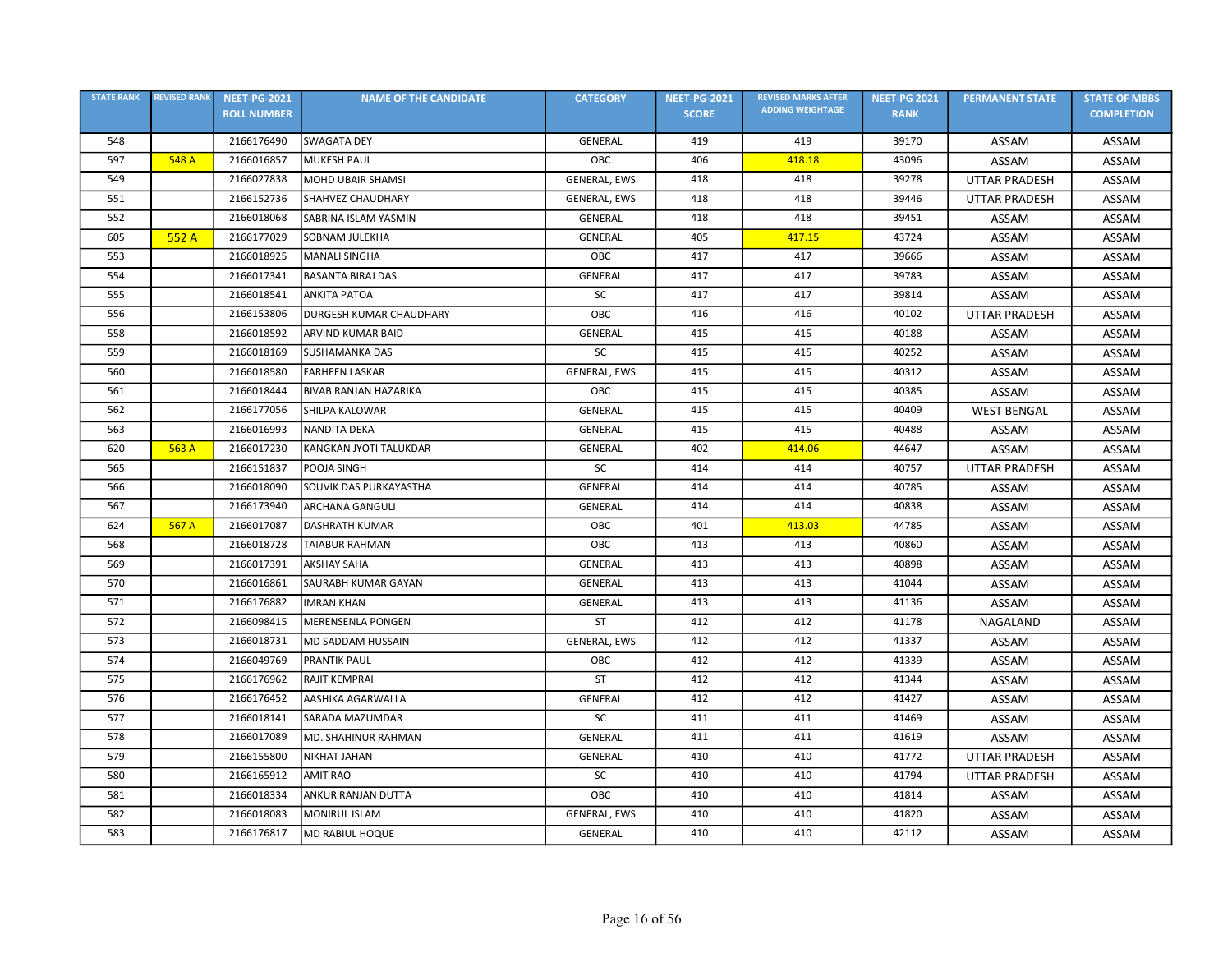| <b>STATE RANK</b> | <b>REVISED RANK</b> | <b>NEET-PG-2021</b> | <b>NAME OF THE CANDIDATE</b>    | <b>CATEGORY</b>     | <b>NEET-PG-2021</b> | <b>REVISED MARKS AFTER</b> | <b>NEET-PG 2021</b> | <b>PERMANENT STATE</b> | <b>STATE OF MBBS</b> |
|-------------------|---------------------|---------------------|---------------------------------|---------------------|---------------------|----------------------------|---------------------|------------------------|----------------------|
|                   |                     | <b>ROLL NUMBER</b>  |                                 |                     | <b>SCORE</b>        | <b>ADDING WEIGHTAGE</b>    | <b>RANK</b>         |                        | <b>COMPLETION</b>    |
| 633               | 583 A               | 2166018489          | <b>SUBRATA THAKUR</b>           | GENERAL             | 398                 | 409.94                     | 45861               | ASSAM                  | ASSAM                |
| 584               |                     | 2166016983          | <b>SUBHANA HUSSAIN BORAH</b>    | <b>GENERAL</b>      | 409                 | 409                        | 42173               | ASSAM                  | ASSAM                |
| 586               |                     | 2166016884          | <b>GEETANJALI BHATTACHARJEE</b> | GENERAL             | 409                 | 409                        | 42237               | ASSAM                  | ASSAM                |
| 587               |                     | 2166017422          | <b>GYANDEEP KAKATI</b>          | GENERAL             | 409                 | 409                        | 42266               | ASSAM                  | ASSAM                |
| 588               |                     | 2166163495          | PRAGYA BHATTACHARJEE            | <b>GENERAL</b>      | 409                 | 409                        | 42336               | ASSAM                  | ASSAM                |
| 589               |                     | 2166018783          | <b>DEVALINA BHAGAWATI</b>       | GENERAL             | 409                 | 409                        | 42439               | ASSAM                  | ASSAM                |
| 590               |                     | 2166018907          | <b>JAHANGIR ALAM</b>            | GENERAL             | 408                 | 408                        | 42463               | ASSAM                  | ASSAM                |
| 591               |                     | 2166018494          | <b>DIPANKAR KAKATI</b>          | OBC                 | 408                 | 408                        | 42660               | ASSAM                  | ASSAM                |
| 592               |                     | 2166117988          | <b>DEORAJ GURUNG</b>            | OBC                 | 408                 | 408                        | 42677               | <b>SIKKIM</b>          | ASSAM                |
| 593               |                     | 2166159245          | SULTANA SHAMIM YASHINE          | OBC                 | 408                 | 408                        | 42702               | <b>UTTAR PRADESH</b>   | ASSAM                |
| 594               |                     | 2166018410          | <b>ANGARAG SARMAH</b>           | <b>GENERAL</b>      | 407                 | 407                        | 42769               | ASSAM                  | ASSAM                |
| 595               |                     | 2166018887          | <b>MOUMITA BORAH</b>            | ОВС                 | 407                 | 407                        | 42798               | ASSAM                  | ASSAM                |
| 596               |                     | 2166018430          | PRIYAKHI DUTTA                  | OBC                 | 407                 | 407                        | 43014               | ASSAM                  | ASSAM                |
| 641               | 596 A               | 2166017730          | ANJAR MUHAMMAD TAPADAR          | <b>GENERAL, EWS</b> | 395                 | 406.85                     | 46879               | ASSAM                  | ASSAM                |
| 598               |                     | 2166021884          | SAIFUL ISLAM                    | GENERAL, EWS        | 406                 | 406                        | 43133               | ASSAM                  | ASSAM                |
| 599               |                     | 2166017381          | <b>GUNJANA GAYETREE BORA</b>    | <b>GENERAL</b>      | 406                 | 406                        | 43154               | ASSAM                  | ASSAM                |
| 646               | 599 A               | 2166016784          | <b>RUCHITA PODDAR</b>           | <b>GENERAL</b>      | 394                 | 405.82                     | 47192               | ASSAM                  | ASSAM                |
| 600               |                     | 2166017804          | <b>REZAUL HOQUE</b>             | GENERAL             | 405                 | 405                        | 43351               | ASSAM                  | ASSAM                |
| 601               |                     | 2166018200          | SYED INAMUL HUSSAIN             | <b>GENERAL</b>      | 405                 | 405                        | 43376               | ASSAM                  | ASSAM                |
| 602               |                     | 2166033226          | <b>RISHABH ARORA</b>            | GENERAL             | 405                 | 405                        | 43542               | DELHI                  | ASSAM                |
| 603               |                     | 2166018630          | <b>MADHU SINGHA</b>             | ОВС                 | 405                 | 405                        | 43595               | ASSAM                  | ASSAM                |
| 604               |                     | 2166018408          | <b>VISHAL SHARMA</b>            | GENERAL             | 405                 | 405                        | 43702               | ASSAM                  | ASSAM                |
| 606               |                     | 2166017202          | <b>LOVELY YASMIN</b>            | GENERAL, EWS        | 405                 | 405                        | 43744               | ASSAM                  | ASSAM                |
| 607               |                     | 2166042886          | RAM CHANDRAJI CHAUHAN           | OBC                 | 404                 | 404                        | 43824               | <b>HARYANA</b>         | ASSAM                |
| 608               |                     | 2166017998          | <b>MANASWI KALITA</b>           | GENERAL             | 404                 | 404                        | 43916               | ASSAM                  | ASSAM                |
| 609               |                     | 2166175883          | <b>TANIMA BANERJEE</b>          | <b>GENERAL</b>      | 404                 | 404                        | 44083               | <b>WEST BENGAL</b>     | ASSAM                |
| 610               |                     | 2166018743          | <b>KAUSHIK DATTA</b>            | GENERAL             | 403                 | 403                        | 44214               | ASSAM                  | ASSAM                |
| 611               |                     | 2166176609          | <b>BINITA DEVI</b>              | <b>GENERAL</b>      | 403                 | 403                        | 44219               | ASSAM                  | ASSAM                |
| 612               |                     | 2166065180          | ARYA NAIR KOVILVEETTIL          | <b>GENERAL</b>      | 403                 | 403                        | 44237               | <b>KERALA</b>          | ASSAM                |
| 613               |                     | 2166176461          | <b>ITOYL</b>                    | GENERAL             | 403                 | 403                        | 44283               | <b>HARYANA</b>         | ASSAM                |
| 614               |                     | 2166032000          | <b>RAHUL SINGH</b>              | <b>ST</b>           | 403                 | 403                        | 44323               | DELHI                  | ASSAM                |
| 615               |                     | 2166018939          | <b>DARADI DEKA</b>              | <b>GENERAL</b>      | 402                 | 402                        | 44545               | ASSAM                  | ASSAM                |
| 616               |                     | 2166018850          | <b>WASIM AKRAM</b>              | GENERAL, EWS        | 402                 | 402                        | 44570               | ASSAM                  | ASSAM                |
| 617               |                     | 2166018040          | <b>SUMI DUTTA</b>               | OBC                 | 402                 | 402                        | 44579               | ASSAM                  | ASSAM                |
| 618               |                     | 2166017452          | <b>DHRUPADI DEKA</b>            | <b>GENERAL</b>      | 402                 | 402                        | 44596               | ASSAM                  | ASSAM                |
| 619               |                     | 2166173627          | JEET BHATTACHARJEE              | GENERAL             | 402                 | 402                        | 44599               | ASSAM                  | ASSAM                |
| 621               |                     | 2166018502          | <b>BRISTI SHYAM</b>             | ST                  | 402                 | 402                        | 44661               | ASSAM                  | ASSAM                |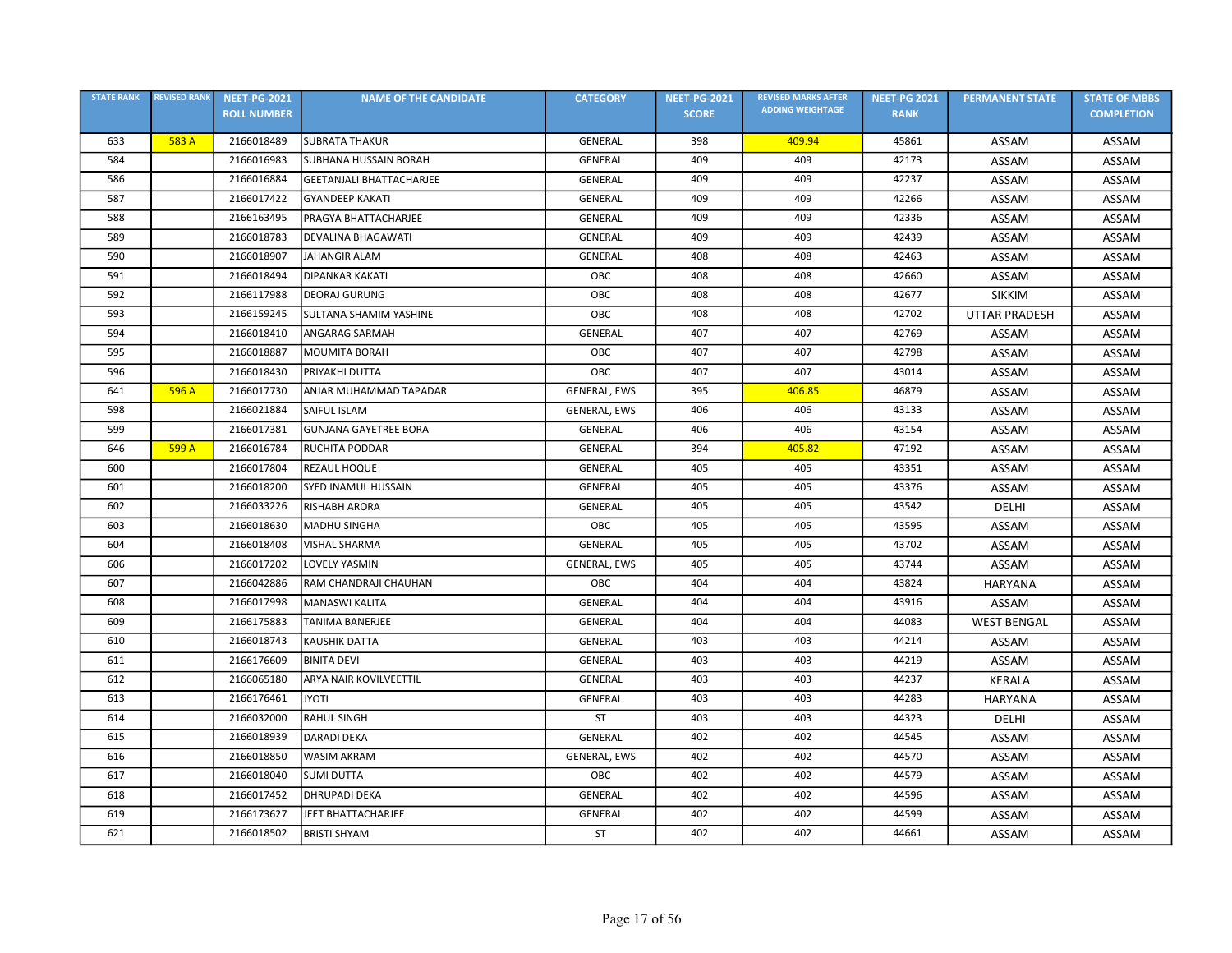| <b>STATE RANK</b> | <b>REVISED RANK</b> | <b>NEET-PG-2021</b> | <b>NAME OF THE CANDIDATE</b>   | <b>CATEGORY</b>     | <b>NEET-PG-2021</b> | <b>REVISED MARKS AFTER</b> | <b>NEET-PG 2021</b> | <b>PERMANENT STATE</b>  | <b>STATE OF MBBS</b> |
|-------------------|---------------------|---------------------|--------------------------------|---------------------|---------------------|----------------------------|---------------------|-------------------------|----------------------|
|                   |                     | <b>ROLL NUMBER</b>  |                                |                     | <b>SCORE</b>        | <b>ADDING WEIGHTAGE</b>    | <b>RANK</b>         |                         | <b>COMPLETION</b>    |
| 622               |                     | 2166018831          | <b>JYOTIRMOY SARMA</b>         | <b>GENERAL</b>      | 402                 | 402                        | 44678               | ASSAM                   | ASSAM                |
| 666               | 622 A               | 2166016696          | SUKHAMA NARAYAN RANA PATIR     | ST                  | 390                 | 401.70                     | 48642               | ASSAM                   | ASSAM                |
| 623               |                     | 2166017564          | <b>BIBHUTI BHUSAN HAZARIKA</b> | <b>GENERAL</b>      | 401                 | 401                        | 44707               | ASSAM                   | ASSAM                |
| 625               |                     | 2166018588          | PRITWISH CHAKRABORTY           | GENERAL, EWS        | 401                 | 401                        | 44831               | ASSAM                   | ASSAM                |
| 626               |                     | 2166018900          | <b>SAMARPITA SINHA</b>         | OBC                 | 401                 | 401                        | 44869               | ASSAM                   | ASSAM                |
| 627               |                     | 2166018331          | <b>BIPSHITA DUTTA</b>          | GENERAL             | 401                 | 401                        | 44880               | ASSAM                   | ASSAM                |
| 628               |                     | 2166063886          | <b>SHEMEER PS</b>              | ОВС                 | 400                 | 400                        | 45061               | <b>KERALA</b>           | ASSAM                |
| 629               |                     | 2166176513          | <b>PINCY DEKA</b>              | GENERAL             | 400                 | 400                        | 45124               | ASSAM                   | ASSAM                |
| 630               |                     | 2166176820          | MD KAYUM ALI AHMED             | <b>GENERAL, EWS</b> | 400                 | 400                        | 45423               | ASSAM                   | ASSAM                |
| 677               | 630 A               | 2166016850          | <b>BHABANI PAO</b>             | <b>ST</b>           | 388                 | 399.64                     | 49462               | ASSAM                   | ASSAM                |
| 678               | 630 B               | 2166018662          | <b>SANCHITA ROY</b>            | GENERAL, EWS        | 388                 | 399.64                     | 49512               | ASSAM                   | ASSAM                |
| 631               |                     | 2166018736          | NITU BIKOMIYA DEORI            | ST                  | 399                 | 399                        | 45528               | ASSAM                   | ASSAM                |
| 632               |                     | 2166017552          | PHOEBE SARAH BASUMATARY        | <b>ST</b>           | 398                 | 398                        | 45808               | ASSAM                   | ASSAM                |
| 635               |                     | 2166017566          | <b>GUNAJIT TALUKDAR</b>        | <b>GENERAL</b>      | 397                 | 397                        | 46314               | ASSAM                   | ASSAM                |
| 636               |                     | 2166017736          | DHRUBAJYOTI CHOUDHURY          | <b>GENERAL</b>      | 396                 | 396                        | 46337               | ASSAM                   | <b>ASSAM</b>         |
| 695               | 636 A               | 2166017223          | PURBANIL BARUAH                | OBC                 | 384                 | 395.52                     | 50767               | ASSAM                   | ASSAM                |
| 637               |                     | 2166018516          | ROSHMI GOGOI                   | <b>GENERAL</b>      | 395                 | 395                        | 46700               | ASSAM                   | <b>ASSAM</b>         |
| 638               |                     | 2166017181          | <b>IMRAN HUSSAIN</b>           | GENERAL, EWS        | 395                 | 395                        | 46794               | ASSAM                   | ASSAM                |
| 639               |                     | 2166017073          | <b>PARILAL BARMAN</b>          | <b>SC</b>           | 395                 | 395                        | 46837               | ASSAM                   | ASSAM                |
| 640               |                     | 2166017871          | NABO PALLOB BHATTACHARJEE      | GENERAL             | 395                 | 395                        | 46846               | ASSAM                   | ASSAM                |
| 642               |                     | 2166017171          | <b>NIVIYA ISLAM</b>            | <b>GENERAL</b>      | 395                 | 395                        | 46955               | ASSAM                   | ASSAM                |
| 643               |                     | 2166017475          | TRIDIB CHANDRA DEVA NATH       | OBC                 | 394                 | 394                        | 47121               | ASSAM                   | ASSAM                |
| 644               |                     | 2166017901          | <b>BAHARUL HOQUE</b>           | <b>GENERAL</b>      | 394                 | 394                        | 47175               | ASSAM                   | ASSAM                |
| 645               |                     | 2166017792          | <b>SALMAN CHOUDHURY</b>        | GENERAL, EWS        | 394                 | 394                        | 47182               | ASSAM                   | ASSAM                |
| 647               |                     | 2166176956          | SANKARSHAN DEBNATH             | OBC                 | 394                 | 394                        | 47250               | ASSAM                   | ASSAM                |
| 648               |                     | 2166163333          | <b>RAHUL KALITA</b>            | GENERAL             | 394                 | 394                        | 47279               | ASSAM                   | ASSAM                |
| 649               |                     | 2166098457          | <b>KONGSANG SR</b>             | ST                  | 394                 | 394                        | 47321               | <b>MANIPUR</b>          | ASSAM                |
| 650               |                     | 2166017727          | <b>DEBAJIT DAS</b>             | OBC                 | 393                 | 393                        | 47486               | ASSAM                   | <b>ASSAM</b>         |
| 651               |                     | 2166018566          | <b>DEBOLINA DEB</b>            | <b>GENERAL</b>      | 392                 | 392                        | 47902               | ASSAM                   | ASSAM                |
| 652               |                     | 2166018761          | <b>RANJIT RAY</b>              | OBC                 | 392                 | 392                        | 47904               | <b>ASSAM</b>            | <b>ASSAM</b>         |
| 653               |                     | 2166018478          | <b>GARGI BARMAN</b>            | GENERAL             | 392                 | 392                        | 47960               | ASSAM                   | ASSAM                |
| 654               |                     | 2166016702          | <b>VIMOLI TARANG</b>           | ST                  | 392                 | 392                        | 48005               | ARUNACHAL PRADESH       | ASSAM                |
| 655               |                     | 2166018922          | <b>SNEHASMITA GHOSH</b>        | <b>GENERAL</b>      | 391                 | 391                        | 48105               | ASSAM                   | ASSAM                |
| 656               |                     | 2166016988          | MUSTAFA AL MAMUN               | <b>GENERAL</b>      | 391                 | 391                        | 48126               | ASSAM                   | ASSAM                |
| 657               |                     | 2166163729          | RAHUL KUMAR GUPTA              | ОВС                 | 391                 | 391                        | 48177               | <b>UTTAR PRADESH</b>    | ASSAM                |
| 658               |                     | 2166032021          | NIDHI PATHANIA                 | <b>GENERAL</b>      | 391                 | 391                        | 48179               | <b>HIMACHAL PRADESH</b> | ASSAM                |
| 659               |                     | 2166173835          | <b>DIMBESWAR ROY</b>           | OBC                 | 391                 | 391                        | 48212               | ASSAM                   | ASSAM                |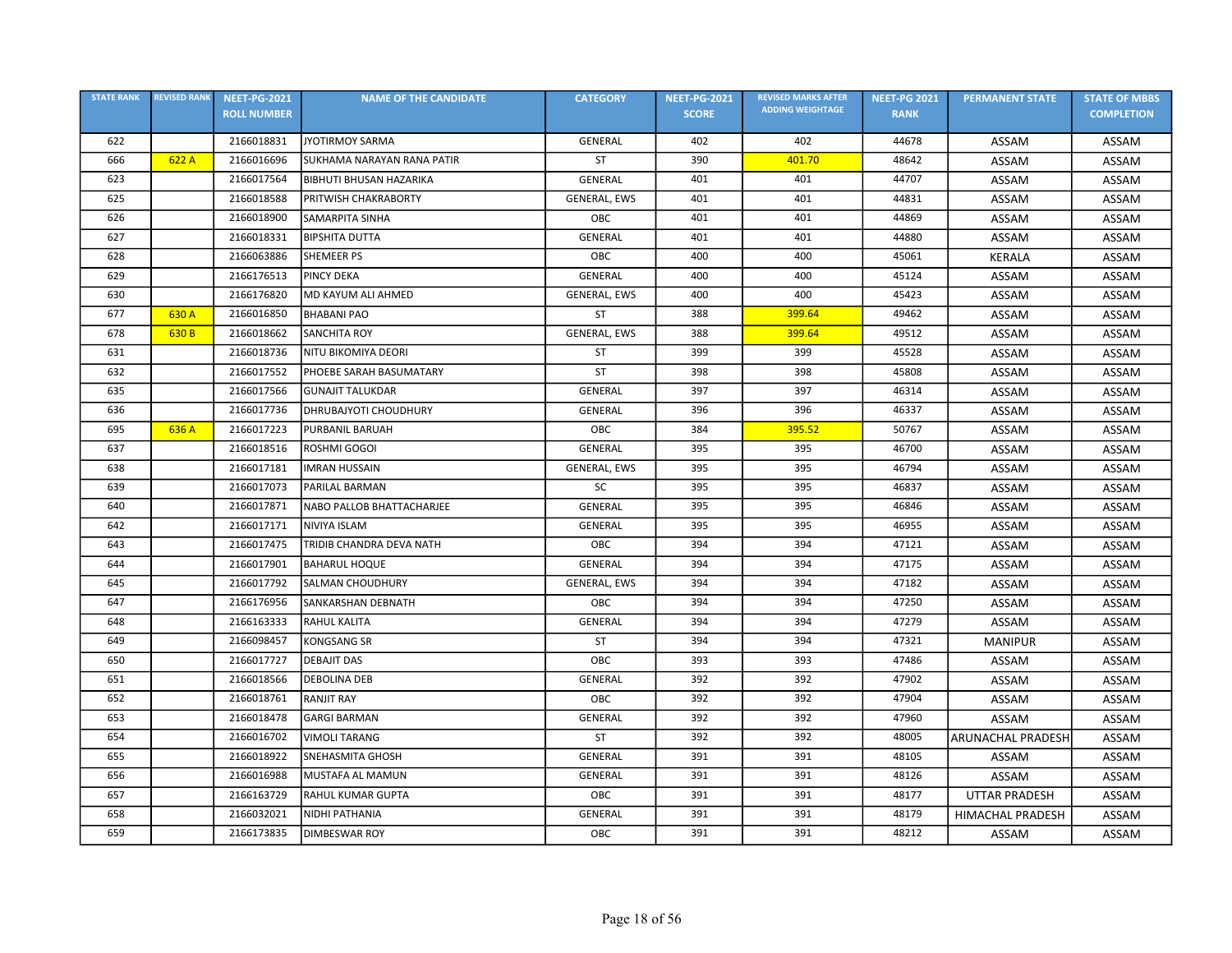| <b>STATE RANK</b> | <b>REVISED RANK</b> | <b>NEET-PG-2021</b> | <b>NAME OF THE CANDIDATE</b> | <b>CATEGORY</b>     | <b>NEET-PG-2021</b> | <b>REVISED MARKS AFTER</b> | <b>NEET-PG 2021</b> | <b>PERMANENT STATE</b> | <b>STATE OF MBBS</b> |
|-------------------|---------------------|---------------------|------------------------------|---------------------|---------------------|----------------------------|---------------------|------------------------|----------------------|
|                   |                     | <b>ROLL NUMBER</b>  |                              |                     | <b>SCORE</b>        | <b>ADDING WEIGHTAGE</b>    | <b>RANK</b>         |                        | <b>COMPLETION</b>    |
| 660               |                     | 2166016822          | <b>SOMA SARKAR</b>           | SC                  | 391                 | 391                        | 48225               | ASSAM                  | ASSAM                |
| 661               |                     | 2166157671          | <b>SWATI SHAKYA</b>          | OBC                 | 391                 | 391                        | 48318               | <b>UTTAR PRADESH</b>   | ASSAM                |
| 662               |                     | 2166024147          | RIJUSMEETA TALUKDAR          | <b>GENERAL</b>      | 390                 | 390                        | 48384               | ASSAM                  | ASSAM                |
| 663               |                     | 2166017443          | <b>DIPENDRA SINGH</b>        | <b>GENERAL</b>      | 390                 | 390                        | 48405               | ASSAM                  | ASSAM                |
| 664               |                     | 2166018800          | <b>SUDIPTA NATH</b>          | ОВС                 | 390                 | 390                        | 48438               | ASSAM                  | ASSAM                |
| 665               |                     | 2166018742          | <b>MANAS KALITA</b>          | GENERAL             | 390                 | 390                        | 48446               | ASSAM                  | ASSAM                |
| 667               |                     | 2166017724          | <b>ARUN UNNITHAN</b>         | GENERAL             | 390                 | 390                        | 48648               | <b>KERALA</b>          | ASSAM                |
| 668               |                     | 2166018801          | JAHNABI SAIKIA               | <b>GENERAL</b>      | 390                 | 390                        | 48698               | ASSAM                  | ASSAM                |
| 722               | 668 A               | 2166017064          | <b>GAURAV SINGH</b>          | GENERAL             | 378                 | 389.34                     | 52770               | <b>MADHYA PRADESH</b>  | ASSAM                |
| 669               |                     | 2166116654          | NISHA CHOUDHARY              | ОВС                 | 389                 | 389                        | 48952               | RAJASTHAN              | ASSAM                |
| 670               |                     | 2166176532          | PALLABI HATIKAKOTY           | <b>GENERAL</b>      | 389                 | 389                        | 49032               | ASSAM                  | ASSAM                |
| 671               |                     | 2166016604          | <b>HIMAKHI DAS</b>           | SC                  | 389                 | 389                        | 49081               | ASSAM                  | ASSAM                |
| 672               |                     | 2166176433          | ASIF IQBAL AHMED             | <b>GENERAL</b>      | 389                 | 389                        | 49083               | ASSAM                  | ASSAM                |
| 673               |                     | 2166017146          | <b>GAYATRI SHARMA</b>        | <b>GENERAL</b>      | 389                 | 389                        | 49108               | ASSAM                  | ASSAM                |
| 674               |                     | 2166018473          | <b>SACHIN KUMAR SAH</b>      | OBC                 | 389                 | 389                        | 49200               | ASSAM                  | ASSAM                |
| 675               |                     | 2166018193          | <b>DOLLY AGARWALA</b>        | GENERAL             | 388                 | 388                        | 49275               | ASSAM                  | ASSAM                |
| 676               |                     | 2166017347          | LIKUMA DAS                   | SC                  | 388                 | 388                        | 49321               | ASSAM                  | ASSAM                |
| 739               | 678 A               | 2166176912          | <b>JIGOR CHUTIA</b>          | OBC                 | 376                 | 387.28                     | 53547               | ASSAM                  | ASSAM                |
| 679               |                     | 2166091620          | DHRUBAJYOTI ARANDHARA        | OBC                 | 387                 | 387                        | 49536               | ASSAM                  | ASSAM                |
| 680               |                     | 2166017464          | ABDUL SATTAR AHMED           | GENERAL, EWS        | 387                 | 387                        | 49550               | ASSAM                  | ASSAM                |
| 681               |                     | 2166043348          | ANUBHA PALIWAL               | <b>GENERAL</b>      | 387                 | 387                        | 49557               | <b>HARYANA</b>         | ASSAM                |
| 682               |                     | 2166018651          | <b>ROHAN BISWAS</b>          | GENERAL, EWS        | 387                 | 387                        | 49707               | ASSAM                  | ASSAM                |
| 683               |                     | 2166018512          | PARTHA SARATHI GHOSH         | OBC                 | 387                 | 387                        | 49729               | ASSAM                  | ASSAM                |
| 684               |                     | 2166018418          | <b>ABJINI LAHKAR</b>         | <b>GENERAL</b>      | 386                 | 386                        | 49865               | ASSAM                  | ASSAM                |
| 685               |                     | 2166016989          | <b>SUMANA BARUAH</b>         | GENERAL             | 386                 | 386                        | 49876               | ASSAM                  | ASSAM                |
| 686               |                     | 2166177087          | <b>SOURAV CHOWDHURY</b>      | <b>GENERAL</b>      | 386                 | 386                        | 50048               | ASSAM                  | ASSAM                |
| 687               |                     | 2166016671          | POOJA SAIKIA                 | <b>OBC</b>          | 386                 | 386                        | 50156               | ASSAM                  | ASSAM                |
| 688               |                     | 2166153975          | <b>VIVEK GUPTA</b>           | OBC                 | 385                 | 385                        | 50218               | <b>UTTAR PRADESH</b>   | ASSAM                |
| 689               |                     | 2166016774          | ABU AL LATIFUR RAHMAN        | GENERAL, EWS        | 385                 | 385                        | 50286               | ASSAM                  | ASSAM                |
| 690               |                     | 2166017100          | <b>SUNAYANA DEY</b>          | GENERAL             | 385                 | 385                        | 50307               | ASSAM                  | ASSAM                |
| 691               |                     | 2166017192          | <b>AHIDUR RAHMAN</b>         | <b>GENERAL, EWS</b> | 385                 | 385                        | 50382               | ASSAM                  | ASSAM                |
| 692               |                     | 2166097715          | MANKAM M. SANGMA             | ST                  | 385                 | 385                        | 50490               | MEGHALAYA              | ASSAM                |
| 693               |                     | 2166017915          | PRASENJIT KALITA             | GENERAL, EWS        | 385                 | 385                        | 50522               | ASSAM                  | ASSAM                |
| 694               |                     | 2166066447          | KRISHNA PRIYA M R            | GENERAL             | 384                 | 384                        | 50710               | <b>KERALA</b>          | <b>ASSAM</b>         |
| 696               |                     | 2166016845          | <b>BHASWATI DIHINGIA</b>     | OBC                 | 384                 | 384                        | 50860               | ASSAM                  | ASSAM                |
| 697               |                     | 2166176294          | <b>JILIMILI ENGTIPI</b>      | <b>ST</b>           | 383                 | 383                        | 50960               | ASSAM                  | ASSAM                |
| 698               |                     | 2166167424          | <b>ZOHRA FATMA</b>           | GENERAL             | 383                 | 383                        | 50969               | <b>UTTAR PRADESH</b>   | ASSAM                |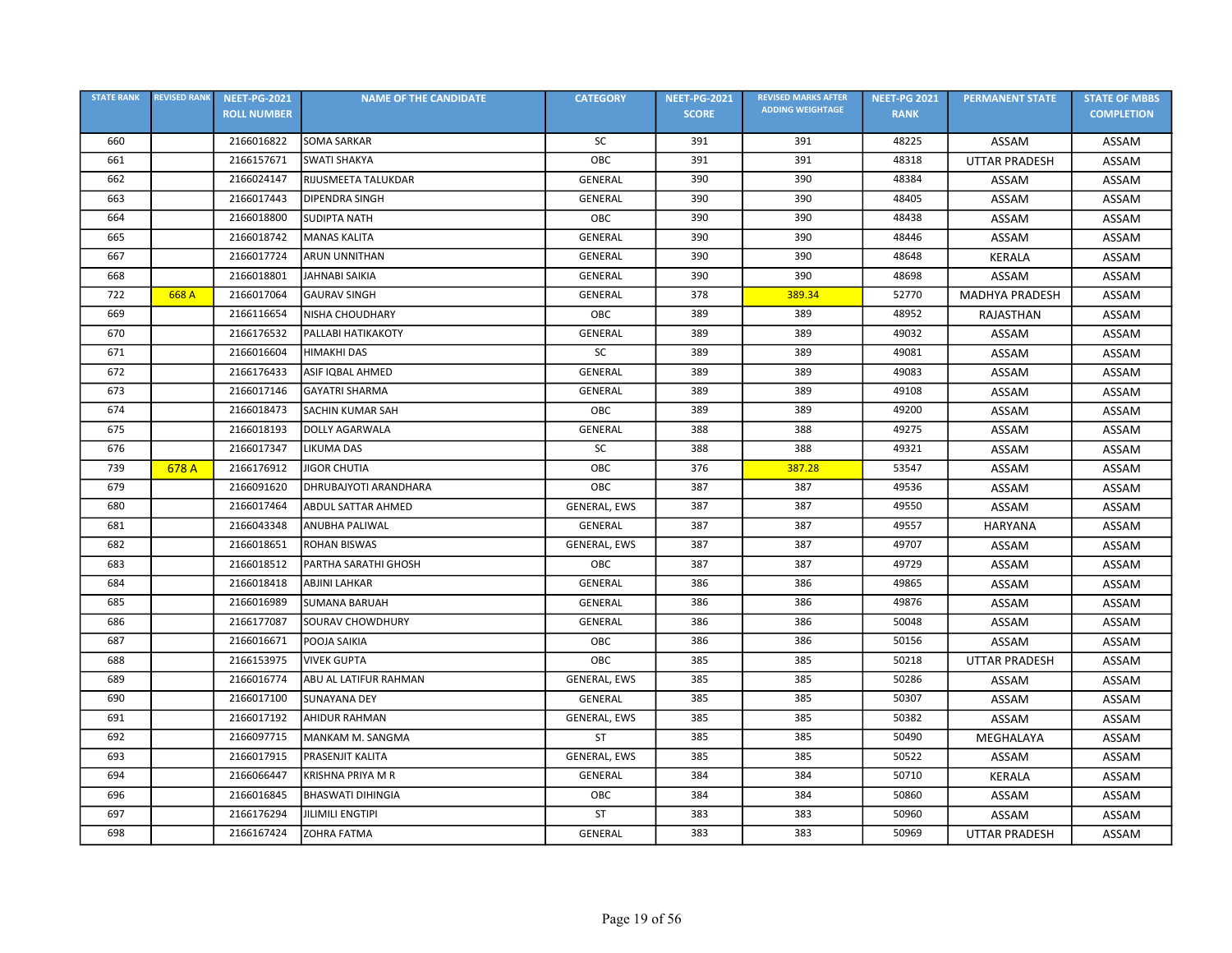| <b>STATE RANK</b> | <b>REVISED RANK</b> | <b>NEET-PG-2021</b> | <b>NAME OF THE CANDIDATE</b>  | <b>CATEGORY</b>     | <b>NEET-PG-2021</b> | <b>REVISED MARKS AFTER</b> | <b>NEET-PG 2021</b> | <b>PERMANENT STATE</b> | <b>STATE OF MBBS</b> |
|-------------------|---------------------|---------------------|-------------------------------|---------------------|---------------------|----------------------------|---------------------|------------------------|----------------------|
|                   |                     | <b>ROLL NUMBER</b>  |                               |                     | <b>SCORE</b>        | <b>ADDING WEIGHTAGE</b>    | <b>RANK</b>         |                        | <b>COMPLETION</b>    |
| 699               |                     | 2166018940          | ABHILASHA BHATTACHARYYA       | GENERAL             | 383                 | 383                        | 51227               | ASSAM                  | ASSAM                |
| 700               |                     | 2166018760          | RASHMI REKHA BUNGRUNG         | ST                  | 383                 | 383                        | 51261               | ASSAM                  | ASSAM                |
| 809               | 700 A               | 2166018909          | <b>GAURIMA BEYPI</b>          | ST                  | 361                 | 382.66                     | 59217               | ASSAM                  | ASSAM                |
| 701               |                     | 2166100208          | <b>BIBHU KRISHNA TALUKDAR</b> | OBC                 | 382                 | 382                        | 51421               | ASSAM                  | ASSAM                |
| 702               |                     | 2166017572          | <b>BABITA SHARMA</b>          | GENERAL             | 382                 | 382                        | 51451               | ASSAM                  | ASSAM                |
| 703               |                     | 2166017215          | K. EDEN RONGMEI               | ST                  | 381                 | 381                        | 51610               | ASSAM                  | ASSAM                |
| 704               |                     | 2166022030          | <b>SADAF AJAZI</b>            | GENERAL             | 381                 | 381                        | 51731               | <b>BIHAR</b>           | <b>ASSAM</b>         |
| 705               |                     | 2166017621          | <b>KIRON MOY PAUL</b>         | OBC                 | 381                 | 381                        | 51773               | ASSAM                  | ASSAM                |
| 706               |                     | 2166017093          | <b>ADITI DAS</b>              | SC                  | 381                 | 381                        | 51774               | ASSAM                  | ASSAM                |
| 707               |                     | 2166163191          | ADITI SENAPATI                | GENERAL             | 381                 | 381                        | 51811               | ASSAM                  | ASSAM                |
| 708               |                     | 2166018425          | <b>PRANJAL MILI</b>           | <b>ST</b>           | 381                 | 381                        | 51823               | ASSAM                  | ASSAM                |
| 709               |                     | 2166158012          | <b>SYED IMRAN AHMED</b>       | <b>GENERAL</b>      | 381                 | 381                        | 51855               | <b>UTTAR PRADESH</b>   | ASSAM                |
| 710               |                     | 2166176407          | <b>SHAMIUN RUBIA</b>          | <b>GENERAL</b>      | 381                 | 381                        | 51926               | ASSAM                  | ASSAM                |
| 767               | 710 A               | 2166018487          | <b>BHASKAR BHARALI</b>        | OBC                 | 369                 | 380.07                     | 56058               | ASSAM                  | ASSAM                |
| 771               | 710 <sub>B</sub>    | 2166018895          | <b>ARVIND KUMAR SAH</b>       | OBC                 | 369                 | 380.07                     | 56319               | ASSAM                  | ASSAM                |
| 711               |                     | 2166018402          | KAMAL NAYAN BISWAS            | GENERAL             | 380                 | 380                        | 52011               | ASSAM                  | ASSAM                |
| 712               |                     | 2166018113          | SHAMSUZ ZAMAN                 | GENERAL, EWS        | 380                 | 380                        | 52107               | ASSAM                  | ASSAM                |
| 713               |                     | 2166017462          | <b>FARZINA AKHTAR SAIKIA</b>  | GENERAL, EWS        | 380                 | 380                        | 52343               | ASSAM                  | <b>ASSAM</b>         |
| 714               |                     | 2166017584          | <b>DEBARSHI NATH</b>          | OBC                 | 380                 | 380                        | 52352               | ASSAM                  | ASSAM                |
| 715               |                     | 2166176726          | <b>MAHADEV SARKAR</b>         | SC                  | 380                 | 380                        | 52390               | ASSAM                  | ASSAM                |
| 716               |                     | 2166017467          | RASIDUL ISLAM MONDAL          | GENERAL, EWS        | 380                 | 380                        | 52424               | ASSAM                  | ASSAM                |
| 717               |                     | 2166018586          | DILARA HASIN MAZUMDER         | GENERAL, EWS        | 379                 | 379                        | 52454               | ASSAM                  | ASSAM                |
| 718               |                     | 2166097832          | <b>EEPSITA R.MARAK</b>        | <b>ST</b>           | 379                 | 379                        | 52456               | MEGHALAYA              | <b>ASSAM</b>         |
| 719               |                     | 2166016651          | <b>RUPAM BARUAH</b>           | OBC                 | 379                 | 379                        | 52473               | ASSAM                  | ASSAM                |
| 720               |                     | 2166017555          | DEBANGA RAJ CHOUDHURY         | OBC                 | 379                 | 379                        | 52692               | ASSAM                  | ASSAM                |
| 721               |                     | 2166018754          | <b>ABHIJEET DASGUPTA</b>      | GENERAL             | 379                 | 379                        | 52711               | ASSAM                  | ASSAM                |
| 723               |                     | 2166017119          | <b>SPANDAN SAIKIA</b>         | OBC                 | 378                 | 378                        | 52849               | ASSAM                  | ASSAM                |
| 724               |                     | 2166111430          | MUKESH KUMAR SHARMA           | GENERAL, EWS        | 378                 | 378                        | 52916               | RAJASTHAN              | <b>ASSAM</b>         |
| 725               |                     | 2166158371          | <b>VIPIN PATEL</b>            | OBC                 | 378                 | 378                        | 52946               | <b>UTTAR PRADESH</b>   | ASSAM                |
| 726               |                     | 2166018343          | <b>BISWASREE DEB</b>          | ОВС                 | 378                 | 378                        | 52970               | ASSAM                  | ASSAM                |
| 727               |                     | 2166173651          | <b>JAYASMITA NATH</b>         | OBC                 | 378                 | 378                        | 52990               | ASSAM                  | ASSAM                |
| 728               |                     | 2166018201          | SAYEDA HOOSNE HARISHA         | GENERAL             | 378                 | 378                        | 52998               | ASSAM                  | ASSAM                |
| 729               |                     | 2166016882          | HARSHA JYOTI DAS              | SC                  | 377                 | 377                        | 53122               | ASSAM                  | ASSAM                |
| 730               |                     | 2166018274          | <b>MRIGEN CHOUDHURY</b>       | <b>GENERAL, EWS</b> | 377                 | 377                        | 53126               | ASSAM                  | <b>ASSAM</b>         |
| 731               |                     | 2166076332          | <b>EKTA KOTWAL</b>            | <b>SC</b>           | 377                 | 377                        | 53136               | <b>MADHYA PRADESH</b>  | ASSAM                |
| 732               |                     | 2166016899          | <b>ISAAC L JOUTE</b>          | <b>ST</b>           | 377                 | 377                        | 53144               | <b>MANIPUR</b>         | ASSAM                |
| 733               |                     | 2166016859          | NEELOMJYOTI GOHAIN            | OBC                 | 377                 | 377                        | 53186               | ASSAM                  | ASSAM                |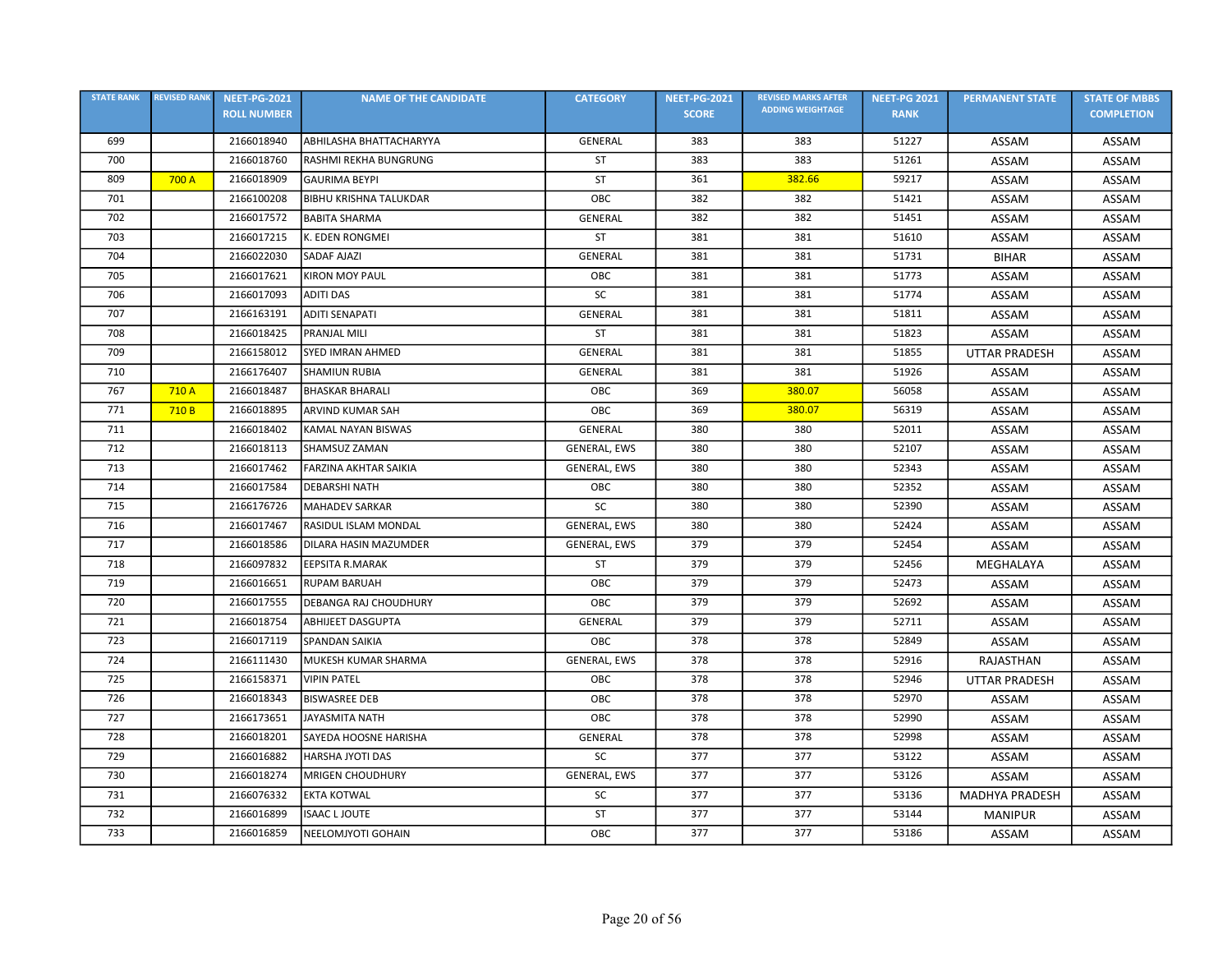| <b>STATE RANK</b> | <b>REVISED RANK</b> | <b>NEET-PG-2021</b> | <b>NAME OF THE CANDIDATE</b> | <b>CATEGORY</b> | <b>NEET-PG-2021</b> | <b>REVISED MARKS AFTER</b> | <b>NEET-PG 2021</b> | <b>PERMANENT STATE</b>   | <b>STATE OF MBBS</b> |
|-------------------|---------------------|---------------------|------------------------------|-----------------|---------------------|----------------------------|---------------------|--------------------------|----------------------|
|                   |                     | <b>ROLL NUMBER</b>  |                              |                 | <b>SCORE</b>        | <b>ADDING WEIGHTAGE</b>    | <b>RANK</b>         |                          | <b>COMPLETION</b>    |
| 734               |                     | 2166110193          | <b>SUNITA KUMARI</b>         | OBC             | 377                 | 377                        | 53240               | RAJASTHAN                | ASSAM                |
| 735               |                     | 2166018179          | <b>SUKANYA CHOUDHURY</b>     | GENERAL         | 377                 | 377                        | 53250               | ASSAM                    | ASSAM                |
| 736               |                     | 2166018470          | <b>HIMANSHU ARYA</b>         | SC              | 377                 | 377                        | 53322               | ASSAM                    | ASSAM                |
| 737               |                     | 2166016737          | <b>HENBI LENDO</b>           | <b>ST</b>       | 377                 | 377                        | 53398               | <b>ARUNACHAL PRADESH</b> | ASSAM                |
| 738               |                     | 2166017325          | PANSALI NEOG                 | OBC             | 376                 | 376                        | 53406               | ASSAM                    | ASSAM                |
| 740               |                     | 2166017470          | <b>TAFIKUL ISLAM</b>         | GENERAL, EWS    | 376                 | 376                        | 53640               | ASSAM                    | ASSAM                |
| 741               |                     | 2166017563          | MOFIZUL HOQUE                | <b>GENERAL</b>  | 375                 | 375                        | 53742               | ASSAM                    | ASSAM                |
| 742               |                     | 2166018649          | NAZRUL ISLAM AHMED           | OBC             | 375                 | 375                        | 53789               | ASSAM                    | ASSAM                |
| 743               |                     | 2166116902          | PANCHU RAM SAINI             | ОВС             | 375                 | 375                        | 53794               | RAJASTHAN                | ASSAM                |
| 744               |                     | 2166017085          | <b>MONICA PANDEY</b>         | GENERAL         | 375                 | 375                        | 53870               | <b>UTTAR PRADESH</b>     | ASSAM                |
| 745               |                     | 2166018735          | <b>SHORIF AHMED</b>          | OBC             | 375                 | 375                        | 53905               | ASSAM                    | ASSAM                |
| 746               |                     | 2166018749          | <b>DOLI CHOUDHURY</b>        | OBC             | 375                 | 375                        | 53915               | ASSAM                    | ASSAM                |
| 747               |                     | 2166018578          | <b>FERDOUSI BEGUM</b>        | <b>GENERAL</b>  | 375                 | 375                        | 54133               | ASSAM                    | ASSAM                |
| 748               |                     | 2166098478          | <b>SINYO KASHUNG</b>         | ST              | 374                 | 374                        | 54288               | <b>MANIPUR</b>           | ASSAM                |
| 749               |                     | 2166098411          | <b>KAYANAT RIZBE</b>         | <b>GENERAL</b>  | 374                 | 374                        | 54329               | ASSAM                    | ASSAM                |
| 750               |                     | 2166016887          | PRIYANKA DAS                 | SC              | 374                 | 374                        | 54397               | ASSAM                    | ASSAM                |
| 751               |                     | 2166115876          | K NIRMALA SINGHA             | OBC             | 374                 | 374                        | 54490               | ASSAM                    | ASSAM                |
| 796               | 751 A               | 2166017731          | <b>TANUSHREE DEBNATH</b>     | OBC             | 363                 | 373.89                     | 58279               | ASSAM                    | ASSAM                |
| 800               | 751B                | 2166017521          | <b>SONGSAR PATOR</b>         | ST              | 363                 | 373.89                     | 58431               | ASSAM                    | ASSAM                |
| 752               |                     | 2166017774          | SK MD WASIM IKBAL            | <b>GENERAL</b>  | 373                 | 373                        | 54653               | ASSAM                    | ASSAM                |
| 753               |                     | 2166016612          | <b>HEERAKJYOTI SARKAR</b>    | OBC             | 373                 | 373                        | 54721               | ASSAM                    | ASSAM                |
| 754               |                     | 2166018281          | DR. NIRMAL KUMAR             | ОВС             | 373                 | 373                        | 54759               | ASSAM                    | ASSAM                |
| 755               |                     | 2166176691          | RAJI DUTTA                   | OBC             | 373                 | 373                        | 54853               | ASSAM                    | ASSAM                |
| 756               |                     | 2166018810          | <b>BHASKAR JYOTI DEWRI</b>   | ST              | 373                 | 373                        | 54868               | ASSAM                    | ASSAM                |
| 757               |                     | 2166016979          | PHOEBE MAINAO BRAHMA         | <b>ST</b>       | 372                 | 372                        | 54918               | ASSAM                    | ASSAM                |
| 758               |                     | 2166021946          | <b>SHASHI SHASHANK</b>       | OBC             | 372                 | 372                        | 54935               | <b>BIHAR</b>             | ASSAM                |
| 759               |                     | 2166018392          | MUHAMMAD SAMEER HUSSAIN      | GENERAL, EWS    | 372                 | 372                        | 55086               | ASSAM                    | ASSAM                |
| 760               |                     | 2166017519          | <b>RAHUL NATH</b>            | OBC             | 372                 | 372                        | 55128               | ASSAM                    | <b>ASSAM</b>         |
| 761               |                     | 2166016805          | <b>SURAJIT DAS</b>           | OBC             | 372                 | 372                        | 55189               | ASSAM                    | ASSAM                |
| 762               |                     | 2166017028          | <b>SHOAIB AMAN</b>           | GENERAL         | 371                 | 371                        | 55536               | ASSAM                    | ASSAM                |
| 763               |                     | 2166033281          | SIMRAN MAHESHWARI            | <b>GENERAL</b>  | 370                 | 370                        | 55811               | DELHI                    | ASSAM                |
| 764               |                     | 2166018421          | <b>KANKANA GOGOI</b>         | OBC             | 370                 | 370                        | 55951               | ASSAM                    | ASSAM                |
| 765               |                     | 2166029320          | RADHA KANT PANDEY            | <b>GENERAL</b>  | 370                 | 370                        | 55980               | DELHI                    | ASSAM                |
| 766               |                     | 2166176665          | <b>ANKIT DAS</b>             | <b>SC</b>       | 370                 | 370                        | 56019               | ASSAM                    | ASSAM                |
| 768               |                     | 2166017441          | PANKAJ MALAKAR               | SC              | 369                 | 369                        | 56118               | ASSAM                    | ASSAM                |
| 769               |                     | 2166018798          | <b>BHIMI DAIMARI</b>         | <b>ST</b>       | 369                 | 369                        | 56170               | ASSAM                    | ASSAM                |
| 770               |                     | 2166176621          | <b>RUHUL AMIN</b>            | GENERAL, EWS    | 369                 | 369                        | 56171               | ASSAM                    | ASSAM                |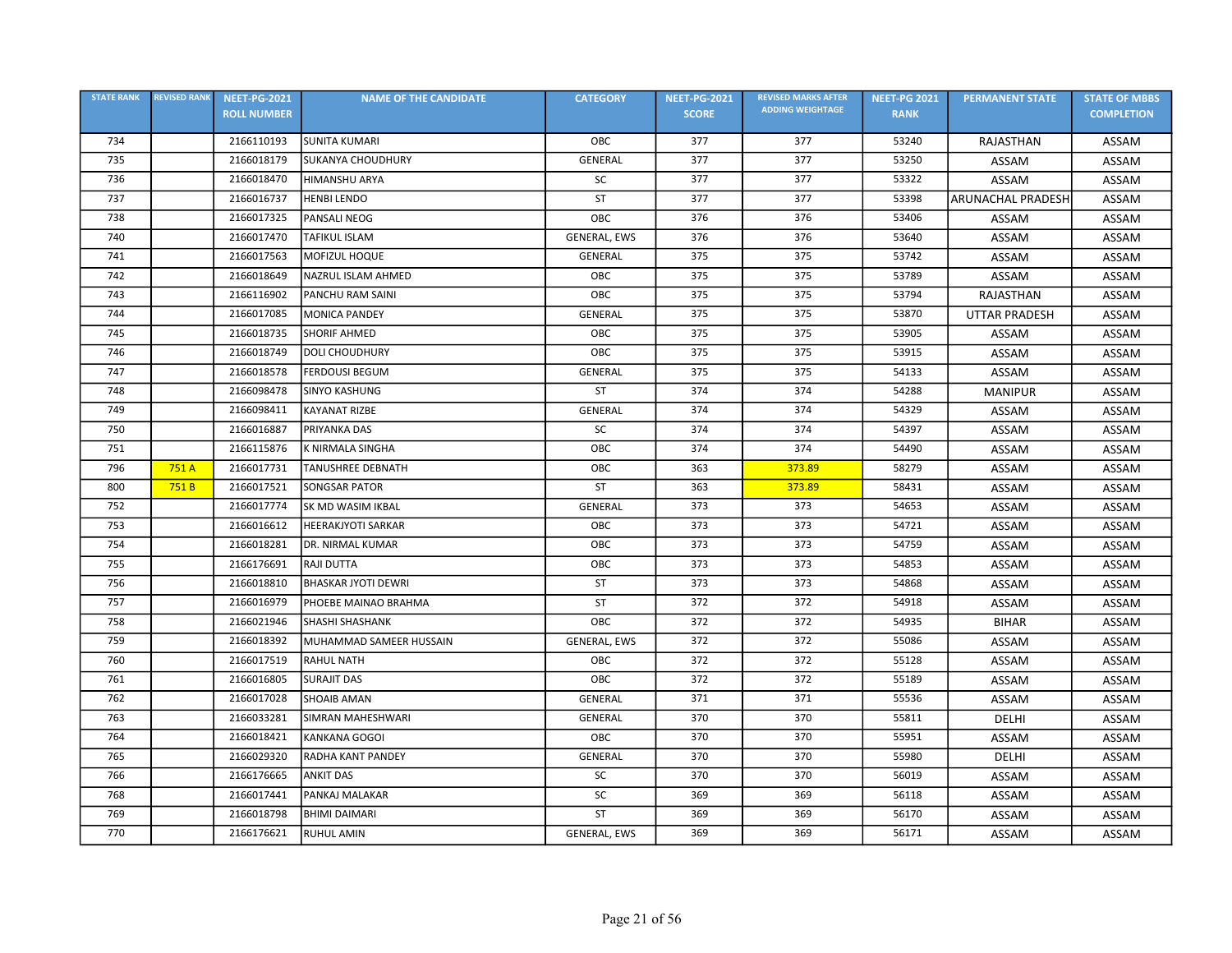| <b>STATE RANK</b> | <b>REVISED RANK</b> | <b>NEET-PG-2021</b> | <b>NAME OF THE CANDIDATE</b> | <b>CATEGORY</b>     | <b>NEET-PG-2021</b> | <b>REVISED MARKS AFTER</b> | <b>NEET-PG 2021</b> | <b>PERMANENT STATE</b> | <b>STATE OF MBBS</b> |
|-------------------|---------------------|---------------------|------------------------------|---------------------|---------------------|----------------------------|---------------------|------------------------|----------------------|
|                   |                     | <b>ROLL NUMBER</b>  |                              |                     | <b>SCORE</b>        | <b>ADDING WEIGHTAGE</b>    | <b>RANK</b>         |                        | <b>COMPLETION</b>    |
| 772               |                     | 2166018451          | <b>ANKITA BHUYAN</b>         | OBC                 | 368                 | 368                        | 56509               | ASSAM                  | ASSAM                |
| 773               |                     | 2166116930          | <b>ASHOK KUMAR SAINI</b>     | OBC                 | 368                 | 368                        | 56536               | RAJASTHAN              | ASSAM                |
| 774               |                     | 2166098185          | KONSAM KENEDY SINGH          | <b>GENERAL</b>      | 368                 | 368                        | 56637               | <b>MANIPUR</b>         | ASSAM                |
| 775               |                     | 2166028769          | <b>KAKALI TALUKDAR</b>       | SC                  | 368                 | 368                        | 56642               | ASSAM                  | ASSAM                |
| 776               |                     | 2166017261          | <b>DOLEESMITA HAZARIKA</b>   | <b>ST</b>           | 368                 | 368                        | 56653               | ASSAM                  | ASSAM                |
| 777               |                     | 2166172463          | KALPA NARAYAN GHOSH          | GENERAL             | 367                 | 367                        | 56826               | ASSAM                  | ASSAM                |
| 778               |                     | 2166018018          | <b>MADHAV PIRTANI</b>        | <b>GENERAL</b>      | 367                 | 367                        | 56938               | ASSAM                  | ASSAM                |
| 779               |                     | 2166173345          | KUMARJYOTI DEKA              | SC                  | 367                 | 367                        | 57003               | ASSAM                  | ASSAM                |
| 826               | 779 A               | 2166016984          | <b>MD MUZAKKIR HUSSAIN</b>   | <b>GENERAL, EWS</b> | 356                 | 366.68                     | 60769               | ASSAM                  | ASSAM                |
| 780               |                     | 2166173355          | <b>SUBHAJYOTI SUTRADHAR</b>  | SC                  | 366                 | 366                        | 57107               | ASSAM                  | ASSAM                |
| 781               |                     | 2166033594          | <b>RANGKYNSAI MARNGAR</b>    | <b>ST</b>           | 366                 | 366                        | 57174               | MEGHALAYA              | ASSAM                |
| 782               |                     | 2166018787          | TUNU RANI DOLOI              | ST                  | 366                 | 366                        | 57203               | ASSAM                  | ASSAM                |
| 783               |                     | 2166017593          | <b>HISHAM AHMED</b>          | OBC                 | 366                 | 366                        | 57248               | ASSAM                  | ASSAM                |
| 784               |                     | 2166018462          | <b>IPSITA PAUL</b>           | <b>GENERAL</b>      | 366                 | 366                        | 57286               | ASSAM                  | ASSAM                |
| 785               |                     | 2166174561          | PRATIK P SAIKIA              | OBC                 | 366                 | 366                        | 57307               | ASSAM                  | <b>ASSAM</b>         |
| 838               | 785 A               | 2166016680          | <b>AJOY KUMAR SENGA</b>      | ST                  | 355                 | 365.65                     | 61566               | ASSAM                  | ASSAM                |
| 786               |                     | 2166017011          | <b>ARUNDHATI LAHON</b>       | GENERAL             | 365                 | 365                        | 57384               | ASSAM                  | <b>ASSAM</b>         |
| 787               |                     | 2166017105          | PALLABI KONWAR               | <b>GENERAL</b>      | 365                 | 365                        | 57391               | ASSAM                  | ASSAM                |
| 788               |                     | 2166112084          | SANJAY CHOUDHARY             | OBC                 | 365                 | 365                        | 57437               | RAJASTHAN              | ASSAM                |
| 789               |                     | 2166176887          | <b>HENNA</b>                 | ОВС                 | 365                 | 365                        | 57814               | <b>KERALA</b>          | ASSAM                |
| 790               |                     | 2166017187          | <b>HAFIZUR RAHMAN</b>        | GENERAL, EWS        | 365                 | 365                        | 57820               | ASSAM                  | ASSAM                |
| 791               |                     | 2166172210          | FARHAT QULSUM CHOWDHURY      | GENERAL, EWS        | 364                 | 364                        | 57988               | ASSAM                  | ASSAM                |
| 792               |                     | 2166175359          | PURBA MAZUMDER               | <b>GENERAL</b>      | 364                 | 364                        | 58109               | ASSAM                  | ASSAM                |
| 793               |                     | 2166173264          | <b>BISHAL DAM</b>            | GENERAL             | 364                 | 364                        | 58124               | ASSAM                  | ASSAM                |
| 794               |                     | 2166017518          | <b>UJJAL PRADIP DUTTA</b>    | GENERAL             | 363                 | 363                        | 58208               | ASSAM                  | ASSAM                |
| 795               |                     | 2166173058          | <b>SWARNALI NATH</b>         | OBC                 | 363                 | 363                        | 58252               | ASSAM                  | ASSAM                |
| 797               |                     | 2166176671          | TILMAYA LIMBU                | <b>ST</b>           | 363                 | 363                        | 58292               | <b>WEST BENGAL</b>     | ASSAM                |
| 798               |                     | 2166017892          | RABIUL AWAL                  | GENERAL, EWS        | 363                 | 363                        | 58313               | ASSAM                  | <b>ASSAM</b>         |
| 799               |                     | 2166028106          | <b>KAPIL SHARMA</b>          | GENERAL             | 363                 | 363                        | 58341               | RAJASTHAN              | ASSAM                |
| 801               |                     | 2166018349          | JAHNAVEE CHETIA              | OBC                 | 363                 | 363                        | 58510               | ASSAM                  | ASSAM                |
| 802               |                     | 2166018795          | <b>MONICA DEVI</b>           | OBC                 | 362                 | 362                        | 58697               | ASSAM                  | ASSAM                |
| 803               |                     | 2166016796          | MONALISHA DAS                | <b>GENERAL</b>      | 362                 | 362                        | 58788               | ASSAM                  | ASSAM                |
| 804               |                     | 2166173263          | <b>DIVAKAR PALIT</b>         | GENERAL             | 362                 | 362                        | 58819               | MEGHALAYA              | ASSAM                |
| 805               |                     | 2166017601          | <b>BAHNIMAAN TALUKDAR</b>    | <b>GENERAL</b>      | 361                 | 361                        | 58955               | ASSAM                  | ASSAM                |
| 806               |                     | 2166017071          | <b>KAKALI DEKA</b>           | OBC                 | 361                 | 361                        | 59008               | ASSAM                  | ASSAM                |
| 807               |                     | 2166017208          | SAHNAZ HASINA                | <b>GENERAL</b>      | 361                 | 361                        | 59057               | ASSAM                  | ASSAM                |
| 808               |                     | 2166165576          | <b>SUNAYAN SARMA</b>         | <b>GENERAL</b>      | 361                 | 361                        | 59112               | ASSAM                  | ASSAM                |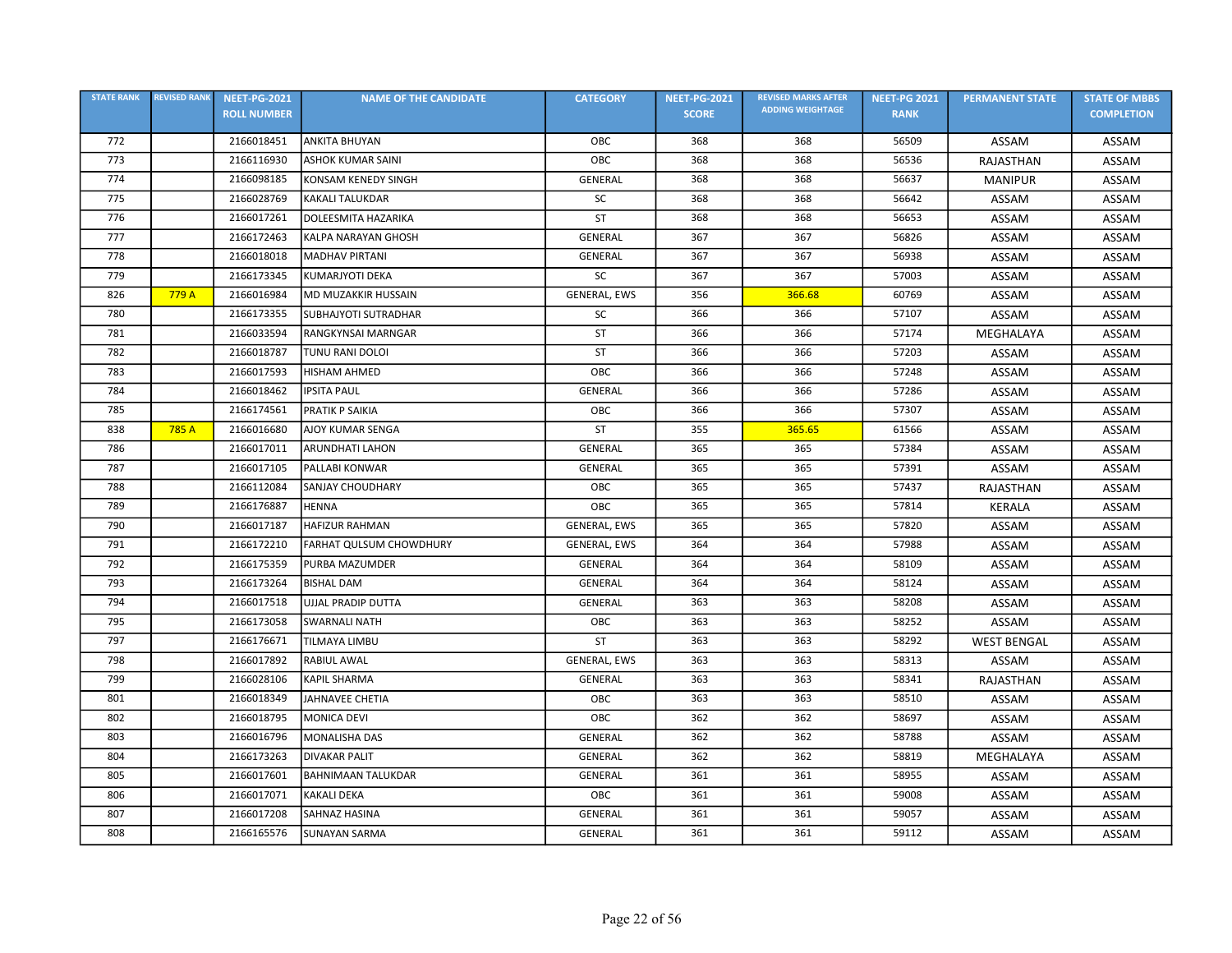| <b>STATE RANK</b> | <b>REVISED RANK</b> | <b>NEET-PG-2021</b> | <b>NAME OF THE CANDIDATE</b>           | <b>CATEGORY</b>     | <b>NEET-PG-2021</b> | <b>REVISED MARKS AFTER</b> | <b>NEET-PG 2021</b> | <b>PERMANENT STATE</b> | <b>STATE OF MBBS</b> |
|-------------------|---------------------|---------------------|----------------------------------------|---------------------|---------------------|----------------------------|---------------------|------------------------|----------------------|
|                   |                     | <b>ROLL NUMBER</b>  |                                        |                     | <b>SCORE</b>        | <b>ADDING WEIGHTAGE</b>    | <b>RANK</b>         |                        | <b>COMPLETION</b>    |
| 810               |                     | 2166166373          | VISHNU SWAROOP SHRIVASTAVA             | <b>GENERAL, EWS</b> | 360                 | 360                        | 59260               | <b>UTTAR PRADESH</b>   | ASSAM                |
| 811               |                     | 2166018762          | <b>PRAGYASHREE BORAH</b>               | OBC                 | 360                 | 360                        | 59276               | ASSAM                  | ASSAM                |
| 812               |                     | 2166177017          | MAHENDRA GURUNG                        | OBC                 | 360                 | 360                        | 59317               | <b>SIKKIM</b>          | ASSAM                |
| 813               |                     | 2166018551          | <b>BISHAL KOIRI</b>                    | OBC                 | 360                 | 360                        | 59506               | ASSAM                  | ASSAM                |
| 814               |                     | 2166016956          | <b>DEEPIKA DUTTA</b>                   | OBC                 | 360                 | 360                        | 59515               | ASSAM                  | ASSAM                |
| 815               |                     | 2166016830          | <b>STUTI CHHAWCHHARIA</b>              | <b>GENERAL</b>      | 360                 | 360                        | 59616               | ASSAM                  | ASSAM                |
| 816               |                     | 2166101199          | <b>GAURAV GOALA</b>                    | OBC                 | 359                 | 359                        | 59981               | ASSAM                  | ASSAM                |
| 817               |                     | 2166018872          | <b>RUPAM KALITA</b>                    | GENERAL             | 359                 | 359                        | 60028               | ASSAM                  | ASSAM                |
| 818               |                     | 2166017244          | ANANYA GOGOI                           | OBC                 | 359                 | 359                        | 60059               | ASSAM                  | ASSAM                |
| 819               |                     | 2166176468          | <b>SHAHBAZ HUSSAIN</b>                 | <b>GENERAL</b>      | 358                 | 358                        | 60237               | ASSAM                  | ASSAM                |
| 820               |                     | 2166176012          | <b>ABHISHEK DAS</b>                    | SC                  | 357                 | 357                        | 60435               | <b>WEST BENGAL</b>     | ASSAM                |
| 821               |                     | 2166106135          | <b>VIVEK SHARMA</b>                    | OBC                 | 357                 | 357                        | 60573               | <b>PUNJAB</b>          | ASSAM                |
| 822               |                     | 2166017308          | INISHAMONI MALI                        | SC                  | 357                 | 357                        | 60586               | ASSAM                  | ASSAM                |
| 823               |                     | 2166172519          | <b>ABHIGYAN BARMAN</b>                 | <b>GENERAL</b>      | 357                 | 357                        | 60655               | ASSAM                  | <b>ASSAM</b>         |
| 824               |                     | 2166018329          | <b>SONU PAUL</b>                       | OBC                 | 357                 | 357                        | 60681               | ASSAM                  | ASSAM                |
| 825               |                     | 2166165677          | BAIBHAV JITANI                         | <b>GENERAL</b>      | 357                 | 357                        | 60755               | ASSAM                  | ASSAM                |
| 827               |                     | 2166016779          | APARAJITA CHAKRABORTY                  | <b>GENERAL</b>      | 356                 | 356                        | 60868               | ASSAM                  | ASSAM                |
| 828               |                     | 2166016890          | <b>KESHOB JYOTI CHUTIA</b>             | OBC                 | 356                 | 356                        | 60872               | ASSAM                  | ASSAM                |
| 829               |                     | 2166018678          | <b>RITOJA CHAKRABORTY</b>              | GENERAL             | 356                 | 356                        | 60882               | ASSAM                  | ASSAM                |
| 830               |                     | 2166163090          | VANSANGPUII                            | ST                  | 356                 | 356                        | 61014               | <b>MIZORAM</b>         | <b>ASSAM</b>         |
| 831               |                     | 2166164694          | KRITIKA NIGAM                          | <b>GENERAL</b>      | 356                 | 356                        | 61092               | <b>UTTAR PRADESH</b>   | ASSAM                |
| 883               | 831 A               | 2166016971          | JOYDEEP RABHA                          | <b>ST</b>           | 345                 | 355.35                     | 65355               | ASSAM                  | ASSAM                |
| 832               |                     | 2166032353          | MADHAVI NAYYAR                         | GENERAL             | 355                 | 355                        | 61214               | <b>DELHI</b>           | ASSAM                |
| 833               |                     | 2166017434          | SWAGATA NANDINI BAISHYA                | <b>GENERAL</b>      | 355                 | 355                        | 61302               | ASSAM                  | ASSAM                |
| 834               |                     | 2166173591          | WAHIDA IYAMIN HUSSAIN                  | <b>GENERAL</b>      | 355                 | 355                        | 61423               | ASSAM                  | ASSAM                |
| 835               |                     | 2166017212          | <b>SABEHA TASNEEM</b>                  | <b>GENERAL</b>      | 355                 | 355                        | 61441               | ASSAM                  | ASSAM                |
| 836               |                     | 2166097777          | <b>IADARITY ANGELYNE</b><br>NONGKYNRIH | <b>ST</b>           | 355                 | 355                        | 61455               | MEGHALAYA              | ASSAM                |
| 837               |                     | 2166017963          | <b>HARSHAJEET BARMAN</b>               | OBC                 | 355                 | 355                        | 61540               | ASSAM                  | ASSAM                |
| 839               |                     | 2166018311          | <b>AMLAN DAS</b>                       | SC                  | 354                 | 354                        | 61718               | ASSAM                  | ASSAM                |
| 840               |                     | 2166018573          | <b>DIGBIJOY ROY</b>                    | SC                  | 354                 | 354                        | 61729               | ASSAM                  | ASSAM                |
| 841               |                     | 2166018016          | RITUPARNA PURKAYASTHA                  | SC                  | 354                 | 354                        | 61901               | ASSAM                  | ASSAM                |
| 842               |                     | 2166017380          | PRAKASH BARMAN                         | <b>GENERAL</b>      | 353                 | 353                        | 62010               | ASSAM                  | ASSAM                |
| 843               |                     | 2166017122          | MRIDUPAWAN BORA                        | OBC                 | 353                 | 353                        | 62032               | ASSAM                  | ASSAM                |
| 844               |                     | 2166018135          | <b>SOUVIK BANIK</b>                    | GENERAL, EWS        | 353                 | 353                        | 62079               | ASSAM                  | ASSAM                |
| 845               |                     | 2166017247          | PRIYANKA DUTTA                         | OBC                 | 353                 | 353                        | 62083               | <b>ASSAM</b>           | ASSAM                |
| 846               |                     | 2166017538          | KHAZAM UDDIN LASKAR                    | GENERAL, EWS        | 353                 | 353                        | 62085               | ASSAM                  | ASSAM                |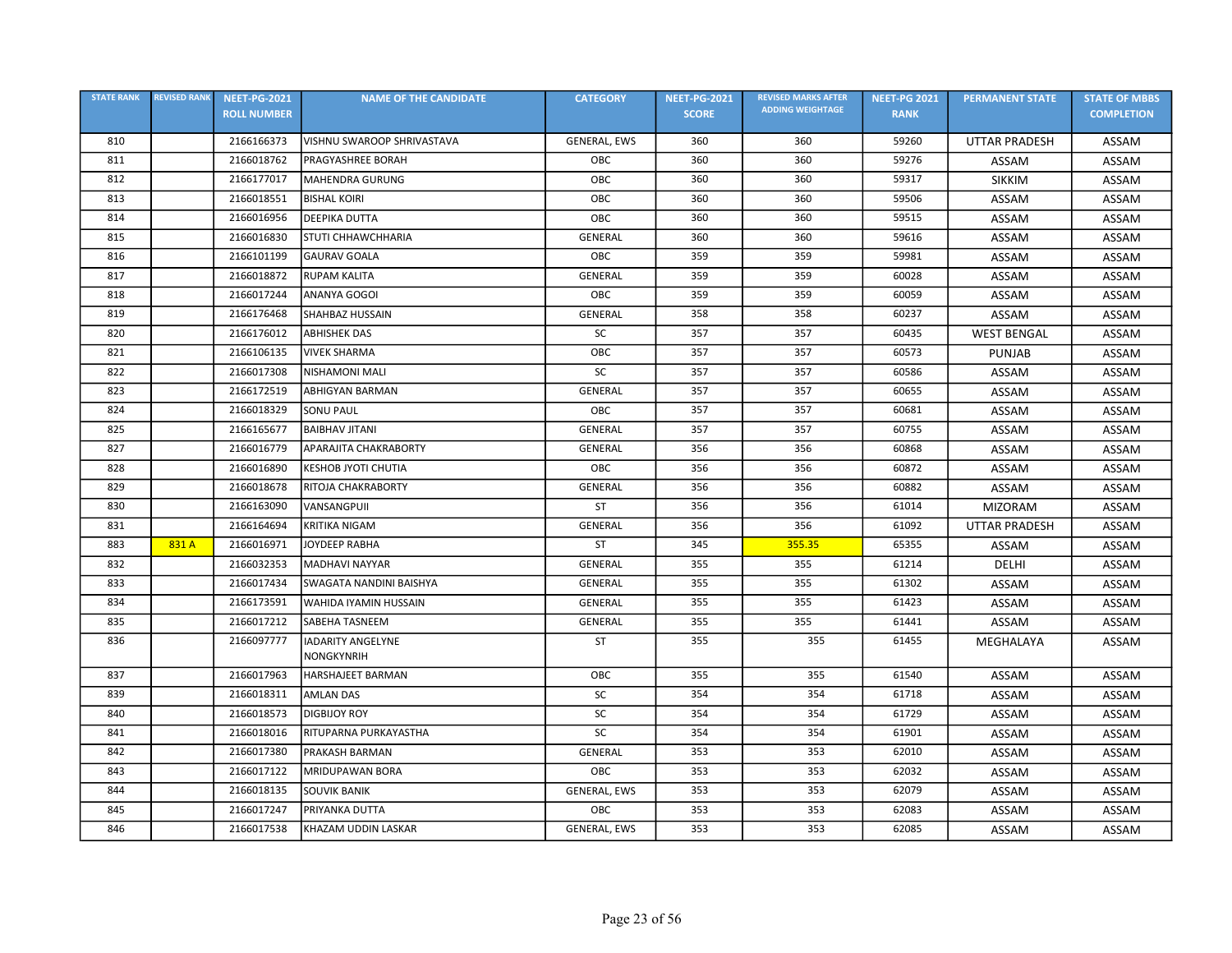| <b>STATE RANK</b> | <b>REVISED RANK</b> | <b>NEET-PG-2021</b> | <b>NAME OF THE CANDIDATE</b> | <b>CATEGORY</b> | <b>NEET-PG-2021</b> | <b>REVISED MARKS AFTER</b> | <b>NEET-PG 2021</b> | <b>PERMANENT STATE</b> | <b>STATE OF MBBS</b> |
|-------------------|---------------------|---------------------|------------------------------|-----------------|---------------------|----------------------------|---------------------|------------------------|----------------------|
|                   |                     | <b>ROLL NUMBER</b>  |                              |                 | <b>SCORE</b>        | <b>ADDING WEIGHTAGE</b>    | <b>RANK</b>         |                        | <b>COMPLETION</b>    |
| 847               |                     | 2166017132          | <b>DR AYON NAG</b>           | OBC             | 353                 | 353                        | 62142               | ASSAM                  | ASSAM                |
| 848               |                     | 2166017129          | <b>AMIT KUMAR YADAV</b>      | OBC             | 352                 | 352                        | 62302               | ASSAM                  | ASSAM                |
| 849               |                     | 2166016940          | <b>SAJEDUR RAHMAN</b>        | GENERAL, EWS    | 352                 | 352                        | 62306               | ASSAM                  | ASSAM                |
| 850               |                     | 2166173832          | <b>APARAJITA SINGHA</b>      | OBC             | 352                 | 352                        | 62364               | ASSAM                  | ASSAM                |
| 851               |                     | 2166018325          | <b>CHAMPAK PATHAK</b>        | GENERAL         | 352                 | 352                        | 62422               | ASSAM                  | ASSAM                |
| 852               |                     | 2166032497          | <b>PRANOY MEDHI</b>          | GENERAL         | 352                 | 352                        | 62514               | ASSAM                  | ASSAM                |
| 853               |                     | 2166017022          | <b>HIMANKAN KASHYAP</b>      | GENERAL         | 352                 | 352                        | 62523               | ASSAM                  | ASSAM                |
| 854               |                     | 2166017060          | <b>JULEE RAJKHOWA</b>        | GENERAL, EWS    | 352                 | 352                        | 62539               | ASSAM                  | ASSAM                |
| 855               |                     | 2166017912          | PUNITA JAJODIA               | GENERAL         | 352                 | 352                        | 62549               | ASSAM                  | ASSAM                |
| 856               |                     | 2166018597          | K AMIT KUMAR SINGH           | OBC             | 352                 | 352                        | 62579               | ASSAM                  | ASSAM                |
| 857               |                     | 2166172613          | <b>RAHUL SHARMA</b>          | GENERAL         | 352                 | 352                        | 62597               | ASSAM                  | ASSAM                |
| 858               |                     | 2166097817          | SALOMI A SANGMA              | ST              | 351                 | 351                        | 62684               | MEGHALAYA              | ASSAM                |
| 859               |                     | 2166032280          | <b>JAYATI KUKRETI</b>        | <b>GENERAL</b>  | 351                 | 351                        | 62941               | UTTARAKHAND            | ASSAM                |
| 860               |                     | 2166017006          | <b>NILOTPAL BARUA</b>        | GENERAL         | 350                 | 350                        | 62961               | ASSAM                  | ASSAM                |
| 861               |                     | 2166018323          | <b>ANKUR KUMAR PHUKAN</b>    | OBC             | 350                 | 350                        | 62987               | ASSAM                  | ASSAM                |
| 862               |                     | 2166017999          | <b>BABLU SARMA</b>           | GENERAL         | 350                 | 350                        | 63031               | ASSAM                  | ASSAM                |
| 863               |                     | 2166099806          | DIBYENDU CHAKRAVARTY         | <b>GENERAL</b>  | 350                 | 350                        | 63466               | ASSAM                  | ASSAM                |
| 864               |                     | 2166017350          | DHRUBA JYOTI KASHYAP         | <b>SC</b>       | 350                 | 350                        | 63474               | ASSAM                  | ASSAM                |
| 865               |                     | 2166166405          | TAPAJA MOHANTA               | <b>GENERAL</b>  | 350                 | 350                        | 63514               | <b>UTTAR PRADESH</b>   | ASSAM                |
| 866               |                     | 2166018427          | <b>MD MUKIBUR RAHMAN</b>     | GENERAL, EWS    | 349                 | 349                        | 63580               | ASSAM                  | ASSAM                |
| 867               |                     | 2166176900          | <b>KALLOL BASAK</b>          | OBC             | 349                 | 349                        | 63674               | ASSAM                  | ASSAM                |
| 868               |                     | 2166016986          | <b>MD AKHINUR ISLAM</b>      | GENERAL         | 349                 | 349                        | 63801               | ASSAM                  | ASSAM                |
| 869               |                     | 2166017947          | JYOTI PRASAD BHATTACHARYYA   | GENERAL         | 349                 | 349                        | 63803               | ASSAM                  | ASSAM                |
| 870               |                     | 2166018202          | SYED RAHUL AHMED             | GENERAL         | 348                 | 348                        | 64023               | ASSAM                  | ASSAM                |
| 871               |                     | 2166018622          | <b>MANASMITA DEB</b>         | OBC             | 348                 | 348                        | 64033               | ASSAM                  | ASSAM                |
| 872               |                     | 2166117976          | <b>PRANAY SHARMA</b>         | <b>GENERAL</b>  | 348                 | 348                        | 64087               | <b>SIKKIM</b>          | ASSAM                |
| 873               |                     | 2166018379          | SHABNAM AHMEDA               | GENERAL, EWS    | 348                 | 348                        | 64138               | ASSAM                  | ASSAM                |
| 874               |                     | 2166018524          | SAHIDUL HOQUE                | OBC             | 348                 | 348                        | 64181               | ASSAM                  | ASSAM                |
| 875               |                     | 2166018184          | RAKESH KUMAR BOTHRA          | GENERAL         | 347                 | 347                        | 64301               | ASSAM                  | ASSAM                |
| 876               |                     | 2166018377          | <b>RITUSMITA BARUAH</b>      | GENERAL         | 347                 | 347                        | 64585               | ASSAM                  | ASSAM                |
| 877               |                     | 2166018579          | <b>IKBAL BAHAR</b>           | GENERAL, EWS    | 347                 | 347                        | 64610               | ASSAM                  | ASSAM                |
| 878               |                     | 2166018883          | MAYURAKSHI SARMA             | <b>GENERAL</b>  | 347                 | 347                        | 64616               | ASSAM                  | ASSAM                |
| 922               | 878 A               | 2166016622          | <b>NABIN PEGU</b>            | ST              | 336                 | 346.08                     | 68887               | ASSAM                  | ASSAM                |
| 879               |                     | 2166017032          | MADHUSMITA SHYAM             | <b>ST</b>       | 346                 | 346                        | 64698               | ASSAM                  | ASSAM                |
| 880               |                     | 2166016792          | <b>MONALI BARUAH</b>         | OBC             | 346                 | 346                        | 64801               | ASSAM                  | ASSAM                |
| 881               |                     | 2166018319          | <b>ADITYA GOENKA</b>         | GENERAL         | 346                 | 346                        | 64836               | ASSAM                  | ASSAM                |
| 882               |                     | 2166176889          | JOYETA PHUKAN                | OBC             | 345                 | 345                        | 65266               | ASSAM                  | ASSAM                |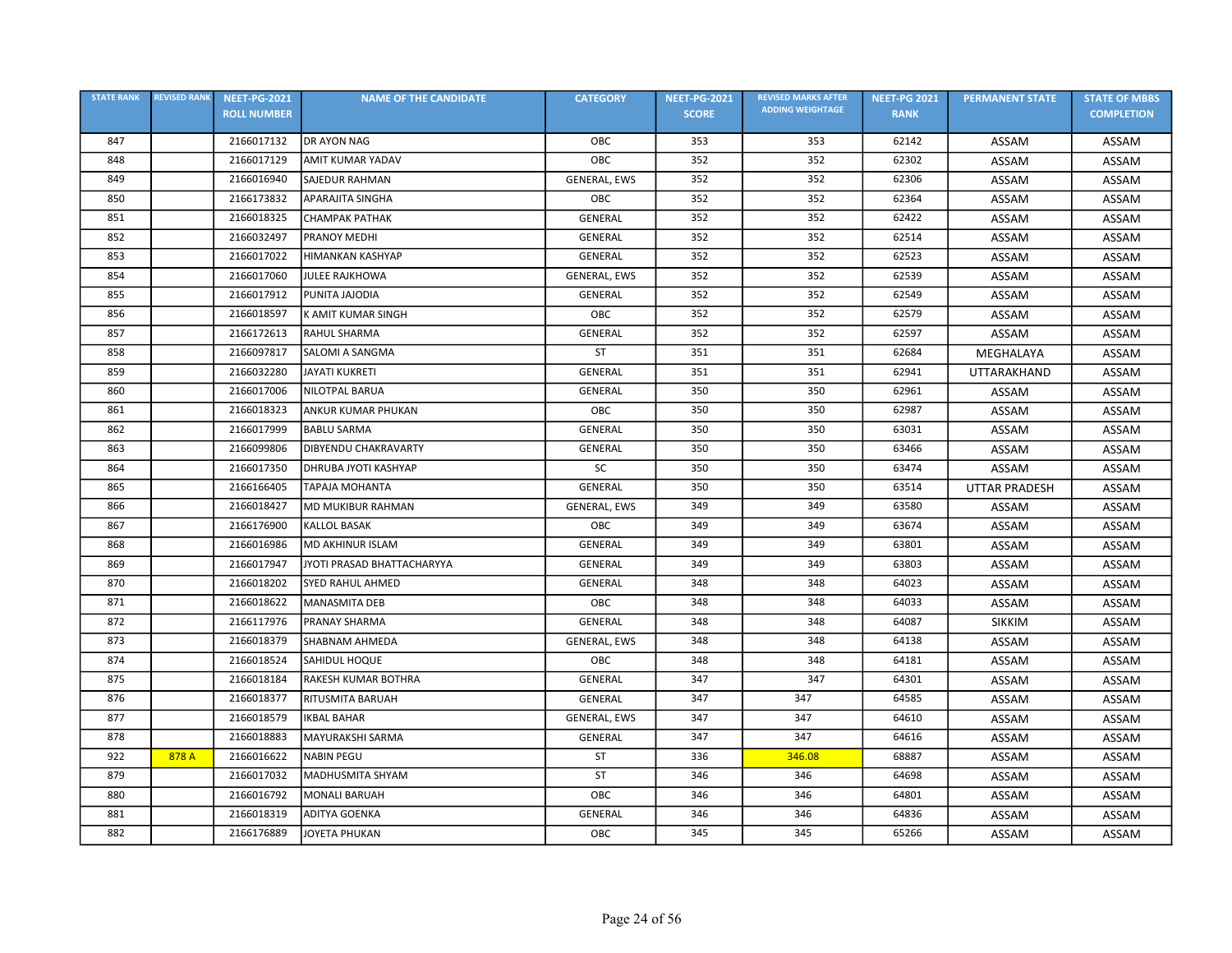| <b>STATE RANK</b> | <b>REVISED RANK</b> | <b>NEET-PG-2021</b> | <b>NAME OF THE CANDIDATE</b> | <b>CATEGORY</b> | <b>NEET-PG-2021</b> | <b>REVISED MARKS AFTER</b> | <b>NEET-PG 2021</b> | <b>PERMANENT STATE</b> | <b>STATE OF MBBS</b> |
|-------------------|---------------------|---------------------|------------------------------|-----------------|---------------------|----------------------------|---------------------|------------------------|----------------------|
|                   |                     | <b>ROLL NUMBER</b>  |                              |                 | <b>SCORE</b>        | <b>ADDING WEIGHTAGE</b>    | <b>RANK</b>         |                        | <b>COMPLETION</b>    |
| 884               |                     | 2166016948          | RAJRANI                      | OBC             | 344                 | 344                        | 65525               | RAJASTHAN              | ASSAM                |
| 885               |                     | 2166150876          | <b>AKSHAT ASHESH</b>         | GENERAL         | 344                 | 344                        | 65659               | <b>UTTAR PRADESH</b>   | ASSAM                |
| 886               |                     | 2166016838          | <b>MAYUR PANKHI BORUAH</b>   | OBC             | 344                 | 344                        | 65686               | ASSAM                  | ASSAM                |
| 887               |                     | 2166017163          | <b>UDIPTA BORAH</b>          | OBC             | 344                 | 344                        | 65696               | ASSAM                  | ASSAM                |
| 888               |                     | 2166176622          | <b>RASIDUL HASSAN</b>        | GENERAL         | 344                 | 344                        | 65747               | ASSAM                  | ASSAM                |
| 889               |                     | 2166050436          | <b>SAURABH PATHAK</b>        | GENERAL         | 343                 | 343                        | 65876               | <b>JHARKHAND</b>       | ASSAM                |
| 890               |                     | 2166016829          | DHRUBA JYOTI SAIKIA          | ST              | 343                 | 343                        | 66162               | ASSAM                  | <b>ASSAM</b>         |
| 891               |                     | 2166018777          | <b>SAYANTANEE ROY</b>        | <b>GENERAL</b>  | 343                 | 343                        | 66206               | ASSAM                  | ASSAM                |
| 892               |                     | 2166018401          | <b>SHIBANGI SAHU</b>         | OBC             | 342                 | 342                        | 66278               | ASSAM                  | ASSAM                |
| 893               |                     | 2166167852          | SHAILENDRA KUMAR BARTHWAL    | GENERAL         | 342                 | 342                        | 66363               | <b>UTTARAKHAND</b>     | ASSAM                |
| 894               |                     | 2166017805          | <b>SIMRAN KALITA</b>         | GENERAL         | 342                 | 342                        | 66453               | ASSAM                  | ASSAM                |
| 895               |                     | 2166176951          | MAHENDRA KUMAR MATHURIA      | <b>GENERAL</b>  | 342                 | 342                        | 66473               | RAJASTHAN              | ASSAM                |
| 896               |                     | 2166016584          | <b>INZAMAMUL HOQUE</b>       | <b>GENERAL</b>  | 341                 | 341                        | 66616               | ASSAM                  | <b>ASSAM</b>         |
| 897               |                     | 2166176529          | <b>HEMOLOTA DAIMARY</b>      | ST              | 341                 | 341                        | 66636               | ASSAM                  | ASSAM                |
| 898               |                     | 2166017581          | PARBIN SULTANA               | GENERAL         | 341                 | 341                        | 66905               | <b>ASSAM</b>           | ASSAM                |
| 899               |                     | 2166016831          | <b>DIPIKA SINGHA</b>         | OBC             | 341                 | 341                        | 66918               | ASSAM                  | ASSAM                |
| 900               |                     | 2166016793          | <b>MAHTAB KHAN</b>           | GENERAL         | 340                 | 340                        | 67034               | ASSAM                  | ASSAM                |
| 901               |                     | 2166017852          | PARAG GOSWAMI                | GENERAL, EWS    | 340                 | 340                        | 67067               | ASSAM                  | ASSAM                |
| 902               |                     | 2166018433          | RASMITA CHOUDHURY            | GENERAL         | 340                 | 340                        | 67241               | ASSAM                  | ASSAM                |
| 903               |                     | 2166016941          | <b>ARCHITA BOIRAGI</b>       | OBC             | 340                 | 340                        | 67299               | ASSAM                  | ASSAM                |
| 946               | 903 A               | 2166017622          | <b>INDRANIL RABHA</b>        | <b>ST</b>       | 330                 | 339.90                     | 71089               | ASSAM                  | ASSAM                |
| 904               |                     | 2166017331          | SRESTHA BHARAT SURANA        | <b>GENERAL</b>  | 339                 | 339                        | 67530               | ASSAM                  | ASSAM                |
| 905               |                     | 2166051392          | <b>DIVYA RANJAN</b>          | <b>GENERAL</b>  | 339                 | 339                        | 67667               | <b>JHARKHAND</b>       | ASSAM                |
| 906               |                     | 2166016783          | JANUMONI SENAPATI            | OBC             | 339                 | 339                        | 67732               | ASSAM                  | ASSAM                |
| 907               |                     | 2166176453          | RAJLAXMI SAIKIA              | GENERAL         | 339                 | 339                        | 67746               | ASSAM                  | ASSAM                |
| 908               |                     | 2166173515          | ANUSHIKHA JAIN               | GENERAL         | 339                 | 339                        | 67767               | ASSAM                  | ASSAM                |
| 909               |                     | 2166176884          | AAKASH MAHAJAN               | GENERAL         | 339                 | 339                        | 67864               | UTTARAKHAND            | ASSAM                |
| 910               |                     | 2166018774          | <b>HARPREET KOUR</b>         | SC              | 338                 | 338                        | 67954               | ASSAM                  | <b>ASSAM</b>         |
| 911               |                     | 2166098056          | <b>V.L. RUATKIMI</b>         | ST              | 338                 | 338                        | 68070               | <b>MIZORAM</b>         | ASSAM                |
| 912               |                     | 2166016810          | <b>SANTOSH KUMAR GUPTA</b>   | OBC             | 338                 | 338                        | 68140               | ASSAM                  | ASSAM                |
| 913               |                     | 2166018921          | <b>SNEHA AGARWAL</b>         | GENERAL         | 338                 | 338                        | 68199               | ASSAM                  | ASSAM                |
| 914               |                     | 2166017818          | SUHEL MD FATIN AHMED LASKAR  | GENERAL, EWS    | 338                 | 338                        | 68225               | ASSAM                  | ASSAM                |
| 915               |                     | 2166017790          | ROHIZ UDDIN AHMED            | GENERAL         | 337                 | 337                        | 68394               | ASSAM                  | ASSAM                |
| 916               |                     | 2166167299          | PARWEZ AHMAD                 | OBC             | 336                 | 336                        | 68591               | <b>UTTAR PRADESH</b>   | ASSAM                |
| 917               |                     | 2166018122          | NANGSAN IRAT A KHYLLEP       | ST              | 336                 | 336                        | 68619               | MEGHALAYA              | ASSAM                |
| 918               |                     | 2166023816          | AAKANSHA MEDHI               | GENERAL         | 336                 | 336                        | 68642               | ASSAM                  | ASSAM                |
| 919               |                     | 2166172262          | MOHIBUL ISLAM                | ОВС             | 336                 | 336                        | 68698               | ASSAM                  | ASSAM                |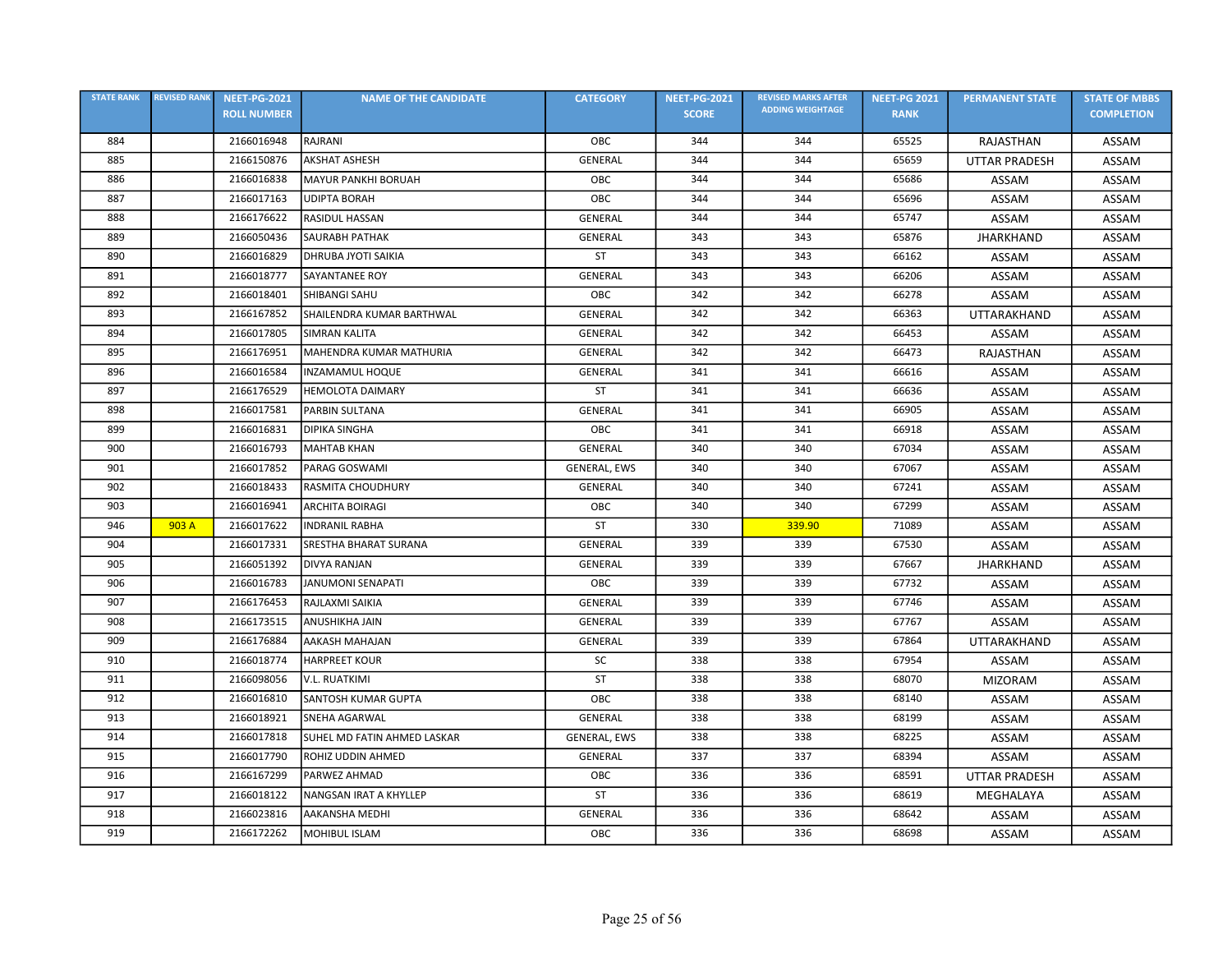| <b>STATE RANK</b> | <b>REVISED RANK</b> | <b>NEET-PG-2021</b> | <b>NAME OF THE CANDIDATE</b> | <b>CATEGORY</b> | <b>NEET-PG-2021</b> | <b>REVISED MARKS AFTER</b> | <b>NEET-PG 2021</b> | <b>PERMANENT STATE</b>   | <b>STATE OF MBBS</b> |
|-------------------|---------------------|---------------------|------------------------------|-----------------|---------------------|----------------------------|---------------------|--------------------------|----------------------|
|                   |                     | <b>ROLL NUMBER</b>  |                              |                 | <b>SCORE</b>        | <b>ADDING WEIGHTAGE</b>    | <b>RANK</b>         |                          | <b>COMPLETION</b>    |
| 920               |                     | 2166016872          | RAJAT KUMAR BISWAS           | SC              | 336                 | 336                        | 68844               | ASSAM                    | ASSAM                |
| 921               |                     | 2166017815          | <b>VIKRAM SEAL</b>           | OBC             | 336                 | 336                        | 68862               | ASSAM                    | ASSAM                |
| 923               |                     | 2166027593          | ATIQUE MAHAMMAD MUSTAFA      | <b>GENERAL</b>  | 336                 | 336                        | 68940               | ASSAM                    | ASSAM                |
| 924               |                     | 2166177198          | W. MINERVA SINGHA            | OBC             | 336                 | 336                        | 68947               | ASSAM                    | ASSAM                |
| 925               |                     | 2166176863          | <b>UDDIPTA TALUKDAR</b>      | <b>GENERAL</b>  | 336                 | 336                        | 68968               | ASSAM                    | ASSAM                |
| 926               |                     | 2166172573          | <b>MRINMOY CHAKRABORTY</b>   | GENERAL         | 335                 | 335                        | 69018               | ASSAM                    | ASSAM                |
| 927               |                     | 2166018412          | <b>KIRAN BORAH</b>           | OBC             | 335                 | 335                        | 69020               | ASSAM                    | ASSAM                |
| 928               |                     | 2166153794          | RAM PRAVESH MISHRA           | GENERAL, EWS    | 335                 | 335                        | 69032               | <b>UTTAR PRADESH</b>     | ASSAM                |
| 929               |                     | 2166017252          | AKASH PRATIM SARMA           | GENERAL         | 335                 | 335                        | 69232               | ASSAM                    | ASSAM                |
| 930               |                     | 2166030992          | <b>SUMAN SINGHA</b>          | OBC             | 335                 | 335                        | 69289               | ASSAM                    | ASSAM                |
| 931               |                     | 2166018419          | <b>DRUNALI PARASHAR</b>      | GENERAL         | 335                 | 335                        | 69441               | ASSAM                    | ASSAM                |
| 974               | 931 A               | 2166017162          | <b>UJJAL ROY</b>             | SC              | 325                 | 334.75                     | 73503               | ASSAM                    | ASSAM                |
| 932               |                     | 2166017436          | <b>UPASHI KASHYAP</b>        | GENERAL         | 334                 | 334                        | 69656               | ASSAM                    | ASSAM                |
| 933               |                     | 2166018788          | MIHIR KUMAR JHA              | <b>GENERAL</b>  | 334                 | 334                        | 69746               | ASSAM                    | ASSAM                |
| 934               |                     | 2166018767          | <b>RIPON BHADRA</b>          | OBC             | 334                 | 334                        | 69797               | ASSAM                    | <b>ASSAM</b>         |
| 935               |                     | 2166176518          | <b>DR BHENUKA KARKI</b>      | OBC             | 333                 | 333                        | 70161               | ASSAM                    | ASSAM                |
| 936               |                     | 2166086415          | LIENDA N GOHAIN              | OBC             | 333                 | 333                        | 70221               | ASSAM                    | <b>ASSAM</b>         |
| 937               |                     | 2166016630          | <b>ITEL BORANG</b>           | <b>ST</b>       | 333                 | 333                        | 70288               | <b>ARUNACHAL PRADESH</b> | ASSAM                |
| 983               | 937 A               | 2166016967          | PIRBI TERON                  | <b>ST</b>       | 323                 | 332.69                     | 74203               | ASSAM                    | ASSAM                |
| 938               |                     | 2166176842          | ANYAKSHI BORA                | <b>GENERAL</b>  | 332                 | 332                        | 70342               | ASSAM                    | ASSAM                |
| 939               |                     | 2166176997          | <b>TANZIMA AHMED</b>         | <b>GENERAL</b>  | 332                 | 332                        | 70350               | ASSAM                    | ASSAM                |
| 940               |                     | 2166098061          | RK LALBIAKSANGI              | ST              | 332                 | 332                        | 70400               | <b>MIZORAM</b>           | ASSAM                |
| 941               |                     | 2166016592          | ANISHA BHATTACHARYA          | GENERAL         | 332                 | 332                        | 70432               | ASSAM                    | ASSAM                |
| 942               |                     | 2166111571          | <b>AKSHITA AGARWAL</b>       | GENERAL         | 331                 | 331                        | 70727               | RAJASTHAN                | ASSAM                |
| 943               |                     | 2166044122          | <b>KULWANT PHOGAT</b>        | <b>GENERAL</b>  | 331                 | 331                        | 70819               | <b>HARYANA</b>           | ASSAM                |
| 944               |                     | 2166017851          | <b>JYOTIMA KAKATI</b>        | OBC             | 331                 | 331                        | 70826               | ASSAM                    | ASSAM                |
| 945               |                     | 2166018639          | NISHANT DEB                  | GENERAL, EWS    | 331                 | 331                        | 70922               | ASSAM                    | ASSAM                |
| 947               |                     | 2166176434          | <b>NARGIS AHMED</b>          | GENERAL         | 330                 | 330                        | 71118               | ASSAM                    | <b>ASSAM</b>         |
| 948               |                     | 2166018142          | MADHUMITA PRAMANIK           | GENERAL         | 330                 | 330                        | 71282               | ASSAM                    | ASSAM                |
| 949               |                     | 2166017981          | MITUL KARMAKAR               | OBC             | 330                 | 330                        | 71294               | <b>ASSAM</b>             | ASSAM                |
| 950               |                     | 2166176862          | NIMISHA JAIN                 | GENERAL         | 330                 | 330                        | 71320               | ASSAM                    | ASSAM                |
| 951               |                     | 2166167096          | <b>SANJAL DUBEY</b>          | <b>GENERAL</b>  | 330                 | 330                        | 71352               | <b>MADHYA PRADESH</b>    | ASSAM                |
| 952               |                     | 2166176767          | PALLABI NARZARY              | ST              | 330                 | 330                        | 71400               | ASSAM                    | ASSAM                |
| 953               |                     | 2166017013          | ADRITA SYAM CHOUDHURY        | GENERAL         | 330                 | 330                        | 71493               | ASSAM                    | ASSAM                |
| 954               |                     | 2166018434          | PURNIMA BORUAH               | OBC             | 330                 | 330                        | 71575               | ASSAM                    | ASSAM                |
| 1005              | 954 A               | 2166018388          | PRAJNYAN PRASAD KALITA       | <b>GENERAL</b>  | 320                 | 329.60                     | 75464               | ASSAM                    | ASSAM                |
| 955               |                     | 2166017992          | <b>RUBAINA YASMIN</b>        | <b>GENERAL</b>  | 329                 | 329                        | 71769               | ASSAM                    | ASSAM                |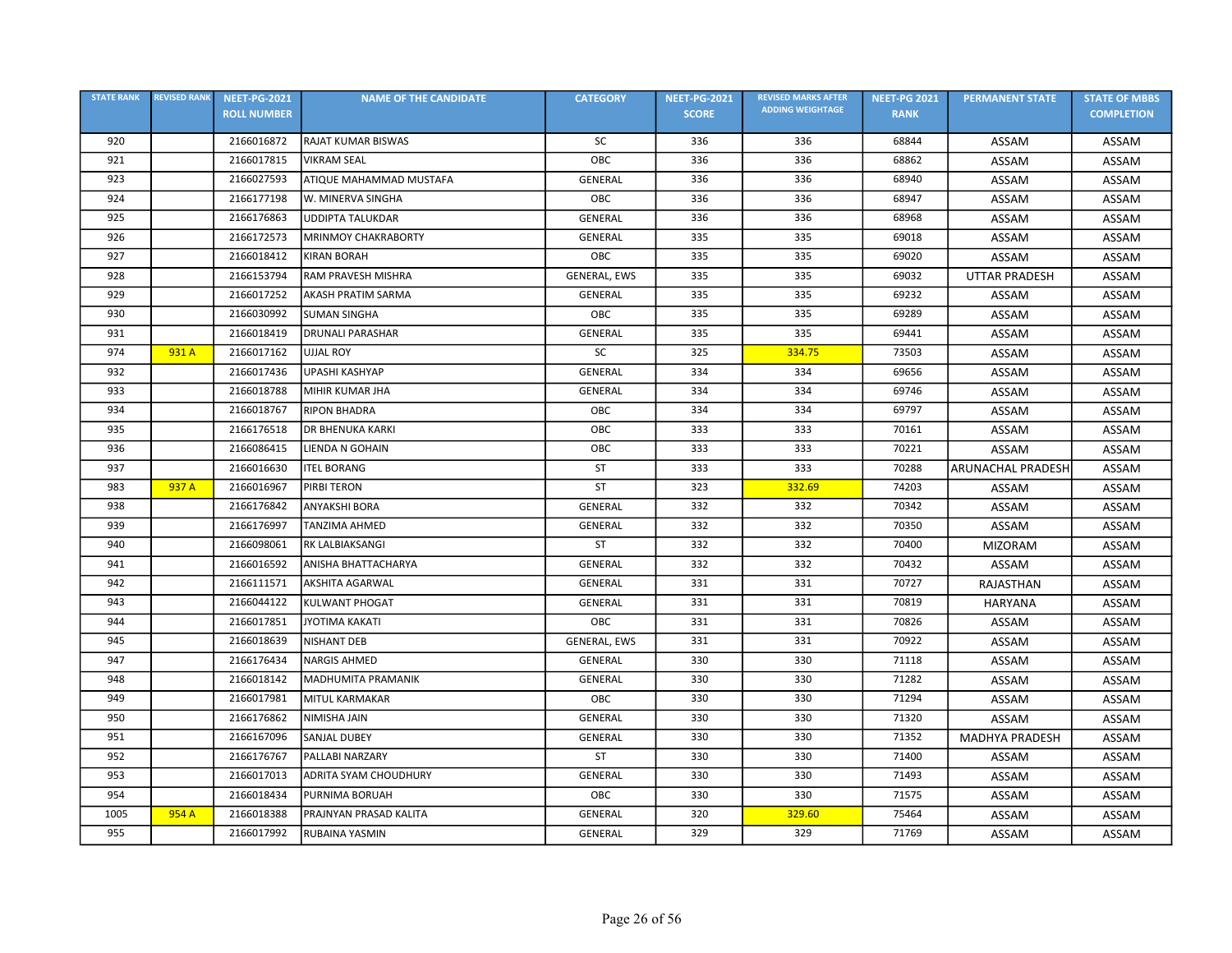| <b>STATE RANK</b> | <b>REVISED RANK</b> | <b>NEET-PG-2021</b> | <b>NAME OF THE CANDIDATE</b>  | <b>CATEGORY</b> | <b>NEET-PG-2021</b> | <b>REVISED MARKS AFTER</b> | <b>NEET-PG 2021</b> | <b>PERMANENT STATE</b> | <b>STATE OF MBBS</b> |
|-------------------|---------------------|---------------------|-------------------------------|-----------------|---------------------|----------------------------|---------------------|------------------------|----------------------|
|                   |                     | <b>ROLL NUMBER</b>  |                               |                 | <b>SCORE</b>        | <b>ADDING WEIGHTAGE</b>    | <b>RANK</b>         |                        | <b>COMPLETION</b>    |
| 956               |                     | 2166018869          | <b>BIKROMADITYA DAIMARI</b>   | ST              | 329                 | 329                        | 71772               | ASSAM                  | ASSAM                |
| 957               |                     | 2166016808          | <b>ABHA SAIKIA</b>            | GENERAL         | 328                 | 328                        | 72276               | ASSAM                  | ASSAM                |
| 958               |                     | 2166016715          | PRITISH PEGU                  | ST              | 328                 | 328                        | 72290               | ASSAM                  | ASSAM                |
| 959               |                     | 2166016773          | MAMUN IRFAN CHOUDHURY         | GENERAL         | 328                 | 328                        | 72309               | ASSAM                  | ASSAM                |
| 960               |                     | 2166176411          | <b>NIZAM UDDIN</b>            | <b>GENERAL</b>  | 327                 | 327                        | 72613               | ASSAM                  | ASSAM                |
| 961               |                     | 2166016878          | <b>BANDANA TIRKEY</b>         | OBC             | 326                 | 326                        | 72681               | ASSAM                  | ASSAM                |
| 962               |                     | 2166017134          | <b>BARASA PHUKAN</b>          | OBC             | 326                 | 326                        | 72796               | ASSAM                  | ASSAM                |
| 963               |                     | 2166018537          | ANGANDEEP BISWAS              | GENERAL         | 326                 | 326                        | 72839               | ASSAM                  | ASSAM                |
| 964               |                     | 2166017737          | KANIKA PANGGING               | <b>ST</b>       | 326                 | 326                        | 72887               | ASSAM                  | ASSAM                |
| 965               |                     | 2166176888          | <b>SHEZEN RAY</b>             | OBC             | 326                 | 326                        | 72945               | <b>KERALA</b>          | ASSAM                |
| 966               |                     | 2166018612          | <b>TIRTHANKAR DEY</b>         | GENERAL         | 326                 | 326                        | 73004               | ASSAM                  | ASSAM                |
| 967               |                     | 2166016982          | <b>MANISH DAS</b>             | SC              | 326                 | 326                        | 73010               | ASSAM                  | ASSAM                |
| 968               |                     | 2166018468          | RAVI KUMAR PHUKAN             | OBC             | 325                 | 325                        | 73074               | ASSAM                  | ASSAM                |
| 969               |                     | 2166018429          | <b>MRINMOY HAZARIKA</b>       | OBC             | 325                 | 325                        | 73113               | ASSAM                  | ASSAM                |
| 970               |                     | 2166103336          | <b>ARIFA AHMEDA</b>           | GENERAL, EWS    | 325                 | 325                        | 73137               | ASSAM                  | ASSAM                |
| 971               |                     | 2166018426          | ANWARUL HOQUE CHOUDHURY       | GENERAL, EWS    | 325                 | 325                        | 73283               | ASSAM                  | ASSAM                |
| 972               |                     | 2166074208          | PRAGNA BANERJEE               | GENERAL         | 325                 | 325                        | 73315               | ASSAM                  | ASSAM                |
| 973               |                     | 2166018577          | UMME NASREEN BARBHUIYA        | GENERAL         | 325                 | 325                        | 73389               | ASSAM                  | ASSAM                |
| 975               |                     | 2166018629          | <b>WALIUL ISLAM</b>           | GENERAL, EWS    | 325                 | 325                        | 73528               | ASSAM                  | ASSAM                |
| 976               |                     | 2166176840          | MOHAMMAD AHMED                | GENERAL         | 325                 | 325                        | 73611               | ASSAM                  | ASSAM                |
| 977               |                     | 2166017255          | <b>AKASH SHARMA</b>           | GENERAL         | 325                 | 325                        | 73638               | ASSAM                  | ASSAM                |
| 978               |                     | 2166154780          | <b>SUNITA KUMARI PRAJAPAT</b> | OBC             | 324                 | 324                        | 73717               | RAJASTHAN              | ASSAM                |
| 979               |                     | 2166017690          | <b>CHAMPAK KAZI</b>           | GENERAL         | 324                 | 324                        | 73850               | ASSAM                  | ASSAM                |
| 980               |                     | 2166017137          | <b>SUBHAJIT BISWAS</b>        | SC              | 324                 | 324                        | 73942               | ASSAM                  | ASSAM                |
| 981               |                     | 2166176502          | <b>SABIHA JABEEN</b>          | GENERAL         | 324                 | 324                        | 74000               | ASSAM                  | ASSAM                |
| 982               |                     | 2166159527          | <b>INDERPAL SINGH NAGI</b>    | GENERAL         | 323                 | 323                        | 74044               | ASSAM                  | ASSAM                |
| 984               |                     | 2166018616          | <b>SMITA DEB</b>              | OBC             | 323                 | 323                        | 74223               | ASSAM                  | ASSAM                |
| 985               |                     | 2166018908          | <b>NURNEHAR SULTANA</b>       | GENERAL, EWS    | 323                 | 323                        | 74224               | ASSAM                  | ASSAM                |
| 986               |                     | 2166018046          | CELESTE HAZARIKA              | SC              | 323                 | 323                        | 74258               | ASSAM                  | ASSAM                |
| 987               |                     | 2166018107          | <b>SHAJID SIKDER</b>          | GENERAL, EWS    | 323                 | 323                        | 74356               | ASSAM                  | ASSAM                |
| 1052              | 987 A               | 2166016961          | <b>ROSELIN DOLEY</b>          | ST              | 313                 | 322.39                     | 78536               | ASSAM                  | ASSAM                |
| 988               |                     | 2166176873          | KUMAR SHRI RAJDEEP            | <b>SC</b>       | 322                 | 322                        | 74388               | ASSAM                  | ASSAM                |
| 989               |                     | 2166172258          | <b>SHAHIMA NAJNIN</b>         | GENERAL, EWS    | 322                 | 322                        | 74559               | ASSAM                  | ASSAM                |
| 990               |                     | 2166018130          | <b>AMIT VIKRAM SINGH</b>      | OBC             | 321                 | 321                        | 74809               | ASSAM                  | ASSAM                |
| 991               |                     | 2166018326          | <b>NAMIT RAY</b>              | OBC             | 321                 | 321                        | 74867               | ASSAM                  | ASSAM                |
| 992               |                     | 2166018820          | PRIYANKA DEVI                 | OBC             | 321                 | 321                        | 74881               | ASSAM                  | ASSAM                |
| 993               |                     | 2166030749          | RANJAN JYOTI SAIKIA           | GENERAL         | 321                 | 321                        | 74910               | DELHI                  | ASSAM                |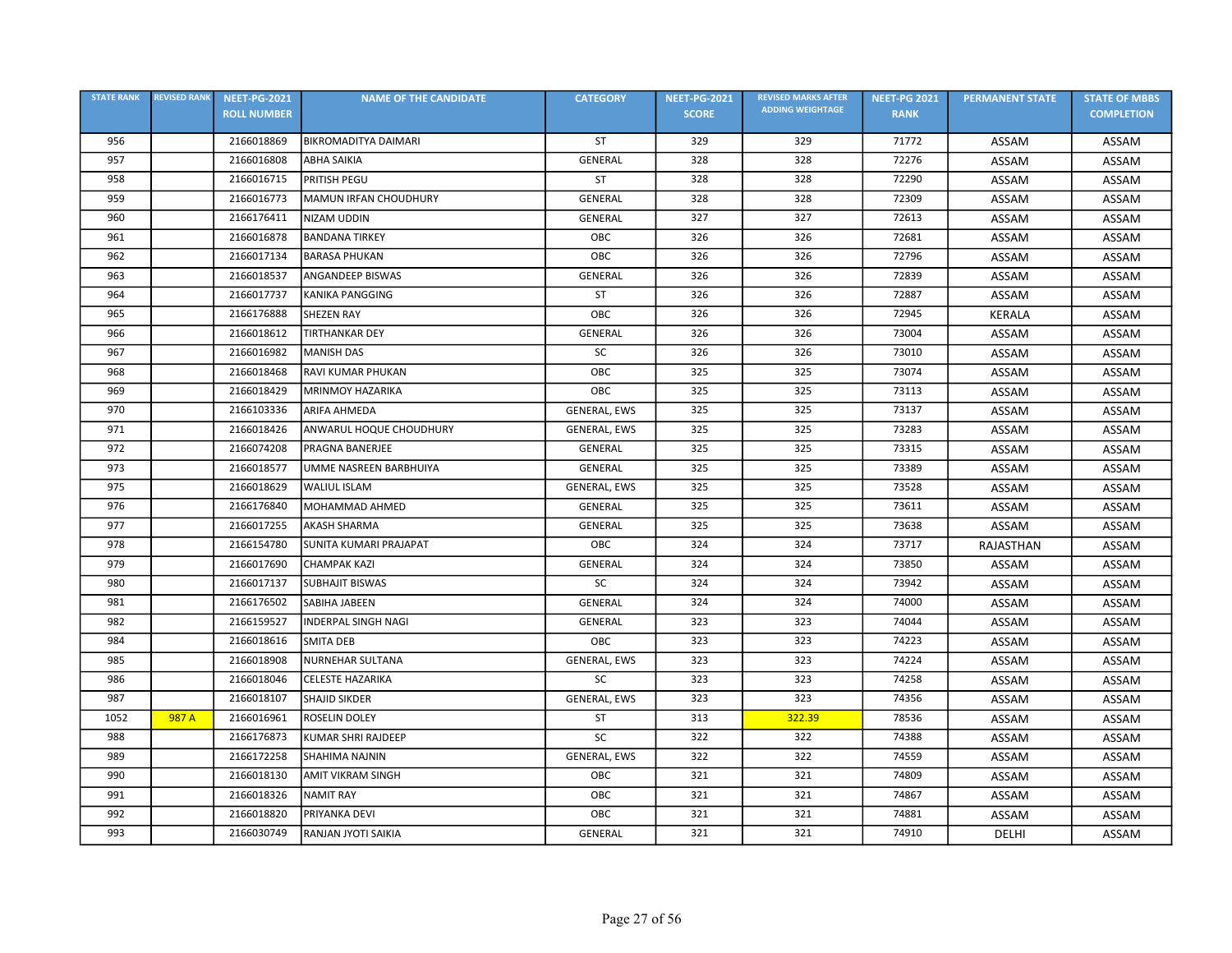| <b>STATE RANK</b> | <b>REVISED RANK</b> | <b>NEET-PG-2021</b> | <b>NAME OF THE CANDIDATE</b> | <b>CATEGORY</b>     | <b>NEET-PG-2021</b> | <b>REVISED MARKS AFTER</b> | <b>NEET-PG 2021</b> | <b>PERMANENT STATE</b> | <b>STATE OF MBBS</b> |
|-------------------|---------------------|---------------------|------------------------------|---------------------|---------------------|----------------------------|---------------------|------------------------|----------------------|
|                   |                     | <b>ROLL NUMBER</b>  |                              |                     | <b>SCORE</b>        | <b>ADDING WEIGHTAGE</b>    | <b>RANK</b>         |                        | <b>COMPLETION</b>    |
| 994               |                     | 2166018328          | MONJARI JAYA DUTTA           | OBC                 | 321                 | 321                        | 74917               | ASSAM                  | ASSAM                |
| 995               |                     | 2166018861          | PRIYAMBADA ADHIKARY          | <b>GENERAL</b>      | 321                 | 321                        | 74921               | ASSAM                  | ASSAM                |
| 996               |                     | 2166017753          | <b>RANAJYOTI DAS</b>         | SC                  | 321                 | 321                        | 74971               | ASSAM                  | ASSAM                |
| 997               |                     | 2166018370          | PRINJALA KALITA              | GENERAL             | 321                 | 321                        | 75020               | ASSAM                  | ASSAM                |
| 998               |                     | 2166114344          | YOGESH KUMAR                 | <b>GENERAL</b>      | 321                 | 321                        | 75125               | RAJASTHAN              | ASSAM                |
| 999               |                     | 2166018442          | <b>NOBIN ROY</b>             | OBC                 | 320                 | 320                        | 75184               | ASSAM                  | ASSAM                |
| 1000              |                     | 2166016632          | MONISHA HAZARIKA THENGAL     | ST                  | 320                 | 320                        | 75230               | ASSAM                  | ASSAM                |
| 1001              |                     | 2166017069          | ASHUTOSH KUMAR KARNA         | <b>GENERAL</b>      | 320                 | 320                        | 75304               | ASSAM                  | ASSAM                |
| 1002              |                     | 2166018898          | UTPALA DEKA                  | OBC                 | 320                 | 320                        | 75350               | ASSAM                  | ASSAM                |
| 1003              |                     | 2166018036          | SMITAKSHI DAS                | <b>SC</b>           | 320                 | 320                        | 75433               | ASSAM                  | ASSAM                |
| 1004              |                     | 2166097894          | <b>LAMBERT MARBANIANG</b>    | <b>ST</b>           | 320                 | 320                        | 75451               | MEGHALAYA              | ASSAM                |
| 1006              |                     | 2166018335          | ANUSHMITA GOGOI              | OBC                 | 320                 | 320                        | 75604               | ASSAM                  | ASSAM                |
| 1007              |                     | 2166017169          | <b>HEMANT KUMAR</b>          | <b>GENERAL</b>      | 320                 | 320                        | 75613               | DELHI                  | ASSAM                |
| 1008              |                     | 2166017540          | <b>SUPRATIK BORDOLOI</b>     | GENERAL             | 320                 | 320                        | 75640               | ASSAM                  | ASSAM                |
| 1009              |                     | 2166173161          | <b>CHIRADIPTA GHOSH</b>      | OBC                 | 320                 | 320                        | 75708               | ASSAM                  | ASSAM                |
| 1068              | 1009 A              | 2166017014          | <b>SUMAN KUMARI RAI</b>      | OBC                 | 310                 | 319.30                     | 79526               | ASSAM                  | ASSAM                |
| 1074              | 1009 B              | 2166017686          | <b>GLADY VARSANGMAWI</b>     | <b>ST</b>           | 310                 | 319.30                     | 80017               | ASSAM                  | ASSAM                |
| 1010              |                     | 2166176721          | KHANDAKAR MUSHARAF HUSSAIN   | GENERAL, EWS        | 319                 | 319                        | 75893               | ASSAM                  | ASSAM                |
| 1011              |                     | 2166016765          | NAYAN JYOTI SAIKIA           | GENERAL, EWS        | 319                 | 319                        | 75935               | ASSAM                  | ASSAM                |
| 1012              |                     | 2166017082          | RIMA KACHARY                 | <b>ST</b>           | 319                 | 319                        | 75944               | ASSAM                  | ASSAM                |
| 1013              |                     | 2166017360          | KANKANA KAVERI PATHAK        | GENERAL             | 319                 | 319                        | 75949               | ASSAM                  | ASSAM                |
| 1014              |                     | 2166018835          | <b>DIP SAIKIA</b>            | GENERAL, EWS        | 319                 | 319                        | 75996               | ASSAM                  | ASSAM                |
| 1015              |                     | 2166018797          | KUMAR SHREE RISHIKESH        | SC                  | 319                 | 319                        | 76014               | ASSAM                  | <b>ASSAM</b>         |
| 1016              |                     | 2166018178          | <b>KUSHAL NATH</b>           | OBC                 | 319                 | 319                        | 76044               | ASSAM                  | ASSAM                |
| 1017              |                     | 2166097782          | HAPHISHA DORA KHARSHIING     | <b>ST</b>           | 319                 | 319                        | 76065               | MEGHALAYA              | ASSAM                |
| 1018              |                     | 2166017151          | <b>ANKUR SAIKIA</b>          | <b>ST</b>           | 318                 | 318                        | 76111               | ASSAM                  | ASSAM                |
| 1019              |                     | 2166017115          | <b>INDRA KUMAR</b>           | SC                  | 318                 | 318                        | 76116               | <b>UTTAR PRADESH</b>   | ASSAM                |
| 1020              |                     | 2166176994          | SUHEL AHMED MAZUMDER         | <b>GENERAL</b>      | 318                 | 318                        | 76170               | ASSAM                  | <b>ASSAM</b>         |
| 1021              |                     | 2166018192          | PREETAM GOSWAMI              | GENERAL             | 318                 | 318                        | 76321               | ASSAM                  | ASSAM                |
| 1022              |                     | 2166017150          | <b>DHRUBA JYOTI DAS</b>      | OBC                 | 318                 | 318                        | 76393               | ASSAM                  | ASSAM                |
| 1023              |                     | 2166016785          | ANANYA ARUNABH GOGOI         | OBC                 | 318                 | 318                        | 76424               | ASSAM                  | ASSAM                |
| 1024              |                     | 2166018518          | <b>SRIYA BOSE</b>            | <b>GENERAL, EWS</b> | 318                 | 318                        | 76459               | ASSAM                  | ASSAM                |
| 1025              |                     | 2166017183          | REZAUL HOQUE                 | GENERAL, EWS        | 318                 | 318                        | 76474               | ASSAM                  | ASSAM                |
| 1026              |                     | 2166029242          | RIMJIM SARMA                 | <b>GENERAL</b>      | 317                 | 317                        | 76602               | ASSAM                  | ASSAM                |
| 1027              |                     | 2166017859          | AMIR SOHAIL CHOUDHURY        | GENERAL, EWS        | 317                 | 317                        | 76638               | ASSAM                  | ASSAM                |
| 1028              |                     | 2166016930          | <b>ANANYA DEORI</b>          | <b>ST</b>           | 317                 | 317                        | 76642               | ASSAM                  | ASSAM                |
| 1029              |                     | 2166175509          | <b>SUBHADEEP GHOSH</b>       | GENERAL             | 317                 | 317                        | 76710               | ASSAM                  | ASSAM                |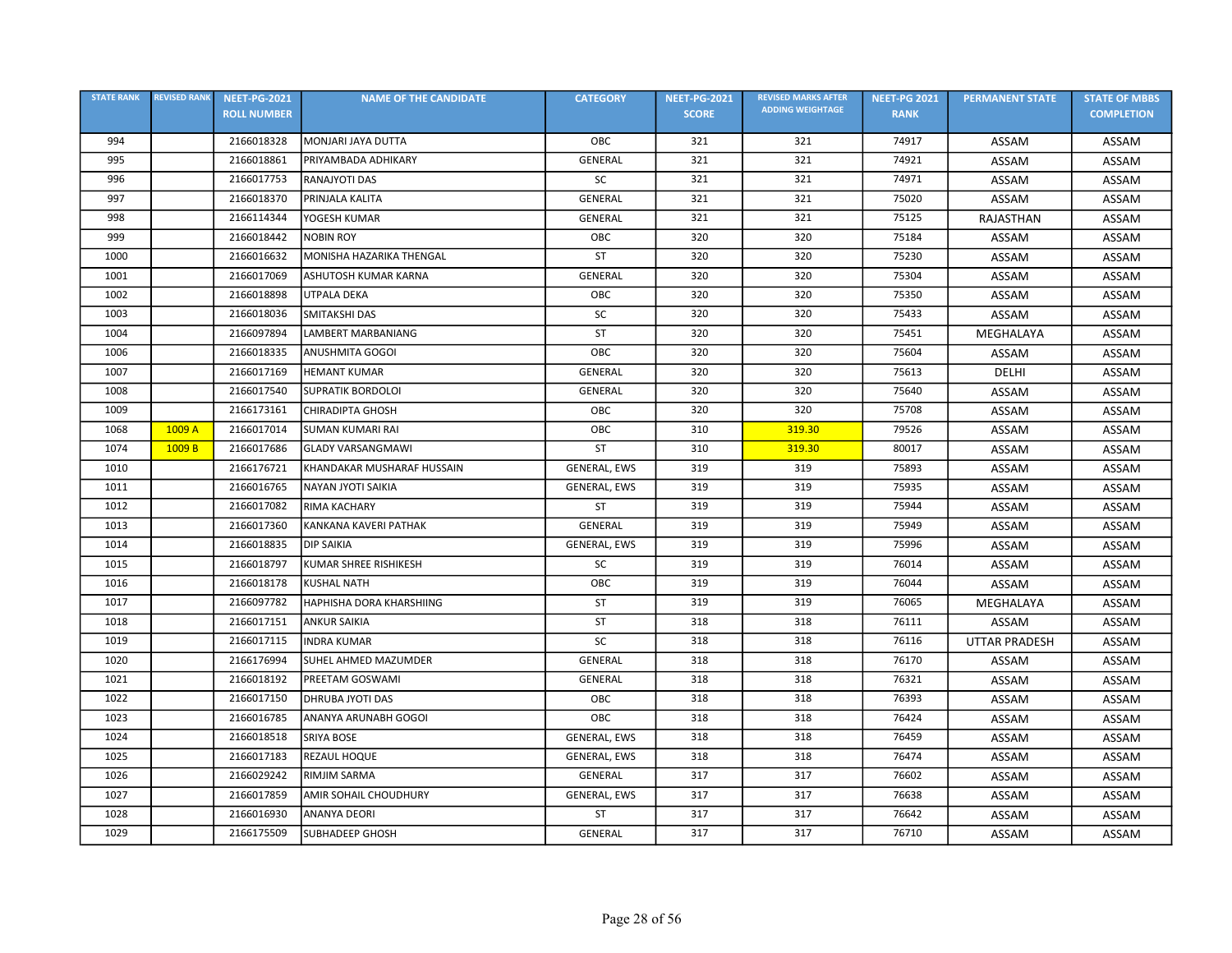| <b>STATE RANK</b> | <b>REVISED RANK</b> | <b>NEET-PG-2021</b> | <b>NAME OF THE CANDIDATE</b> | <b>CATEGORY</b>     | <b>NEET-PG-2021</b> | <b>REVISED MARKS AFTER</b> | <b>NEET-PG 2021</b> | <b>PERMANENT STATE</b> | <b>STATE OF MBBS</b> |
|-------------------|---------------------|---------------------|------------------------------|---------------------|---------------------|----------------------------|---------------------|------------------------|----------------------|
|                   |                     | <b>ROLL NUMBER</b>  |                              |                     | <b>SCORE</b>        | <b>ADDING WEIGHTAGE</b>    | <b>RANK</b>         |                        | <b>COMPLETION</b>    |
| 1030              |                     | 2166017124          | <b>NAINA SAH</b>             | OBC                 | 317                 | 317                        | 76856               | ASSAM                  | ASSAM                |
| 1031              |                     | 2166017324          | <b>DEVAJIT DEKA</b>          | GENERAL             | 317                 | 317                        | 76864               | ASSAM                  | ASSAM                |
| 1032              |                     | 2166017893          | NAZRUL ISLAM AHMED           | <b>GENERAL</b>      | 316                 | 316                        | 76899               | ASSAM                  | ASSAM                |
| 1033              |                     | 2166176536          | MANOJ KUMAR BAISHYA          | SC                  | 316                 | 316                        | 77066               | <b>ASSAM</b>           | ASSAM                |
| 1034              |                     | 2166155151          | RAJKUMARI MEENA              | <b>ST</b>           | 316                 | 316                        | 77090               | RAJASTHAN              | ASSAM                |
| 1208              | 1034 A              | 2166098349          | <b>RUKASEN BE</b>            | ST                  | 289                 | 315.01                     | 89018               | ASSAM                  | ASSAM                |
| 1035              |                     | 2166045317          | <b>DEEKSHA</b>               | <b>GENERAL</b>      | 315                 | 315                        | 77370               | <b>HARYANA</b>         | ASSAM                |
| 1036              |                     | 2166018916          | SHAILJA NAND JHA             | GENERAL             | 315                 | 315                        | 77383               | ASSAM                  | ASSAM                |
| 1037              |                     | 2166098039          | VANLALCHHUANGA               | <b>ST</b>           | 315                 | 315                        | 77438               | <b>MIZORAM</b>         | ASSAM                |
| 1038              |                     | 2166050225          | ROUSHAN KUMAR JHA            | <b>GENERAL, EWS</b> | 315                 | 315                        | 77556               | <b>BIHAR</b>           | ASSAM                |
| 1039              |                     | 2166112437          | JYOTI CHOHALA                | <b>SC</b>           | 315                 | 315                        | 77764               | RAJASTHAN              | ASSAM                |
| 1040              |                     | 2166028312          | <b>KUNJJAL SHAH</b>          | OBC                 | 315                 | 315                        | 77825               | ASSAM                  | ASSAM                |
| 1041              |                     | 2166018560          | <b>BHASKAR MUKHERJEE</b>     | <b>GENERAL</b>      | 315                 | 315                        | 77841               | ASSAM                  | ASSAM                |
| 1042              |                     | 2166176648          | <b>WARIS AHMED KHAN</b>      | <b>GENERAL, EWS</b> | 315                 | 315                        | 77857               | ASSAM                  | ASSAM                |
| 1113              | 1042 A              | 2166017117          | <b>UPASANA DEORI</b>         | ST                  | 305                 | 314.15                     | 81922               | ASSAM                  | ASSAM                |
| 1114              | 1042 B              | 2166016968          | NIKITA CHANGKAKOTI           | GENERAL             | 305                 | 314.15                     | 81995               | ASSAM                  | ASSAM                |
| 1043              |                     | 2166018877          | <b>RUPA SINHA</b>            | OBC                 | 314                 | 314                        | 77940               | ASSAM                  | ASSAM                |
| 1044              |                     | 2166017023          | MADHUSUDAN TIWARI            | <b>GENERAL</b>      | 314                 | 314                        | 77971               | ASSAM                  | ASSAM                |
| 1045              |                     | 2166017219          | <b>MIZANUR RAHMAN</b>        | <b>GENERAL</b>      | 314                 | 314                        | 78018               | ASSAM                  | ASSAM                |
| 1046              |                     | 2166018596          | <b>ANURAG ROY</b>            | SC                  | 314                 | 314                        | 78043               | ASSAM                  | ASSAM                |
| 1047              |                     | 2166016889          | <b>BRISTI TALUKDAR</b>       | OBC                 | 314                 | 314                        | 78050               | ASSAM                  | ASSAM                |
| 1048              |                     | 2166018784          | <b>PUTUL PEGU</b>            | <b>ST</b>           | 314                 | 314                        | 78303               | ASSAM                  | ASSAM                |
| 1049              |                     | 2166174571          | ANURADHA BANIK               | <b>GENERAL</b>      | 314                 | 314                        | 78310               | ASSAM                  | ASSAM                |
| 1050              |                     | 2166160567          | DHARITRI DUTTA               | <b>GENERAL</b>      | 313                 | 313                        | 78461               | ASSAM                  | ASSAM                |
| 1051              |                     | 2166029714          | NAVIN KUMAR NIRAJ            | OBC                 | 313                 | 313                        | 78506               | DELHI                  | ASSAM                |
| 1053              |                     | 2166164528          | <b>IVY CHAKRAVORTY</b>       | <b>GENERAL</b>      | 313                 | 313                        | 78538               | ASSAM                  | ASSAM                |
| 1054              |                     | 2166097751          | STEPHEN PAKYNTEIN            | ST                  | 313                 | 313                        | 78617               | ASSAM                  | ASSAM                |
| 1055              |                     | 2166018199          | <b>SOURAV SARKAR</b>         | SC                  | 313                 | 313                        | 78648               | ASSAM                  | ASSAM                |
| 1056              |                     | 2166017982          | <b>NITUMANI DAS</b>          | SC                  | 312                 | 312                        | 78689               | ASSAM                  | ASSAM                |
| 1057              |                     | 2166018166          | <b>SANGITA MANDAL</b>        | SC                  | 312                 | 312                        | 78763               | <b>ASSAM</b>           | ASSAM                |
| 1058              |                     | 2166016886          | <b>ERICCA S SANGMA</b>       | ST                  | 312                 | 312                        | 78788               | MEGHALAYA              | ASSAM                |
| 1059              |                     | 2166018683          | <b>AGNISHIKHA CHOUDHURY</b>  | GENERAL, EWS        | 312                 | 312                        | 78838               | ASSAM                  | ASSAM                |
| 1060              |                     | 2166109928          | <b>LEKHA RAM</b>             | SC                  | 312                 | 312                        | 78902               | RAJASTHAN              | ASSAM                |
| 1061              |                     | 2166097753          | SAMUEL G MOMIN               | ST                  | 312                 | 312                        | 78913               | MEGHALAYA              | ASSAM                |
| 1062              |                     | 2166016867          | MONJITA BORTHAKUR            | <b>GENERAL</b>      | 311                 | 311                        | 79091               | ASSAM                  | ASSAM                |
| 1063              |                     | 2166018089          | SHRIMAYI SIKIDAR             | <b>GENERAL</b>      | 311                 | 311                        | 79127               | ASSAM                  | ASSAM                |
| 1064              |                     | 2166018890          | <b>SURAVI DEBNATH</b>        | OBC                 | 311                 | 311                        | 79278               | ASSAM                  | ASSAM                |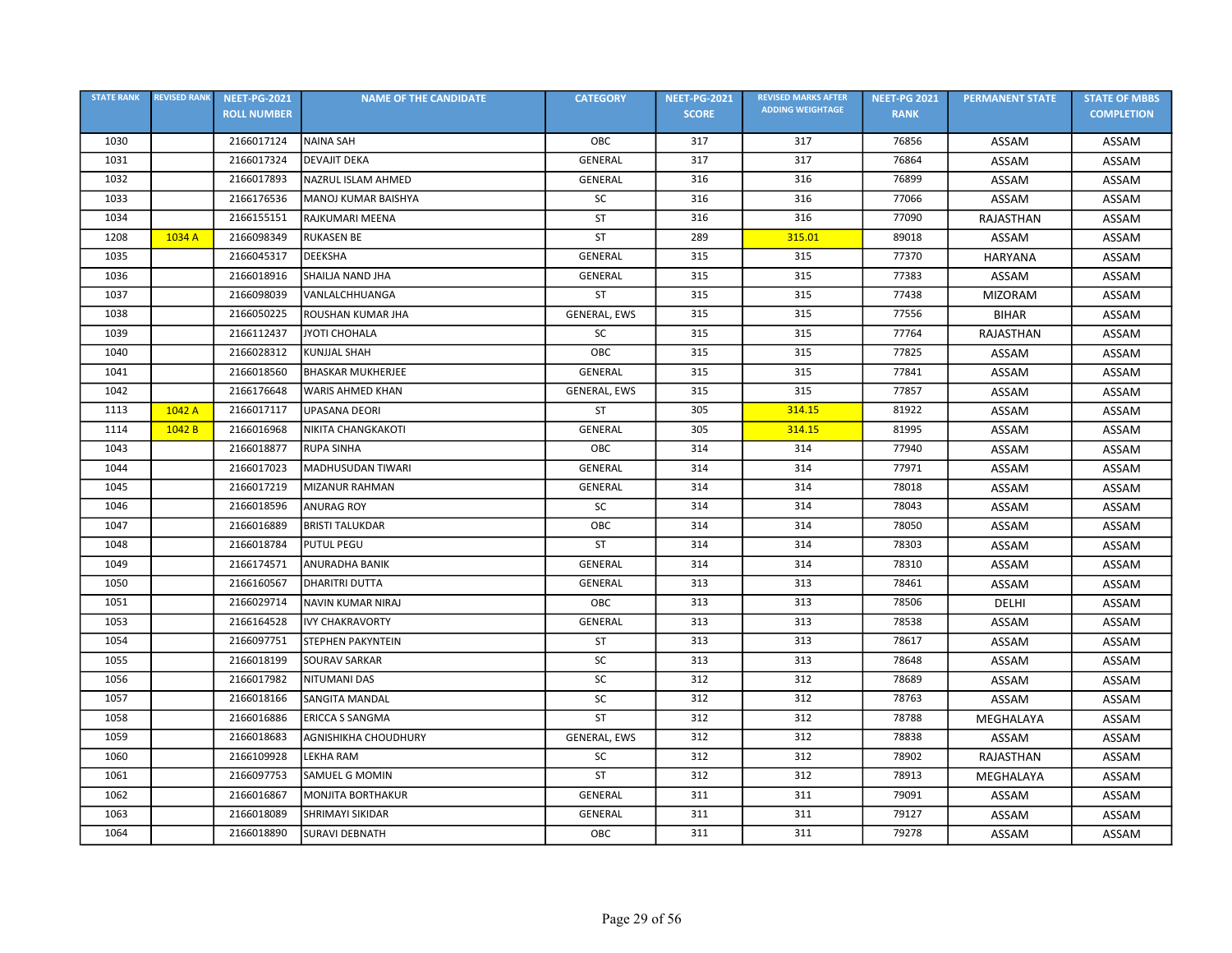| <b>STATE RANK</b> | <b>REVISED RANK</b> | <b>NEET-PG-2021</b> | <b>NAME OF THE CANDIDATE</b> | <b>CATEGORY</b>     | <b>NEET-PG-2021</b> | <b>REVISED MARKS AFTER</b> | <b>NEET-PG 2021</b> | <b>PERMANENT STATE</b> | <b>STATE OF MBBS</b> |
|-------------------|---------------------|---------------------|------------------------------|---------------------|---------------------|----------------------------|---------------------|------------------------|----------------------|
|                   |                     | <b>ROLL NUMBER</b>  |                              |                     | <b>SCORE</b>        | <b>ADDING WEIGHTAGE</b>    | <b>RANK</b>         |                        | <b>COMPLETION</b>    |
| 1065              |                     | 2166176423          | <b>MAZIR UDDIN</b>           | GENERAL, EWS        | 311                 | 311                        | 79313               | ASSAM                  | ASSAM                |
| 1066              |                     | 2166017918          | <b>KAYLASH PRADHAN</b>       | OBC                 | 311                 | 311                        | 79362               | ASSAM                  | ASSAM                |
| 1067              |                     | 2166016697          | <b>AVINASH GOGOI</b>         | OBC                 | 310                 | 310                        | 79521               | ASSAM                  | ASSAM                |
| 1069              |                     | 2166018628          | MD NOOR AHMED MUSTAFA        | GENERAL             | 310                 | 310                        | 79630               | ASSAM                  | ASSAM                |
| 1070              |                     | 2166017010          | <b>MUNMI BORAH</b>           | ST                  | 310                 | 310                        | 79641               | ASSAM                  | ASSAM                |
| 1071              |                     | 2166117960          | MANOJ KUMAR CHAMLAGAI        | GENERAL             | 310                 | 310                        | 79782               | <b>SIKKIM</b>          | ASSAM                |
| 1072              |                     | 2166165134          | <b>GAUTAM BHEEM BAUDDH</b>   | SC                  | 310                 | 310                        | 79945               | <b>UTTAR PRADESH</b>   | ASSAM                |
| 1073              |                     | 2166176877          | <b>RUPESH KUMAR</b>          | OBC                 | 310                 | 310                        | 80016               | <b>BIHAR</b>           | ASSAM                |
| 1075              |                     | 2166174775          | <b>MANOJ KUMAR KOIRI</b>     | OBC                 | 310                 | 310                        | 80068               | ASSAM                  | ASSAM                |
| 1235              | 1075 A              | 2166098403          | JIMMY PAUL KERKETTA          | OBC                 | 284                 | 309.56                     | 91182               | ASSAM                  | ASSAM                |
| 1076              |                     | 2166018824          | <b>NUR ALOM SHEIKH</b>       | GENERAL, EWS        | 309                 | 309                        | 80161               | ASSAM                  | ASSAM                |
| 1077              |                     | 2166018050          | NAYANMONI MAHANTA            | OBC                 | 309                 | 309                        | 80165               | ASSAM                  | ASSAM                |
| 1078              |                     | 2166153081          | AARTI                        | SC                  | 309                 | 309                        | 80224               | <b>UTTAR PRADESH</b>   | ASSAM                |
| 1079              |                     | 2166173054          | NIRJA SINGH                  | OBC                 | 309                 | 309                        | 80232               | ASSAM                  | ASSAM                |
| 1080              |                     | 2166017953          | PORISMITA DUTTA              | GENERAL             | 309                 | 309                        | 80408               | ASSAM                  | ASSAM                |
| 1142              | 1080 A              | 2166016709          | <b>SHANTI PRIYA DOLEY</b>    | <b>ST</b>           | 300                 | 309.00                     | 83851               | ASSAM                  | ASSAM                |
| 1081              |                     | 2166018170          | <b>SUJOY DAS</b>             | <b>SC</b>           | 308                 | 308                        | 80493               | ASSAM                  | ASSAM                |
| 1082              |                     | 2166018306          | <b>BIKI SIDDIKA</b>          | GENERAL, EWS        | 308                 | 308                        | 80524               | ASSAM                  | ASSAM                |
| 1083              |                     | 2166018378          | <b>ANKUR BARUAH</b>          | <b>GENERAL</b>      | 308                 | 308                        | 80533               | ASSAM                  | ASSAM                |
| 1084              |                     | 2166065210          | ASWATHI VIJAYAN K            | GENERAL, EWS        | 308                 | 308                        | 80613               | <b>KERALA</b>          | ASSAM                |
| 1085              |                     | 2166176736          | <b>BISWAJIT BORAH</b>        | OBC                 | 308                 | 308                        | 80651               | ASSAM                  | ASSAM                |
| 1086              |                     | 2166174528          | <b>DEBASISH NATH</b>         | OBC                 | 308                 | 308                        | 80693               | ASSAM                  | ASSAM                |
| 1087              |                     | 2166174296          | <b>ANUSA GUPTA</b>           | SC                  | 308                 | 308                        | 80772               | ASSAM                  | ASSAM                |
| 1088              |                     | 2166016965          | <b>ARUN NEOG</b>             | OBC                 | 308                 | 308                        | 80786               | ASSAM                  | ASSAM                |
| 1089              |                     | 2166018527          | ABOU MD SUFIAN CHOUDHURY     | <b>GENERAL, EWS</b> | 307                 | 307                        | 81003               | <b>ASSAM</b>           | ASSAM                |
| 1090              |                     | 2166106635          | ANJELA CHETIA                | GENERAL             | 307                 | 307                        | 81022               | DELHI                  | ASSAM                |
| 1091              |                     | 2166176710          | <b>BIDYUT JYOTI RAVA</b>     | <b>ST</b>           | 307                 | 307                        | 81043               | ASSAM                  | ASSAM                |
| 1092              |                     | 2166017346          | <b>BINOY BIHARI SINGHA</b>   | OBC                 | 307                 | 307                        | 81107               | ASSAM                  | ASSAM                |
| 1093              |                     | 2166017079          | <b>SUKANYA SAIKIA</b>        | <b>GENERAL</b>      | 307                 | 307                        | 81129               | ASSAM                  | ASSAM                |
| 1094              |                     | 2166017832          | <b>SADHANA BAISHYA</b>       | SC                  | 307                 | 307                        | 81189               | ASSAM                  | ASSAM                |
| 1095              |                     | 2166017406          | <b>ARPAN BANERJEE</b>        | GENERAL             | 307                 | 307                        | 81196               | <b>HARYANA</b>         | ASSAM                |
| 1096              |                     | 2166018668          | <b>ANKITA DEY</b>            | <b>GENERAL</b>      | 307                 | 307                        | 81199               | ASSAM                  | ASSAM                |
| 1159              | 1096 A              | 2166176789          | JAYANTA DAS                  | OBC                 | 298                 | 306.94                     | 84867               | ASSAM                  | ASSAM                |
| 1097              |                     | 2166176984          | <b>MUNMI DEBI</b>            | OBC                 | 306                 | 306                        | 81214               | ASSAM                  | ASSAM                |
| 1098              |                     | 2166017835          | JAHNABI PATHAK               | SC                  | 306                 | 306                        | 81219               | ASSAM                  | ASSAM                |
| 1099              |                     | 2166018529          | JAMIR HUSSAIN LASKAR         | <b>GENERAL, EWS</b> | 306                 | 306                        | 81237               | ASSAM                  | ASSAM                |
| 1100              |                     | 2166174583          | DIPANWITA MAHANTA            | GENERAL             | 306                 | 306                        | 81287               | ASSAM                  | ASSAM                |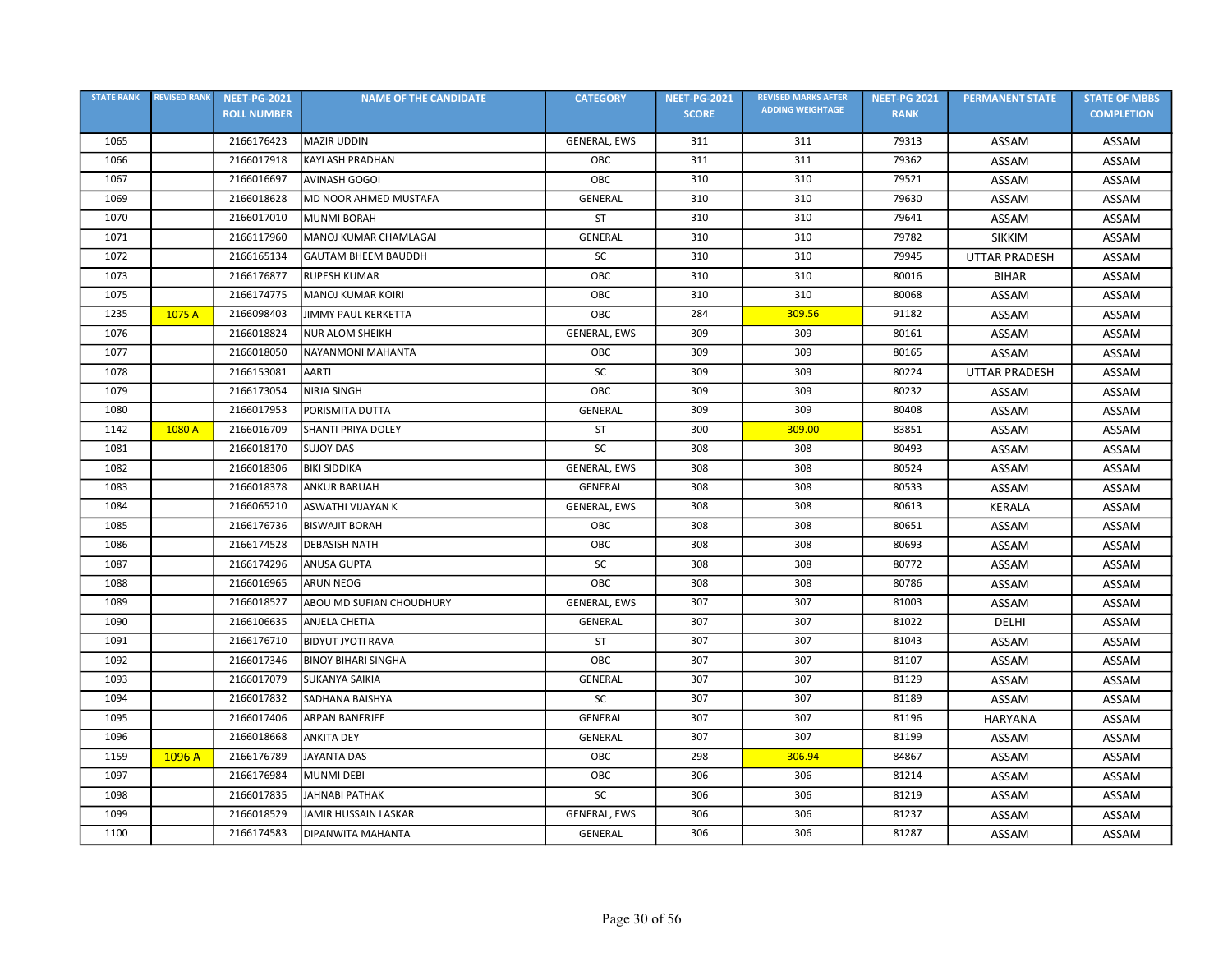| <b>STATE RANK</b> | <b>REVISED RANK</b> | <b>NEET-PG-2021</b> | <b>NAME OF THE CANDIDATE</b> | <b>CATEGORY</b> | <b>NEET-PG-2021</b> | <b>REVISED MARKS AFTER</b> | <b>NEET-PG 2021</b> | <b>PERMANENT STATE</b>   | <b>STATE OF MBBS</b> |
|-------------------|---------------------|---------------------|------------------------------|-----------------|---------------------|----------------------------|---------------------|--------------------------|----------------------|
|                   |                     | <b>ROLL NUMBER</b>  |                              |                 | <b>SCORE</b>        | <b>ADDING WEIGHTAGE</b>    | <b>RANK</b>         |                          | <b>COMPLETION</b>    |
| 1101              |                     | 2166017902          | <b>FAUD AMIN ISLAM</b>       | <b>GENERAL</b>  | 306                 | 306                        | 81357               | ASSAM                    | ASSAM                |
| 1102              |                     | 2166018899          | ANAMIKA NATH PURKAYASTHA     | OBC             | 306                 | 306                        | 81382               | <b>ASSAM</b>             | ASSAM                |
| 1103              |                     | 2166176188          | PRANATI KAKATI               | GENERAL         | 306                 | 306                        | 81407               | <b>WEST BENGAL</b>       | ASSAM                |
| 1104              |                     | 2166018009          | <b>RAJU SARKAR</b>           | <b>SC</b>       | 306                 | 306                        | 81409               | <b>ASSAM</b>             | ASSAM                |
| 1105              |                     | 2166016656          | DIBYAJYOTI SONOWAL           | <b>ST</b>       | 306                 | 306                        | 81485               | ASSAM                    | ASSAM                |
| 1106              |                     | 2166018822          | <b>RITU SINHA</b>            | GENERAL         | 306                 | 306                        | 81489               | ASSAM                    | ASSAM                |
| 1107              |                     | 2166018066          | SIDDEEQ KHAN                 | GENERAL         | 306                 | 306                        | 81508               | ASSAM                    | ASSAM                |
| 1108              |                     | 2166017831          | SATYABROT HAZARIKA           | SC              | 306                 | 306                        | 81544               | ASSAM                    | ASSAM                |
| 1109              |                     | 2166176613          | PARBONA BORUAH               | <b>GENERAL</b>  | 306                 | 306                        | 81548               | ASSAM                    | ASSAM                |
| 1110              |                     | 2166017726          | SANJIB BARMAN                | <b>GENERAL</b>  | 305                 | 305                        | 81640               | ASSAM                    | ASSAM                |
| 1111              |                     | 2166017275          | <b>SHORIFUL ISLAM</b>        | GENERAL, EWS    | 305                 | 305                        | 81850               | ASSAM                    | ASSAM                |
| 1112              |                     | 2166017131          | <b>SUDIP ROY</b>             | <b>GENERAL</b>  | 305                 | 305                        | 81877               | ASSAM                    | <b>ASSAM</b>         |
| 1115              |                     | 2166018445          | <b>SHRUTI AGARWALL</b>       | GENERAL         | 305                 | 305                        | 82115               | ASSAM                    | ASSAM                |
| 1116              |                     | 2166016827          | <b>CHANDANA PATOWARY</b>     | GENERAL         | 305                 | 305                        | 82148               | ASSAM                    | ASSAM                |
| 1117              |                     | 2166016611          | APARAJITA SARMA              | GENERAL, EWS    | 304                 | 304                        | 82196               | ASSAM                    | ASSAM                |
| 1118              |                     | 2166017833          | <b>OLI GOSWAMI</b>           | GENERAL         | 304                 | 304                        | 82272               | ASSAM                    | ASSAM                |
| 1119              |                     | 2166017139          | <b>ARUNIMA SARMAH</b>        | GENERAL, EWS    | 304                 | 304                        | 82340               | ASSAM                    | ASSAM                |
| 1120              |                     | 2166176651          | <b>BAISHALI GHOSH</b>        | <b>GENERAL</b>  | 304                 | 304                        | 82351               | ASSAM                    | ASSAM                |
| 1121              |                     | 2166017936          | <b>SURAJIT CHOUDHURY</b>     | <b>GENERAL</b>  | 304                 | 304                        | 82369               | ASSAM                    | ASSAM                |
| 1122              |                     | 2166114795          | GAJENDRAPAL                  | SC              | 303                 | 303                        | 82700               | RAJASTHAN                | ASSAM                |
| 1123              |                     | 2166162759          | <b>KALLOL KAKATI</b>         | OBC             | 303                 | 303                        | 82702               | ASSAM                    | ASSAM                |
| 1124              |                     | 2166170584          | <b>MANASH DAS</b>            | OBC             | 303                 | 303                        | 82704               | ASSAM                    | ASSAM                |
| 1125              |                     | 2166018120          | JOHNJYOTI KHATANIAR          | <b>GENERAL</b>  | 303                 | 303                        | 82731               | ASSAM                    | ASSAM                |
| 1126              |                     | 2166016616          | <b>DANI YASSE</b>            | <b>ST</b>       | 303                 | 303                        | 82876               | <b>ARUNACHAL PRADESH</b> | ASSAM                |
| 1127              |                     | 2166018556          | SHAH MOHD JAHANGIR ALOM      | <b>GENERAL</b>  | 303                 | 303                        | 82909               | ASSAM                    | ASSAM                |
| 1128              |                     | 2166016939          | <b>CHAYANIKA RAY</b>         | OBC             | 303                 | 303                        | 82915               | ASSAM                    | ASSAM                |
| 1178              | 1128 A              | 2166176528          | NITYANANDA SAIKIA            | ОВС             | 294                 | 302.82                     | 86614               | ASSAM                    | ASSAM                |
| 1129              |                     | 2166151620          | <b>KUMUD TOMAR</b>           | ОВС             | 302                 | 302                        | 83013               | <b>UTTAR PRADESH</b>     | ASSAM                |
| 1130              |                     | 2166017712          | PARAG KUMAR SHARMA           | <b>GENERAL</b>  | 302                 | 302                        | 83117               | ASSAM                    | ASSAM                |
| 1131              |                     | 2166016841          | <b>AKIBUL HASSAN</b>         | <b>GENERAL</b>  | 302                 | 302                        | 83144               | ASSAM                    | ASSAM                |
| 1132              |                     | 2166017962          | DR SAGARIKA SARMA            | <b>GENERAL</b>  | 302                 | 302                        | 83186               | ASSAM                    | ASSAM                |
| 1133              |                     | 2166018929          | <b>ANAND KUMAR GUPTA</b>     | OBC             | 302                 | 302                        | 83224               | ASSAM                    | ASSAM                |
| 1134              |                     | 2166018147          | JYOTSNA GOGOI                | OBC             | 302                 | 302                        | 83285               | ASSAM                    | ASSAM                |
| 1135              |                     | 2166018732          | <b>MEHJEBIN AHMED</b>        | GENERAL, EWS    | 302                 | 302                        | 83341               | ASSAM                    | ASSAM                |
| 1136              |                     | 2166017355          | <b>GAYATREE RAJWAR</b>       | OBC             | 301                 | 301                        | 83411               | ASSAM                    | ASSAM                |
| 1137              |                     | 2166106837          | SIDDHARTHA ROY               | SC              | 301                 | 301                        | 83427               | ASSAM                    | ASSAM                |
| 1138              |                     | 2166176847          | <b>HIRAMANI RABHA</b>        | ST              | 301                 | 301                        | 83439               | ASSAM                    | ASSAM                |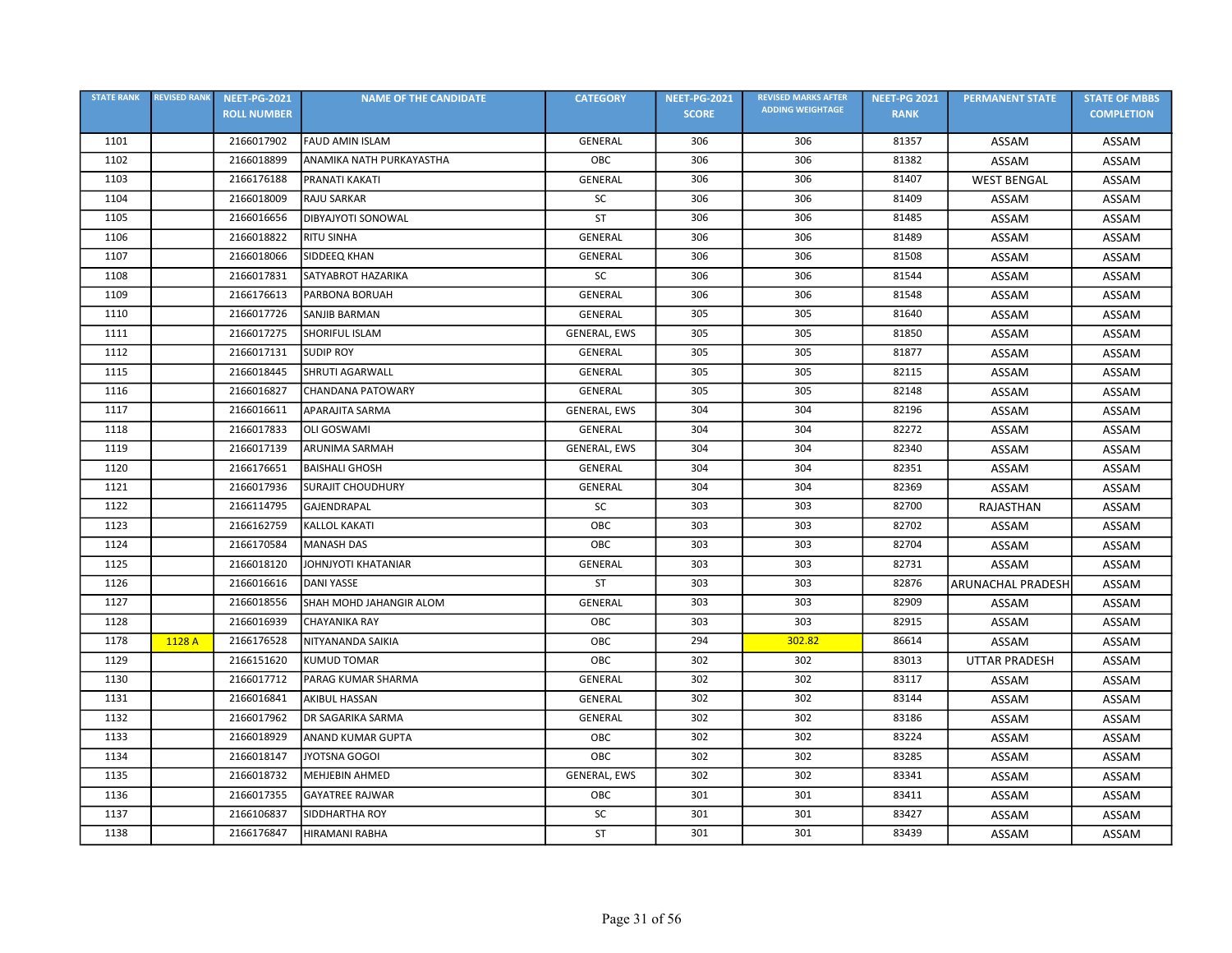| <b>STATE RANK</b> | <b>REVISED RANK</b> | <b>NEET-PG-2021</b> | <b>NAME OF THE CANDIDATE</b>     | <b>CATEGORY</b>     | <b>NEET-PG-2021</b> | <b>REVISED MARKS AFTER</b> | <b>NEET-PG 2021</b> | <b>PERMANENT STATE</b> | <b>STATE OF MBBS</b> |
|-------------------|---------------------|---------------------|----------------------------------|---------------------|---------------------|----------------------------|---------------------|------------------------|----------------------|
|                   |                     | <b>ROLL NUMBER</b>  |                                  |                     | <b>SCORE</b>        | <b>ADDING WEIGHTAGE</b>    | <b>RANK</b>         |                        | <b>COMPLETION</b>    |
| 1139              |                     | 2166017613          | <b>ANAMIKA KALITA</b>            | <b>GENERAL</b>      | 301                 | 301                        | 83637               | ASSAM                  | ASSAM                |
| 1140              |                     | 2166032254          | <b>TANUJ AGARWAL</b>             | GENERAL             | 301                 | 301                        | 83734               | <b>ASSAM</b>           | <b>ASSAM</b>         |
| 1191              | 1140 A              | 2166016944          | <b>JURI KAMAN</b>                | <b>ST</b>           | 292                 | 300.76                     | 87634               | ASSAM                  | ASSAM                |
| 1141              |                     | 2166031226          | VIDYUT JYOTI DAS                 | OBC                 | 300                 | 300                        | 83808               | ASSAM                  | ASSAM                |
| 1143              |                     | 2166016772          | JIAUN NAHAR AHMED                | <b>GENERAL</b>      | 300                 | 300                        | 83894               | ASSAM                  | ASSAM                |
| 1144              |                     | 2166017537          | ABDUL AZIZ                       | GENERAL, EWS        | 300                 | 300                        | 83908               | <b>ASSAM</b>           | ASSAM                |
| 1145              |                     | 2166017263          | <b>SHAHRUKH ANWAR</b>            | GENERAL             | 300                 | 300                        | 84031               | ASSAM                  | ASSAM                |
| 1146              |                     | 2166031957          | <b>NURJAMAN ALI</b>              | OBC                 | 300                 | 300                        | 84057               | ASSAM                  | ASSAM                |
| 1147              |                     | 2166176982          | <b>DIBYA PODDAR</b>              | <b>GENERAL</b>      | 300                 | 300                        | 84217               | ASSAM                  | ASSAM                |
| 1148              |                     | 2166018930          | <b>KOUSOR AHMED</b>              | OBC                 | 300                 | 300                        | 84238               | ASSAM                  | ASSAM                |
| 1149              |                     | 2166017734          | NANDITA DEKA                     | <b>GENERAL</b>      | 300                 | 300                        | 84253               | ASSAM                  | ASSAM                |
| 1150              |                     | 2166100741          | EKANTA APON ANTARIKSHWA<br>SARMA | <b>GENERAL</b>      | 300                 | 300                        | 84325               | ASSAM                  | ASSAM                |
| 1151              |                     | 2166017029          | <b>IPSHIKHA GOGOI</b>            | OBC                 | 299                 | 299                        | 84505               | ASSAM                  | ASSAM                |
| 1152              |                     | 2166176702          | NIKHILESH OJAH                   | <b>GENERAL</b>      | 299                 | 299                        | 84517               | ASSAM                  | ASSAM                |
| 1153              |                     | 2166018665          | ROHAN NATH PURKAYASTHA           | OBC                 | 299                 | 299                        | 84526               | ASSAM                  | ASSAM                |
| 1154              |                     | 2166030003          | <b>ARSHAQUE HUSSAIN</b>          | GENERAL             | 299                 | 299                        | 84624               | ASSAM                  | ASSAM                |
| 1155              |                     | 2166018601          | KH. DIPIKA SINGHA                | OBC                 | 299                 | 299                        | 84678               | ASSAM                  | ASSAM                |
| 1156              |                     | 2166017757          | <b>BIKASH JYOTI BARUAH</b>       | OBC                 | 299                 | 299                        | 84750               | ASSAM                  | ASSAM                |
| 1157              |                     | 2166163547          | ASMA HOSNEYARA                   | <b>GENERAL</b>      | 299                 | 299                        | 84764               | ASSAM                  | ASSAM                |
| 1158              |                     | 2166172239          | <b>ASIR UDDIN</b>                | GENERAL, EWS        | 298                 | 298                        | 84859               | ASSAM                  | ASSAM                |
| 1160              |                     | 2166109723          | <b>HARSHITA MITTAL</b>           | <b>GENERAL</b>      | 298                 | 298                        | 85103               | RAJASTHAN              | ASSAM                |
| 1161              |                     | 2166018354          | <b>BIRINCHI BHARADWAJ</b>        | OBC                 | 298                 | 298                        | 85105               | ASSAM                  | ASSAM                |
| 1162              |                     | 2166166227          | <b>SHWETA SINGH</b>              | <b>GENERAL</b>      | 297                 | 297                        | 85181               | <b>UTTAR PRADESH</b>   | ASSAM                |
| 1163              |                     | 2166018595          | <b>SANANDA DUTTA</b>             | <b>GENERAL, EWS</b> | 297                 | 297                        | 85196               | ASSAM                  | ASSAM                |
| 1164              |                     | 2166017424          | TRIBENEE BARMAN                  | <b>GENERAL</b>      | 297                 | 297                        | 85207               | ASSAM                  | ASSAM                |
| 1165              |                     | 2166103275          | <b>UDIPTA BHUYAN</b>             | <b>GENERAL</b>      | 297                 | 297                        | 85288               | ASSAM                  | ASSAM                |
| 1166              |                     | 2166018314          | SMARANIKA BAISHYA                | <b>GENERAL</b>      | 297                 | 297                        | 85319               | ASSAM                  | ASSAM                |
| 1167              |                     | 2166030413          | <b>PRATEEK AGARWAL</b>           | <b>GENERAL</b>      | 297                 | 297                        | 85421               | DELHI                  | ASSAM                |
| 1168              |                     | 2166016991          | SHAHENSHA ALAM                   | <b>GENERAL</b>      | 296                 | 296                        | 85518               | ASSAM                  | ASSAM                |
| 1169              |                     | 2166018710          | TAUFIKUZ ZAMAN RAJ BARBHUIYA     | <b>GENERAL</b>      | 296                 | 296                        | 85555               | ASSAM                  | ASSAM                |
| 1170              |                     | 2166018032          | <b>UDHAB MANDAL</b>              | SC                  | 296                 | 296                        | 85628               | ASSAM                  | ASSAM                |
| 1171              |                     | 2166018733          | MASUD SIDDIQUE                   | <b>GENERAL</b>      | 296                 | 296                        | 85679               | ASSAM                  | ASSAM                |
| 1172              |                     | 2166018322          | JAHNABI DEKA                     | SC                  | 296                 | 296                        | 85810               | ASSAM                  | ASSAM                |
| 1173              |                     | 2166151327          | SONALI                           | <b>GENERAL</b>      | 296                 | 296                        | 85862               | <b>UTTAR PRADESH</b>   | ASSAM                |
| 1216              | 1173 A              | 2166017293          | <b>DEEPU KUMAR SINGH</b>         | OBC                 | 287                 | 295.61                     | 89547               | ASSAM                  | ASSAM                |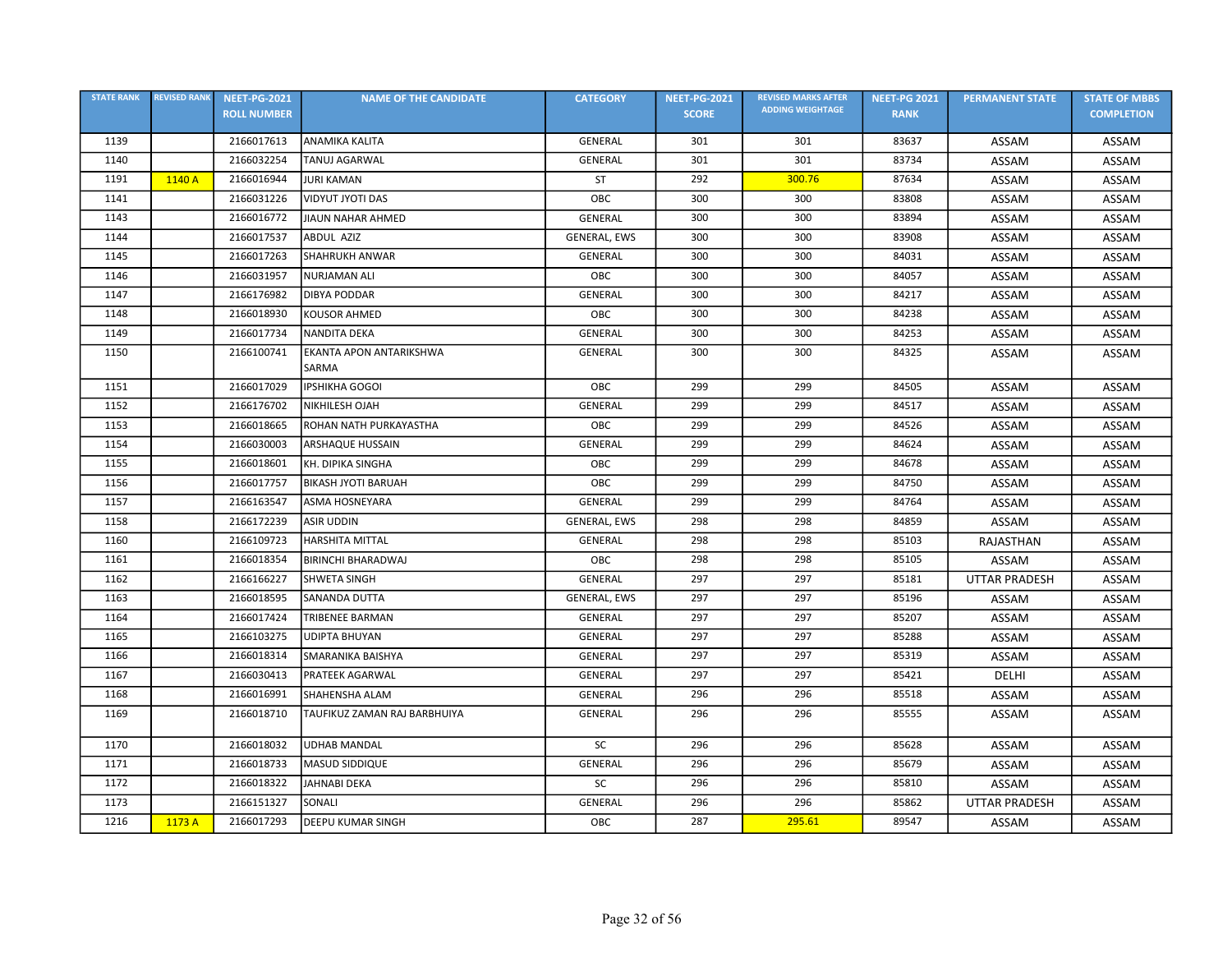| <b>STATE RANK</b> | <b>REVISED RANK</b> | <b>NEET-PG-2021</b> | <b>NAME OF THE CANDIDATE</b> | <b>CATEGORY</b> | <b>NEET-PG-2021</b> | <b>REVISED MARKS AFTER</b> | <b>NEET-PG 2021</b> | <b>PERMANENT STATE</b> | <b>STATE OF MBBS</b> |
|-------------------|---------------------|---------------------|------------------------------|-----------------|---------------------|----------------------------|---------------------|------------------------|----------------------|
|                   |                     | <b>ROLL NUMBER</b>  |                              |                 | <b>SCORE</b>        | <b>ADDING WEIGHTAGE</b>    | <b>RANK</b>         |                        | <b>COMPLETION</b>    |
| 1174              |                     | 2166019939          | <b>BINOD RAI</b>             | OBC             | 295                 | 295                        | 85952               | ASSAM                  | ASSAM                |
| 1175              |                     | 2166018802          | <b>HIMANGSHU BARUAH</b>      | GENERAL         | 295                 | 295                        | 86086               | ASSAM                  | ASSAM                |
| 1176              |                     | 2166172855          | <b>DHARITRI GOHAIN</b>       | OBC             | 295                 | 295                        | 86373               | ASSAM                  | ASSAM                |
| 1177              |                     | 2166018941          | <b>SUPRATIM KUMAR</b>        | GENERAL         | 294                 | 294                        | 86585               | ASSAM                  | ASSAM                |
| 1179              |                     | 2166016998          | <b>DEEPSIKHA MILI</b>        | <b>ST</b>       | 294                 | 294                        | 86629               | ASSAM                  | ASSAM                |
| 1180              |                     | 2166016914          | RAJASHREE PHUKAN             | OBC             | 294                 | 294                        | 86710               | ASSAM                  | ASSAM                |
| 1181              |                     | 2166017300          | <b>NABODITA BANIK</b>        | <b>GENERAL</b>  | 294                 | 294                        | 86754               | ASSAM                  | ASSAM                |
| 1182              |                     | 2166016854          | <b>DEEPRUPA GOGOI</b>        | OBC             | 294                 | 294                        | 86899               | ASSAM                  | ASSAM                |
| 1183              |                     | 2166018614          | <b>MADHUPARNA ROY</b>        | SC              | 293                 | 293                        | 87000               | ASSAM                  | ASSAM                |
| 1184              |                     | 2166018799          | <b>ABINASH KAUSHIK</b>       | GENERAL         | 293                 | 293                        | 87127               | ASSAM                  | ASSAM                |
| 1185              |                     | 2166018305          | <b>ARANEE SEN</b>            | GENERAL         | 293                 | 293                        | 87162               | ASSAM                  | ASSAM                |
| 1186              |                     | 2166017211          | <b>SHOFIQUE ANOWAR</b>       | <b>GENERAL</b>  | 292                 | 292                        | 87348               | ASSAM                  | ASSAM                |
| 1187              |                     | 2166041477          | RAJASHREE BORUAH             | OBC             | 292                 | 292                        | 87366               | ASSAM                  | ASSAM                |
| 1188              |                     | 2166031895          | <b>SANJAY KUMAR</b>          | OBC             | 292                 | 292                        | 87500               | ASSAM                  | ASSAM                |
| 1189              |                     | 2166018030          | <b>SUMAN MEDHI</b>           | OBC             | 292                 | 292                        | 87514               | <b>ASSAM</b>           | ASSAM                |
| 1190              |                     | 2166018812          | <b>APURBA DEBNATH</b>        | OBC             | 292                 | 292                        | 87521               | ASSAM                  | ASSAM                |
| 1192              |                     | 2166016895          | <b>SADIKUR RAHMAN</b>        | GENERAL         | 291                 | 291                        | 87903               | ASSAM                  | ASSAM                |
| 1193              |                     | 2166017095          | MEENAKSHI DEKA               | GENERAL         | 291                 | 291                        | 88031               | ASSAM                  | ASSAM                |
| 1194              |                     | 2166017221          | <b>ASHMITA DEBNATH</b>       | OBC             | 291                 | 291                        | 88126               | ASSAM                  | ASSAM                |
| 1195              |                     | 2166016869          | MOUCHUMIE GOGOI              | OBC             | 290                 | 290                        | 88133               | ASSAM                  | ASSAM                |
| 1196              |                     | 2166018700          | <b>SOHINI DATTA</b>          | <b>GENERAL</b>  | 290                 | 290                        | 88200               | ASSAM                  | ASSAM                |
| 1197              |                     | 2166018766          | <b>AKASH PRATIM DEKA</b>     | OBC             | 290                 | 290                        | 88227               | ASSAM                  | ASSAM                |
| 1198              |                     | 2166017468          | <b>JMD YOUSUF LASKAR</b>     | GENERAL, EWS    | 290                 | 290                        | 88231               | ASSAM                  | ASSAM                |
| 1199              |                     | 2166172324          | <b>ARKAJYOTI SAHA</b>        | <b>GENERAL</b>  | 290                 | 290                        | 88329               | ASSAM                  | ASSAM                |
| 1200              |                     | 2166018854          | <b>ARIF KHAN</b>             | <b>GENERAL</b>  | 290                 | 290                        | 88404               | ASSAM                  | ASSAM                |
| 1201              |                     | 2166030524          | <b>JASMINE JOHAR</b>         | GENERAL         | 290                 | 290                        | 88486               | DELHI                  | ASSAM                |
| 1202              |                     | 2166028018          | <b>RAVI SINGHAL</b>          | GENERAL         | 290                 | 290                        | 88572               | DELHI                  | ASSAM                |
| 1203              |                     | 2166016903          | <b>CHANDRIKA CHETIA</b>      | OBC             | 290                 | 290                        | 88697               | ASSAM                  | <b>ASSAM</b>         |
| 1204              |                     | 2166174913          | <b>RONIT ROY</b>             | SC              | 290                 | 290                        | 88739               | ASSAM                  | ASSAM                |
| 1205              |                     | 2166017185          | ABU JAMAN SHAFAR ALAM        | GENERAL         | 289                 | 289                        | 88854               | ASSAM                  | ASSAM                |
| 1206              |                     | 2166175991          | PATMOS WARJRI                | ST              | 289                 | 289                        | 88864               | MEGHALAYA              | ASSAM                |
| 1207              |                     | 2166018670          | <b>DEBARATI DAS</b>          | SC              | 289                 | 289                        | 88871               | ASSAM                  | ASSAM                |
| 1209              |                     | 2166173186          | <b>DEBARSHI SEN</b>          | GENERAL         | 289                 | 289                        | 89141               | ASSAM                  | ASSAM                |
| 1210              |                     | 2166016804          | <b>AMIT SINGH</b>            | <b>GENERAL</b>  | 288                 | 288                        | 89156               | ASSAM                  | ASSAM                |
| 1211              |                     | 2166018497          | SHAHNAZ AHMED                | <b>GENERAL</b>  | 288                 | 288                        | 89268               | ASSAM                  | ASSAM                |
| 1212              |                     | 2166017044          | <b>JITUL MORAN</b>           | OBC             | 288                 | 288                        | 89300               | ASSAM                  | ASSAM                |
| 1213              |                     | 2166018704          | <b>SUPRITAM DAS</b>          | SC              | 288                 | 288                        | 89310               | ASSAM                  | ASSAM                |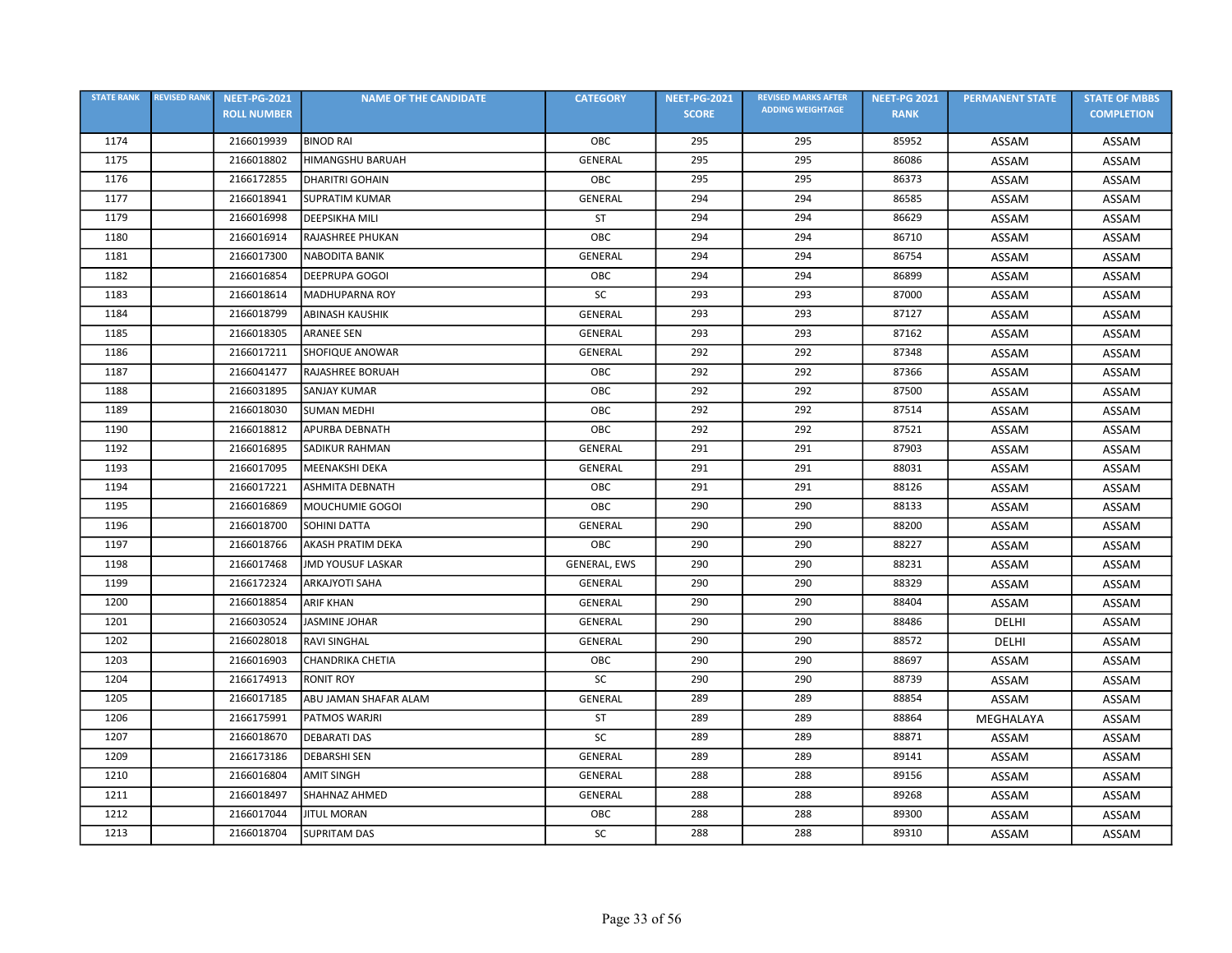| <b>STATE RANK</b> | <b>REVISED RANK</b> | <b>NEET-PG-2021</b> | <b>NAME OF THE CANDIDATE</b> | <b>CATEGORY</b>     | <b>NEET-PG-2021</b> | <b>REVISED MARKS AFTER</b> | <b>NEET-PG 2021</b> | <b>PERMANENT STATE</b> | <b>STATE OF MBBS</b> |
|-------------------|---------------------|---------------------|------------------------------|---------------------|---------------------|----------------------------|---------------------|------------------------|----------------------|
|                   |                     | <b>ROLL NUMBER</b>  |                              |                     | <b>SCORE</b>        | <b>ADDING WEIGHTAGE</b>    | <b>RANK</b>         |                        | <b>COMPLETION</b>    |
| 1214              |                     | 2166173692          | <b>ANKITA BAJAJ</b>          | GENERAL             | 288                 | 288                        | 89454               | ASSAM                  | ASSAM                |
| 1215              |                     | 2166018338          | <b>DEVASHISH BORAH</b>       | OBC                 | 288                 | 288                        | 89470               | ASSAM                  | ASSAM                |
| 1349              | 1215 A              | 2166018309          | JOHNSON PANDO                | OBC                 | 264                 | 287.76                     | 100346              | ASSAM                  | ASSAM                |
| 1217              |                     | 2166017748          | <b>HARIMU BARGAYARY</b>      | <b>ST</b>           | 287                 | 287                        | 89553               | ASSAM                  | ASSAM                |
| 1218              |                     | 2166017174          | PARASH MANI SAIKIA           | GENERAL, PH, EWS    | 287                 | 287                        | 89722               | ASSAM                  | ASSAM                |
| 1219              |                     | 2166172957          | <b>DHRUBAJYOTI SARMA</b>     | GENERAL             | 287                 | 287                        | 89781               | ASSAM                  | ASSAM                |
| 1220              |                     | 2166018479          | <b>BIDISHA BORDOLOI</b>      | <b>GENERAL</b>      | 287                 | 287                        | 89834               | ASSAM                  | ASSAM                |
| 1265              | 1220 A              | 2166017020          | NEINUNMOI LUNKIM             | <b>ST</b>           | 278                 | 286.34                     | 93914               | ASSAM                  | ASSAM                |
| 1221              |                     | 2166018136          | <b>KUMARESH DAS</b>          | SC                  | 286                 | 286                        | 90181               | ASSAM                  | ASSAM                |
| 1222              |                     | 2166176896          | <b>ARPITA DEB</b>            | GENERAL             | 286                 | 286                        | 90211               | ASSAM                  | ASSAM                |
| 1223              |                     | 2166016797          | <b>APARNA DUTTA</b>          | <b>GENERAL</b>      | 286                 | 286                        | 90242               | ASSAM                  | ASSAM                |
| 1224              |                     | 2166018845          | <b>DR PINKU BORDOLOI</b>     | OBC                 | 286                 | 286                        | 90293               | ASSAM                  | ASSAM                |
| 1225              |                     | 2166018010          | <b>USHA RANI DUSAD</b>       | SC                  | 285                 | 285                        | 90345               | ASSAM                  | ASSAM                |
| 1226              |                     | 2166018610          | MASUM AHMED                  | GENERAL, EWS        | 285                 | 285                        | 90377               | ASSAM                  | ASSAM                |
| 1227              |                     | 2166018091          | <b>BHAARGAV JYOTI THAKUR</b> | OBC                 | 285                 | 285                        | 90494               | ASSAM                  | ASSAM                |
| 1228              |                     | 2166017682          | <b>NITISH SARMAH</b>         | GENERAL             | 285                 | 285                        | 90553               | ASSAM                  | ASSAM                |
| 1229              |                     | 2166017990          | JAYJAYANTI ROY               | SC                  | 285                 | 285                        | 90702               | ASSAM                  | ASSAM                |
| 1230              |                     | 2166018764          | <b>ABHIJIT NATH</b>          | OBC                 | 285                 | 285                        | 90859               | ASSAM                  | ASSAM                |
| 1231              |                     | 2166174855          | RAJATSUBHRA PAUL             | <b>GENERAL</b>      | 285                 | 285                        | 90899               | <b>WEST BENGAL</b>     | ASSAM                |
| 1232              |                     | 2166018417          | <b>DARADI DAS</b>            | ST                  | 285                 | 285                        | 90904               | ASSAM                  | ASSAM                |
| 1233              |                     | 2166173028          | <b>BUDDHADEV NAG</b>         | <b>GENERAL, EWS</b> | 285                 | 285                        | 90947               | ASSAM                  | ASSAM                |
| 1234              |                     | 2166016782          | SUPRIYA PRIYADARSHINI DUTTA  | OBC                 | 285                 | 285                        | 90999               | ASSAM                  | ASSAM                |
| 1236              |                     | 2166021645          | JEHERUL ISLAM                | GENERAL             | 283                 | 283                        | 91508               | ASSAM                  | ASSAM                |
| 1237              |                     | 2166164917          | <b>UMESH GUPTA</b>           | OBC                 | 283                 | 283                        | 91570               | ASSAM                  | ASSAM                |
| 1238              |                     | 2166017547          | SHAMSUZ ZAMAN ANSAR          | GENERAL             | 283                 | 283                        | 91764               | <b>ASSAM</b>           | ASSAM                |
| 1239              |                     | 2166018171          | <b>SUBHASISH PAUL</b>        | OBC                 | 283                 | 283                        | 91769               | ASSAM                  | ASSAM                |
| 1297              | 1239 A              | 2166098373          | <b>MIRBON TERONPI</b>        | <b>ST</b>           | 274                 | 282.22                     | 95876               | ASSAM                  | ASSAM                |
| 1240              |                     | 2166018108          | <b>INAMUL HOQUE MONDAL</b>   | GENERAL, EWS        | 282                 | 282                        | 91943               | ASSAM                  | ASSAM                |
| 1241              |                     | 2166016860          | MAYURI SNIGDHA BORA          | OBC                 | 282                 | 282                        | 92009               | ASSAM                  | ASSAM                |
| 1242              |                     | 2166018745          | <b>ANANYA DAS</b>            | <b>GENERAL</b>      | 282                 | 282                        | 92044               | ASSAM                  | ASSAM                |
| 1243              |                     | 2166017154          | <b>BIPANCHI BHUYAN</b>       | <b>GENERAL</b>      | 282                 | 282                        | 92157               | ASSAM                  | ASSAM                |
| 1244              |                     | 2166176981          | <b>DR PARISHMITA BHUYAN</b>  | OBC                 | 282                 | 282                        | 92185               | ASSAM                  | ASSAM                |
| 1303              | 1244A               | 2166018126          | ANANYA HAGJER                | <b>ST</b>           | 273                 | 281.19                     | 96293               | ASSAM                  | ASSAM                |
| 1245              |                     | 2166097416          | <b>H CHINGOU</b>             | ST                  | 281                 | 281                        | 92208               | <b>MANIPUR</b>         | ASSAM                |
| 1246              |                     | 2166016777          | <b>ANUJA MORE</b>            | <b>GENERAL</b>      | 281                 | 281                        | 92375               | ASSAM                  | ASSAM                |
| 1247              |                     | 2166099672          | <b>MOHAN BHANDARI</b>        | OBC                 | 281                 | 281                        | 92479               | ASSAM                  | ASSAM                |
| 1248              |                     | 2166017616          | <b>ABHINAV NATH</b>          | <b>GENERAL</b>      | 281                 | 281                        | 92553               | ASSAM                  | ASSAM                |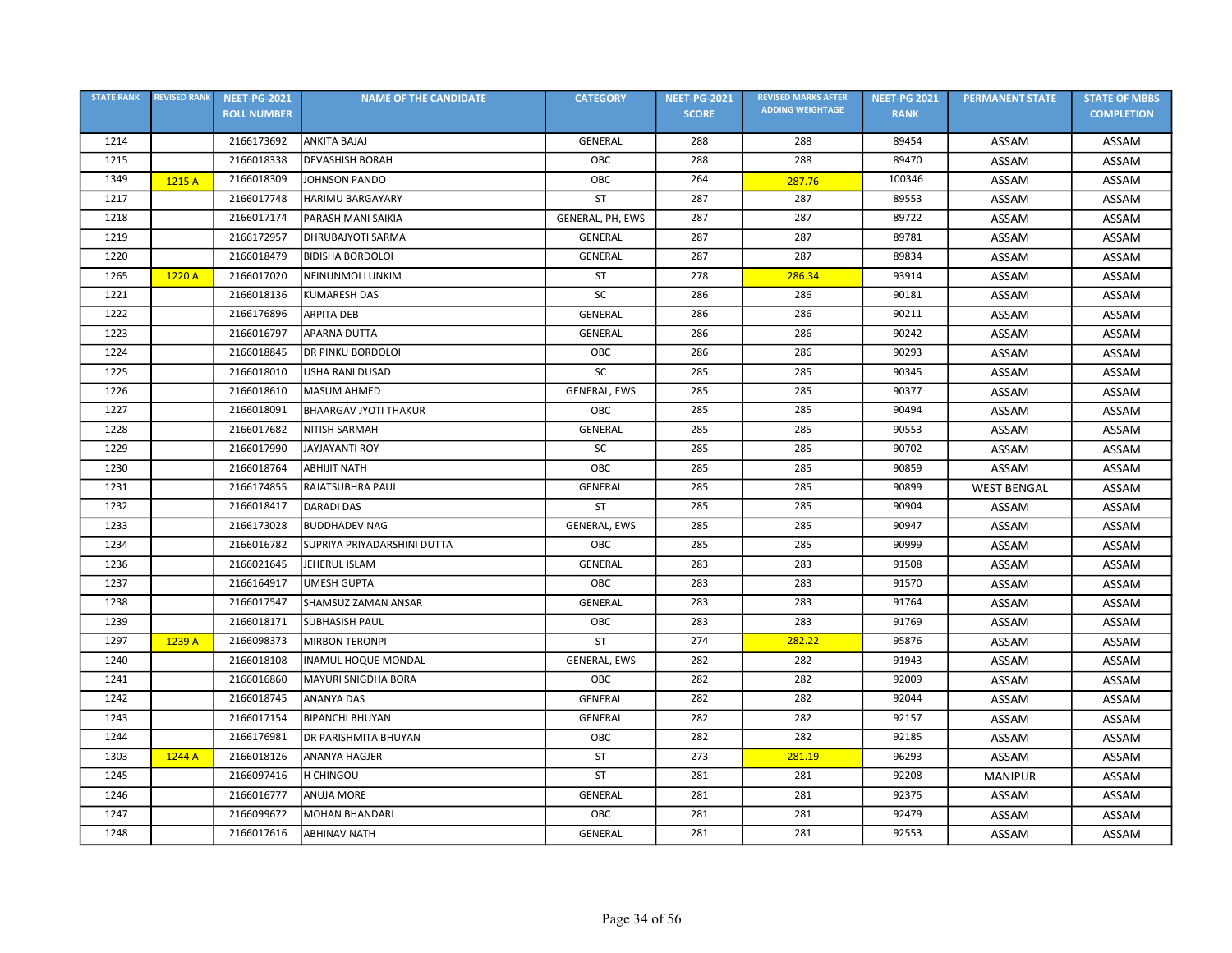| <b>STATE RANK</b> | <b>REVISED RANK</b> | <b>NEET-PG-2021</b> | <b>NAME OF THE CANDIDATE</b> | <b>CATEGORY</b>     | <b>NEET-PG-2021</b> | <b>REVISED MARKS AFTER</b> | <b>NEET-PG 2021</b> | <b>PERMANENT STATE</b> | <b>STATE OF MBBS</b> |
|-------------------|---------------------|---------------------|------------------------------|---------------------|---------------------|----------------------------|---------------------|------------------------|----------------------|
|                   |                     | <b>ROLL NUMBER</b>  |                              |                     | <b>SCORE</b>        | <b>ADDING WEIGHTAGE</b>    | <b>RANK</b>         |                        | <b>COMPLETION</b>    |
| 1249              |                     | 2166154894          | <b>BHAWANA YADAV</b>         | OBC                 | 281                 | 281                        | 92579               | RAJASTHAN              | ASSAM                |
| 1250              |                     | 2166017335          | <b>HARJYOTI DEKA</b>         | GENERAL, EWS        | 280                 | 280                        | 92640               | ASSAM                  | ASSAM                |
| 1251              |                     | 2166017420          | <b>KUMAR KISHORE DAS</b>     | SC                  | 280                 | 280                        | 92728               | ASSAM                  | ASSAM                |
| 1252              |                     | 2166017951          | <b>BIJIT RABHA</b>           | <b>ST</b>           | 280                 | 280                        | 92738               | ASSAM                  | ASSAM                |
| 1253              |                     | 2166017631          | MRIDUPAWAN BARMAN            | GENERAL, EWS        | 280                 | 280                        | 92810               | ASSAM                  | ASSAM                |
| 1254              |                     | 2166098092          | ZOMUANPUII                   | ST                  | 280                 | 280                        | 92853               | <b>MIZORAM</b>         | ASSAM                |
| 1255              |                     | 2166018187          | <b>VEDASREE KASHYAP</b>      | <b>GENERAL</b>      | 280                 | 280                        | 92910               | ASSAM                  | ASSAM                |
| 1256              |                     | 2166018383          | KUMAR SHANU CHAUHAN          | GENERAL             | 280                 | 280                        | 93125               | ASSAM                  | ASSAM                |
| 1257              |                     | 2166174214          | NAZIA AKHTAR BARBHUIYA       | <b>GENERAL</b>      | 280                 | 280                        | 93153               | ASSAM                  | ASSAM                |
| 1258              |                     | 2166017565          | <b>JUHI SARMAH</b>           | <b>GENERAL</b>      | 279                 | 279                        | 93319               | ASSAM                  | ASSAM                |
| 1259              |                     | 2166016909          | <b>AMLAN JYOTI BARUAH</b>    | OBC                 | 279                 | 279                        | 93334               | ASSAM                  | ASSAM                |
| 1260              |                     | 2166116926          | RAMA CHOUDHARY               | OBC                 | 279                 | 279                        | 93336               | RAJASTHAN              | ASSAM                |
| 1261              |                     | 2166163344          | <b>SHREYA DEY</b>            | GENERAL             | 279                 | 279                        | 93380               | ASSAM                  | ASSAM                |
| 1262              |                     | 2166017210          | MOMIN SHAHNAWAJ HUSSAIN      | <b>GENERAL</b>      | 279                 | 279                        | 93525               | ASSAM                  | ASSAM                |
| 1263              |                     | 2166016976          | <b>ATIQUR ROHMAN</b>         | <b>GENERAL</b>      | 279                 | 279                        | 93580               | ASSAM                  | ASSAM                |
| 1264              |                     | 2166018690          | <b>SHREYA DAS</b>            | <b>GENERAL</b>      | 278                 | 278                        | 93740               | ASSAM                  | ASSAM                |
| 1266              |                     | 2166018167          | SHREYA BHATTACHARJEE         | <b>GENERAL</b>      | 278                 | 278                        | 93938               | ASSAM                  | ASSAM                |
| 1267              |                     | 2166167407          | <b>VASUNDHARA SINGH</b>      | <b>GENERAL, EWS</b> | 278                 | 278                        | 94007               | <b>UTTAR PRADESH</b>   | ASSAM                |
| 1268              |                     | 2166017164          | <b>TRINAYAN BORTHAKUR</b>    | GENERAL             | 278                 | 278                        | 94061               | ASSAM                  | ASSAM                |
| 1269              |                     | 2166173317          | <b>SUPRIYA K MARAK</b>       | ST                  | 278                 | 278                        | 94072               | ASSAM                  | ASSAM                |
| 1323              | 1269 A              | 2166017015          | <b>ANJU DEORI</b>            | <b>ST</b>           | 269                 | 277.07                     | 98026               | ASSAM                  | ASSAM                |
| 1270              |                     | 2166164640          | ROSIDUL SARKAR               | GENERAL             | 277                 | 277                        | 94154               | ASSAM                  | ASSAM                |
| 1271              |                     | 2166017207          | SIDDIQUE HASSANUL MASUD      | GENERAL, EWS        | 277                 | 277                        | 94209               | ASSAM                  | ASSAM                |
| 1272              |                     | 2166101208          | DEEP UJJAL DAS               | <b>GENERAL</b>      | 277                 | 277                        | 94394               | ASSAM                  | ASSAM                |
| 1273              |                     | 2166168619          | <b>AAYUSHI</b>               | GENERAL             | 277                 | 277                        | 94395               | UTTARAKHAND            | ASSAM                |
| 1274              |                     | 2166018605          | <b>APARAJEETA PAUL</b>       | OBC                 | 277                 | 277                        | 94438               | ASSAM                  | ASSAM                |
| 1275              |                     | 2166018395          | <b>KANKAN ROY</b>            | SC                  | 277                 | 277                        | 94439               | ASSAM                  | ASSAM                |
| 1276              |                     | 2166177066          | <b>DIPANKAR PAUL</b>         | OBC                 | 276                 | 276                        | 94631               | ASSAM                  | ASSAM                |
| 1277              |                     | 2166018590          | DIMARIKHI BARMAN             | <b>ST</b>           | 276                 | 276                        | 94719               | ASSAM                  | ASSAM                |
| 1278              |                     | 2166018156          | <b>BISHU BISWAS</b>          | <b>SC</b>           | 276                 | 276                        | 94734               | ASSAM                  | ASSAM                |
| 1279              |                     | 2166017292          | <b>DARSHANA PATHAK</b>       | <b>SC</b>           | 276                 | 276                        | 94778               | ASSAM                  | ASSAM                |
| 1280              |                     | 2166016865          | <b>RANJU DAS</b>             | SC                  | 276                 | 276                        | 94803               | ASSAM                  | ASSAM                |
| 1281              |                     | 2166017520          | <b>SANDHYA NARZARY</b>       | ST                  | 276                 | 276                        | 94820               | ASSAM                  | ASSAM                |
| 1282              |                     | 2166017551          | <b>GARGI SWARGIARY</b>       | <b>ST</b>           | 276                 | 276                        | 94836               | ASSAM                  | ASSAM                |
| 1283              |                     | 2166018380          | ANAMIKA HAZARIKA             | <b>ST</b>           | 276                 | 276                        | 94847               | ASSAM                  | ASSAM                |
| 1284              |                     | 2166018707          | <b>SUCHITRA BARMAN</b>       | ST                  | 276                 | 276                        | 94849               | ASSAM                  | ASSAM                |
| 1285              |                     | 2166176804          | <b>MEHJABIN RAHMAN</b>       | <b>GENERAL</b>      | 276                 | 276                        | 94855               | ASSAM                  | ASSAM                |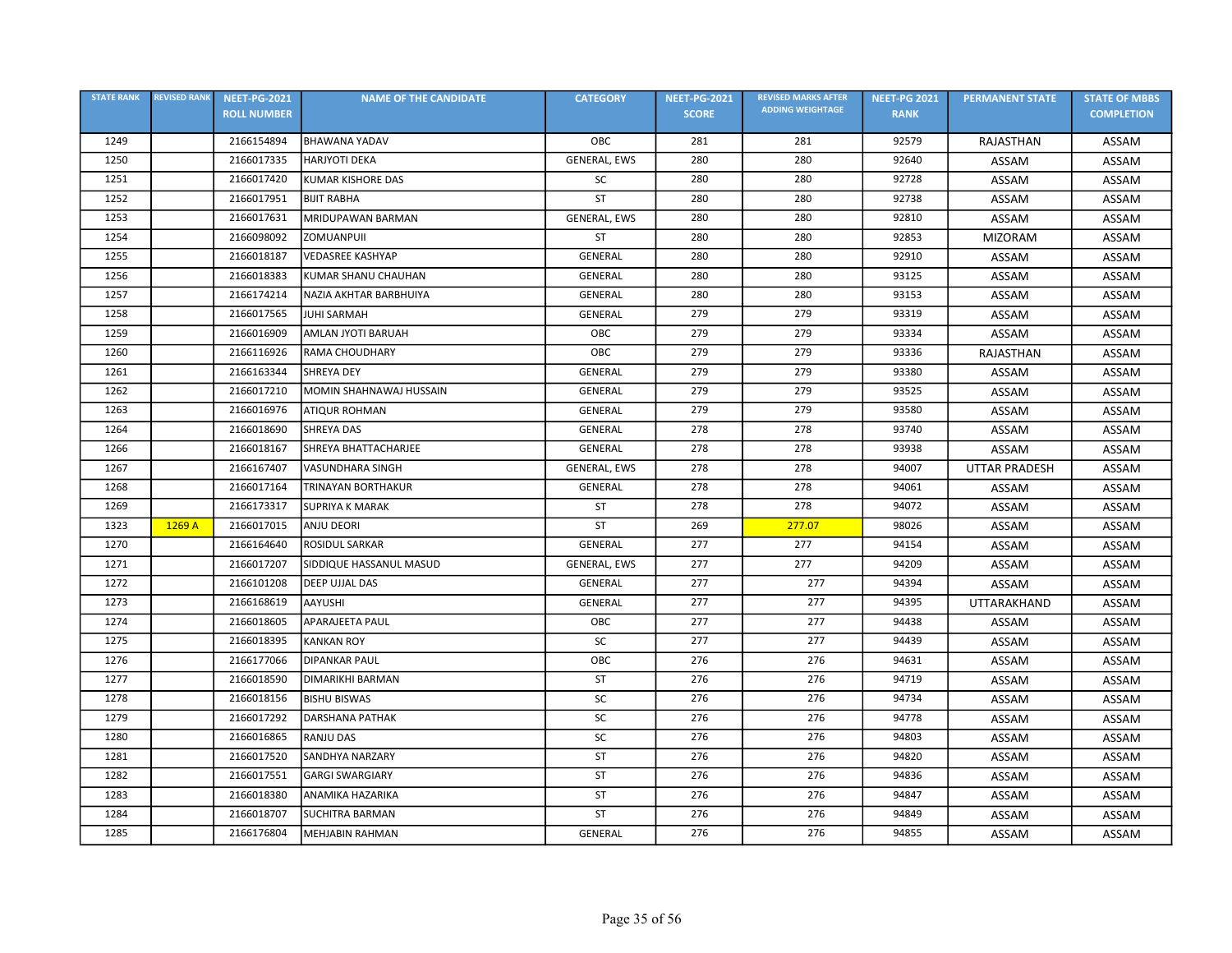| <b>STATE RANK</b> | <b>REVISED RANK</b> | <b>NEET-PG-2021</b> | <b>NAME OF THE CANDIDATE</b> | <b>CATEGORY</b>     | <b>NEET-PG-2021</b> | <b>REVISED MARKS AFTER</b> | <b>NEET-PG 2021</b> | <b>PERMANENT STATE</b>   | <b>STATE OF MBBS</b> |
|-------------------|---------------------|---------------------|------------------------------|---------------------|---------------------|----------------------------|---------------------|--------------------------|----------------------|
|                   |                     | <b>ROLL NUMBER</b>  |                              |                     | <b>SCORE</b>        | <b>ADDING WEIGHTAGE</b>    | <b>RANK</b>         |                          | <b>COMPLETION</b>    |
| 1286              |                     | 2166117015          | RAJENDRA KUMAR DAYMA         | SC                  | 275                 | 275                        | 94942               | RAJASTHAN                | ASSAM                |
| 1287              |                     | 2166017528          | <b>JINTU NATH</b>            | OBC                 | 275                 | 275                        | 95042               | ASSAM                    | ASSAM                |
| 1288              |                     | 2166017053          | NIRBAN GOGOI                 | OBC                 | 275                 | 275                        | 95163               | ASSAM                    | ASSAM                |
| 1289              |                     | 2166017118          | SOHAIL HASAN LASKAR          | GENERAL             | 275                 | 275                        | 95283               | ASSAM                    | ASSAM                |
| 1290              |                     | 2166053746          | RUPANJANA BORTHAKUR PHUKAN   | GENERAL             | 275                 | 275                        | 95323               | KARNATAKA                | ASSAM                |
| 1291              |                     | 2166018829          | SMRITI REKHA BORAH           | OBC                 | 275                 | 275                        | 95397               | ASSAM                    | ASSAM                |
| 1292              |                     | 2166017193          | RAHI JARZIZ KAFI             | <b>GENERAL</b>      | 274                 | 274                        | 95630               | ASSAM                    | ASSAM                |
| 1293              |                     | 2166016799          | <b>ANUSHREE SINGHANIA</b>    | GENERAL             | 274                 | 274                        | 95678               | ASSAM                    | ASSAM                |
| 1294              |                     | 2166098215          | MAREM KOSHINGTHA MARING      | ST                  | 274                 | 274                        | 95702               | <b>MANIPUR</b>           | ASSAM                |
| 1295              |                     | 2166176759          | <b>ONESH CH MARAK</b>        | ST                  | 274                 | 274                        | 95811               | MEGHALAYA                | ASSAM                |
| 1296              |                     | 2166018807          | <b>VIOLINA DAS</b>           | SC                  | 274                 | 274                        | 95849               | ASSAM                    | ASSAM                |
| 1298              |                     | 2166017483          | JAHIR ABBAS LASKAR           | GENERAL, EWS        | 273                 | 273                        | 95971               | ASSAM                    | ASSAM                |
| 1299              |                     | 2166018789          | <b>ARKI DAS</b>              | <b>SC</b>           | 273                 | 273                        | 95984               | ASSAM                    | ASSAM                |
| 1300              |                     | 2166087458          | <b>ABIDITA BORGOHAIN</b>     | OBC                 | 273                 | 273                        | 96181               | ASSAM                    | ASSAM                |
| 1301              |                     | 2166018935          | <b>SONU KUMAR SAH</b>        | OBC                 | 273                 | 273                        | 96254               | ASSAM                    | ASSAM                |
| 1302              |                     | 2166017781          | PANKAJ DAS                   | SC                  | 273                 | 273                        | 96274               | ASSAM                    | ASSAM                |
| 1427              | 1303 A              | 2166098460          | C A LALDINSANG PUDAITE       | ST                  | 250                 | 272.5                      | 106610              | ASSAM                    | <b>ASSAM</b>         |
| 1304              |                     | 2166018853          | ANJAN KRISHNA DAS            | <b>GENERAL</b>      | 272                 | 272                        | 96405               | ASSAM                    | ASSAM                |
| 1305              |                     | 2166016855          | <b>GAYATRI PHUKAN</b>        | OBC                 | 272                 | 272                        | 96531               | ASSAM                    | ASSAM                |
| 1306              |                     | 2166159706          | <b>ABHISHEK KUMAR</b>        | SC                  | 272                 | 272                        | 96544               | <b>UTTAR PRADESH</b>     | ASSAM                |
| 1307              |                     | 2166172300          | MAZHARUL ISLAM               | GENERAL, EWS        | 272                 | 272                        | 96602               | ASSAM                    | ASSAM                |
| 1308              |                     | 2166018355          | RISHAV RITTAM SARMAH         | GENERAL             | 272                 | 272                        | 96676               | ASSAM                    | ASSAM                |
| 1309              |                     | 2166174645          | <b>SNEHA ROY CHOUDHURY</b>   | <b>GENERAL</b>      | 271                 | 271                        | 96798               | <b>WEST BENGAL</b>       | ASSAM                |
| 1310              |                     | 2166018607          | RAJIN ARSHAD CHOUDHURY       | <b>GENERAL, EWS</b> | 271                 | 271                        | 96804               | ASSAM                    | ASSAM                |
| 1311              |                     | 2166018846          | <b>SOURAV DHAR</b>           | SC                  | 271                 | 271                        | 96997               | ASSAM                    | ASSAM                |
| 1312              |                     | 2166016795          | <b>DEEPIKA KUMAR</b>         | OBC                 | 271                 | 271                        | 97054               | ASSAM                    | ASSAM                |
| 1313              |                     | 2166016635          | <b>GYATI MOPE</b>            | <b>ST</b>           | 271                 | 271                        | 97085               | <b>ARUNACHAL PRADESH</b> | ASSAM                |
| 1314              |                     | 2166017612          | <b>NABAJIT DAS</b>           | GENERAL             | 270                 | 270                        | 97103               | ASSAM                    | <b>ASSAM</b>         |
| 1315              |                     | 2166018752          | ANIRBAN KUNDU                | OBC                 | 270                 | 270                        | 97238               | ASSAM                    | ASSAM                |
| 1316              |                     | 2166018333          | <b>BISHAL DUTTA</b>          | GENERAL             | 270                 | 270                        | 97508               | ASSAM                    | ASSAM                |
| 1317              |                     | 2166017697          | <b>TARIK AZIZ</b>            | GENERAL             | 270                 | 270                        | 97509               | ASSAM                    | ASSAM                |
| 1318              |                     | 2166018886          | <b>BIRUJ MAHALIA</b>         | ST                  | 270                 | 270                        | 97527               | ASSAM                    | ASSAM                |
| 1319              |                     | 2166175045          | SEMIM ARA ROUJA              | OBC                 | 270                 | 270                        | 97644               | ASSAM                    | ASSAM                |
| 1320              |                     | 2166017276          | <b>ATIFA AHMED</b>           | GENERAL             | 270                 | 270                        | 97715               | ASSAM                    | ASSAM                |
| 1321              |                     | 2166017111          | <b>ROUNAK SEN</b>            | GENERAL             | 270                 | 270                        | 97718               | ASSAM                    | ASSAM                |
| 1322              |                     | 2166018304          | MD BAHARUL ISLAM SARKAR      | GENERAL             | 269                 | 269                        | 97952               | ASSAM                    | ASSAM                |
| 1324              |                     | 2166118016          | <b>PRANESH GURUNG</b>        | OBC                 | 269                 | 269                        | 98138               | <b>SIKKIM</b>            | ASSAM                |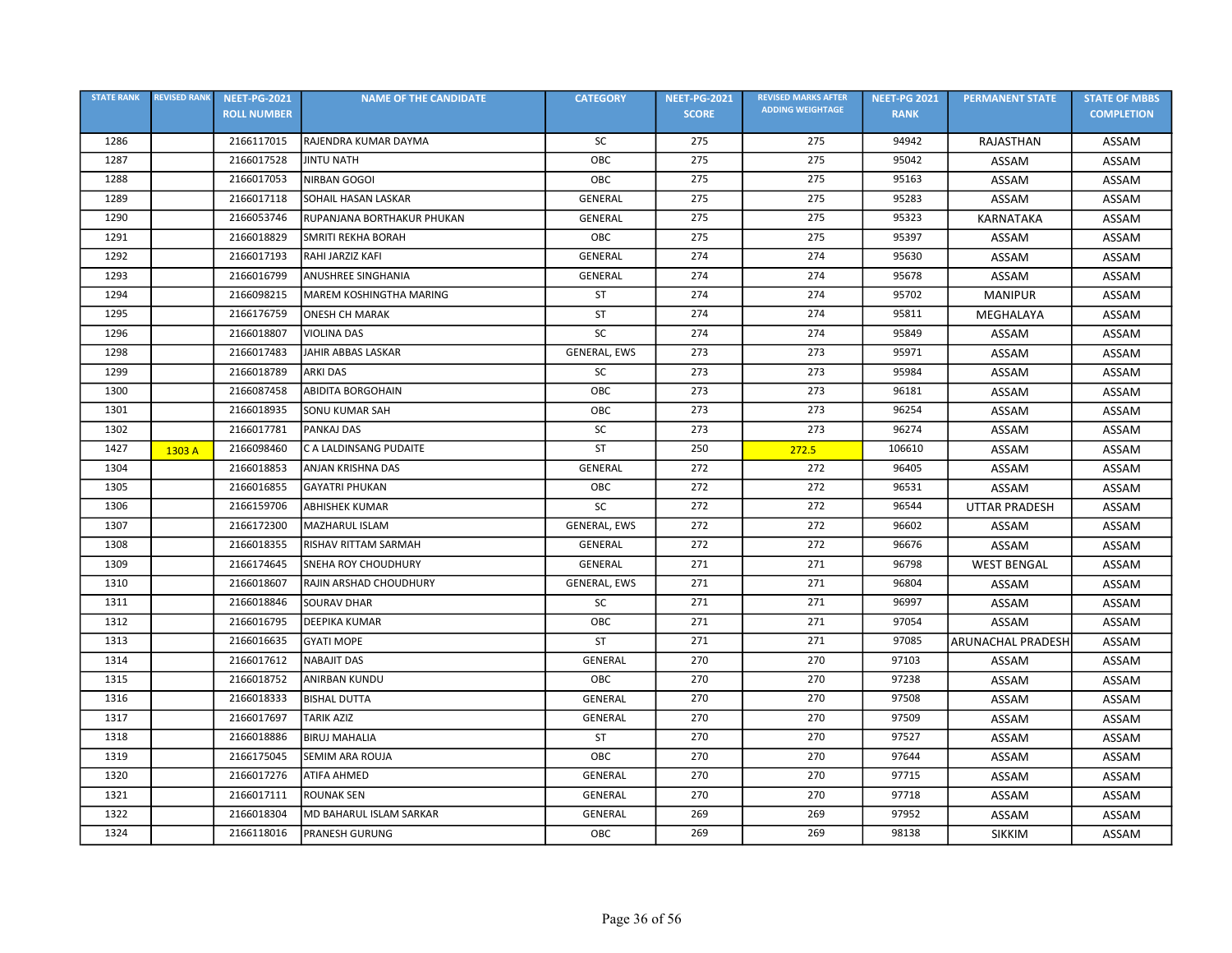| <b>STATE RANK</b> | <b>REVISED RANK</b> | <b>NEET-PG-2021</b> | <b>NAME OF THE CANDIDATE</b> | <b>CATEGORY</b>     | <b>NEET-PG-2021</b> | <b>REVISED MARKS AFTER</b> | <b>NEET-PG 2021</b> | <b>PERMANENT STATE</b>   | <b>STATE OF MBBS</b> |
|-------------------|---------------------|---------------------|------------------------------|---------------------|---------------------|----------------------------|---------------------|--------------------------|----------------------|
|                   |                     | <b>ROLL NUMBER</b>  |                              |                     | <b>SCORE</b>        | <b>ADDING WEIGHTAGE</b>    | <b>RANK</b>         |                          | <b>COMPLETION</b>    |
| 1325              |                     | 2166018492          | <b>PRANJIT SARMAH</b>        | <b>GENERAL, EWS</b> | 268                 | 268                        | 98250               | ASSAM                    | ASSAM                |
| 1326              |                     | 2166018776          | <b>NIRANJAN GOSWAMI</b>      | GENERAL             | 268                 | 268                        | 98268               | ASSAM                    | ASSAM                |
| 1327              |                     | 2166018051          | <b>SADIK EKHTIAR</b>         | GENERAL, EWS        | 268                 | 268                        | 98309               | ASSAM                    | ASSAM                |
| 1328              |                     | 2166016995          | <b>BISWANARAYAN HAZARIKA</b> | <b>ST</b>           | 268                 | 268                        | 98326               | <b>ASSAM</b>             | ASSAM                |
| 1329              |                     | 2166176569          | <b>DEEPANJAL DAS</b>         | GENERAL             | 268                 | 268                        | 98487               | ASSAM                    | ASSAM                |
| 1330              |                     | 2166018723          | <b>SABA FATMA</b>            | <b>GENERAL, PH</b>  | 267                 | 267                        | 98771               | <b>UTTAR PRADESH</b>     | ASSAM                |
| 1331              |                     | 2166017249          | <b>DR LEENA HUJURI</b>       | <b>SC</b>           | 267                 | 267                        | 98933               | ASSAM                    | ASSAM                |
| 1332              |                     | 2166166113          | <b>SYED KABEER AHMAD</b>     | <b>GENERAL</b>      | 267                 | 267                        | 98938               | <b>UTTAR PRADESH</b>     | ASSAM                |
| 1333              |                     | 2166018826          | <b>SHAYANIKA DHAR</b>        | <b>GENERAL</b>      | 266                 | 266                        | 99010               | ASSAM                    | ASSAM                |
| 1334              |                     | 2166098461          | TH VEIDAI SHURU              | ST                  | 266                 | 266                        | 99088               | <b>MANIPUR</b>           | ASSAM                |
| 1335              |                     | 2166018330          | SHAILESH KUMAR HIMANSHU      | <b>SC</b>           | 266                 | 266                        | 99191               | <b>BIHAR</b>             | ASSAM                |
| 1336              |                     | 2166016775          | <b>RAHUL HUSSAIN</b>         | <b>GENERAL</b>      | 265                 | 265                        | 99644               | ASSAM                    | <b>ASSAM</b>         |
| 1337              |                     | 2166165343          | <b>JIYORI LAHKAR</b>         | GENERAL             | 265                 | 265                        | 99737               | ASSAM                    | ASSAM                |
| 1338              |                     | 2166017330          | <b>DIPANKAR DAS</b>          | <b>SC</b>           | 265                 | 265                        | 99822               | ASSAM                    | ASSAM                |
| 1339              |                     | 2166016883          | <b>ANANYA PHUKON</b>         | GENERAL             | 265                 | 265                        | 99896               | ASSAM                    | ASSAM                |
| 1340              |                     | 2166176635          | <b>DIPUL NATH</b>            | OBC                 | 265                 | 265                        | 99952               | ASSAM                    | ASSAM                |
| 1341              |                     | 2166016633          | PRIYANKA GONJU               | OBC                 | 265                 | 265                        | 99984               | ASSAM                    | ASSAM                |
| 1342              |                     | 2166017318          | <b>DEBLEENA NATH</b>         | OBC                 | 265                 | 265                        | 100027              | ASSAM                    | ASSAM                |
| 1343              |                     | 2166018528          | SABNAM ARA LASKAR            | <b>GENERAL</b>      | 264                 | 264                        | 100049              | ASSAM                    | ASSAM                |
| 1344              |                     | 2166018273          | PRASANTA KALITA              | GENERAL             | 264                 | 264                        | 100071              | ASSAM                    | ASSAM                |
| 1345              |                     | 2166018188          | POOJA AGARWALA               | GENERAL             | 264                 | 264                        | 100110              | ASSAM                    | ASSAM                |
| 1346              |                     | 2166016670          | <b>ATIKUR RAHMAN</b>         | <b>GENERAL, EWS</b> | 264                 | 264                        | 100128              | ASSAM                    | ASSAM                |
| 1347              |                     | 2166176838          | MUZAMMIL SAYEED              | OBC                 | 264                 | 264                        | 100289              | <b>UTTAR PRADESH</b>     | ASSAM                |
| 1348              |                     | 2166018780          | <b>JITENDRA KUMAR</b>        | OBC                 | 264                 | 264                        | 100316              | ASSAM                    | ASSAM                |
| 1350              |                     | 2166017426          | <b>DEEPJYOTI DAS</b>         | SC                  | 264                 | 264                        | 100355              | ASSAM                    | ASSAM                |
| 1351              |                     | 2166018447          | PRIYAM DAS PURKAYASTHA       | GENERAL             | 263                 | 263                        | 100508              | ASSAM                    | ASSAM                |
| 1352              |                     | 2166097650          | WANDAP LANG NARRY            | ST                  | 263                 | 263                        | 100521              | MEGHALAYA                | ASSAM                |
| 1353              |                     | 2166021638          | SHAMBHU DAS                  | SC                  | 263                 | 263                        | 100562              | ASSAM                    | ASSAM                |
| 1354              |                     | 2166099994          | <b>BIJOY JYOTI SAIKIA</b>    | GENERAL             | 263                 | 263                        | 100579              | ASSAM                    | ASSAM                |
| 1355              |                     | 2166055291          | <b>ANJU P RAJAN</b>          | GENERAL             | 263                 | 263                        | 100666              | <b>KERALA</b>            | ASSAM                |
| 1356              |                     | 2166016892          | SHREYA DUTTA                 | GENERAL             | 263                 | 263                        | 100670              | ASSAM                    | ASSAM                |
| 1357              |                     | 2166172221          | YAMIN QURESHI                | <b>GENERAL</b>      | 263                 | 263                        | 100672              | ASSAM                    | ASSAM                |
| 1358              |                     | 2166016661          | <b>KIRAN DERU</b>            | ST                  | 263                 | 263                        | 100777              | <b>ARUNACHAL PRADESH</b> | ASSAM                |
| 1359              |                     | 2166018134          | SATYARAJ CHOUDHURY           | GENERAL, EWS        | 263                 | 263                        | 100822              | ASSAM                    | ASSAM                |
| 1360              |                     | 2166018912          | KHANJAN JYOTI NATH           | OBC                 | 262                 | 262                        | 100901              | ASSAM                    | ASSAM                |
| 1361              |                     | 2166016690          | <b>INDUSHREE BORUAH</b>      | <b>ST</b>           | 262                 | 262                        | 101018              | ASSAM                    | ASSAM                |
| 1362              |                     | 2166018748          | <b>DIBYAJIT BORA</b>         | OBC                 | 261                 | 261                        | 101236              | ASSAM                    | ASSAM                |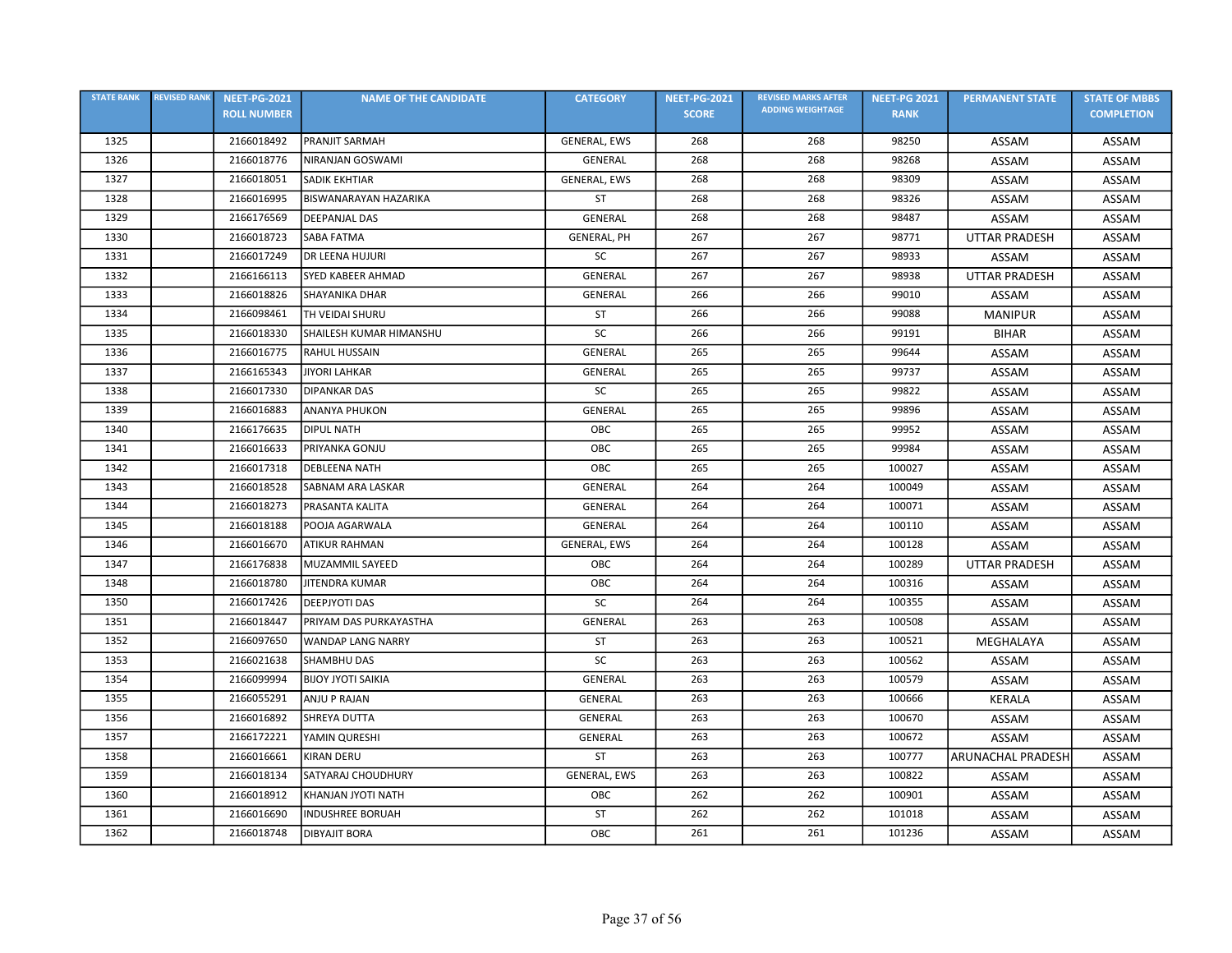| <b>STATE RANK</b> | <b>REVISED RANK</b> | <b>NEET-PG-2021</b> | <b>NAME OF THE CANDIDATE</b> | <b>CATEGORY</b>     | <b>NEET-PG-2021</b> | <b>REVISED MARKS AFTER</b> | <b>NEET-PG 2021</b> | <b>PERMANENT STATE</b> | <b>STATE OF MBBS</b> |
|-------------------|---------------------|---------------------|------------------------------|---------------------|---------------------|----------------------------|---------------------|------------------------|----------------------|
|                   |                     | <b>ROLL NUMBER</b>  |                              |                     | <b>SCORE</b>        | <b>ADDING WEIGHTAGE</b>    | <b>RANK</b>         |                        | <b>COMPLETION</b>    |
| 1363              |                     | 2166177014          | <b>DIP KUMAR MAHANTA</b>     | GENERAL             | 261                 | 261                        | 101260              | <b>WEST BENGAL</b>     | ASSAM                |
| 1364              |                     | 2166016753          | <b>TANUSHREE ROY</b>         | SC                  | 261                 | 261                        | 101311              | ASSAM                  | ASSAM                |
| 1365              |                     | 2166016876          | MISHAEL E SHABONG            | <b>ST</b>           | 261                 | 261                        | 101363              | MEGHALAYA              | ASSAM                |
| 1366              |                     | 2166018571          | <b>DEEPRAJ DAS</b>           | SC                  | 261                 | 261                        | 101394              | ASSAM                  | ASSAM                |
| 1367              |                     | 2166017442          | SANDHYA KUMARI GUPTA         | OBC                 | 261                 | 261                        | 101398              | ASSAM                  | ASSAM                |
| 1368              |                     | 2166018555          | ARJUN KHERSA BARMAN          | ST                  | 261                 | 261                        | 101432              | ASSAM                  | ASSAM                |
| 1369              |                     | 2166018741          | RAJARSHI PAUL                | GENERAL             | 261                 | 261                        | 101434              | ASSAM                  | ASSAM                |
| 1370              |                     | 2166017409          | SHREYA PRIYADARSHINI ROY     | OBC                 | 261                 | 261                        | 101612              | ASSAM                  | ASSAM                |
| 1371              |                     | 2166111524          | <b>BANDANA TALUKDAR</b>      | GENERAL             | 260                 | 260                        | 101625              | ASSAM                  | ASSAM                |
| 1372              |                     | 2166017874          | <b>TAPOSH BISWAS</b>         | <b>SC</b>           | 260                 | 260                        | 101644              | ASSAM                  | ASSAM                |
| 1373              |                     | 2166018267          | <b>BHAVNA SARMA</b>          | GENERAL             | 260                 | 260                        | 101812              | ASSAM                  | ASSAM                |
| 1374              |                     | 2166016866          | <b>BISMITA DOLEY</b>         | ST                  | 260                 | 260                        | 101827              | ASSAM                  | ASSAM                |
| 1375              |                     | 2166017108          | MIZANUR RAHAMAN PRODHANI     | <b>GENERAL</b>      | 260                 | 260                        | 101960              | ASSAM                  | ASSAM                |
| 1376              |                     | 2166017531          | MD IQBAL JAWHAR              | GENERAL, EWS        | 260                 | 260                        | 101984              | ASSAM                  | ASSAM                |
| 1377              |                     | 2166018407          | <b>HIMJYOTI GOSWAMI</b>      | GENERAL             | 260                 | 260                        | 102025              | ASSAM                  | ASSAM                |
| 1378              |                     | 2166151280          | OLIBHA BHARADWAJ             | <b>GENERAL</b>      | 260                 | 260                        | 102089              | ASSAM                  | ASSAM                |
| 1379              |                     | 2166171355          | PRAJNAN JYOTI BHARDWAJ       | <b>GENERAL</b>      | 260                 | 260                        | 102127              | ASSAM                  | ASSAM                |
| 1380              |                     | 2166016662          | PRIYANKA HAZARIKA            | <b>ST</b>           | 260                 | 260                        | 102143              | ASSAM                  | ASSAM                |
| 1381              |                     | 2166017713          | <b>SAMIMA KHATUN</b>         | GENERAL             | 260                 | 260                        | 102264              | ASSAM                  | ASSAM                |
| 1382              |                     | 2166017314          | <b>BUBUL KALITA</b>          | GENERAL, EWS        | 259                 | 259                        | 102361              | ASSAM                  | ASSAM                |
| 1383              |                     | 2166017691          | <b>BENZIR RAHMAN</b>         | GENERAL             | 259                 | 259                        | 102438              | ASSAM                  | ASSAM                |
| 1384              |                     | 2166153005          | ABHISHEK                     | SC                  | 259                 | 259                        | 102523              | <b>UTTAR PRADESH</b>   | ASSAM                |
| 1385              |                     | 2166018459          | PIMLI SAIKIA SONOWAL         | ST                  | 259                 | 259                        | 102556              | <b>ASSAM</b>           | ASSAM                |
| 1386              |                     | 2166017205          | <b>CHANDANA THAOSEN</b>      | ST                  | 259                 | 259                        | 102617              | ASSAM                  | ASSAM                |
| 1387              |                     | 2166018942          | <b>DIKSHITA MEDHI</b>        | GENERAL             | 259                 | 259                        | 102643              | ASSAM                  | ASSAM                |
| 1388              |                     | 2166017549          | JESIM ALI AHMED              | <b>GENERAL</b>      | 259                 | 259                        | 102654              | ASSAM                  | ASSAM                |
| 1389              |                     | 2166017618          | PRANAY PRATIM SARMA          | <b>GENERAL, EWS</b> | 258                 | 258                        | 102778              | ASSAM                  | ASSAM                |
| 1390              |                     | 2166017925          | <b>ANANGSHA BARUAH</b>       | <b>GENERAL</b>      | 258                 | 258                        | 102804              | ASSAM                  | ASSAM                |
| 1391              |                     | 2166016648          | MANISHA UPADHYAYA            | <b>GENERAL</b>      | 258                 | 258                        | 102845              | ASSAM                  | ASSAM                |
| 1392              |                     | 2166018039          | NIBEDITA RABHA               | ST                  | 258                 | 258                        | 102968              | ASSAM                  | ASSAM                |
| 1393              |                     | 2166018347          | <b>KRISNA NATH</b>           | OBC                 | 258                 | 258                        | 103045              | ASSAM                  | ASSAM                |
| 1394              |                     | 2166016862          | PRIYANKI GOGOI               | OBC                 | 257                 | 257                        | 103149              | ASSAM                  | ASSAM                |
| 1395              |                     | 2166017375          | <b>SUBHASISH SAHA</b>        | GENERAL             | 257                 | 257                        | 103252              | ASSAM                  | ASSAM                |
| 1396              |                     | 2166016951          | <b>MOON DAS</b>              | <b>SC</b>           | 256                 | 256                        | 103532              | ASSAM                  | ASSAM                |
| 1397              |                     | 2166016766          | <b>BISWAJIT SARMA</b>        | GENERAL, EWS        | 256                 | 256                        | 103625              | ASSAM                  | ASSAM                |
| 1398              |                     | 2166018087          | <b>BIRINA KAKATY</b>         | GENERAL             | 256                 | 256                        | 103632              | ASSAM                  | ASSAM                |
| 1399              |                     | 2166017310          | <b>DULUMONI DAS</b>          | SC                  | 256                 | 256                        | 103652              | ASSAM                  | ASSAM                |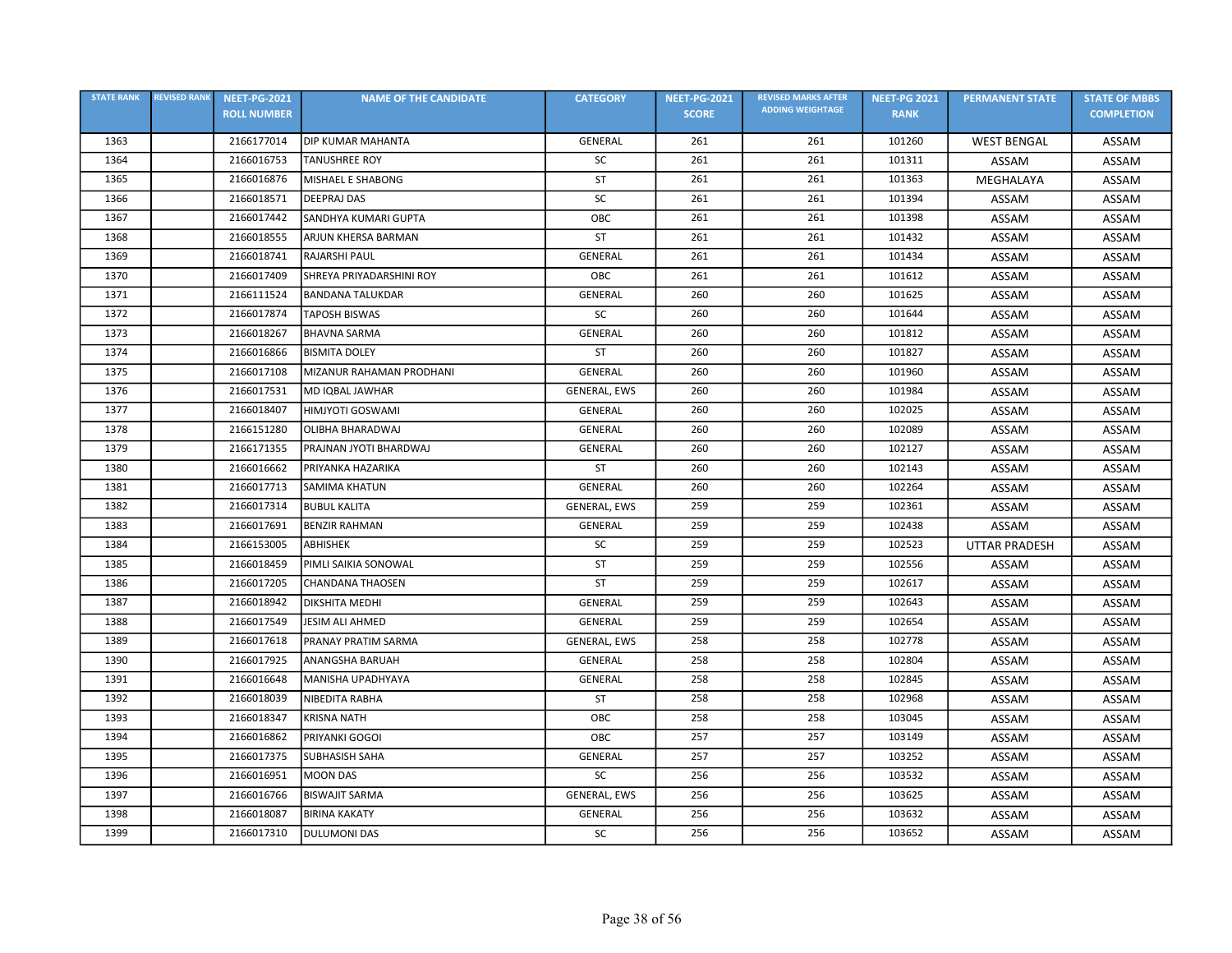| <b>STATE RANK</b> | <b>REVISED RANK</b> | <b>NEET-PG-2021</b> | <b>NAME OF THE CANDIDATE</b> | <b>CATEGORY</b>     | <b>NEET-PG-2021</b> | <b>REVISED MARKS AFTER</b> | <b>NEET-PG 2021</b> | <b>PERMANENT STATE</b> | <b>STATE OF MBBS</b> |
|-------------------|---------------------|---------------------|------------------------------|---------------------|---------------------|----------------------------|---------------------|------------------------|----------------------|
|                   |                     | <b>ROLL NUMBER</b>  |                              |                     | <b>SCORE</b>        | <b>ADDING WEIGHTAGE</b>    | <b>RANK</b>         |                        | <b>COMPLETION</b>    |
| 1400              |                     | 2166017779          | <b>SHAH ALAM</b>             | GENERAL, EWS        | 255                 | 255                        | 103921              | ASSAM                  | ASSAM                |
| 1401              |                     | 2166159705          | PATMESHWARI PRASAD PANDEY    | GENERAL, EWS        | 255                 | 255                        | 104330              | <b>UTTAR PRADESH</b>   | ASSAM                |
| 1402              |                     | 2166018411          | <b>TANZIL SOHAIL AHMED</b>   | GENERAL             | 255                 | 255                        | 104510              | ASSAM                  | ASSAM                |
| 1403              |                     | 2166099848          | <b>DIMPY ROY</b>             | OBC                 | 255                 | 255                        | 104523              | <b>ASSAM</b>           | ASSAM                |
| 1404              |                     | 2166017773          | MD MOSTAQUE AHMED            | GENERAL             | 254                 | 254                        | 104584              | ASSAM                  | ASSAM                |
| 1405              |                     | 2166018275          | <b>SHANTANU CHOUDHURY</b>    | <b>GENERAL, EWS</b> | 254                 | 254                        | 104604              | ASSAM                  | ASSAM                |
| 1406              |                     | 2166022551          | <b>ADNAN NAWAZ</b>           | OBC                 | 254                 | 254                        | 104741              | <b>BIHAR</b>           | ASSAM                |
| 1407              |                     | 2166018738          | <b>TULTUL DAS</b>            | SC                  | 254                 | 254                        | 104847              | ASSAM                  | ASSAM                |
| 1408              |                     | 2166018884          | <b>BIDISHA BARUAH</b>        | OBC                 | 254                 | 254                        | 104935              | ASSAM                  | ASSAM                |
| 1409              |                     | 2166018515          | <b>MANAS PRATIM SAIKIA</b>   | OBC                 | 253                 | 253                        | 105005              | ASSAM                  | <b>ASSAM</b>         |
| 1410              |                     | 2166109636          | KOMAL SOLANKI                | SC                  | 253                 | 253                        | 105019              | RAJASTHAN              | ASSAM                |
| 1411              |                     | 2166017617          | POULAMI BARMAN               | GENERAL             | 253                 | 253                        | 105121              | ASSAM                  | <b>ASSAM</b>         |
| 1412              |                     | 2166018361          | KARUNA KINGKAR SARMAH        | GENERAL             | 253                 | 253                        | 105291              | ASSAM                  | ASSAM                |
| 1413              |                     | 2166174698          | <b>MANDIRA PAUL</b>          | OBC                 | 253                 | 253                        | 105336              | ASSAM                  | ASSAM                |
| 1414              |                     | 2166017514          | <b>BABU RESHMIN HUSSAIN</b>  | <b>GENERAL</b>      | 252                 | 252                        | 105377              | ASSAM                  | ASSAM                |
| 1415              |                     | 2166017056          | PRIMADONNA SAIKIA            | OBC                 | 252                 | 252                        | 105390              | ASSAM                  | ASSAM                |
| 1416              |                     | 2166176661          | <b>SNEHA SUTRADHAR</b>       | SC                  | 252                 | 252                        | 105583              | ASSAM                  | ASSAM                |
| 1417              |                     | 2166017683          | ABHISHEK KUMAR SINGH         | OBC                 | 252                 | 252                        | 105670              | <b>UTTAR PRADESH</b>   | ASSAM                |
| 1418              |                     | 2166172268          | RICHA TRIPATHI               | <b>GENERAL</b>      | 252                 | 252                        | 105753              | <b>PUNJAB</b>          | ASSAM                |
| 1419              |                     | 2166174021          | <b>MOUSUMI DAS</b>           | SC                  | 252                 | 252                        | 105778              | ASSAM                  | ASSAM                |
| 1420              |                     | 2166016996          | MONUJ KUMAR PATIR            | <b>ST</b>           | 251                 | 251                        | 105804              | ASSAM                  | ASSAM                |
| 1421              |                     | 2166018782          | RANJIT KUMAR YADAV           | OBC                 | 251                 | 251                        | 105864              | ASSAM                  | ASSAM                |
| 1422              |                     | 2166018623          | <b>BEGOM SAHNAJ PARVEEN</b>  | GENERAL, EWS        | 251                 | 251                        | 105986              | ASSAM                  | ASSAM                |
| 1423              |                     | 2166176516          | <b>FIRFILLA ISWARY</b>       | <b>ST</b>           | 250                 | 250                        | 106241              | ASSAM                  | ASSAM                |
| 1424              |                     | 2166172526          | APURBA CHANDA                | OBC                 | 250                 | 250                        | 106304              | ASSAM                  | ASSAM                |
| 1425              |                     | 2166100465          | <b>HASHID ZAMAN</b>          | <b>GENERAL</b>      | 250                 | 250                        | 106416              | ASSAM                  | ASSAM                |
| 1426              |                     | 2166016787          | PRITANU DEB BARUAH           | <b>GENERAL</b>      | 250                 | 250                        | 106476              | ASSAM                  | ASSAM                |
| 1428              |                     | 2166018548          | JAMIL AHMED BARBHUIYA        | GENERAL             | 250                 | 250                        | 106614              | ASSAM                  | ASSAM                |
| 1429              |                     | 2166176631          | <b>FIONA DEVI</b>            | OBC                 | 250                 | 250                        | 106858              | ASSAM                  | ASSAM                |
| 1430              |                     | 2166176036          | <b>RIJUMONI PAYENG</b>       | <b>ST</b>           | 250                 | 250                        | 106865              | ASSAM                  | ASSAM                |
| 1431              |                     | 2166100755          | NISARG BEHERA                | SC                  | 249                 | 249                        | 106894              | <b>ODISHA</b>          | ASSAM                |
| 1432              |                     | 2166017167          | <b>DEEPAK JHA</b>            | GENERAL, EWS        | 249                 | 249                        | 106902              | <b>BIHAR</b>           | ASSAM                |
| 1433              |                     | 2166018804          | <b>DEWANTI GOALA</b>         | ОВС                 | 249                 | 249                        | 107043              | ASSAM                  | ASSAM                |
| 1434              |                     | 2166018020          | JAHANOOR ISLAM               | GENERAL, EWS        | 249                 | 249                        | 107128              | ASSAM                  | ASSAM                |
| 1435              |                     | 2166023296          | <b>ANAND KUMAR</b>           | OBC                 | 248                 | 248                        | 107312              | ASSAM                  | ASSAM                |
| 1436              |                     | 2166018160          | <b>SNEHASHIS CHANDA</b>      | GENERAL             | 248                 | 248                        | 107331              | ASSAM                  | ASSAM                |
| 1437              |                     | 2166017478          | <b>LAKSHMAN NATH</b>         | ОВС                 | 248                 | 248                        | 107407              | ASSAM                  | ASSAM                |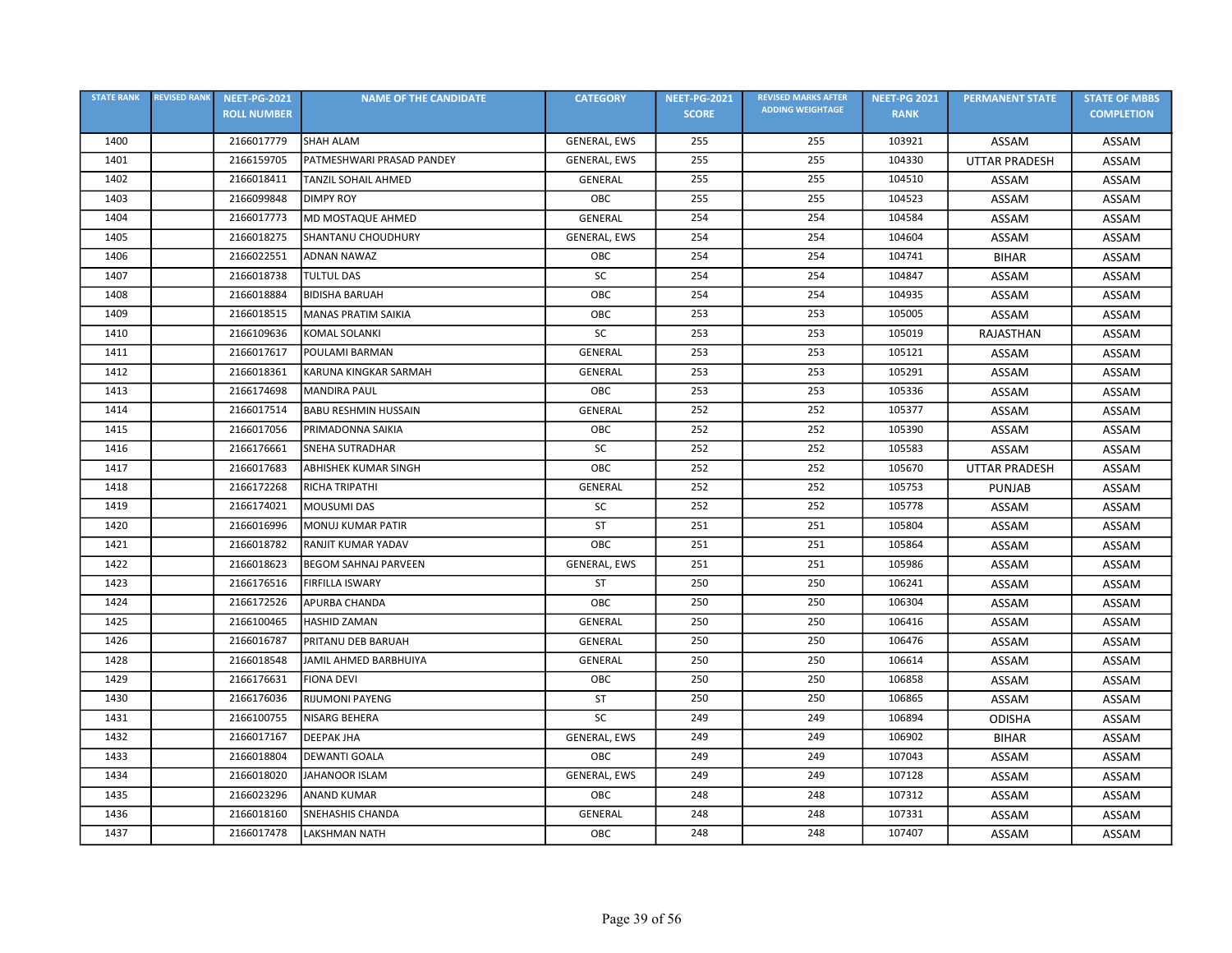| <b>STATE RANK</b> | <b>REVISED RANK</b> | <b>NEET-PG-2021</b> | <b>NAME OF THE CANDIDATE</b> | <b>CATEGORY</b>     | <b>NEET-PG-2021</b> | <b>REVISED MARKS AFTER</b> | <b>NEET-PG 2021</b> | <b>PERMANENT STATE</b> | <b>STATE OF MBBS</b> |
|-------------------|---------------------|---------------------|------------------------------|---------------------|---------------------|----------------------------|---------------------|------------------------|----------------------|
|                   |                     | <b>ROLL NUMBER</b>  |                              |                     | <b>SCORE</b>        | <b>ADDING WEIGHTAGE</b>    | <b>RANK</b>         |                        | <b>COMPLETION</b>    |
| 1438              |                     | 2166016919          | PORINITA BORGOHAIN           | OBC                 | 248                 | 248                        | 107515              | ASSAM                  | ASSAM                |
| 1439              |                     | 2166018713          | <b>TANMOY DESHMUKH</b>       | <b>GENERAL, EWS</b> | 248                 | 248                        | 107540              | ASSAM                  | ASSAM                |
| 1440              |                     | 2166114167          | CHANCHAL SHARMA              | GENERAL             | 248                 | 248                        | 107547              | RAJASTHAN              | ASSAM                |
| 1441              |                     | 2166017345          | <b>DIPUL SWARGIARY</b>       | <b>ST</b>           | 247                 | 247                        | 107785              | ASSAM                  | ASSAM                |
| 1442              |                     | 2166017103          | <b>BUDHISH DOLEY</b>         | <b>ST</b>           | 247                 | 247                        | 107888              | ASSAM                  | ASSAM                |
| 1443              |                     | 2166174065          | <b>BEGAM ELIZA PARBIN</b>    | GENERAL             | 247                 | 247                        | 108026              | ASSAM                  | ASSAM                |
|                   |                     |                     | <b>CHOUDHURY</b>             |                     |                     |                            |                     |                        |                      |
| 1444              |                     | 2166016868          | <b>GUNJURANI DUTTA</b>       | OBC                 | 247                 | 247                        | 108095              | ASSAM                  | ASSAM                |
| 1445              |                     | 2166016832          | <b>CHAYANIKA BORAH</b>       | OBC                 | 247                 | 247                        | 108120              | ASSAM                  | ASSAM                |
| 1446              |                     | 2166017328          | SIMANTA KAKATI               | OBC                 | 247                 | 247                        | 108153              | ASSAM                  | ASSAM                |
| 1447              |                     | 2166165778          | <b>ROUSHAN KUMAR</b>         | OBC                 | 246                 | 246                        | 108172              | <b>BIHAR</b>           | ASSAM                |
| 1448              |                     | 2166176575          | <b>DEWAN ATIKUL ISLAM</b>    | GENERAL             | 246                 | 246                        | 108372              | ASSAM                  | ASSAM                |
| 1449              |                     | 2166176922          | <b>TAPAN SWARGIARY</b>       | <b>ST</b>           | 246                 | 246                        | 108458              | ASSAM                  | ASSAM                |
| 1450              |                     | 2166017385          | <b>DEBOLINA DAS</b>          | SC                  | 246                 | 246                        | 108542              | ASSAM                  | ASSAM                |
| 1451              |                     | 2166017160          | ANGSHUMAN GOGOI              | OBC                 | 246                 | 246                        | 108549              | ASSAM                  | ASSAM                |
| 1452              |                     | 2166017559          | <b>FARUK AHMED</b>           | OBC                 | 245                 | 245                        | 108615              | ASSAM                  | ASSAM                |
| 1453              |                     | 2166018015          | RAJESH KUMAR DAS             | SC                  | 245                 | 245                        | 108731              | ASSAM                  | ASSAM                |
| 1454              |                     | 2166017158          | <b>RAHUL KUMAR</b>           | OBC                 | 245                 | 245                        | 108767              | ASSAM                  | ASSAM                |
| 1455              |                     | 2166018572          | PUJA BISWAS                  | SC                  | 245                 | 245                        | 108806              | ASSAM                  | ASSAM                |
| 1456              |                     | 2166176523          | <b>SUCHI MISSONG</b>         | ST                  | 245                 | 245                        | 108980              | ASSAM                  | ASSAM                |
| 1457              |                     | 2166017944          | <b>JYOTIMOY KUMAR</b>        | OBC                 | 245                 | 245                        | 109098              | ASSAM                  | ASSAM                |
| 1458              |                     | 2166018366          | <b>KISHORE DEORI</b>         | <b>ST</b>           | 245                 | 245                        | 109108              | ASSAM                  | ASSAM                |
| 1459              |                     | 2166018340          | <b>PROBIR SAIKIA</b>         | <b>ST</b>           | 245                 | 245                        | 109193              | ASSAM                  | ASSAM                |
| 1460              |                     | 2166016920          | PARAMITA SAHA                | GENERAL             | 245                 | 245                        | 109222              | ASSAM                  | ASSAM                |
| 1461              |                     | 2166176746          | <b>SUSAN PATIR</b>           | <b>ST</b>           | 244                 | 244                        | 109277              | ASSAM                  | ASSAM                |
| 1462              |                     | 2166016599          | <b>SUSMITA SARKAR</b>        | SC                  | 244                 | 244                        | 109327              | ASSAM                  | ASSAM                |
| 1463              |                     | 2166176697          | <b>VISHAL ROY</b>            | <b>GENERAL</b>      | 244                 | 244                        | 109330              | <b>PUNJAB</b>          | ASSAM                |
| 1464              |                     | 2166033219          | <b>GHRITACHEE SONOWAL</b>    | <b>ST</b>           | 244                 | 244                        | 109372              | ASSAM                  | ASSAM                |
| 1465              |                     | 2166016928          | HIRINA BASUMATARY            | ST                  | 244                 | 244                        | 109490              | ASSAM                  | ASSAM                |
| 1466              |                     | 2166176990          | <b>WAFERAH ZEBA</b>          | GENERAL             | 244                 | 244                        | 109540              | ASSAM                  | ASSAM                |
| 1467              |                     | 2166176957          | POOJA DOLEY                  | <b>ST</b>           | 244                 | 244                        | 109545              | ASSAM                  | ASSAM                |
| 1468              |                     | 2166016858          | <b>ANUBHAV DAS</b>           | GENERAL             | 244                 | 244                        | 109622              | MEGHALAYA              | ASSAM                |
| 1591              | 1468 A              | 2166018342          | <b>RISIM RONGPI</b>          | ST                  | 223                 | 243.07                     | 119118              | ASSAM                  | ASSAM                |
| 1469              |                     | 2166042845          | NEERAJ SARAOGI               | GENERAL             | 243                 | 243                        | 109733              | <b>HARYANA</b>         | ASSAM                |
| 1470              |                     | 2166172373          | ARINDAM BHATTACHARJEE        | GENERAL             | 243                 | 243                        | 109806              | ASSAM                  | ASSAM                |
| 1471              |                     | 2166017384          | RUTH LALREMRUOT CHONZIK      | <b>ST</b>           | 243                 | 243                        | 109873              | <b>MANIPUR</b>         | ASSAM                |
| 1472              |                     | 2166092765          | <b>AMIT KUMAR RAI</b>        | <b>GENERAL</b>      | 243                 | 243                        | 109996              | MAHARASHTRA            | ASSAM                |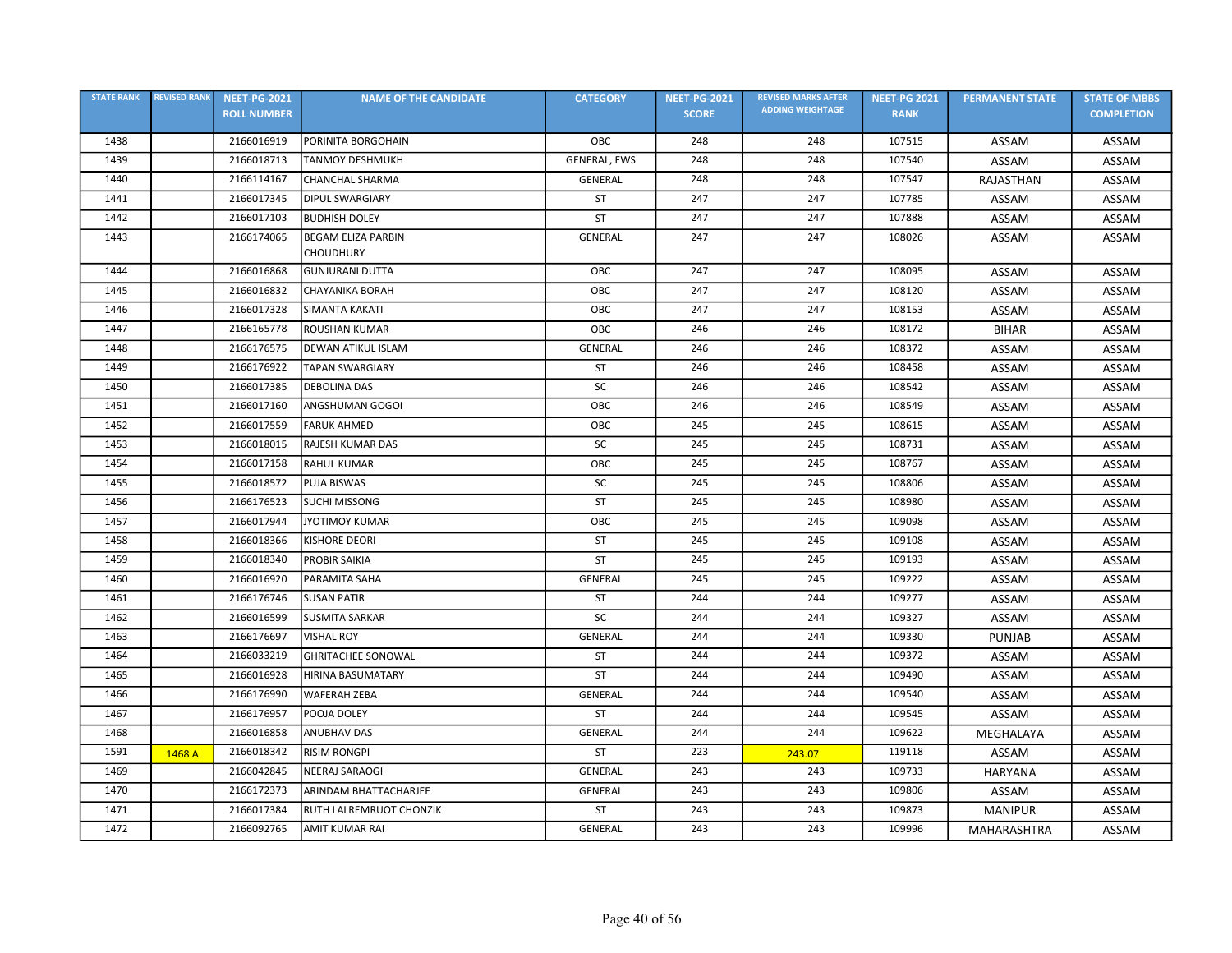| <b>STATE RANK</b> | <b>REVISED RANK</b> | <b>NEET-PG-2021</b> | <b>NAME OF THE CANDIDATE</b> | <b>CATEGORY</b> | <b>NEET-PG-2021</b> | <b>REVISED MARKS AFTER</b> | <b>NEET-PG 2021</b> | <b>PERMANENT STATE</b>   | <b>STATE OF MBBS</b> |
|-------------------|---------------------|---------------------|------------------------------|-----------------|---------------------|----------------------------|---------------------|--------------------------|----------------------|
|                   |                     | <b>ROLL NUMBER</b>  |                              |                 | <b>SCORE</b>        | <b>ADDING WEIGHTAGE</b>    | <b>RANK</b>         |                          | <b>COMPLETION</b>    |
| 1473              |                     | 2166030161          | <b>IQBAL RAJA MAZUMDER</b>   | GENERAL         | 243                 | 243                        | 110023              | ASSAM                    | ASSAM                |
| 1474              |                     | 2166049389          | <b>SNEHA KUMARI</b>          | OBC             | 242                 | 242                        | 110198              | <b>BIHAR</b>             | ASSAM                |
| 1475              |                     | 2166017017          | <b>BARNALI NARZARI</b>       | ST              | 242                 | 242                        | 110204              | ASSAM                    | ASSAM                |
| 1476              |                     | 2166017204          | <b>ABDUR RAHIM</b>           | GENERAL         | 242                 | 242                        | 110274              | ASSAM                    | ASSAM                |
| 1477              |                     | 2166176504          | NIBEDITA HAZARIKA            | <b>GENERAL</b>  | 242                 | 242                        | 110415              | ASSAM                    | ASSAM                |
| 1478              |                     | 2166016929          | <b>ADITI BORO</b>            | ST              | 242                 | 242                        | 110426              | ASSAM                    | ASSAM                |
| 1479              |                     | 2166017921          | <b>MANISH NARZARI</b>        | ST              | 242                 | 242                        | 110432              | ASSAM                    | ASSAM                |
| 1480              |                     | 2166152840          | <b>RAKESH SINGH</b>          | GENERAL         | 241                 | 241                        | 110490              | <b>UTTAR PRADESH</b>     | ASSAM                |
| 1481              |                     | 2166017254          | <b>SUCHISMITA KALITA</b>     | GENERAL         | 241                 | 241                        | 110806              | ASSAM                    | ASSAM                |
| 1482              |                     | 2166042499          | <b>BANALATA GAUR</b>         | GENERAL         | 241                 | 241                        | 110825              | <b>HARYANA</b>           | ASSAM                |
| 1483              |                     | 2166018481          | <b>RAJIV PEGU</b>            | <b>ST</b>       | 240                 | 240                        | 110866              | ASSAM                    | ASSAM                |
| 1484              |                     | 2166018721          | Y PAULEN SINGHA              | ОВС             | 240                 | 240                        | 111068              | ASSAM                    | ASSAM                |
| 1485              |                     | 2166017280          | AFTAR HUSSAIN BARBHUIYA      | GENERAL, EWS    | 240                 | 240                        | 111361              | ASSAM                    | ASSAM                |
| 1486              |                     | 2166017109          | <b>TAZDAR RAHIM</b>          | <b>GENERAL</b>  | 240                 | 240                        | 111446              | ASSAM                    | ASSAM                |
| 1602              | 1486 A              | 2166018393          | <b>ELWIN TISSO</b>           | ST              | 220                 | 239.8                      | 119934              | ASSAM                    | ASSAM                |
| 1487              |                     | 2166155316          | <b>JAWAHAR LAL</b>           | <b>SC</b>       | 239                 | 239                        | 111616              | RAJASTHAN                | ASSAM                |
| 1488              |                     | 2166016610          | KHYO KHAM THOMOUNG           | <b>ST</b>       | 239                 | 239                        | 111682              | ASSAM                    | ASSAM                |
| 1489              |                     | 2166098018          | <b>D DINING RONGMEI</b>      | <b>ST</b>       | 239                 | 239                        | 111787              | ASSAM                    | ASSAM                |
| 1490              |                     | 2166017591          | ROSELYN LALNUNHIM            | ST              | 238                 | 238                        | 111950              | ASSAM                    | ASSAM                |
| 1491              |                     | 2166018544          | <b>SOUHOM DEB</b>            | OBC             | 238                 | 238                        | 112087              | ASSAM                    | ASSAM                |
| 1492              |                     | 2166017472          | PIJOSHNA PHANIARY            | ST              | 238                 | 238                        | 112115              | ASSAM                    | ASSAM                |
| 1493              |                     | 2166176810          | MD ALI AKBAR                 | GENERAL         | 238                 | 238                        | 112212              | ASSAM                    | ASSAM                |
| 1494              |                     | 2166176578          | <b>MAHARNAB BHUYAN</b>       | GENERAL         | 238                 | 238                        | 112233              | ASSAM                    | ASSAM                |
| 1495              |                     | 2166098211          | MOIRANGTHEM AMARJIT MEITEI   | OBC             | 237                 | 237                        | 112247              | <b>MANIPUR</b>           | ASSAM                |
| 1496              |                     | 2166017955          | <b>JASHASWEE BORA</b>        | GENERAL         | 237                 | 237                        | 112319              | ASSAM                    | ASSAM                |
| 1497              |                     | 2166018504          | <b>INDRANI PHUKAN</b>        | OBC             | 237                 | 237                        | 112420              | ASSAM                    | ASSAM                |
| 1498              |                     | 2166018446          | <b>NIHARIKA SHARMA</b>       | GENERAL         | 237                 | 237                        | 112432              | ASSAM                    | ASSAM                |
| 1499              |                     | 2166017287          | <b>SURAJ PRATIM KASHYAP</b>  | <b>GENERAL</b>  | 237                 | 237                        | 112469              | ASSAM                    | ASSAM                |
| 1500              |                     | 2166017681          | <b>RUPAM BHOWAL</b>          | OBC             | 237                 | 237                        | 112481              | ASSAM                    | ASSAM                |
| 1501              |                     | 2166017704          | <b>KRITI TALUKDAR</b>        | ОВС             | 237                 | 237                        | 112524              | ASSAM                    | ASSAM                |
| 1502              |                     | 2166018675          | AL AMIN BARLASKAR            | GENERAL         | 237                 | 237                        | 112563              | ASSAM                    | ASSAM                |
| 1503              |                     | 2166017231          | PRANAB JYOTI DAS             | <b>GENERAL</b>  | 237                 | 237                        | 112638              | ASSAM                    | ASSAM                |
| 1504              |                     | 2166167708          | <b>SONU KUMAR PANDEY</b>     | <b>GENERAL</b>  | 236                 | 236                        | 112825              | <b>UTTAR PRADESH</b>     | ASSAM                |
| 1505              |                     | 2166177051          | <b>ANOWAR HUSSAIN</b>        | GENERAL, EWS    | 236                 | 236                        | 112843              | ASSAM                    | ASSAM                |
| 1506              |                     | 2166176688          | RANJIT DAIMARY               | <b>ST</b>       | 236                 | 236                        | 112983              | ASSAM                    | ASSAM                |
| 1507              |                     | 2166163171          | <b>DANI SUMPA</b>            | <b>ST</b>       | 236                 | 236                        | 113089              | <b>ARUNACHAL PRADESH</b> | ASSAM                |
| 1617              | 1507 A              | 2166098344          | TIMOTHE LALNGAISAK PUDAITE   | ST              | 216                 | 235.44                     | 121897              | ASSAM                    | ASSAM                |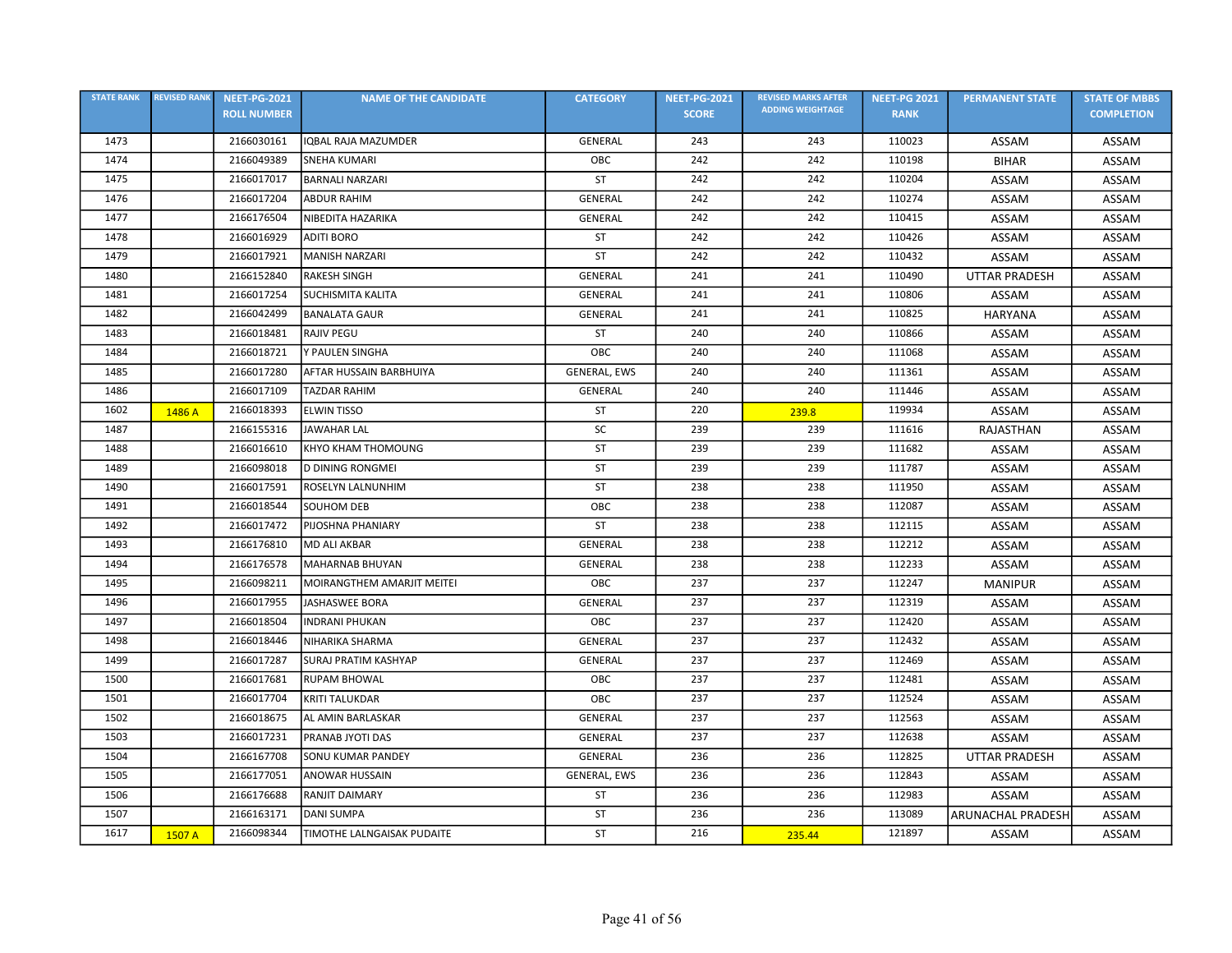| <b>STATE RANK</b> | <b>REVISED RANK</b> | <b>NEET-PG-2021</b> | <b>NAME OF THE CANDIDATE</b>   | <b>CATEGORY</b> | <b>NEET-PG-2021</b> | <b>REVISED MARKS AFTER</b> | <b>NEET-PG 2021</b> | <b>PERMANENT STATE</b> | <b>STATE OF MBBS</b> |
|-------------------|---------------------|---------------------|--------------------------------|-----------------|---------------------|----------------------------|---------------------|------------------------|----------------------|
|                   |                     | <b>ROLL NUMBER</b>  |                                |                 | <b>SCORE</b>        | <b>ADDING WEIGHTAGE</b>    | <b>RANK</b>         |                        | <b>COMPLETION</b>    |
| 1508              |                     | 2166017259          | MAHMUDUL HASSAIN               | GENERAL, EWS    | 235                 | 235                        | 113152              | ASSAM                  | ASSAM                |
| 1509              |                     | 2166017491          | <b>GOUTAM CHANDRA SARKAR</b>   | SC              | 235                 | 235                        | 113153              | ASSAM                  | ASSAM                |
| 1510              |                     | 2166016650          | KUNDAN DOWARAH                 | OBC             | 235                 | 235                        | 113193              | ASSAM                  | ASSAM                |
| 1511              |                     | 2166018882          | <b>SUNI DEORI</b>              | ST              | 235                 | 235                        | 113254              | ASSAM                  | ASSAM                |
| 1512              |                     | 2166018719          | <b>BROTOTI CHAKRABORTY</b>     | GENERAL         | 235                 | 235                        | 113257              | ASSAM                  | ASSAM                |
| 1513              |                     | 2166020691          | <b>HEMANT KAPUR</b>            | OBC             | 235                 | 235                        | 113426              | <b>BIHAR</b>           | ASSAM                |
| 1514              |                     | 2166017195          | <b>SAHINACH SAIKIA</b>         | OBC             | 235                 | 235                        | 113461              | ASSAM                  | ASSAM                |
| 1515              |                     | 2166098343          | D.LOSII KAYINA                 | ST              | 235                 | 235                        | 113549              | <b>MANIPUR</b>         | ASSAM                |
| 1516              |                     | 2166176907          | MINAKSHI DOLOI                 | ST              | 235                 | 235                        | 113630              | ASSAM                  | ASSAM                |
| 1517              |                     | 2166018139          | CHIGACHI DEURI                 | <b>ST</b>       | 235                 | 235                        | 113634              | ASSAM                  | ASSAM                |
| 1518              |                     | 2166018715          | <b>ARUNIMA SINGHA</b>          | SC              | 235                 | 235                        | 113744              | ASSAM                  | ASSAM                |
| 1519              |                     | 2166017088          | JAIBA MASOOM                   | OBC             | 235                 | 235                        | 113746              | ASSAM                  | <b>ASSAM</b>         |
| 1520              |                     | 2166018885          | <b>TAPASH SARKAR</b>           | SC              | 235                 | 235                        | 113752              | ASSAM                  | ASSAM                |
| 1521              |                     | 2166017359          | RUPJYOTI RABHA                 | <b>ST</b>       | 234                 | 234                        | 113809              | ASSAM                  | ASSAM                |
| 1522              |                     | 2166172198          | FATEHA MAKSURAH CHOUDHURY      | GENERAL, EWS    | 234                 | 234                        | 113915              | ASSAM                  | ASSAM                |
| 1523              |                     | 2166016888          | MANDEEP DUARAH                 | OBC             | 234                 | 234                        | 113923              | ASSAM                  | ASSAM                |
| 1524              |                     | 2166004037          | <b>SANDU KRISHNAN S</b>        | GENERAL         | 234                 | 234                        | 114021              | <b>KERALA</b>          | ASSAM                |
| 1525              |                     | 2166017229          | <b>HARSHAJYOTI LAHKAR</b>      | GENERAL         | 233                 | 233                        | 114206              | ASSAM                  | ASSAM                |
| 1526              |                     | 2166017532          | <b>RUKSAR CHOUDHURY</b>        | <b>GENERAL</b>  | 233                 | 233                        | 114343              | ASSAM                  | ASSAM                |
| 1527              |                     | 2166016691          | <b>JULEE SAIKIA</b>            | ST              | 233                 | 233                        | 114432              | ASSAM                  | ASSAM                |
| 1528              |                     | 2166016589          | <b>MERY KHANGIA</b>            | OBC             | 232                 | 232                        | 114824              | ASSAM                  | ASSAM                |
| 1529              |                     | 2166018772          | JAIDEEP DEBNATH                | <b>GENERAL</b>  | 232                 | 232                        | 114834              | ASSAM                  | ASSAM                |
| 1530              |                     | 2166098421          | MALEEN KRAMSAPI                | ST              | 232                 | 232                        | 114852              | ASSAM                  | ASSAM                |
| 1531              |                     | 2166018498          | <b>MAMTA YADAV</b>             | OBC             | 232                 | 232                        | 114878              | ASSAM                  | ASSAM                |
| 1532              |                     | 2166032658          | <b>HEMA SINGH</b>              | GENERAL         | 231                 | 231                        | 115083              | <b>DELHI</b>           | ASSAM                |
| 1533              |                     | 2166158433          | <b>SHUBHAM GUPTA</b>           | OBC             | 231                 | 231                        | 115107              | ASSAM                  | ASSAM                |
| 1534              |                     | 2166174850          | <b>SAUBHIK SHYAM CHOUDHURY</b> | GENERAL         | 231                 | 231                        | 115177              | ASSAM                  | ASSAM                |
| 1535              |                     | 2166175600          | SANDIPAN PAUL                  | OBC             | 231                 | 231                        | 115205              | ASSAM                  | ASSAM                |
| 1536              |                     | 2166018279          | REBECCA LALSIEMPUI             | ST              | 231                 | 231                        | 115254              | ASSAM                  | ASSAM                |
| 1537              |                     | 2166173249          | <b>RAJDEEP DAS</b>             | SC              | 231                 | 231                        | 115365              | ASSAM                  | ASSAM                |
| 1538              |                     | 2166018303          | <b>IJAZ HUSSAIN</b>            | <b>GENERAL</b>  | 231                 | 231                        | 115373              | ASSAM                  | ASSAM                |
| 1539              |                     | 2166017048          | JOYSHREE BORGOHAIN             | OBC             | 230                 | 230                        | 115557              | ASSAM                  | ASSAM                |
| 1540              |                     | 2166018490          | <b>SHANTI PEGU</b>             | <b>ST</b>       | 230                 | 230                        | 115620              | ASSAM                  | ASSAM                |
| 1541              |                     | 2166022564          | NISHITA                        | GENERAL, EWS    | 230                 | 230                        | 115746              | ASSAM                  | ASSAM                |
| 1542              |                     | 2166176410          | <b>SAFIUR RAHMAN</b>           | GENERAL, EWS    | 230                 | 230                        | 115919              | ASSAM                  | ASSAM                |
| 1543              |                     | 2166018017          | <b>ABHIJIT BORO</b>            | <b>ST</b>       | 230                 | 230                        | 115921              | ASSAM                  | <b>ASSAM</b>         |
| 1544              |                     | 2166163517          | ABU HANNAN                     | GENERAL, EWS    | 230                 | 230                        | 115991              | ASSAM                  | ASSAM                |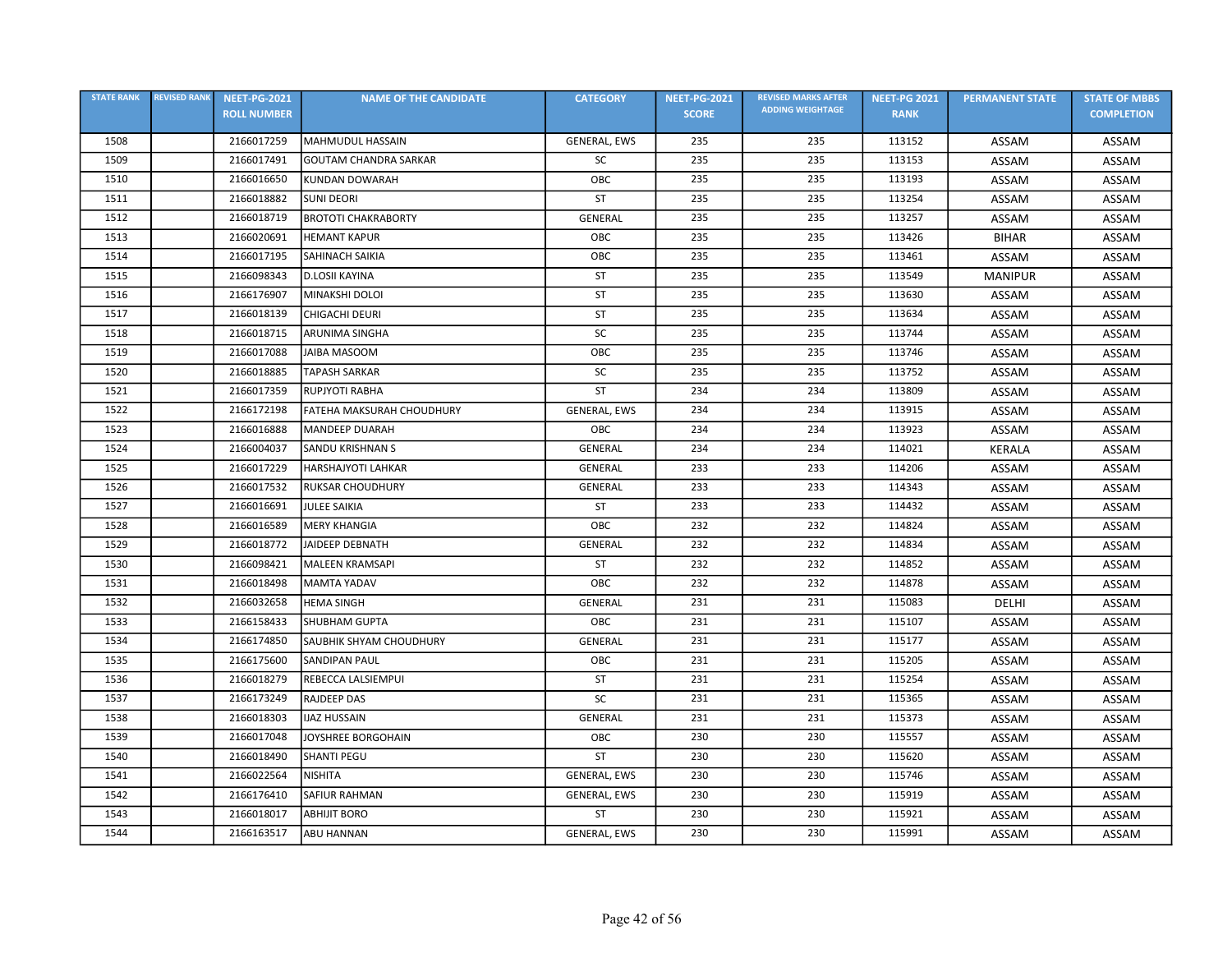| <b>STATE RANK</b> | <b>REVISED RANK</b> | <b>NEET-PG-2021</b> | <b>NAME OF THE CANDIDATE</b> | <b>CATEGORY</b> | <b>NEET-PG-2021</b> | <b>REVISED MARKS AFTER</b> | <b>NEET-PG 2021</b> | <b>PERMANENT STATE</b>   | <b>STATE OF MBBS</b> |
|-------------------|---------------------|---------------------|------------------------------|-----------------|---------------------|----------------------------|---------------------|--------------------------|----------------------|
|                   |                     | <b>ROLL NUMBER</b>  |                              |                 | <b>SCORE</b>        | <b>ADDING WEIGHTAGE</b>    | <b>RANK</b>         |                          | <b>COMPLETION</b>    |
| 1545              |                     | 2166018025          | <b>PRANJEETA DEKA</b>        | <b>ST</b>       | 230                 | 230                        | 115993              | ASSAM                    | ASSAM                |
| 1546              |                     | 2166017606          | DR. ANWAR HUSSAIN            | GENERAL         | 230                 | 230                        | 116004              | ASSAM                    | ASSAM                |
| 1547              |                     | 2166159993          | POOJA GIRI                   | <b>GENERAL</b>  | 229                 | 229                        | 116124              | <b>UTTAR PRADESH</b>     | ASSAM                |
| 1548              |                     | 2166016973          | SHILPA SHARMA                | GENERAL         | 229                 | 229                        | 116204              | <b>ASSAM</b>             | <b>ASSAM</b>         |
| 1549              |                     | 2166017771          | MD FAZAL KARIM SHAH          | <b>GENERAL</b>  | 229                 | 229                        | 116255              | ASSAM                    | ASSAM                |
| 1550              |                     | 2166017928          | <b>CHANDILYA GOGOI</b>       | OBC             | 229                 | 229                        | 116273              | ASSAM                    | ASSAM                |
| 1551              |                     | 2166018186          | <b>BANASMITA HALOI</b>       | SC              | 229                 | 229                        | 116320              | ASSAM                    | ASSAM                |
| 1552              |                     | 2166110747          | <b>NANDKISHOR SAINI</b>      | OBC             | 229                 | 229                        | 116358              | <b>RAJASTHAN</b>         | ASSAM                |
| 1553              |                     | 2166176646          | AZAHAR MEHMUD ISLAM          | GENERAL, EWS    | 229                 | 229                        | 116362              | ASSAM                    | ASSAM                |
| 1554              |                     | 2166152759          | <b>HRISHIKESH GHOSH</b>      | OBC             | 229                 | 229                        | 116371              | ASSAM                    | <b>ASSAM</b>         |
| 1555              |                     | 2166176958          | <b>KARTIK SINGLA</b>         | <b>GENERAL</b>  | 229                 | 229                        | 116374              | <b>PUNJAB</b>            | ASSAM                |
| 1556              |                     | 2166170659          | <b>AMRIT KUMAR SAHA</b>      | <b>GENERAL</b>  | 229                 | 229                        | 116376              | ASSAM                    | <b>ASSAM</b>         |
| 1557              |                     | 2166016849          | <b>DIGANTA DAS</b>           | <b>SC</b>       | 229                 | 229                        | 116393              | ASSAM                    | ASSAM                |
| 1558              |                     | 2166017966          | NAWADEEP BASUMATARY          | <b>ST</b>       | 228                 | 228                        | 116729              | ASSAM                    | ASSAM                |
| 1559              |                     | 2166018316          | <b>UPASANA BORA</b>          | SC              | 228                 | 228                        | 116744              | ASSAM                    | ASSAM                |
| 1560              |                     | 2166018753          | ROSIDUL HOQUE                | OBC             | 228                 | 228                        | 116754              | ASSAM                    | ASSAM                |
| 1561              |                     | 2166017451          | <b>BEAUTY SAHARIA</b>        | <b>GENERAL</b>  | 228                 | 228                        | 116817              | ASSAM                    | ASSAM                |
| 1562              |                     | 2166044628          | <b>MANISHA SHARMA</b>        | <b>GENERAL</b>  | 228                 | 228                        | 116821              | <b>HARYANA</b>           | ASSAM                |
| 1563              |                     | 2166173003          | SNIGDHA HAZARIKA             | OBC             | 228                 | 228                        | 116835              | ASSAM                    | ASSAM                |
| 1564              |                     | 2166018344          | <b>WILSON TIMUNG</b>         | <b>ST</b>       | 227                 | 227                        | 116987              | <b>ASSAM</b>             | ASSAM                |
| 1565              |                     | 2166018258          | <b>MRIDUSMITA NATH</b>       | OBC             | 227                 | 227                        | 117031              | ASSAM                    | ASSAM                |
| 1566              |                     | 2166018034          | <b>SHANTANU NATH</b>         | OBC             | 227                 | 227                        | 117067              | ASSAM                    | ASSAM                |
| 1567              |                     | 2166017377          | <b>PINKY MEDHI</b>           | ОВС             | 227                 | 227                        | 117089              | ASSAM                    | ASSAM                |
| 1568              |                     | 2166018830          | CHANDRA PRAKASH SARMAH       | OBC             | 227                 | 227                        | 117130              | ASSAM                    | ASSAM                |
| 1569              |                     | 2166016695          | <b>SWAPNIL SAURABH DEKA</b>  | ST              | 227                 | 227                        | 117141              | ASSAM                    | ASSAM                |
| 1570              |                     | 2166098336          | <b>SILGINCHI R MARAK</b>     | <b>ST</b>       | 227                 | 227                        | 117146              | MEGHALAYA                | ASSAM                |
| 1571              |                     | 2166018367          | <b>BHASKAR JYOTI SAIKIA</b>  | ST              | 226                 | 226                        | 117273              | ASSAM                    | ASSAM                |
| 1572              |                     | 2166018559          | <b>BIKASH NATH</b>           | OBC             | 226                 | 226                        | 117322              | ASSAM                    | ASSAM                |
| 1573              |                     | 2166031321          | <b>KAGO KANYA</b>            | ST              | 226                 | 226                        | 117620              | <b>ARUNACHAL PRADESH</b> | ASSAM                |
| 1574              |                     | 2166018874          | JAGADISH CHANDRA DEKA        | GENERAL         | 225                 | 225                        | 117670              | ASSAM                    | ASSAM                |
| 1575              |                     | 2166114164          | JITENDRA KUMAR PALSANIA      | OBC             | 225                 | 225                        | 117730              | RAJASTHAN                | ASSAM                |
| 1576              |                     | 2166017198          | PARVEZ ABDULLAH              | <b>GENERAL</b>  | 225                 | 225                        | 117949              | ASSAM                    | ASSAM                |
| 1577              |                     | 2166176408          | <b>JUBAIR AKANDA</b>         | <b>GENERAL</b>  | 225                 | 225                        | 118133              | ASSAM                    | ASSAM                |
| 1578              |                     | 2166101750          | SEKHAR JYOTI DEKA            | <b>GENERAL</b>  | 225                 | 225                        | 118229              | ASSAM                    | ASSAM                |
| 1579              |                     | 2166152430          | <b>RAHUL KUMAR</b>           | OBC             | 225                 | 225                        | 118257              | <b>UTTAR PRADESH</b>     | ASSAM                |
| 1580              |                     | 2166176580          | <b>JUSMITA CHETIA</b>        | OBC             | 225                 | 225                        | 118317              | ASSAM                    | ASSAM                |
| 1581              |                     | 2166018786          | ANUSUA BARMAN                | OBC             | 225                 | 225                        | 118344              | ASSAM                    | ASSAM                |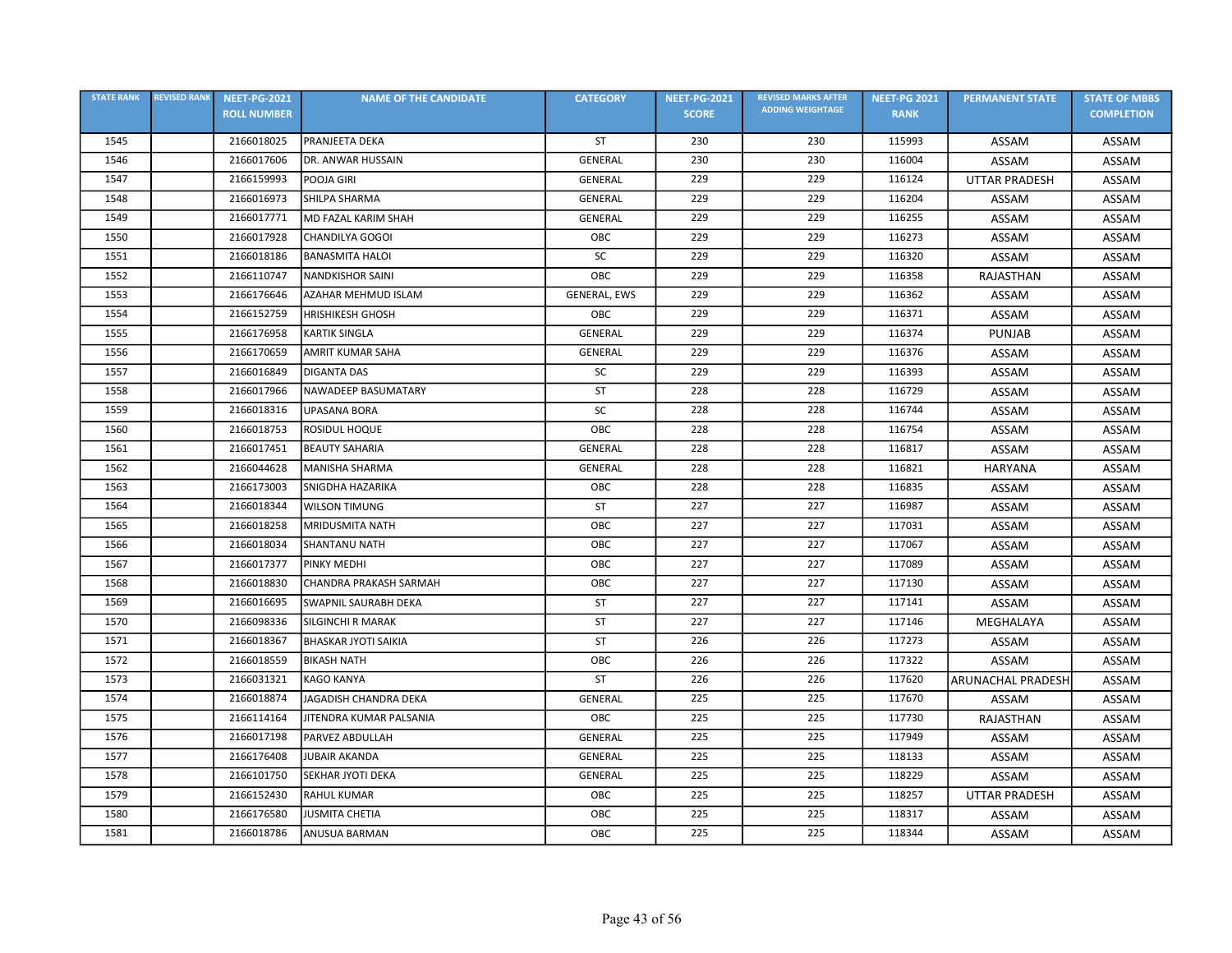| <b>STATE RANK</b> | <b>REVISED RANK</b> | <b>NEET-PG-2021</b> | <b>NAME OF THE CANDIDATE</b> | <b>CATEGORY</b> | <b>NEET-PG-2021</b> | <b>REVISED MARKS AFTER</b> | <b>NEET-PG 2021</b> | <b>PERMANENT STATE</b>   | <b>STATE OF MBBS</b> |
|-------------------|---------------------|---------------------|------------------------------|-----------------|---------------------|----------------------------|---------------------|--------------------------|----------------------|
|                   |                     | <b>ROLL NUMBER</b>  |                              |                 | <b>SCORE</b>        | <b>ADDING WEIGHTAGE</b>    | <b>RANK</b>         |                          | <b>COMPLETION</b>    |
| 1582              |                     | 2166176883          | <b>IQBAL KHAN</b>            | <b>GENERAL</b>  | 225                 | 225                        | 118350              | ASSAM                    | ASSAM                |
| 1583              |                     | 2166016980          | SAUMYA JHA                   | <b>GENERAL</b>  | 225                 | 225                        | 118352              | <b>BIHAR</b>             | ASSAM                |
| 1584              |                     | 2166017695          | <b>ARUP KUMAR PATHAK</b>     | SC              | 224                 | 224                        | 118363              | ASSAM                    | ASSAM                |
| 1585              |                     | 2166176857          | <b>NINZA DAS</b>             | OBC             | 224                 | 224                        | 118388              | <b>ASSAM</b>             | ASSAM                |
| 1586              |                     | 2166176432          | <b>RANA SARKAR</b>           | GENERAL         | 224                 | 224                        | 118497              | ASSAM                    | ASSAM                |
| 1587              |                     | 2166022346          | <b>AMRITA PRITAM</b>         | OBC             | 223                 | 223                        | 118780              | <b>BIHAR</b>             | ASSAM                |
| 1588              |                     | 2166018832          | <b>SWAPNEEL KAUSHIK</b>      | <b>GENERAL</b>  | 223                 | 223                        | 118816              | ASSAM                    | ASSAM                |
| 1589              |                     | 2166098380          | POOJA JAHARISA               | <b>ST</b>       | 223                 | 223                        | 119032              | ASSAM                    | ASSAM                |
| 1590              |                     | 2166176792          | SEHNAJ ROHMAN                | <b>GENERAL</b>  | 223                 | 223                        | 119039              | ASSAM                    | ASSAM                |
| 1592              |                     | 2166017916          | UPASANA CHOUDHURY            | <b>GENERAL</b>  | 223                 | 223                        | 119161              | ASSAM                    | <b>ASSAM</b>         |
| 1593              |                     | 2166097885          | SALSAN TOYO S MOMIN          | <b>ST</b>       | 222                 | 222                        | 119167              | MEGHALAYA                | ASSAM                |
| 1594              |                     | 2166177055          | ZINNATUL ISLAM               | GENERAL, EWS    | 222                 | 222                        | 119407              | ASSAM                    | <b>ASSAM</b>         |
| 1595              |                     | 2166017738          | SHAHIDUR RAHMAN TALUKDAR     | GENERAL         | 222                 | 222                        | 119487              | ASSAM                    | ASSAM                |
| 1596              |                     | 2166173324          | <b>TURANGAN DEVNATH</b>      | OBC             | 222                 | 222                        | 119516              | ASSAM                    | ASSAM                |
| 1597              |                     | 2166016698          | <b>SUBHASH KALING RUKBO</b>  | ST              | 221                 | 221                        | 119534              | <b>ARUNACHAL PRADESH</b> | ASSAM                |
| 1598              |                     | 2166163689          | ADITYA KUMAR SISODIA         | GENERAL         | 221                 | 221                        | 119607              | <b>UTTAR PRADESH</b>     | ASSAM                |
| 1599              |                     | 2166158580          | NITISHA PANDEY               | GENERAL, EWS    | 221                 | 221                        | 119611              | UTTAR PRADESH            | ASSAM                |
| 1600              |                     | 2166017954          | HARTHIS KUMAR ENGLENG        | ST              | 221                 | 221                        | 119696              | ASSAM                    | ASSAM                |
| 1601              |                     | 2166163660          | RAKTIM CHETIAPATRA           | OBC             | 220                 | 220                        | 119894              | ASSAM                    | ASSAM                |
| 1603              |                     | 2166018833          | RAHUL BORO                   | ST              | 220                 | 220                        | 120091              | <b>ASSAM</b>             | ASSAM                |
| 1604              |                     | 2166049700          | MD KHALID JUNG KHAN          | <b>GENERAL</b>  | 220                 | 220                        | 120318              | <b>BIHAR</b>             | ASSAM                |
| 1605              |                     | 2166116679          | <b>AJOY SHARMA</b>           | <b>GENERAL</b>  | 220                 | 220                        | 120342              | ASSAM                    | ASSAM                |
| 1606              |                     | 2166097713          | RYAN RECHENG D SANGMA        | ST              | 220                 | 220                        | 120474              | MEGHALAYA                | ASSAM                |
| 1607              |                     | 2166016891          | <b>RINKU KONWAR</b>          | <b>ST</b>       | 219                 | 219                        | 120672              | ASSAM                    | ASSAM                |
| 1608              |                     | 2166017688          | KAILASH PATI NATH            | OBC             | 219                 | 219                        | 120676              | ASSAM                    | ASSAM                |
| 1609              |                     | 2166017408          | SIDDHARTHA DAS               | <b>SC</b>       | 219                 | 219                        | 120916              | ASSAM                    | ASSAM                |
| 1610              |                     | 2166098030          | <b>ISAAC LALRAWNGBAWLA</b>   | ST              | 219                 | 219                        | 120957              | <b>MIZORAM</b>           | ASSAM                |
| 1611              |                     | 2166172554          | <b>EMMANUEL RABHA</b>        | ST              | 218                 | 218                        | 121253              | ASSAM                    | ASSAM                |
| 1612              |                     | 2166016937          | <b>KULDEEP SARMAH</b>        | <b>GENERAL</b>  | 217                 | 217                        | 121424              | ASSAM                    | ASSAM                |
| 1613              |                     | 2166097722          | CHALLIENSUNG                 | ST              | 217                 | 217                        | 121632              | ASSAM                    | ASSAM                |
| 1614              |                     | 2166176505          | PLABITA SARMAH               | <b>GENERAL</b>  | 217                 | 217                        | 121710              | ASSAM                    | ASSAM                |
| 1615              |                     | 2166018851          | DIMPI BODO                   | ST              | 216                 | 216                        | 121847              | ASSAM                    | ASSAM                |
| 1616              |                     | 2166176488          | <b>ANTARA KUNDU</b>          | ОВС             | 216                 | 216                        | 121855              | ASSAM                    | ASSAM                |
| 1618              |                     | 2166018806          | RITTIK BHARADWAJ             | <b>GENERAL</b>  | 216                 | 216                        | 121993              | ASSAM                    | ASSAM                |
| 1619              |                     | 2166176328          | <b>HIMADRI BISWAS</b>        | <b>SC</b>       | 215                 | 215                        | 122125              | ASSAM                    | ASSAM                |
| 1620              |                     | 2166017729          | <b>UDDIPTA TALUKDAR</b>      | OBC             | 215                 | 215                        | 122233              | ASSAM                    | ASSAM                |
| 1621              |                     | 2166163109          | <b>SHRUTILEKHA DEVI</b>      | <b>GENERAL</b>  | 215                 | 215                        | 122325              | ASSAM                    | ASSAM                |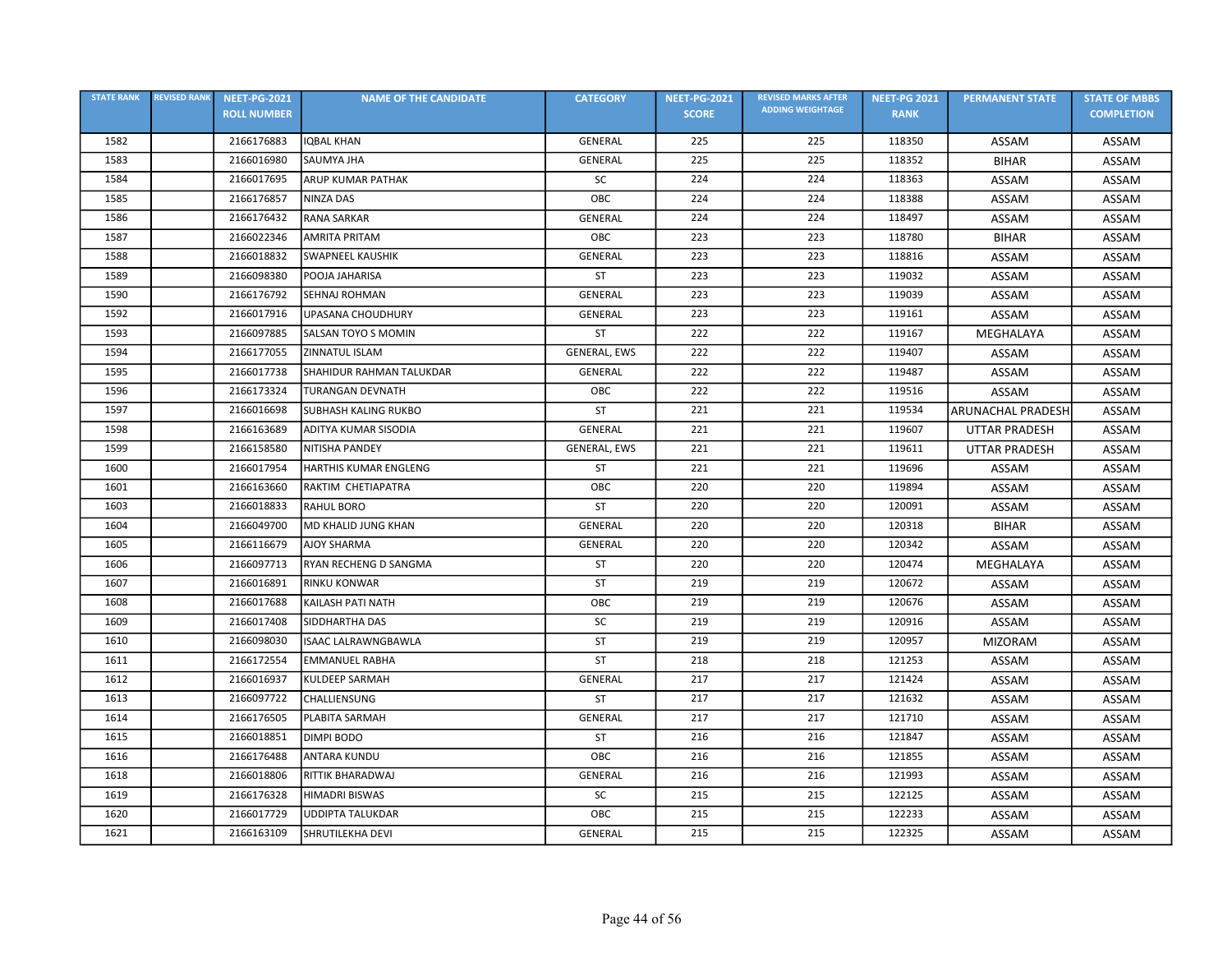| <b>STATE RANK</b> | <b>REVISED RANK</b> | <b>NEET-PG-2021</b> | <b>NAME OF THE CANDIDATE</b> | <b>CATEGORY</b>     | <b>NEET-PG-2021</b> | <b>REVISED MARKS AFTER</b> | <b>NEET-PG 2021</b> | <b>PERMANENT STATE</b>   | <b>STATE OF MBBS</b> |
|-------------------|---------------------|---------------------|------------------------------|---------------------|---------------------|----------------------------|---------------------|--------------------------|----------------------|
|                   |                     | <b>ROLL NUMBER</b>  |                              |                     | <b>SCORE</b>        | <b>ADDING WEIGHTAGE</b>    | <b>RANK</b>         |                          | <b>COMPLETION</b>    |
| 1622              |                     | 2166064440          | NIVED N K                    | <b>GENERAL</b>      | 215                 | 215                        | 122354              | KERALA                   | ASSAM                |
| 1623              |                     | 2166170668          | SANDIPA CHAKRABORTY          | <b>GENERAL</b>      | 215                 | 215                        | 122814              | ASSAM                    | ASSAM                |
| 1624              |                     | 2166173928          | <b>TAPI KOMA</b>             | ST                  | 214                 | 214                        | 122955              | <b>ARUNACHAL PRADESH</b> | ASSAM                |
| 1625              |                     | 2166177155          | <b>SWARNALI DEY</b>          | GENERAL             | 214                 | 214                        | 122994              | <b>WEST BENGAL</b>       | ASSAM                |
| 1626              |                     | 2166017561          | <b>NISAR AHMED</b>           | OBC                 | 214                 | 214                        | 123078              | RAJASTHAN                | ASSAM                |
| 1627              |                     | 2166017743          | <b>MUHSINA RAHMAN</b>        | GENERAL             | 214                 | 214                        | 123192              | ASSAM                    | ASSAM                |
| 1628              |                     | 2166092428          | APALA BHATTACHARJEE          | GENERAL             | 214                 | 214                        | 123226              | ASSAM                    | ASSAM                |
| 1629              |                     | 2166017051          | RAJMONISH SH. THAKUR         | OBC                 | 213                 | 213                        | 123508              | ASSAM                    | ASSAM                |
| 1630              |                     | 2166098459          | TISHUSA J SANGMA             | <b>ST</b>           | 213                 | 213                        | 123563              | MEGHALAYA                | ASSAM                |
| 1631              |                     | 2166017923          | <b>RINKI DUSAD</b>           | OBC                 | 212                 | 212                        | 123822              | ASSAM                    | ASSAM                |
| 1632              |                     | 2166172843          | <b>ROHIT DAS</b>             | SC                  | 212                 | 212                        | 123829              | ASSAM                    | ASSAM                |
| 1633              |                     | 2166016624          | <b>DIMPI THAKURIA</b>        | OBC                 | 211                 | 211                        | 124160              | ASSAM                    | ASSAM                |
| 1634              |                     | 2166017216          | <b>ANAMIKA DAS</b>           | SC                  | 211                 | 211                        | 124172              | ASSAM                    | ASSAM                |
| 1635              |                     | 2166027960          | NAMRIDINBOU NEWMAI           | <b>ST</b>           | 211                 | 211                        | 124195              | NAGALAND                 | ASSAM                |
| 1636              |                     | 2166016957          | <b>NABANITA DEURI</b>        | ST                  | 211                 | 211                        | 124253              | ASSAM                    | ASSAM                |
| 1637              |                     | 2166018214          | <b>TASLIMA AHMED</b>         | GENERAL             | 211                 | 211                        | 124267              | ASSAM                    | ASSAM                |
| 1638              |                     | 2166018123          | <b>ARJUN SHARMA</b>          | <b>GENERAL</b>      | 210                 | 210                        | 124298              | ASSAM                    | ASSAM                |
| 1639              |                     | 2166017800          | REZAUL KARIM AHMED           | GENERAL             | 210                 | 210                        | 124392              | ASSAM                    | ASSAM                |
| 1640              |                     | 2166016987          | <b>SHABNAM ALI</b>           | GENERAL             | 210                 | 210                        | 124457              | ASSAM                    | ASSAM                |
| 1641              |                     | 2166016926          | <b>SUBRATA ROY</b>           | SC                  | 210                 | 210                        | 124520              | ASSAM                    | ASSAM                |
| 1642              |                     | 2166018437          | <b>AKANKSHA SONOWAL</b>      | ST                  | 210                 | 210                        | 124527              | ASSAM                    | ASSAM                |
| 1643              |                     | 2166016677          | PABITRA PRAN HAZARIKA        | OBC                 | 210                 | 210                        | 124639              | ASSAM                    | ASSAM                |
| 1644              |                     | 2166176456          | AFRUZA AKHTAR                | GENERAL, EWS        | 210                 | 210                        | 124699              | ASSAM                    | ASSAM                |
| 1645              |                     | 2166016811          | <b>MANISHA KUMARI</b>        | <b>SC</b>           | 210                 | 210                        | 124771              | RAJASTHAN                | ASSAM                |
| 1646              |                     | 2166117967          | <b>ANURAG KHAWAS</b>         | OBC                 | 210                 | 210                        | 124896              | <b>SIKKIM</b>            | ASSAM                |
| 1647              |                     | 2166052477          | POPI DAS                     | <b>SC</b>           | 210                 | 210                        | 124901              | KARNATAKA                | ASSAM                |
| 1648              |                     | 2166176650          | RUMOJ AUQAF                  | OBC                 | 209                 | 209                        | 124962              | <b>UTTAR PRADESH</b>     | ASSAM                |
| 1649              |                     | 2166018653          | REBECCA RAMHLIMUM            | ST                  | 209                 | 209                        | 124987              | ASSAM                    | ASSAM                |
| 1650              |                     | 2166018671          | <b>RATUL SINHA</b>           | <b>GENERAL</b>      | 209                 | 209                        | 125005              | ASSAM                    | ASSAM                |
| 1651              |                     | 2166017421          | <b>TUSHAR DAS</b>            | SC                  | 209                 | 209                        | 125205              | ASSAM                    | ASSAM                |
| 1652              |                     | 2166100603          | UTPAL MAZUMDAR               | OBC                 | 209                 | 209                        | 125242              | ASSAM                    | ASSAM                |
| 1653              |                     | 2166017365          | <b>RITURAJ HATIKAKOTY</b>    | GENERAL             | 209                 | 209                        | 125249              | ASSAM                    | ASSAM                |
| 1654              |                     | 2166016801          | SHABANA YASMIN               | GENERAL             | 208                 | 208                        | 125412              | ASSAM                    | ASSAM                |
| 1655              |                     | 2166176422          | LUTHFAR HOSSAIN PRODHANI     | GENERAL, EWS        | 207                 | 207                        | 125770              | ASSAM                    | ASSAM                |
| 1656              |                     | 2166177037          | <b>DR SHOHIDUL ISLAM</b>     | <b>GENERAL, EWS</b> | 207                 | 207                        | 126057              | ASSAM                    | ASSAM                |
| 1657              |                     | 2166016960          | MD. MANZURUL HOQUE           | GENERAL, EWS        | 206                 | 206                        | 126169              | ASSAM                    | ASSAM                |
| 1658              |                     | 2166018561          | DAWIPAYAN DEB                | GENERAL             | 206                 | 206                        | 126181              | ASSAM                    | ASSAM                |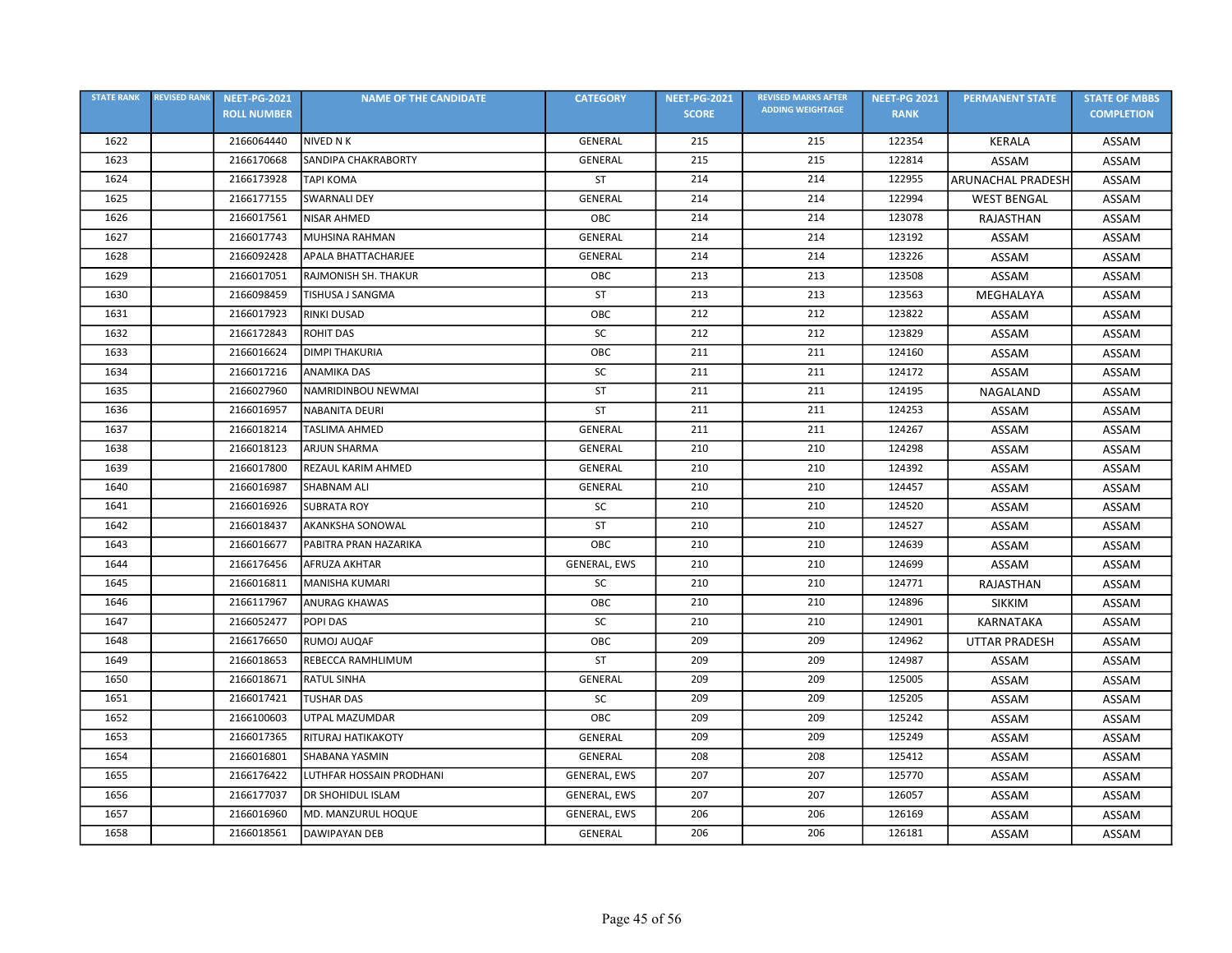| <b>STATE RANK</b> | <b>REVISED RANK</b> | <b>NEET-PG-2021</b> | <b>NAME OF THE CANDIDATE</b> | <b>CATEGORY</b> | <b>NEET-PG-2021</b> | <b>REVISED MARKS AFTER</b> | <b>NEET-PG 2021</b> | <b>PERMANENT STATE</b>   | <b>STATE OF MBBS</b> |
|-------------------|---------------------|---------------------|------------------------------|-----------------|---------------------|----------------------------|---------------------|--------------------------|----------------------|
|                   |                     | <b>ROLL NUMBER</b>  |                              |                 | <b>SCORE</b>        | <b>ADDING WEIGHTAGE</b>    | <b>RANK</b>         |                          | <b>COMPLETION</b>    |
| 1659              |                     | 2166017557          | MIRDHA SANOWAR HOSSAIN       | <b>GENERAL</b>  | 206                 | 206                        | 126252              | ASSAM                    | ASSAM                |
| 1660              |                     | 2166166507          | HARISH CHAND SAROJ           | SC              | 206                 | 206                        | 126280              | <b>UTTAR PRADESH</b>     | ASSAM                |
| 1661              |                     | 2166097831          | PROTIBHA RABHA               | <b>ST</b>       | 206                 | 206                        | 126310              | MEGHALAYA                | ASSAM                |
| 1662              |                     | 2166176405          | ABEDUL ISLAM BHUIAH          | GENERAL         | 206                 | 206                        | 126355              | ASSAM                    | ASSAM                |
| 1663              |                     | 2166016668          | POPCEE GOGOI                 | ОВС             | 206                 | 206                        | 126453              | ASSAM                    | ASSAM                |
| 1664              |                     | 2166176893          | PRADIPTA SAHA                | GENERAL         | 206                 | 206                        | 126454              | ASSAM                    | ASSAM                |
| 1665              |                     | 2166017732          | <b>GUNAJIT SARMA</b>         | GENERAL         | 205                 | 205                        | 126628              | ASSAM                    | ASSAM                |
| 1666              |                     | 2166017003          | MRIGANKA DAS                 | OBC             | 205                 | 205                        | 127039              | ASSAM                    | ASSAM                |
| 1667              |                     | 2166173039          | <b>SUDIP SINHA</b>           | OBC             | 205                 | 205                        | 127102              | ASSAM                    | ASSAM                |
| 1668              |                     | 2166017248          | KHADIZA AN TAHERA            | GENERAL         | 205                 | 205                        | 127136              | ASSAM                    | ASSAM                |
| 1669              |                     | 2166018189          | <b>SHAURABH ARJYA</b>        | SC              | 204                 | 204                        | 127160              | ASSAM                    | ASSAM                |
| 1670              |                     | 2166018053          | <b>RUHUL AMIN</b>            | GENERAL, EWS    | 204                 | 204                        | 127185              | ASSAM                    | ASSAM                |
| 1671              |                     | 2166017746          | <b>BIJOY DEBBARMA</b>        | <b>ST</b>       | 204                 | 204                        | 127188              | <b>TRIPURA</b>           | ASSAM                |
| 1672              |                     | 2166111035          | KAMLESH KUMAR SAINI          | OBC             | 204                 | 204                        | 127326              | RAJASTHAN                | ASSAM                |
| 1673              |                     | 2166016665          | <b>KIME UNU</b>              | <b>ST</b>       | 204                 | 204                        | 127430              | <b>ARUNACHAL PRADESH</b> | ASSAM                |
| 1674              |                     | 2166176474          | <b>AMLAN GHOSH</b>           | OBC             | 204                 | 204                        | 127483              | ASSAM                    | ASSAM                |
| 1675              |                     | 2166173633          | <b>KAUSHIK BARUAH</b>        | <b>GENERAL</b>  | 203                 | 203                        | 127497              | ASSAM                    | ASSAM                |
| 1676              |                     | 2166018218          | PRANJAL DUTTA                | <b>GENERAL</b>  | 203                 | 203                        | 127563              | ASSAM                    | ASSAM                |
| 1677              |                     | 2166016789          | O PREM KUMAR SINGHA          | OBC             | 203                 | 203                        | 127585              | ASSAM                    | ASSAM                |
| 1678              |                     | 2166017130          | SOUPAYAN PAUL CHOWDHURY      | GENERAL         | 203                 | 203                        | 127670              | ASSAM                    | ASSAM                |
| 1679              |                     | 2166114370          | NITIN KUMAR NENIWAL          | <b>SC</b>       | 203                 | 203                        | 127675              | RAJASTHAN                | ASSAM                |
| 1680              |                     | 2166016966          | <b>BIDISHA SONOWAL</b>       | <b>ST</b>       | 203                 | 203                        | 127708              | ASSAM                    | ASSAM                |
| 1681              |                     | 2166174446          | NASIM ALAM FAROOQUE          | GENERAL         | 203                 | 203                        | 127737              | ASSAM                    | ASSAM                |
| 1682              |                     | 2166097740          | <b>SENGREY D. MARAK</b>      | ST              | 202                 | 202                        | 127839              | MEGHALAYA                | ASSAM                |
| 1683              |                     | 2166017186          | MEHDI HASAN NAGORI           | GENERAL, EWS    | 202                 | 202                        | 128067              | ASSAM                    | ASSAM                |
| 1684              |                     | 2166100834          | <b>ASHISH SHAH</b>           | OBC             | 201                 | 201                        | 128325              | ASSAM                    | ASSAM                |
| 1685              |                     | 2166017035          | PIMPI DEORI                  | <b>ST</b>       | 201                 | 201                        | 128371              | ASSAM                    | ASSAM                |
| 1686              |                     | 2166018699          | <b>SUPRIYO ROY</b>           | <b>SC</b>       | 201                 | 201                        | 128415              | ASSAM                    | ASSAM                |
| 1687              |                     | 2166017012          | <b>HIRANYAJIT GOHAIN</b>     | OBC             | 201                 | 201                        | 128430              | ASSAM                    | ASSAM                |
| 1688              |                     | 2166018611          | <b>PRITAM DAS</b>            | GENERAL, EWS    | 201                 | 201                        | 128455              | ASSAM                    | ASSAM                |
| 1689              |                     | 2166017101          | PRIYANKA DEBNATH             | OBC             | 200                 | 200                        | 128658              | ASSAM                    | ASSAM                |
| 1690              |                     | 2166018348          | <b>OLIVIAN LYNGDOH</b>       | <b>ST</b>       | 200                 | 200                        | 128888              | MEGHALAYA                | ASSAM                |
| 1691              |                     | 2166098196          | IMANUEL LALMALSAWM           | ST              | 200                 | 200                        | 129029              | <b>MANIPUR</b>           | ASSAM                |
|                   |                     |                     | PULAMTE                      |                 |                     |                            |                     |                          |                      |
| 1692              |                     | 2166176442          | <b>SUMIT RAJAK</b>           | SC              | 200                 | 200                        | 129035              | ASSAM                    | ASSAM                |
| 1693              |                     | 2166017306          | <b>NANDINI BARUAH</b>        | GENERAL         | 200                 | 200                        | 129105              | ASSAM                    | ASSAM                |
| 1694              |                     | 2166176725          | MIRANDA BORA                 | OBC             | 200                 | 200                        | 129125              | ASSAM                    | ASSAM                |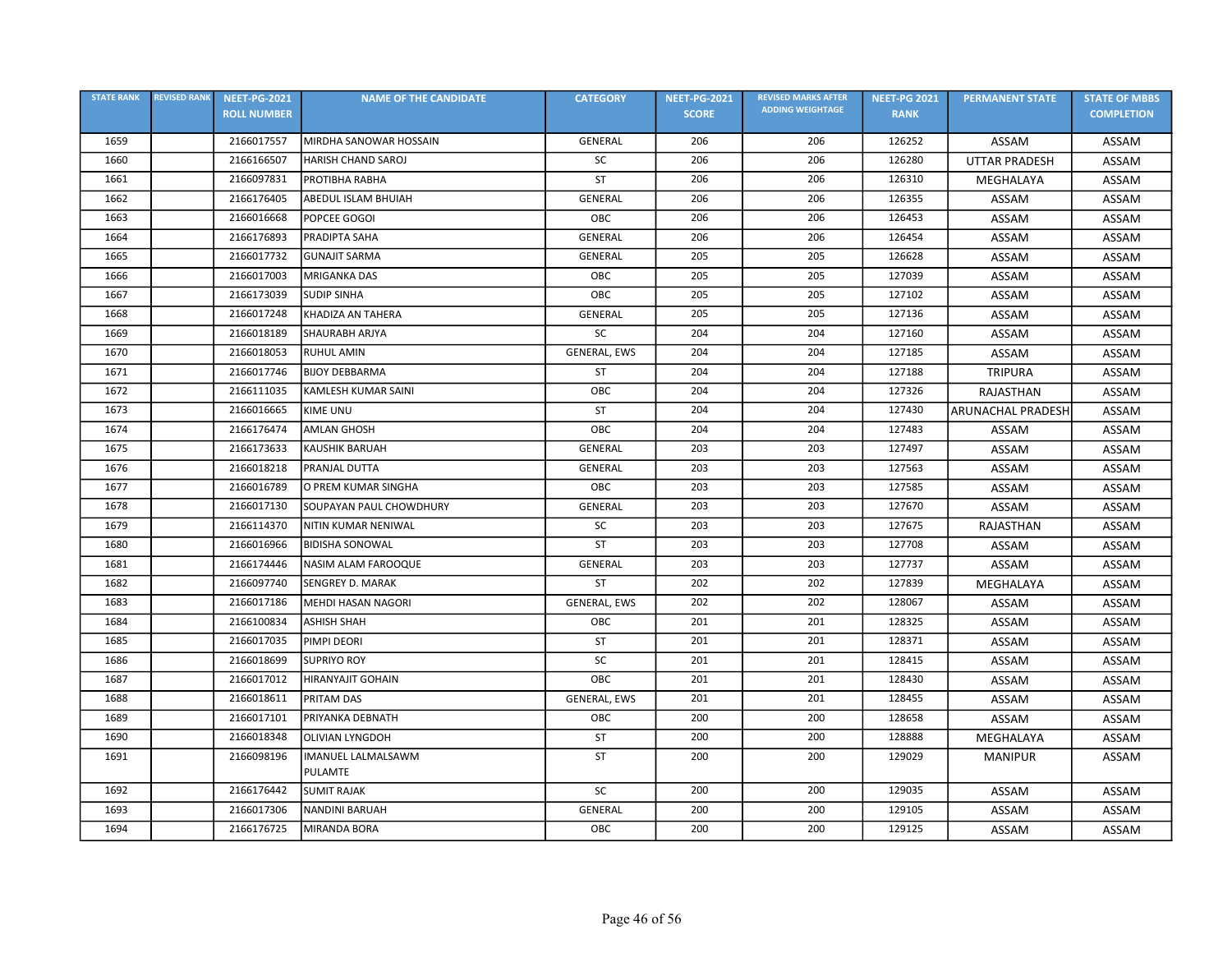| <b>STATE RANK</b> | <b>REVISED RANK</b> | <b>NEET-PG-2021</b> | <b>NAME OF THE CANDIDATE</b>   | <b>CATEGORY</b> | <b>NEET-PG-2021</b> | <b>REVISED MARKS AFTER</b> | <b>NEET-PG 2021</b> | <b>PERMANENT STATE</b>   | <b>STATE OF MBBS</b> |
|-------------------|---------------------|---------------------|--------------------------------|-----------------|---------------------|----------------------------|---------------------|--------------------------|----------------------|
|                   |                     | <b>ROLL NUMBER</b>  |                                |                 | <b>SCORE</b>        | <b>ADDING WEIGHTAGE</b>    | <b>RANK</b>         |                          | <b>COMPLETION</b>    |
| 1695              |                     | 2166099107          | SANTOSH KUMAR SARANGI          | GENERAL         | 200                 | 200                        | 129159              | <b>ODISHA</b>            | ASSAM                |
| 1696              |                     | 2166017802          | HIMAN JYOTI DAS                | GENERAL         | 200                 | 200                        | 129216              | ASSAM                    | ASSAM                |
| 1697              |                     | 2166016598          | <b>RUPALI MAM</b>              | ST              | 199                 | 199                        | 129282              | <b>ARUNACHAL PRADESH</b> | ASSAM                |
| 1698              |                     | 2166017414          | <b>MIRLONGKI TERANG</b>        | <b>ST</b>       | 199                 | 199                        | 129300              | ASSAM                    | ASSAM                |
| 1699              |                     | 2166016606          | <b>ASHIM BORUAH</b>            | OBC             | 199                 | 199                        | 129382              | ASSAM                    | ASSAM                |
| 1700              |                     | 2166016681          | <b>SURAJ PEGU</b>              | ST              | 199                 | 199                        | 129388              | ASSAM                    | ASSAM                |
| 1701              |                     | 2166164681          | <b>SANJAY KUTUM</b>            | <b>ST</b>       | 198                 | 198                        | 129636              | ASSAM                    | ASSAM                |
| 1702              |                     | 2166176565          | <b>BHASKAR SEN</b>             | GENERAL         | 198                 | 198                        | 129842              | <b>WEST BENGAL</b>       | ASSAM                |
| 1703              |                     | 2166170300          | ANITA DEBBARMA                 | <b>ST</b>       | 198                 | 198                        | 129919              | <b>TRIPURA</b>           | ASSAM                |
| 1704              |                     | 2166018613          | <b>SUEL AHMED LASKAR</b>       | GENERAL         | 197                 | 197                        | 129978              | ASSAM                    | ASSAM                |
| 1705              |                     | 2166018484          | <b>BRONEAL L VARTE</b>         | <b>ST</b>       | 197                 | 197                        | 130021              | <b>ASSAM</b>             | ASSAM                |
| 1706              |                     | 2166017356          | SUPRIYA SONOWAL                | <b>ST</b>       | 196                 | 196                        | 130594              | ASSAM                    | ASSAM                |
| 1707              |                     | 2166177036          | <b>SOURAV BARUA</b>            | GENERAL, EWS    | 195                 | 195                        | 130971              | ASSAM                    | ASSAM                |
| 1708              |                     | 2166110316          | <b>VINOD KUMAR BALAI</b>       | <b>SC</b>       | 195                 | 195                        | 130987              | <b>RAJASTHAN</b>         | ASSAM                |
| 1709              |                     | 2166021923          | <b>ANGKITA KEMPRAI</b>         | ST              | 194                 | 194                        | 131371              | ASSAM                    | ASSAM                |
| 1710              |                     | 2166017189          | <b>OMAR FARUK</b>              | GENERAL, EWS    | 194                 | 194                        | 131405              | ASSAM                    | ASSAM                |
| 1711              |                     | 2166050334          | <b>DEEPALI PRASAD</b>          | OBC             | 194                 | 194                        | 131461              | <b>BIHAR</b>             | ASSAM                |
| 1712              |                     | 2166177004          | <b>MANJAREE JAIN</b>           | GENERAL         | 194                 | 194                        | 131542              | ASSAM                    | ASSAM                |
| 1713              |                     | 2166017126          | PRIYANKA CHOWDHURY             | OBC             | 194                 | 194                        | 131598              | ASSAM                    | ASSAM                |
| 1714              |                     | 2166098307          | <b>JAMKHOCHON BAITE</b>        | <b>ST</b>       | 194                 | 194                        | 131599              | <b>MANIPUR</b>           | ASSAM                |
| 1715              |                     | 2166016594          | RAJASHREE BORA                 | GENERAL         | 193                 | 193                        | 131892              | ASSAM                    | ASSAM                |
| 1716              |                     | 2166016900          | <b>BITU KURMI</b>              | OBC             | 193                 | 193                        | 131927              | ASSAM                    | ASSAM                |
| 1717              |                     | 2166018382          | POOJA SONOWAL                  | <b>ST</b>       | 193                 | 193                        | 132013              | ASSAM                    | ASSAM                |
| 1718              |                     | 2166176403          | <b>ABDUL AMINUL</b>            | GENERAL         | 193                 | 193                        | 132020              | ASSAM                    | ASSAM                |
| 1719              |                     | 2166016992          | ASAAD AHMED NURANI             | GENERAL, EWS    | 192                 | 192                        | 132153              | ASSAM                    | ASSAM                |
| 1720              |                     | 2166176545          | <b>AKANKSHA YADAV</b>          | OBC             | 192                 | 192                        | 132277              | <b>UTTAR PRADESH</b>     | ASSAM                |
| 1721              |                     | 2166018467          | PRIYANKA CHETIA                | OBC             | 192                 | 192                        | 132352              | ASSAM                    | ASSAM                |
| 1722              |                     | 2166018652          | <b>BISWAPRIYA CHOUDHURY</b>    | GENERAL         | 192                 | 192                        | 132362              | ASSAM                    | ASSAM                |
| 1723              |                     | 2166017756          | <b>SUBHRA SARMA</b>            | <b>GENERAL</b>  | 191                 | 191                        | 132687              | ASSAM                    | ASSAM                |
| 1724              |                     | 2166018635          | <b>IMRAN HUSSAIN CHOUDHURY</b> | <b>GENERAL</b>  | 191                 | 191                        | 132704              | ASSAM                    | ASSAM                |
| 1725              |                     | 2166017860          | <b>NEKIB CHOUDHURY</b>         | GENERAL         | 190                 | 190                        | 132829              | ASSAM                    | ASSAM                |
| 1726              |                     | 2166058156          | <b>RUMPY SAHU</b>              | OBC             | 190                 | 190                        | 132851              | ASSAM                    | ASSAM                |
| 1727              |                     | 2166018809          | RITUPARNA BORAH                | OBC             | 190                 | 190                        | 132888              | ASSAM                    | ASSAM                |
| 1728              |                     | 2166018889          | DR. LIPIKA DEVI                | GENERAL         | 190                 | 190                        | 132910              | ASSAM                    | ASSAM                |
| 1729              |                     | 2166017416          | KINGKAR MEDHI                  | GENERAL, EWS    | 190                 | 190                        | 132921              | ASSAM                    | ASSAM                |
| 1730              |                     | 2166018448          | PRAGYAN PRATIM BORA<br>SONOWAL | <b>ST</b>       | 190                 | 190                        | 132983              | ASSAM                    | ASSAM                |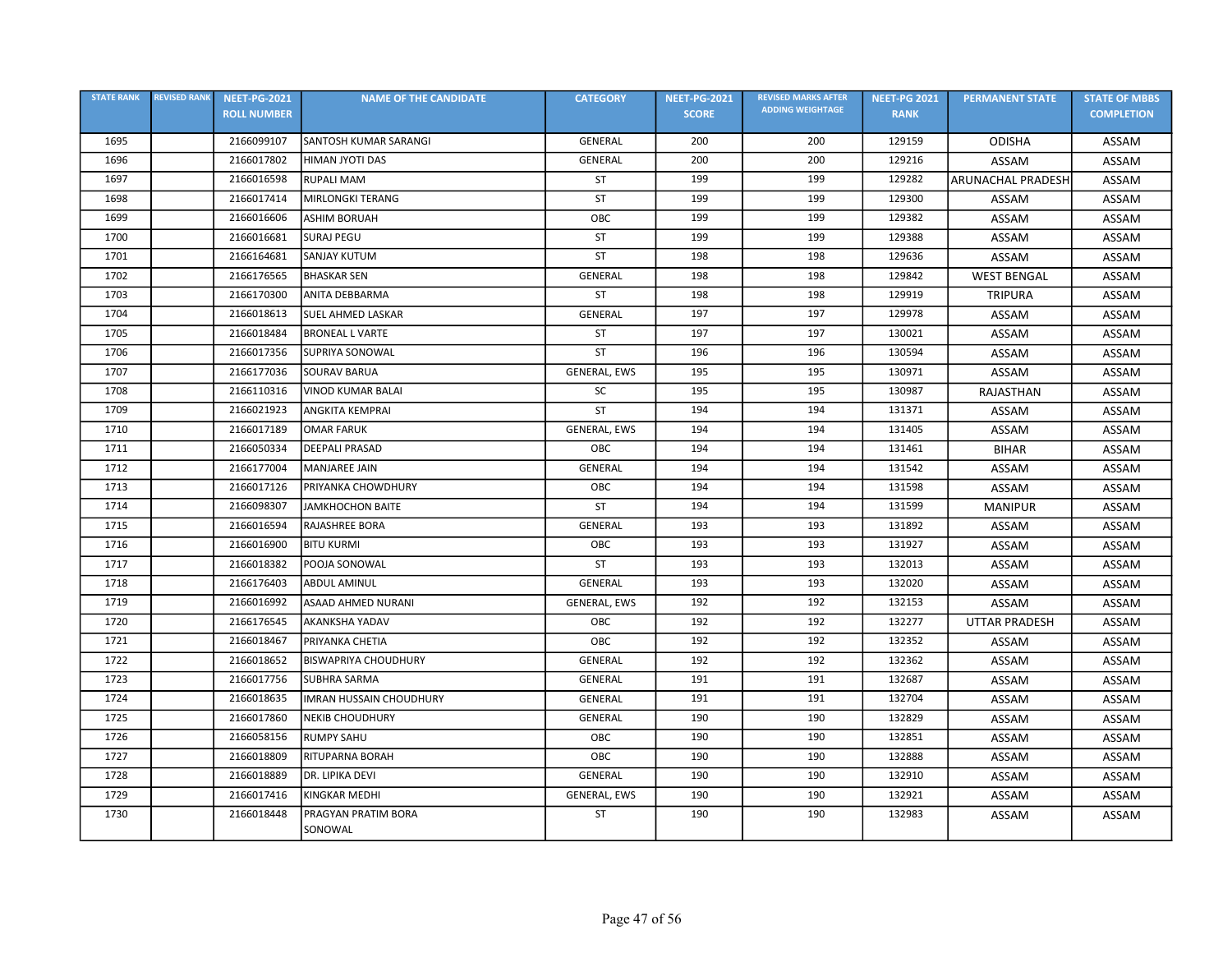| <b>STATE RANK</b> | <b>REVISED RANK</b> | <b>NEET-PG-2021</b> | <b>NAME OF THE CANDIDATE</b> | <b>CATEGORY</b> | <b>NEET-PG-2021</b> | <b>REVISED MARKS AFTER</b> | <b>NEET-PG 2021</b> | <b>PERMANENT STATE</b> | <b>STATE OF MBBS</b> |
|-------------------|---------------------|---------------------|------------------------------|-----------------|---------------------|----------------------------|---------------------|------------------------|----------------------|
|                   |                     | <b>ROLL NUMBER</b>  |                              |                 | <b>SCORE</b>        | <b>ADDING WEIGHTAGE</b>    | <b>RANK</b>         |                        | <b>COMPLETION</b>    |
| 1731              |                     | 2166176696          | <b>KARISHMITA SAIKIA</b>     | OBC             | 190                 | 190                        | 133238              | ASSAM                  | ASSAM                |
| 1732              |                     | 2166017516          | <b>HUMAYUN AHMED</b>         | <b>GENERAL</b>  | 189                 | 189                        | 133494              | ASSAM                  | ASSAM                |
| 1733              |                     | 2166016791          | <b>RANI BABY NARAH</b>       | ST              | 189                 | 189                        | 133663              | ASSAM                  | ASSAM                |
| 1734              |                     | 2166017268          | <b>MUKTAR HUSSAIN BAHAR</b>  | GENERAL         | 189                 | 189                        | 133731              | ASSAM                  | ASSAM                |
| 1735              |                     | 2166177052          | <b>SHARMEEN AHMED</b>        | <b>GENERAL</b>  | 189                 | 189                        | 133785              | ASSAM                  | ASSAM                |
| 1736              |                     | 2166097799          | <b>DEBAKAR HAJONG</b>        | <b>ST</b>       | 188                 | 188                        | 133856              | MEGHALAYA              | ASSAM                |
| 1737              |                     | 2166177197          | JENETH RAMHMANGAI HMAR       | ST              | 188                 | 188                        | 133860              | ASSAM                  | ASSAM                |
| 1738              |                     | 2166018685          | SAYANTAN DAS                 | SC              | 188                 | 188                        | 133862              | ASSAM                  | ASSAM                |
| 1739              |                     | 2166017578          | <b>BISHALDEEP DAS</b>        | SC              | 188                 | 188                        | 134027              | ASSAM                  | ASSAM                |
| 1740              |                     | 2166016812          | <b>BIBEK DEY</b>             | OBC             | 188                 | 188                        | 134063              | ASSAM                  | ASSAM                |
| 1741              |                     | 2166176676          | <b>PURABI DOLEY</b>          | <b>ST</b>       | 187                 | 187                        | 134255              | ASSAM                  | ASSAM                |
| 1742              |                     | 2166018185          | <b>SUDHA KURMI</b>           | OBC             | 186                 | 186                        | 134562              | ASSAM                  | ASSAM                |
| 1743              |                     | 2166173266          | SIEUKPHA RAJKHOWA            | OBC             | 186                 | 186                        | 134575              | ASSAM                  | ASSAM                |
| 1744              |                     | 2166174020          | <b>NIKITA PAUL</b>           | OBC             | 186                 | 186                        | 134598              | ASSAM                  | ASSAM                |
| 1745              |                     | 2166097705          | JEFFREY OSWIN RYNJAH         | <b>ST</b>       | 186                 | 186                        | 134732              | MEGHALAYA              | ASSAM                |
| 1746              |                     | 2166018182          | <b>MILI BASUMATARY</b>       | <b>ST</b>       | 186                 | 186                        | 134844              | ASSAM                  | ASSAM                |
| 1747              |                     | 2166098015          | C.VANLALREMSIAMA             | ST              | 185                 | 185                        | 134921              | <b>MIZORAM</b>         | ASSAM                |
| 1748              |                     | 2166175434          | <b>SWARNABH HANDIQUE</b>     | OBC             | 185                 | 185                        | 134948              | ASSAM                  | ASSAM                |
| 1749              |                     | 2166097791          | LEOJUSH D SANGMA             | ST              | 185                 | 185                        | 135009              | MEGHALAYA              | ASSAM                |
| 1750              |                     | 2166017910          | <b>RAHUL KUMAR</b>           | SC              | 185                 | 185                        | 135066              | RAJASTHAN              | ASSAM                |
| 1751              |                     | 2166018423          | <b>SURJYALI MAHELA</b>       | ST              | 185                 | 185                        | 135449              | ASSAM                  | ASSAM                |
| 1752              |                     | 2166030803          | MINERVA KHUTTIYA BROOK       | ST              | 185                 | 185                        | 135453              | ASSAM                  | ASSAM                |
| 1753              |                     | 2166176865          | <b>MD ZIAUL KARIM</b>        | GENERAL         | 185                 | 185                        | 135456              | ASSAM                  | ASSAM                |
| 1754              |                     | 2166018598          | <b>G. LANSINLU RONGMEI</b>   | <b>ST</b>       | 185                 | 185                        | 135572              | ASSAM                  | ASSAM                |
| 1755              |                     | 2166176418          | RASHIDUL ISLAM               | GENERAL         | 184                 | 184                        | 135658              | <b>ASSAM</b>           | ASSAM                |
| 1756              |                     | 2166176815          | MD ROHUL AMIN AHMED          | GENERAL, EWS    | 184                 | 184                        | 135672              | ASSAM                  | ASSAM                |
| 1757              |                     | 2166017576          | <b>KAKOLI LEKHARU</b>        | GENERAL         | 184                 | 184                        | 135702              | ASSAM                  | ASSAM                |
| 1758              |                     | 2166173936          | CHUANGE R SANGMA             | ST              | 184                 | 184                        | 135725              | MEGHALAYA              | ASSAM                |
| 1759              |                     | 2166017245          | TRIBENI DAS                  | SC              | 184                 | 184                        | 135861              | ASSAM                  | ASSAM                |
| 1760              |                     | 2166018124          | <b>SUMON PAUL</b>            | OBC             | 184                 | 184                        | 135863              | ASSAM                  | ASSAM                |
| 1761              |                     | 2166017917          | <b>JIMI BRAHMA</b>           | <b>ST</b>       | 183                 | 183                        | 135912              | ASSAM                  | ASSAM                |
| 1762              |                     | 2166176668          | <b>JYOTISHMOY PEGU</b>       | ST              | 183                 | 183                        | 135915              | ASSAM                  | ASSAM                |
| 1763              |                     | 2166017354          | DR. MEDINI MOHAN HAZARIKA    | SC              | 183                 | 183                        | 135920              | ASSAM                  | ASSAM                |
| 1764              |                     | 2166018911          | <b>JYOTI BAISHNAB</b>        | SC              | 183                 | 183                        | 135940              | ASSAM                  | ASSAM                |
| 1765              |                     | 2166017896          | <b>HASANUR RAHMAN</b>        | GENERAL         | 183                 | 183                        | 135964              | ASSAM                  | ASSAM                |
| 1766              |                     | 2166017752          | <b>DEEPRANJAN DAS</b>        | SC              | 183                 | 183                        | 136018              | ASSAM                  | ASSAM                |
| 1767              |                     | 2166018945          | <b>SUMAN KUMARI</b>          | OBC             | 183                 | 183                        | 136077              | ASSAM                  | ASSAM                |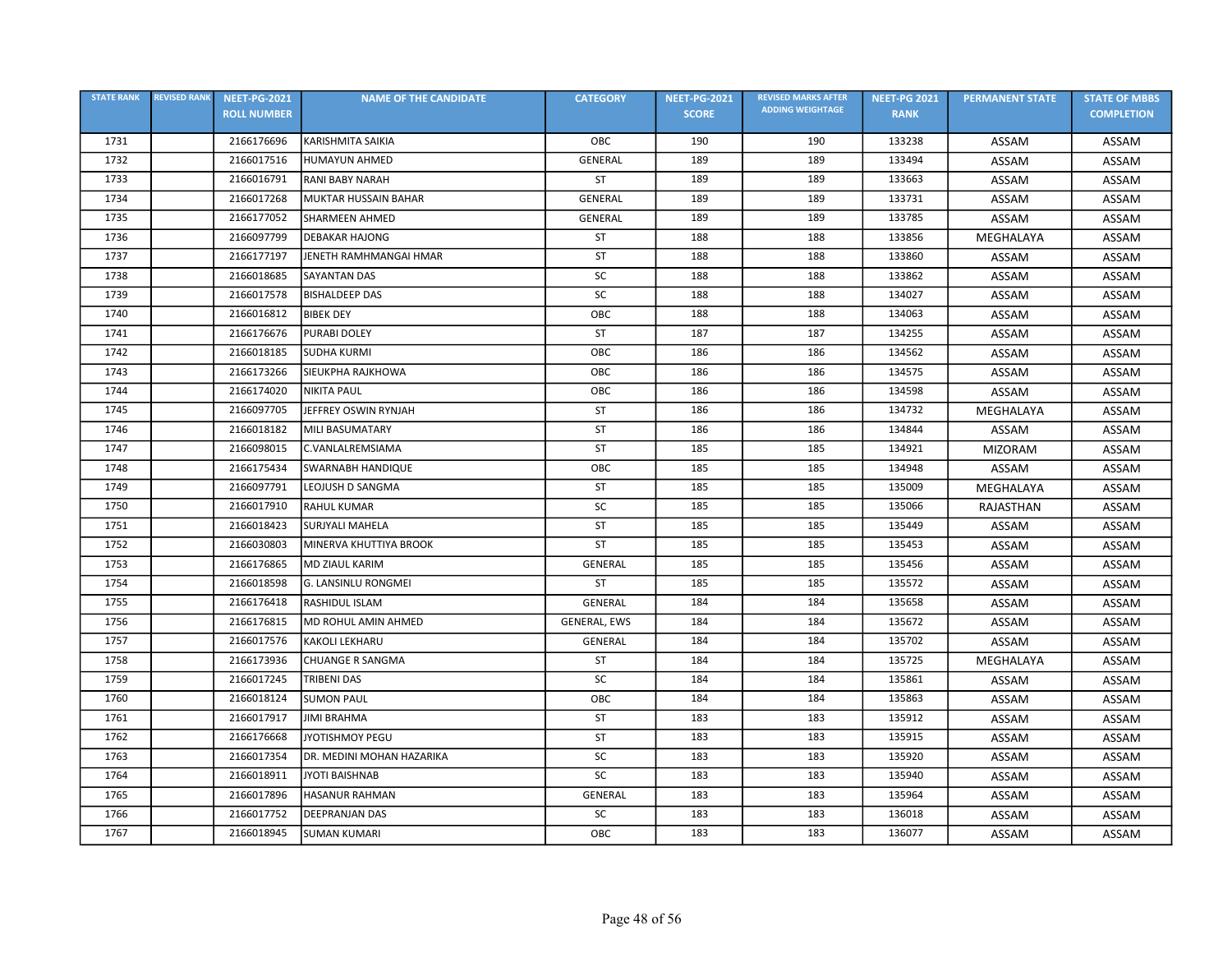| <b>STATE RANK</b> | <b>REVISED RANK</b> | <b>NEET-PG-2021</b> | <b>NAME OF THE CANDIDATE</b> | <b>CATEGORY</b>    | <b>NEET-PG-2021</b> | <b>REVISED MARKS AFTER</b> | <b>NEET-PG 2021</b> | <b>PERMANENT STATE</b>   | <b>STATE OF MBBS</b> |
|-------------------|---------------------|---------------------|------------------------------|--------------------|---------------------|----------------------------|---------------------|--------------------------|----------------------|
|                   |                     | <b>ROLL NUMBER</b>  |                              |                    | <b>SCORE</b>        | <b>ADDING WEIGHTAGE</b>    | <b>RANK</b>         |                          | <b>COMPLETION</b>    |
| 1768              |                     | 2166150074          | JATILESWAR DEBBARMA          | ST                 | 183                 | 183                        | 136125              | <b>TRIPURA</b>           | ASSAM                |
| 1769              |                     | 2166018324          | <b>JURITY PEGU</b>           | <b>ST</b>          | 183                 | 183                        | 136164              | ASSAM                    | ASSAM                |
| 1770              |                     | 2166173614          | <b>DIKSHITA GOGOI</b>        | OBC                | 183                 | 183                        | 136176              | ASSAM                    | ASSAM                |
| 1771              |                     | 2166031307          | <b>HIBU NAMPI</b>            | <b>ST</b>          | 183                 | 183                        | 136217              | <b>ARUNACHAL PRADESH</b> | ASSAM                |
| 1772              |                     | 2166176909          | ROSELIN NARZARY              | <b>ST</b>          | 182                 | 182                        | 136264              | ASSAM                    | ASSAM                |
| 1773              |                     | 2166176455          | <b>MASHUD HUSSAIN</b>        | GENERAL, EWS       | 182                 | 182                        | 136291              | ASSAM                    | ASSAM                |
| 1774              |                     | 2166017213          | ROYAL AZAD                   | GENERAL            | 182                 | 182                        | 136307              | ASSAM                    | ASSAM                |
| 1775              |                     | 2166172408          | <b>MONALI PEGU</b>           | ST                 | 182                 | 182                        | 136328              | ASSAM                    | ASSAM                |
| 1776              |                     | 2166017173          | <b>HUMAYUN KABIR</b>         | <b>GENERAL, PH</b> | 182                 | 182                        | 136381              | ASSAM                    | ASSAM                |
| 1777              |                     | 2166016844          | ANURAAG MAHAPATRA            | OBC                | 182                 | 182                        | 136390              | ASSAM                    | ASSAM                |
| 1778              |                     | 2166016790          | <b>SAGAR GORLOSA</b>         | <b>ST</b>          | 182                 | 182                        | 136499              | ASSAM                    | ASSAM                |
| 1779              |                     | 2166017038          | <b>PAURAV NATH</b>           | OBC                | 182                 | 182                        | 136514              | ASSAM                    | ASSAM                |
| 1780              |                     | 2166163784          | <b>GEETASHREE HALOI</b>      | SC                 | 182                 | 182                        | 136531              | ASSAM                    | ASSAM                |
| 1781              |                     | 2166016768          | RIMCHA LOWANG                | ST                 | 181                 | 181                        | 136730              | <b>ARUNACHAL PRADESH</b> | ASSAM                |
| 1782              |                     | 2166016809          | RAVEENA PAUL                 | <b>SC</b>          | 181                 | 181                        | 136816              | <b>PUNJAB</b>            | ASSAM                |
| 1783              |                     | 2166017123          | PRONAMI SAIKIA               | ST                 | 181                 | 181                        | 136826              | ASSAM                    | ASSAM                |
| 1784              |                     | 2166176612          | <b>BIDISHA SAIKIA</b>        | GENERAL            | 181                 | 181                        | 136864              | ASSAM                    | ASSAM                |
| 1785              |                     | 2166018022          | RAJASHREE CHOUDHURY          | GENERAL            | 181                 | 181                        | 136865              | ASSAM                    | ASSAM                |
| 1786              |                     | 2166017575          | SIDDHARTHA NATH              | OBC                | 180                 | 180                        | 137157              | ASSAM                    | ASSAM                |
| 1787              |                     | 2166098396          | DORIS LALZIKPUII NAMPUI      | ST                 | 180                 | 180                        | 137242              | ASSAM                    | ASSAM                |
| 1788              |                     | 2166098003          | H LALLAWMKIMI                | <b>ST</b>          | 180                 | 180                        | 137337              | <b>MIZORAM</b>           | ASSAM                |
| 1789              |                     | 2166017836          | <b>BABUNAND GUPTA</b>        | OBC                | 179                 | 179                        | 137532              | ASSAM                    | ASSAM                |
| 1790              |                     | 2166176426          | <b>PRATIK RASAILY</b>        | GENERAL            | 179                 | 179                        | 137752              | <b>SIKKIM</b>            | ASSAM                |
| 1791              |                     | 2166016776          | <b>SUSWAGATA BARUAH</b>      | OBC                | 179                 | 179                        | 137780              | ASSAM                    | ASSAM                |
| 1792              |                     | 2166017206          | <b>SUNY BARBHUIYA</b>        | GENERAL            | 178                 | 178                        | 138108              | ASSAM                    | ASSAM                |
| 1793              |                     | 2166017358          | <b>ABHIRUN DAS</b>           | <b>GENERAL</b>     | 178                 | 178                        | 138145              | ASSAM                    | ASSAM                |
| 1794              |                     | 2166018400          | PARAS NATH KAIRI             | OBC                | 178                 | 178                        | 138150              | ASSAM                    | ASSAM                |
| 1795              |                     | 2166173125          | <b>SOMLY DKHAR</b>           | <b>ST</b>          | 177                 | 177                        | 138228              | ASSAM                    | <b>ASSAM</b>         |
| 1796              |                     | 2166176901          | PRATIKSHA RAI                | OBC                | 177                 | 177                        | 138262              | <b>SIKKIM</b>            | ASSAM                |
| 1797              |                     | 2166018517          | <b>STUTI BOROGAON</b>        | <b>ST</b>          | 177                 | 177                        | 138316              | <b>ASSAM</b>             | ASSAM                |
| 1798              |                     | 2166113550          | <b>BHUPENDR SABLANIA</b>     | SC                 | 177                 | 177                        | 138387              | RAJASTHAN                | ASSAM                |
| 1799              |                     | 2166097244          | RICHARD ZARZOLIEN HRILER     | <b>ST</b>          | 177                 | 177                        | 138431              | <b>MANIPUR</b>           | ASSAM                |
| 1800              |                     | 2166018513          | PRANJAL DOLEY                | ST                 | 177                 | 177                        | 138434              | ASSAM                    | ASSAM                |
| 1801              |                     | 2166018739          | KONGKANA KAKATI              | <b>GENERAL</b>     | 177                 | 177                        | 138439              | ASSAM                    | ASSAM                |
| 1802              |                     | 2166017694          | MD TAYEEBUR RAHMAN           | GENERAL            | 175                 | 175                        | 138867              | ASSAM                    | ASSAM                |
| 1803              |                     | 2166018771          | MOON PRASAD SENAPATI         | ST                 | 175                 | 175                        | 138894              | ASSAM                    | ASSAM                |
| 1804              |                     | 2166017080          | <b>ANKUR CHAKRAVORTY</b>     | <b>GENERAL</b>     | 175                 | 175                        | 138965              | ASSAM                    | ASSAM                |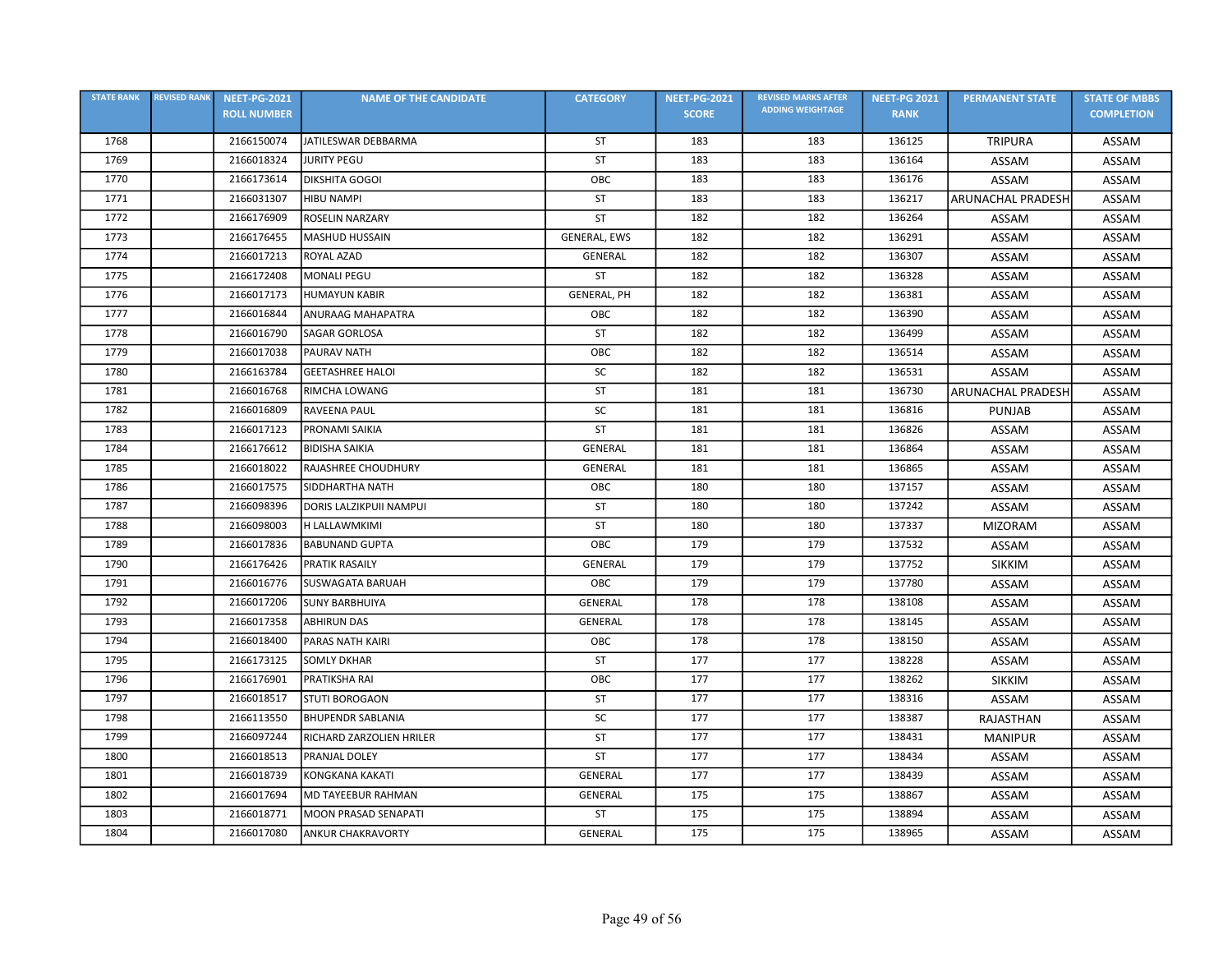| <b>STATE RANK</b> | <b>REVISED RANK</b> | <b>NEET-PG-2021</b> | <b>NAME OF THE CANDIDATE</b> | <b>CATEGORY</b>    | <b>NEET-PG-2021</b> | <b>REVISED MARKS AFTER</b> | <b>NEET-PG 2021</b> | <b>PERMANENT STATE</b> | <b>STATE OF MBBS</b> |
|-------------------|---------------------|---------------------|------------------------------|--------------------|---------------------|----------------------------|---------------------|------------------------|----------------------|
|                   |                     | <b>ROLL NUMBER</b>  |                              |                    | <b>SCORE</b>        | <b>ADDING WEIGHTAGE</b>    | <b>RANK</b>         |                        | <b>COMPLETION</b>    |
| 1805              |                     | 2166016815          | <b>NABANITA MALI</b>         | OBC                | 175                 | 175                        | 139289              | ASSAM                  | ASSAM                |
| 1806              |                     | 2166017371          | NIBEDITA TALUKDAR            | OBC                | 175                 | 175                        | 139304              | ASSAM                  | ASSAM                |
| 1807              |                     | 2166017789          | SWARAJ KRISHNAN DEORI        | <b>ST</b>          | 175                 | 175                        | 139356              | ASSAM                  | ASSAM                |
| 1808              |                     | 2166175038          | SIMI DAS                     | SC                 | 175                 | 175                        | 139378              | ASSAM                  | ASSAM                |
| 1809              |                     | 2166018667          | <b>SUTAPA SUTRADHAR</b>      | <b>SC</b>          | 175                 | 175                        | 139417              | ASSAM                  | ASSAM                |
| 1810              |                     | 2166018666          | <b>NAHSHON NEWME</b>         | <b>ST</b>          | 175                 | 175                        | 139444              | ASSAM                  | ASSAM                |
| 1811              |                     | 2166016603          | MANAS PROTIM GOGOI           | OBC                | 175                 | 175                        | 139456              | ASSAM                  | ASSAM                |
| 1812              |                     | 2166017386          | NITISH KUMAR DAS             | OBC                | 174                 | 174                        | 139582              | ASSAM                  | ASSAM                |
| 1813              |                     | 2166018828          | <b>MAUSAM ROY</b>            | OBC                | 174                 | 174                        | 139684              | ASSAM                  | ASSAM                |
| 1814              |                     | 2166017560          | RAHUL ISLAM                  | <b>GENERAL</b>     | 173                 | 173                        | 139934              | ASSAM                  | ASSAM                |
| 1815              |                     | 2166176992          | <b>SUMAN BISWAS</b>          | <b>GENERAL</b>     | 173                 | 173                        | 139992              | <b>WEST BENGAL</b>     | ASSAM                |
| 1816              |                     | 2166017905          | <b>REKIBUR RAHMAN</b>        | <b>GENERAL</b>     | 173                 | 173                        | 140091              | ASSAM                  | ASSAM                |
| 1817              |                     | 2166016898          | HIYA RANI BRAHMA             | <b>ST</b>          | 172                 | 172                        | 140416              | ASSAM                  | ASSAM                |
| 1818              |                     | 2166177182          | <b>AISMITA NANDA</b>         | GENERAL            | 172                 | 172                        | 140427              | ASSAM                  | ASSAM                |
| 1819              |                     | 2166152525          | AVINASH KUMAR ANAND          | <b>SC</b>          | 171                 | 171                        | 140499              | <b>UTTAR PRADESH</b>   | ASSAM                |
| 1820              |                     | 2166018363          | <b>BIRINCHI KARTIK DAS</b>   | <b>ST</b>          | 171                 | 171                        | 140515              | ASSAM                  | ASSAM                |
| 1821              |                     | 2166017309          | <b>BIJOYA TERANGPI</b>       | ST                 | 171                 | 171                        | 140533              | ASSAM                  | ASSAM                |
| 1822              |                     | 2166018763          | <b>DEBALINA KASHYAP</b>      | OBC                | 171                 | 171                        | 140575              | ASSAM                  | ASSAM                |
| 1823              |                     | 2166173292          | <b>DIPANKAR RABHA</b>        | ST                 | 171                 | 171                        | 140616              | ASSAM                  | ASSAM                |
| 1824              |                     | 2166176437          | FIROZ ZAMAN MOLLAH           | <b>GENERAL</b>     | 170                 | 170                        | 140883              | ASSAM                  | ASSAM                |
| 1825              |                     | 2166017113          | <b>TAPASH ROY</b>            | GENERAL            | 170                 | 170                        | 140914              | ASSAM                  | ASSAM                |
| 1826              |                     | 2166017172          | <b>KURBAN ALI AHMED</b>      | <b>GENERAL, PH</b> | 170                 | 170                        | 141303              | ASSAM                  | ASSAM                |
| 1827              |                     | 2166016689          | DR JUGANANDA PATIR           | <b>ST</b>          | 170                 | 170                        | 141331              | ASSAM                  | ASSAM                |
| 1828              |                     | 2166018055          | <b>KARTHIKEYAN M</b>         | OBC                | 169                 | 169                        | 141365              | <b>TAMIL NADU</b>      | ASSAM                |
| 1829              |                     | 2166018932          | <b>HITANKAR TALUKDAR</b>     | GENERAL            | 169                 | 169                        | 141394              | ASSAM                  | ASSAM                |
| 1830              |                     | 2166018008          | RITUPARNA SINHA              | GENERAL            | 169                 | 169                        | 141441              | ASSAM                  | ASSAM                |
| 1831              |                     | 2166152800          | <b>RONGBONG KRAMSA</b>       | ST                 | 169                 | 169                        | 141456              | ASSAM                  | ASSAM                |
| 1832              |                     | 2166177187          | <b>MAITREYEE BORA</b>        | SC                 | 169                 | 169                        | 141485              | ASSAM                  | <b>ASSAM</b>         |
| 1833              |                     | 2166017415          | NABANEETA MALAKAR            | SC                 | 169                 | 169                        | 141547              | ASSAM                  | ASSAM                |
| 1834              |                     | 2166021920          | <b>BIRENDRA KUMAR</b>        | OBC                | 168                 | 168                        | 141882              | <b>BIHAR</b>           | ASSAM                |
| 1835              |                     | 2166174914          | RUDRADEEP CHOUDHURY          | <b>GENERAL</b>     | 168                 | 168                        | 141902              | ASSAM                  | ASSAM                |
| 1836              |                     | 2166017407          | <b>DEBASISH NATH</b>         | OBC                | 167                 | 167                        | 141916              | ASSAM                  | ASSAM                |
| 1837              |                     | 2166018677          | <b>HABIBUL ISLAM</b>         | GENERAL, EWS       | 167                 | 167                        | 142070              | ASSAM                  | ASSAM                |
| 1838              |                     | 2166018785          | <b>ASHIM BORAH</b>           | OBC                | 167                 | 167                        | 142112              | ASSAM                  | ASSAM                |
| 1839              |                     | 2166016803          | <b>ASHADUL ISLAM</b>         | GENERAL, EWS       | 166                 | 166                        | 142232              | ASSAM                  | ASSAM                |
| 1840              |                     | 2166016825          | <b>BULUMONI HAZARIKA</b>     | <b>ST</b>          | 166                 | 166                        | 142415              | ASSAM                  | ASSAM                |
| 1841              |                     | 2166098001          | VANLALMUANKIMA               | ST                 | 165                 | 165                        | 142607              | <b>MIZORAM</b>         | ASSAM                |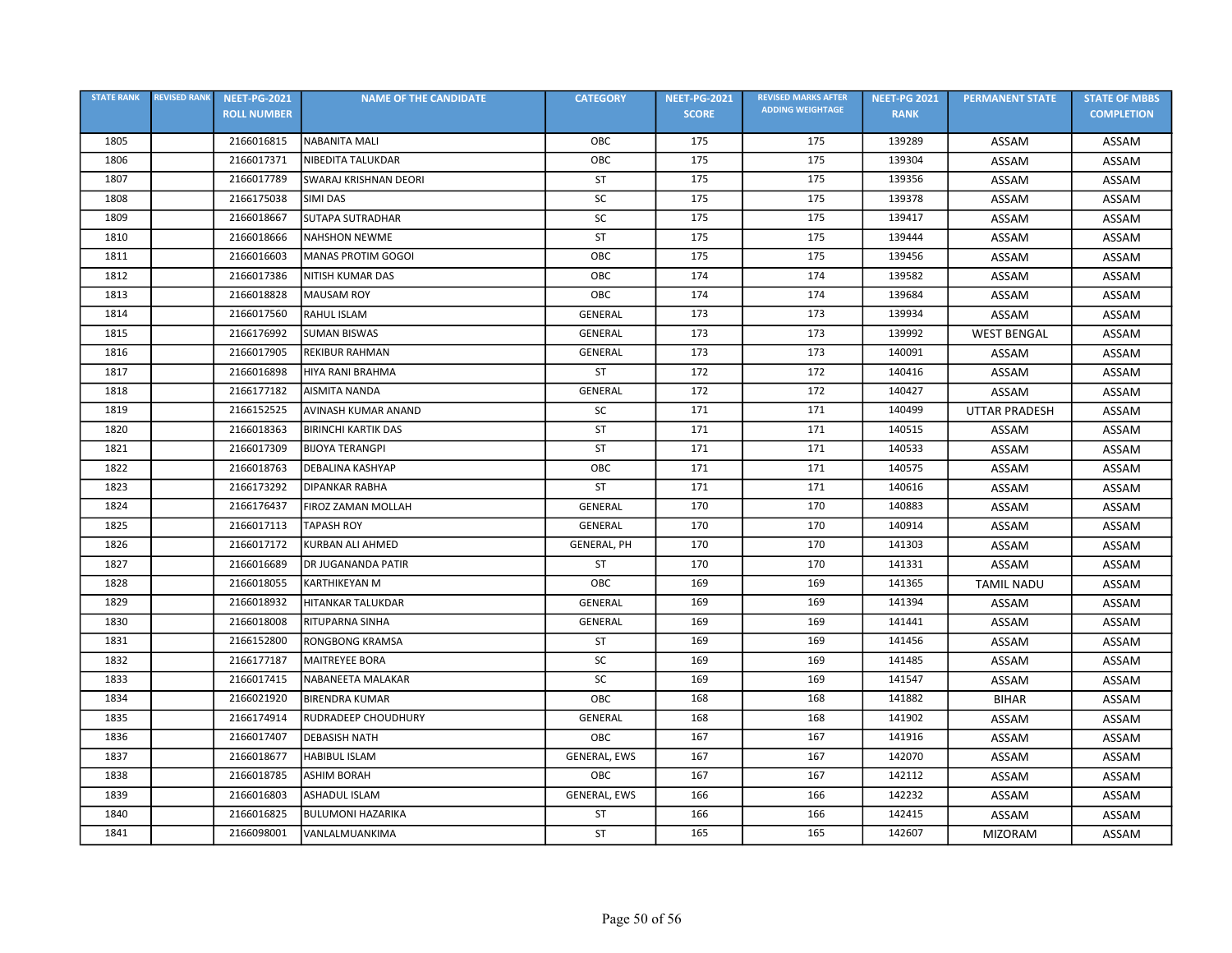| <b>STATE RANK</b> | <b>REVISED RANK</b> | <b>NEET-PG-2021</b> | <b>NAME OF THE CANDIDATE</b>      | <b>CATEGORY</b> | <b>NEET-PG-2021</b> | <b>REVISED MARKS AFTER</b> | <b>NEET-PG 2021</b> | <b>PERMANENT STATE</b> | <b>STATE OF MBBS</b> |
|-------------------|---------------------|---------------------|-----------------------------------|-----------------|---------------------|----------------------------|---------------------|------------------------|----------------------|
|                   |                     | <b>ROLL NUMBER</b>  |                                   |                 | <b>SCORE</b>        | <b>ADDING WEIGHTAGE</b>    | <b>RANK</b>         |                        | <b>COMPLETION</b>    |
| 1842              |                     | 2166018453          | <b>GEETIKA SHARMA</b>             | <b>GENERAL</b>  | 165                 | 165                        | 142866              | ASSAM                  | ASSAM                |
| 1843              |                     | 2166031126          | <b>MANISHA ROY</b>                | OBC             | 165                 | 165                        | 142889              | <b>ASSAM</b>           | ASSAM                |
| 1844              |                     | 2166098067          | LALMUANAWMA                       | <b>ST</b>       | 165                 | 165                        | 142996              | <b>MIZORAM</b>         | ASSAM                |
| 1845              |                     | 2166176917          | SIMA KUMARI BAISHYA               | SC              | 165                 | 165                        | 143036              | ASSAM                  | <b>ASSAM</b>         |
| 1846              |                     | 2166017317          | <b>GAURAV HIRA</b>                | SC              | 164                 | 164                        | 143173              | ASSAM                  | ASSAM                |
| 1847              |                     | 2166017689          | <b>GOLAM MOSTOFA KIBRIA AKAND</b> | GENERAL         | 164                 | 164                        | 143189              | ASSAM                  | ASSAM                |
| 1848              |                     | 2166097703          | RONGSIL CH. MARAK                 | <b>ST</b>       | 164                 | 164                        | 143207              | MEGHALAYA              | ASSAM                |
| 1849              |                     | 2166018538          | <b>MONALISA BANIK</b>             | SC              | 164                 | 164                        | 143289              | ASSAM                  | ASSAM                |
| 1850              |                     | 2166176727          | KHWAIRAKPAM TITO SINGH            | <b>SC</b>       | 164                 | 164                        | 143412              | <b>MANIPUR</b>         | ASSAM                |
| 1851              |                     | 2166160948          | KUSHA VASHISTHA                   | GENERAL         | 164                 | 164                        | 143461              | <b>RAJASTHAN</b>       | <b>ASSAM</b>         |
| 1852              |                     | 2166163507          | <b>NEELAM DOLEY</b>               | <b>ST</b>       | 163                 | 163                        | 143484              | ASSAM                  | ASSAM                |
| 1853              |                     | 2166098416          | <b>IMLIWABANG PONGENER</b>        | <b>ST</b>       | 163                 | 163                        | 143561              | <b>NAGALAND</b>        | <b>ASSAM</b>         |
| 1854              |                     | 2166018065          | DR GULSHAN NAZARA LASKAR          | <b>GENERAL</b>  | 163                 | 163                        | 143567              | ASSAM                  | ASSAM                |
| 1855              |                     | 2166018894          | <b>MADAN CHANDRA DAS</b>          | <b>SC</b>       | 163                 | 163                        | 143579              | ASSAM                  | ASSAM                |
| 1856              |                     | 2166018545          | <b>UTPAL TALUKDAR</b>             | SC              | 163                 | 163                        | 143648              | ASSAM                  | ASSAM                |
| 1857              |                     | 2166017614          | RAJIB KAMAL NATH                  | OBC             | 162                 | 162                        | 143827              | ASSAM                  | ASSAM                |
| 1858              |                     | 2166017473          | CHENIA A SANGMA                   | ST              | 162                 | 162                        | 143924              | MEGHALAYA              | ASSAM                |
| 1859              |                     | 2166098304          | AKUMLONG LONGKUMER                | <b>ST</b>       | 162                 | 162                        | 144002              | NAGALAND               | ASSAM                |
| 1860              |                     | 2166018540          | <b>ESHA HOQUE</b>                 | GENERAL, EWS    | 160                 | 160                        | 144442              | ASSAM                  | ASSAM                |
| 1861              |                     | 2166018876          | <b>SIVANI DAS</b>                 | SC              | 160                 | 160                        | 144765              | <b>ASSAM</b>           | ASSAM                |
| 1862              |                     | 2166016974          | SHABIBA YASHMIN HAQUE             | OBC             | 160                 | 160                        | 144916              | ASSAM                  | ASSAM                |
| 1863              |                     | 2166018486          | CHANDRAJ GOGOI                    | OBC             | 159                 | 159                        | 145004              | ASSAM                  | ASSAM                |
| 1864              |                     | 2166016720          | <b>ANIL BHENGRA</b>               | ОВС             | 159                 | 159                        | 145092              | ASSAM                  | ASSAM                |
| 1865              |                     | 2166018727          | MOHAMMAD HANIF CHOUDHURY          | OBC             | 159                 | 159                        | 145126              | ASSAM                  | ASSAM                |
| 1866              |                     | 2166017092          | <b>SUSHANTA KARMAKAR</b>          | OBC             | 159                 | 159                        | 145183              | ASSAM                  | ASSAM                |
| 1867              |                     | 2166017030          | MUNIN KAMAL CHANGMAI              | OBC             | 158                 | 158                        | 145289              | ASSAM                  | ASSAM                |
| 1868              |                     | 2166017070          | <b>MOUSUMI KUTUM</b>              | ST              | 158                 | 158                        | 145478              | ASSAM                  | ASSAM                |
| 1869              |                     | 2166171081          | <b>SHUBHAM SAHA</b>               | <b>GENERAL</b>  | 158                 | 158                        | 145484              | ASSAM                  | ASSAM                |
| 1870              |                     | 2166172909          | <b>UDAY BHASKAR DAS</b>           | OBC             | 157                 | 157                        | 145720              | ASSAM                  | ASSAM                |
| 1871              |                     | 2166018905          | <b>BIKASH BARMAN</b>              | OBC             | 157                 | 157                        | 145743              | ASSAM                  | ASSAM                |
| 1872              |                     | 2166098333          | <b>DR. SERDIHUN TERONPI</b>       | ST              | 156                 | 156                        | 145889              | ASSAM                  | ASSAM                |
| 1873              |                     | 2166016816          | HIMADRI DAS                       | <b>SC</b>       | 155                 | 155                        | 146093              | ASSAM                  | ASSAM                |
| 1874              |                     | 2166163673          | JOY SHANKAR BHATTACHARJEE         | GENERAL, EWS    | 155                 | 155                        | 146129              | ASSAM                  | ASSAM                |
| 1875              |                     | 2166016907          | PALLAV BRAHMA                     | <b>ST</b>       | 155                 | 155                        | 146148              | ASSAM                  | ASSAM                |
| 1876              |                     | 2166176693          | ZIAUR RAHMAN                      | GENERAL         | 155                 | 155                        | 146207              | ASSAM                  | ASSAM                |
| 1877              |                     | 2166016894          | <b>JAHANGIR ALOM</b>              | GENERAL, EWS    | 155                 | 155                        | 146238              | ASSAM                  | ASSAM                |
| 1878              |                     | 2166017803          | <b>MAHMUDUL HASAN</b>             | GENERAL, EWS    | 155                 | 155                        | 146310              | ASSAM                  | ASSAM                |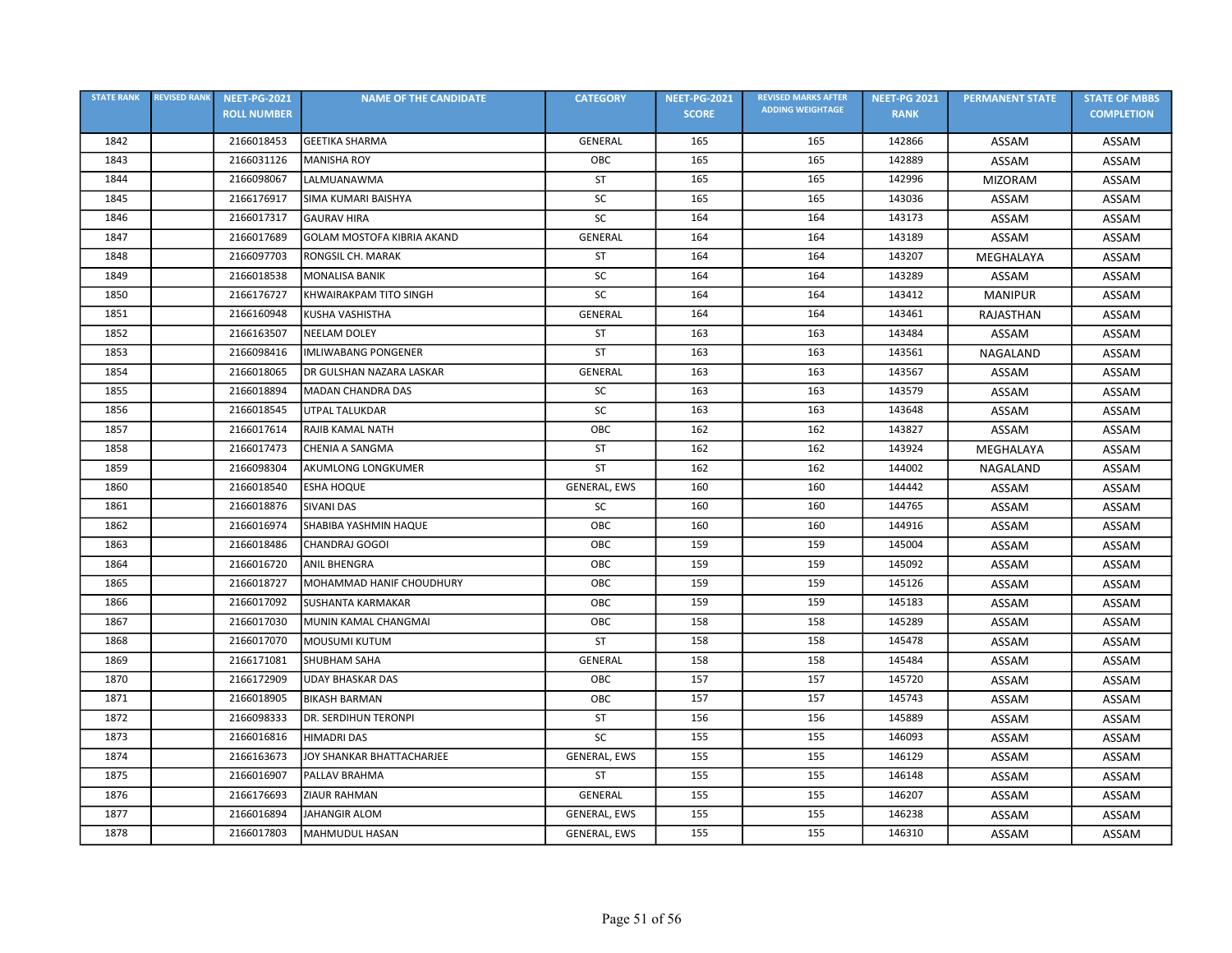| <b>STATE RANK</b> | <b>REVISED RANK</b> | <b>NEET-PG-2021</b> | <b>NAME OF THE CANDIDATE</b> | <b>CATEGORY</b> | <b>NEET-PG-2021</b> | <b>REVISED MARKS AFTER</b> | <b>NEET-PG 2021</b> | <b>PERMANENT STATE</b> | <b>STATE OF MBBS</b> |
|-------------------|---------------------|---------------------|------------------------------|-----------------|---------------------|----------------------------|---------------------|------------------------|----------------------|
|                   |                     | <b>ROLL NUMBER</b>  |                              |                 | <b>SCORE</b>        | <b>ADDING WEIGHTAGE</b>    | <b>RANK</b>         |                        | <b>COMPLETION</b>    |
| 1879              |                     | 2166018339          | PRASANTA DEORI               | ST              | 154                 | 154                        | 146677              | ASSAM                  | ASSAM                |
| 1880              |                     | 2166173113          | <b>KOROBI RONGPIPI</b>       | <b>ST</b>       | 154                 | 154                        | 146811              | ASSAM                  | ASSAM                |
| 1881              |                     | 2166016786          | <b>AMITAVA DAS</b>           | SC              | 154                 | 154                        | 146827              | ASSAM                  | ASSAM                |
| 1882              |                     | 2166017735          | <b>BARASHA DAS</b>           | <b>ST</b>       | 154                 | 154                        | 146842              | ASSAM                  | ASSAM                |
| 1883              |                     | 2166017785          | ASHIQUE EE MOSTAFA           | GENERAL         | 154                 | 154                        | 146855              | ASSAM                  | ASSAM                |
| 1884              |                     | 2166016954          | LALRINAWMI RALTE             | <b>ST</b>       | 153                 | 153                        | 146945              | <b>MIZORAM</b>         | ASSAM                |
| 1885              |                     | 2166018562          | <b>SWAPNA LOHAR</b>          | ОВС             | 152                 | 152                        | 147194              | ASSAM                  | ASSAM                |
| 1886              |                     | 2166018491          | RAJASHYAM GOGOI              | OBC             | 152                 | 152                        | 147202              | ASSAM                  | ASSAM                |
| 1887              |                     | 2166176795          | <b>ANKITA GUPTA</b>          | <b>GENERAL</b>  | 152                 | 152                        | 147297              | ASSAM                  | ASSAM                |
| 1888              |                     | 2166018724          | <b>RUPAN SARKAR</b>          | OBC, PH         | 152                 | 152                        | 147325              | ASSAM                  | ASSAM                |
| 1889              |                     | 2166018067          | <b>SHAURIN ZAMAN</b>         | <b>GENERAL</b>  | 152                 | 152                        | 147371              | ASSAM                  | ASSAM                |
| 1890              |                     | 2166017765          | <b>MOON BEPARI</b>           | GENERAL, EWS    | 151                 | 151                        | 147469              | ASSAM                  | ASSAM                |
| 1891              |                     | 2166018086          | UPASHYA RAY BARUAH           | <b>GENERAL</b>  | 151                 | 151                        | 147679              | ASSAM                  | ASSAM                |
| 1892              |                     | 2166022740          | PANMEI GAILANLU RONGMEI      | <b>ST</b>       | 150                 | 150                        | 147742              | <b>MANIPUR</b>         | ASSAM                |
| 1893              |                     | 2166017794          | RAKIBUL AHMED                | GENERAL         | 150                 | 150                        | 147812              | ASSAM                  | ASSAM                |
| 1894              |                     | 2166017349          | <b>BARNALI BHUYAN</b>        | SC              | 150                 | 150                        | 148066              | ASSAM                  | ASSAM                |
| 1895              |                     | 2166018703          | <b>SAURAV DAS</b>            | SC              | 150                 | 150                        | 148105              | ASSAM                  | ASSAM                |
| 1896              |                     | 2166018714          | <b>TRIDEEP NATH</b>          | OBC             | 149                 | 149                        | 148363              | ASSAM                  | ASSAM                |
| 1897              |                     | 2166016837          | <b>BAISHALI WAIBRA</b>       | <b>ST</b>       | 149                 | 149                        | 148512              | ASSAM                  | ASSAM                |
| 1898              |                     | 2166176894          | <b>MRIDUSMITA KAKATI</b>     | SC              | 148                 | 148                        | 148525              | ASSAM                  | ASSAM                |
| 1899              |                     | 2166176939          | <b>SUJATA LAGASHU</b>        | <b>ST</b>       | 148                 | 148                        | 148638              | ASSAM                  | ASSAM                |
| 1900              |                     | 2166017942          | <b>PAPORI DEKA</b>           | ST              | 148                 | 148                        | 148708              | ASSAM                  | ASSAM                |
| 1901              |                     | 2166017760          | <b>MAHBUBUR RAHMAN</b>       | <b>GENERAL</b>  | 147                 | 147                        | 148842              | ASSAM                  | ASSAM                |
| 1902              |                     | 2166018204          | <b>RUTH R MARAK</b>          | <b>ST</b>       | 147                 | 147                        | 148922              | MEGHALAYA              | ASSAM                |
| 1903              |                     | 2166175594          | <b>EASTER SUCHEN</b>         | <b>ST</b>       | 147                 | 147                        | 148933              | ASSAM                  | ASSAM                |
| 1904              |                     | 2166098353          | <b>TANGSIL K. MARAK</b>      | <b>ST</b>       | 146                 | 146                        | 149081              | MEGHALAYA              | ASSAM                |
| 1905              |                     | 2166172514          | HALE AKASA M SANGMA          | ST              | 146                 | 146                        | 149186              | MEGHALAYA              | ASSAM                |
| 1906              |                     | 2166176498          | <b>ABHINANDA DAS</b>         | OBC             | 146                 | 146                        | 149298              | ASSAM                  | <b>ASSAM</b>         |
| 1907              |                     | 2166018919          | <b>JIKRUL ALMULLAH</b>       | <b>GENERAL</b>  | 145                 | 145                        | 149415              | ASSAM                  | ASSAM                |
| 1908              |                     | 2166017063          | <b>MANJIL SAIKIA</b>         | ST              | 145                 | 145                        | 149499              | ASSAM                  | ASSAM                |
| 1909              |                     | 2166177031          | RIAZ UDDIN AHMED             | GENERAL         | 145                 | 145                        | 149675              | ASSAM                  | ASSAM                |
| 1910              |                     | 2166018521          | <b>SUNIRMITA KURMI</b>       | OBC             | 145                 | 145                        | 149679              | ASSAM                  | ASSAM                |
| 1911              |                     | 2166016669          | RICHA SAIKIA                 | OBC             | 145                 | 145                        | 149777              | ASSAM                  | ASSAM                |
| 1912              |                     | 2166018071          | SHOHIDUL ISLAM BHUYAN        | GENERAL         | 144                 | 144                        | 149961              | ASSAM                  | ASSAM                |
| 1913              |                     | 2166018295          | PAWAN KUMAR                  | SC              | 143                 | 143                        | 150109              | RAJASTHAN              | ASSAM                |
| 1914              |                     | 2166162731          | <b>HANEEF MOHAMMED</b>       | GENERAL         | 142                 | 142                        | 150424              | ASSAM                  | ASSAM                |
| 1915              |                     | 2166098047          | LAWRENCE LALRAMENGA RALTE    | ST              | 142                 | 142                        | 150425              | <b>MIZORAM</b>         | ASSAM                |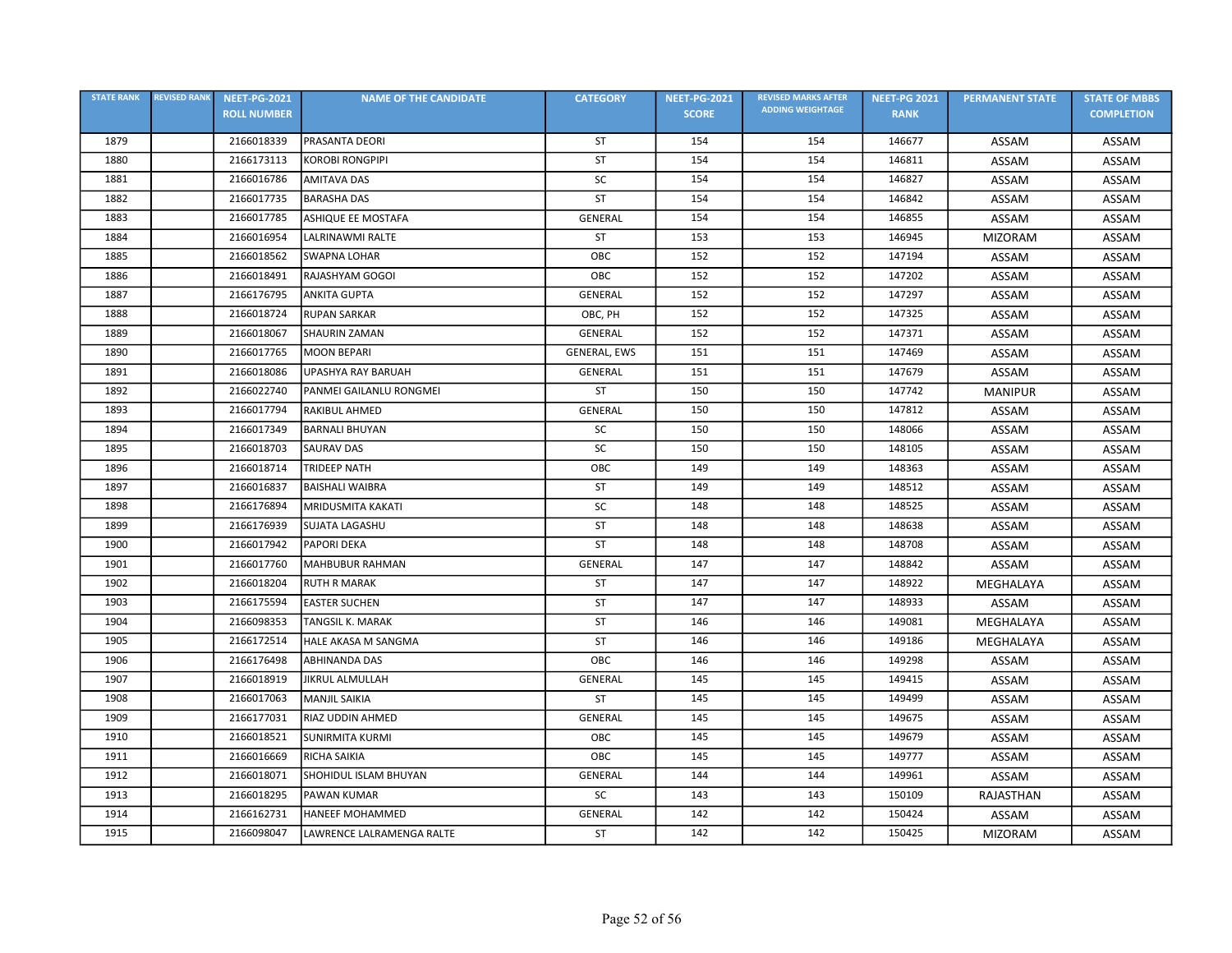| <b>STATE RANK</b> | <b>REVISED RANK</b> | <b>NEET-PG-2021</b> | <b>NAME OF THE CANDIDATE</b>  | <b>CATEGORY</b> | <b>NEET-PG-2021</b> | <b>REVISED MARKS AFTER</b> | <b>NEET-PG 2021</b> | <b>PERMANENT STATE</b> | <b>STATE OF MBBS</b> |
|-------------------|---------------------|---------------------|-------------------------------|-----------------|---------------------|----------------------------|---------------------|------------------------|----------------------|
|                   |                     | <b>ROLL NUMBER</b>  |                               |                 | <b>SCORE</b>        | <b>ADDING WEIGHTAGE</b>    | <b>RANK</b>         |                        | <b>COMPLETION</b>    |
| 1916              |                     | 2166173277          | DIBYAJYOTI BHATTACHARJEE      | GENERAL         | 142                 | 142                        | 150494              | ASSAM                  | ASSAM                |
| 1917              |                     | 2166022954          | SHARMA RAHUL KUMAR            | GENERAL, EWS    | 141                 | 141                        | 150529              | <b>BIHAR</b>           | ASSAM                |
|                   |                     |                     | RAMAKANT                      |                 |                     |                            |                     |                        |                      |
| 1918              |                     | 2166176507          | AMINUZZAMAN AHMED             | <b>GENERAL</b>  | 141                 | 141                        | 150625              | ASSAM                  | ASSAM                |
| 1919              |                     | 2166018892          | <b>SUSMITA DAS</b>            | SC              | 141                 | 141                        | 150753              | ASSAM                  | ASSAM                |
| 1920              |                     | 2166018106          | CHISTIYA NOORIE ALAM DOUNGEL  | <b>ST</b>       | 140                 | 140                        | 150887              | ASSAM                  | ASSAM                |
| 1921              |                     | 2166176687          | <b>BIJIT BARMAN</b>           | OBC             | 140                 | 140                        | 151176              | ASSAM                  | ASSAM                |
| 1922              |                     | 2166017632          | <b>KULENDU ROY</b>            | OBC             | 140                 | 140                        | 151262              | ASSAM                  | ASSAM                |
| 1923              |                     | 2166018499          | RIPAN RANJU BARUAH            | OBC             | 139                 | 139                        | 151302              | ASSAM                  | ASSAM                |
| 1924              |                     | 2166017084          | <b>OLIUL ALOM</b>             | <b>GENERAL</b>  | 139                 | 139                        | 151412              | ASSAM                  | ASSAM                |
| 1925              |                     | 2166173664          | RAKHI MITRA                   | <b>GENERAL</b>  | 138                 | 138                        | 151538              | ASSAM                  | ASSAM                |
| 1926              |                     | 2166177185          | <b>MANDIRA DAS</b>            | SC              | 138                 | 138                        | 151781              | ASSAM                  | ASSAM                |
| 1927              |                     | 2166016771          | <b>ASHIK AHMED</b>            | GENERAL         | 136                 | 136                        | 152070              | ASSAM                  | ASSAM                |
| 1928              |                     | 2166018843          | <b>KISHOR GURUNG</b>          | OBC             | 136                 | 136                        | 152076              | ASSAM                  | ASSAM                |
| 1929              |                     | 2166017260          | LONGKI TIMUNG                 | <b>ST</b>       | 136                 | 136                        | 152147              | ASSAM                  | ASSAM                |
| 1930              |                     | 2166018373          | <b>JIRJAR PHURA</b>           | <b>ST</b>       | 135                 | 135                        | 152348              | ASSAM                  | ASSAM                |
| 1931              |                     | 2166020130          | <b>SAROJ KUMAR RAJAK</b>      | SC              | 135                 | 135                        | 152349              | <b>BIHAR</b>           | ASSAM                |
| 1932              |                     | 2166017034          | <b>AMAN KUMAR GUPTA</b>       | OBC             | 135                 | 135                        | 152446              | ASSAM                  | ASSAM                |
| 1933              |                     | 2166018493          | <b>TENNYSON TERON</b>         | <b>ST</b>       | 135                 | 135                        | 152524              | ASSAM                  | ASSAM                |
| 1934              |                     | 2166018110          | <b>IMAMUL JADDIK</b>          | GENERAL, EWS    | 135                 | 135                        | 152580              | ASSAM                  | ASSAM                |
| 1935              |                     | 2166017796          | SAHANAJ PARBIN LASKAR         | <b>GENERAL</b>  | 134                 | 134                        | 152921              | ASSAM                  | ASSAM                |
| 1936              |                     | 2166017980          | <b>SUMAN BORA</b>             | OBC             | 134                 | 134                        | 152956              | ASSAM                  | ASSAM                |
| 1937              |                     | 2166018035          | <b>SURAJIT KALITA</b>         | GENERAL         | 134                 | 134                        | 152969              | ASSAM                  | ASSAM                |
| 1938              |                     | 2166019742          | <b>RANJAN KUMAR SAH</b>       | <b>OBC</b>      | 133                 | 133                        | 153090              | ASSAM                  | ASSAM                |
| 1939              |                     | 2166018351          | <b>RUSTOM RONGPHAR</b>        | ST              | 133                 | 133                        | 153126              | ASSAM                  | ASSAM                |
| 1940              |                     | 2166112185          | RAJ KUMAR MEENA               | <b>ST</b>       | 132                 | 132                        | 153299              | RAJASTHAN              | ASSAM                |
| 1941              |                     | 2166098263          | LINGSHAU JAMES P PHOM         | ST              | 132                 | 132                        | 153304              | NAGALAND               | ASSAM                |
| 1942              |                     | 2166017156          | <b>RAHUL SONOWAL</b>          | ST              | 132                 | 132                        | 153338              | ASSAM                  | ASSAM                |
| 1943              |                     | 2166016587          | ANURAG SAMONNOI SHARMA        | GENERAL         | 132                 | 132                        | 153358              | ASSAM                  | ASSAM                |
| 1944              |                     | 2166097907          | <b>BAHIAM KUPAR C NONGRUM</b> | <b>ST</b>       | 132                 | 132                        | 153412              | MEGHALAYA              | ASSAM                |
| 1945              |                     | 2166028411          | SHARMISTHA BASING             | <b>ST</b>       | 132                 | 132                        | 153449              | ASSAM                  | ASSAM                |
| 1946              |                     | 2166017961          | JYOTISHMOI CHANGMAI           | OBC             | 131                 | 131                        | 153605              | ASSAM                  | ASSAM                |
| 1947              |                     | 2166097797          | WINVY NORA CH MARAK           | ST              | 130                 | 130                        | 153997              | MEGHALAYA              | ASSAM                |
| 1948              |                     | 2166017957          | HIMPRABAL KAUSHIK             | GENERAL         | 130                 | 130                        | 154127              | ASSAM                  | ASSAM                |
| 1949              |                     | 2166017809          | MIRAJUL HUSSAIN               | GENERAL         | 129                 | 129                        | 154183              | ASSAM                  | ASSAM                |
| 1950              |                     | 2166101999          | <b>NARAYAN DAS</b>            | SC              | 129                 | 129                        | 154245              | ASSAM                  | ASSAM                |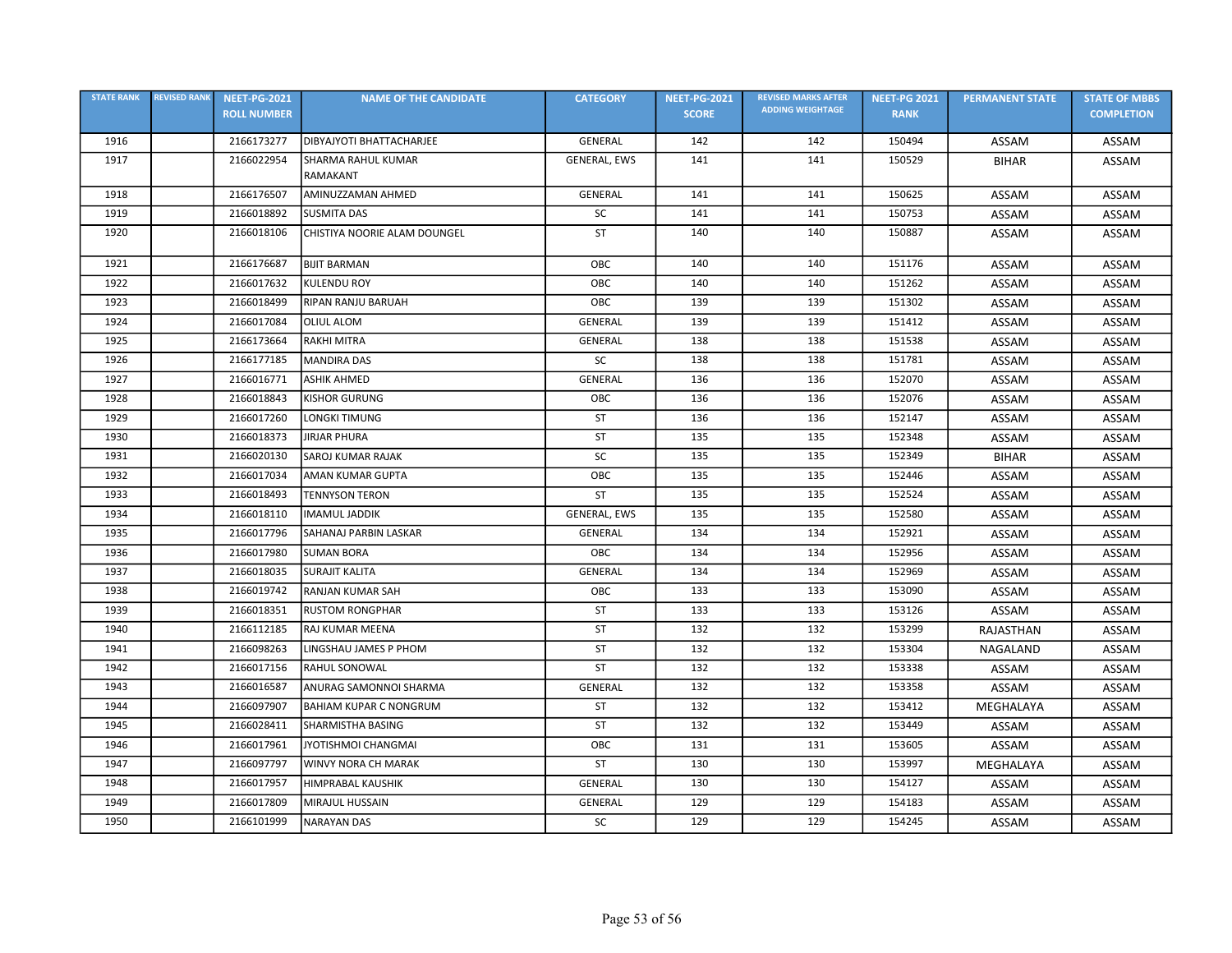| <b>STATE RANK</b> | <b>REVISED RANK</b> | <b>NEET-PG-2021</b> | <b>NAME OF THE CANDIDATE</b>                  | <b>CATEGORY</b>     | <b>NEET-PG-2021</b> | <b>REVISED MARKS AFTER</b> | <b>NEET-PG 2021</b> | <b>PERMANENT STATE</b>   | <b>STATE OF MBBS</b> |
|-------------------|---------------------|---------------------|-----------------------------------------------|---------------------|---------------------|----------------------------|---------------------|--------------------------|----------------------|
|                   |                     | <b>ROLL NUMBER</b>  |                                               |                     | <b>SCORE</b>        | <b>ADDING WEIGHTAGE</b>    | <b>RANK</b>         |                          | <b>COMPLETION</b>    |
| 1951              |                     | 2166020312          | <b>BAPAN KUMAR MANDAL</b>                     | <b>SC</b>           | 128                 | 128                        | 154490              | ASSAM                    | ASSAM                |
| 1952              |                     | 2166017336          | PALLABI KUTUM                                 | ST                  | 128                 | 128                        | 154494              | ASSAM                    | ASSAM                |
| 1953              |                     | 2166016946          | <b>KOJ KONIYA</b>                             | <b>ST</b>           | 128                 | 128                        | 154535              | <b>ARUNACHAL PRADESH</b> | ASSAM                |
| 1954              |                     | 2166018024          | <b>BISHAL RAY BARUAH</b>                      | <b>GENERAL</b>      | 128                 | 128                        | 154536              | ASSAM                    | ASSAM                |
| 1955              |                     | 2166016975          | DR PRONAB KUMAR BARUAH                        | OBC                 | 127                 | 127                        | 154544              | ASSAM                    | ASSAM                |
| 1956              |                     | 2166017364          | <b>MANOJ BORO</b>                             | ST                  | 127                 | 127                        | 154588              | ASSAM                    | ASSAM                |
| 1957              |                     | 2166017825          | <b>BERITY R SANGMA</b>                        | <b>ST</b>           | 126                 | 126                        | 154760              | MEGHALAYA                | ASSAM                |
| 1958              |                     | 2166017110          | SHAIK NAGMA AHMED                             | OBC                 | 126                 | 126                        | 154885              | ASSAM                    | ASSAM                |
| 1959              |                     | 2166017228          | <b>ALOK KUMAR DAS</b>                         | SC                  | 126                 | 126                        | 154908              | ASSAM                    | ASSAM                |
| 1960              |                     | 2166018522          | ABDULLAH AL SHARIFUL AMIN<br><b>CHOUDHURY</b> | <b>GENERAL, EWS</b> | 125                 | 125                        | 154994              | ASSAM                    | ASSAM                |
| 1961              |                     | 2166018891          | <b>DAISY NARZARI</b>                          | <b>ST</b>           | 125                 | 125                        | 155170              | ASSAM                    | ASSAM                |
| 1962              |                     | 2166173066          | NABAJYOTI MISRA                               | GENERAL             | 123                 | 123                        | 155546              | ASSAM                    | ASSAM                |
| 1963              |                     | 2166022677          | SAMUEL SARKAR                                 | SC                  | 123                 | 123                        | 155703              | ASSAM                    | <b>ASSAM</b>         |
| 1964              |                     | 2166016913          | <b>UNNAV RAJKONWAR</b>                        | OBC                 | 122                 | 122                        | 155853              | ASSAM                    | ASSAM                |
| 1965              |                     | 2166017128          | <b>ABHISEK KUMAR SINGH</b>                    | <b>GENERAL, EWS</b> | 121                 | 121                        | 156131              | ASSAM                    | ASSAM                |
| 1966              |                     | 2166018337          | <b>ARUNIMA BARMAN</b>                         | GENERAL, EWS        | 121                 | 121                        | 156166              | ASSAM                    | ASSAM                |
| 1967              |                     | 2166018176          | <b>AMIT SINGH</b>                             | OBC                 | 120                 | 120                        | 156194              | ASSAM                    | <b>ASSAM</b>         |
| 1968              |                     | 2166016824          | <b>BISHAL DAS</b>                             | SC                  | 120                 | 120                        | 156460              | ASSAM                    | ASSAM                |
| 1969              |                     | 2166176814          | <b>MUKHTAR AHMED</b>                          | GENERAL, EWS        | 120                 | 120                        | 156498              | ASSAM                    | ASSAM                |
| 1970              |                     | 2166017144          | <b>DEBOJIT PEGU</b>                           | <b>ST</b>           | 119                 | 119                        | 156657              | ASSAM                    | ASSAM                |
| 1971              |                     | 2166016688          | <b>MOM HINDA</b>                              | <b>ST</b>           | 119                 | 119                        | 156700              | <b>ARUNACHAL PRADESH</b> | ASSAM                |
| 1972              |                     | 2166018508          | <b>ANURAG DUTTA</b>                           | <b>GENERAL</b>      | 118                 | 118                        | 156937              | ASSAM                    | ASSAM                |
| 1973              |                     | 2166017241          | <b>IFTIKAR RAHMAN</b>                         | GENERAL             | 117                 | 117                        | 157011              | ASSAM                    | ASSAM                |
| 1974              |                     | 2166101001          | <b>MANAB DEKA</b>                             | GENERAL, EWS        | 117                 | 117                        | 157132              | ASSAM                    | ASSAM                |
| 1975              |                     | 2166164886          | <b>KAUSHIK DAS</b>                            | <b>GENERAL</b>      | 116                 | 116                        | 157210              | ASSAM                    | ASSAM                |
| 1976              |                     | 2166097883          | PRIYA SENGSE R. SANGMA                        | ST                  | 115                 | 115                        | 157393              | MEGHALAYA                | ASSAM                |
| 1977              |                     | 2166097967          | VANLALHMANGAIHZUALI                           | <b>ST</b>           | 115                 | 115                        | 157422              | <b>MIZORAM</b>           | ASSAM                |
| 1978              |                     | 2166017556          | SHAMBHU LAL MEENA                             | ST                  | 115                 | 115                        | 157490              | RAJASTHAN                | ASSAM                |
| 1979              |                     | 2166016708          | SATYA BIKASH DOLEY                            | ST                  | 115                 | 115                        | 157589              | ASSAM                    | ASSAM                |
| 1980              |                     | 2166016602          | <b>NUPUR MONI DIHINGIA</b>                    | ОВС                 | 115                 | 115                        | 157651              | ASSAM                    | ASSAM                |
| 1981              |                     | 2166019817          | RISHIKESH KOUNDINYA                           | <b>GENERAL</b>      | 114                 | 114                        | 157747              | ASSAM                    | ASSAM                |
| 1982              |                     | 2166018709          | T INDRAJIT SINGHA                             | OBC                 | 114                 | 114                        | 157767              | ASSAM                    | ASSAM                |
| 1983              |                     | 2166018483          | RONGBEEN BEYLINDOK                            | <b>ST</b>           | 114                 | 114                        | 157854              | ASSAM                    | ASSAM                |
| 1984              |                     | 2166173321          | <b>SUBHENDU DAS</b>                           | SC                  | 112                 | 112                        | 158236              | ASSAM                    | ASSAM                |
| 1985              |                     | 2166017870          | NILABHA BHATTACHARJEE                         | GENERAL             | 112                 | 112                        | 158242              | <b>ASSAM</b>             | ASSAM                |
| 1986              |                     | 2166018842          | <b>GYANDEEP NATH</b>                          | OBC                 | 111                 | 111                        | 158351              | ASSAM                    | ASSAM                |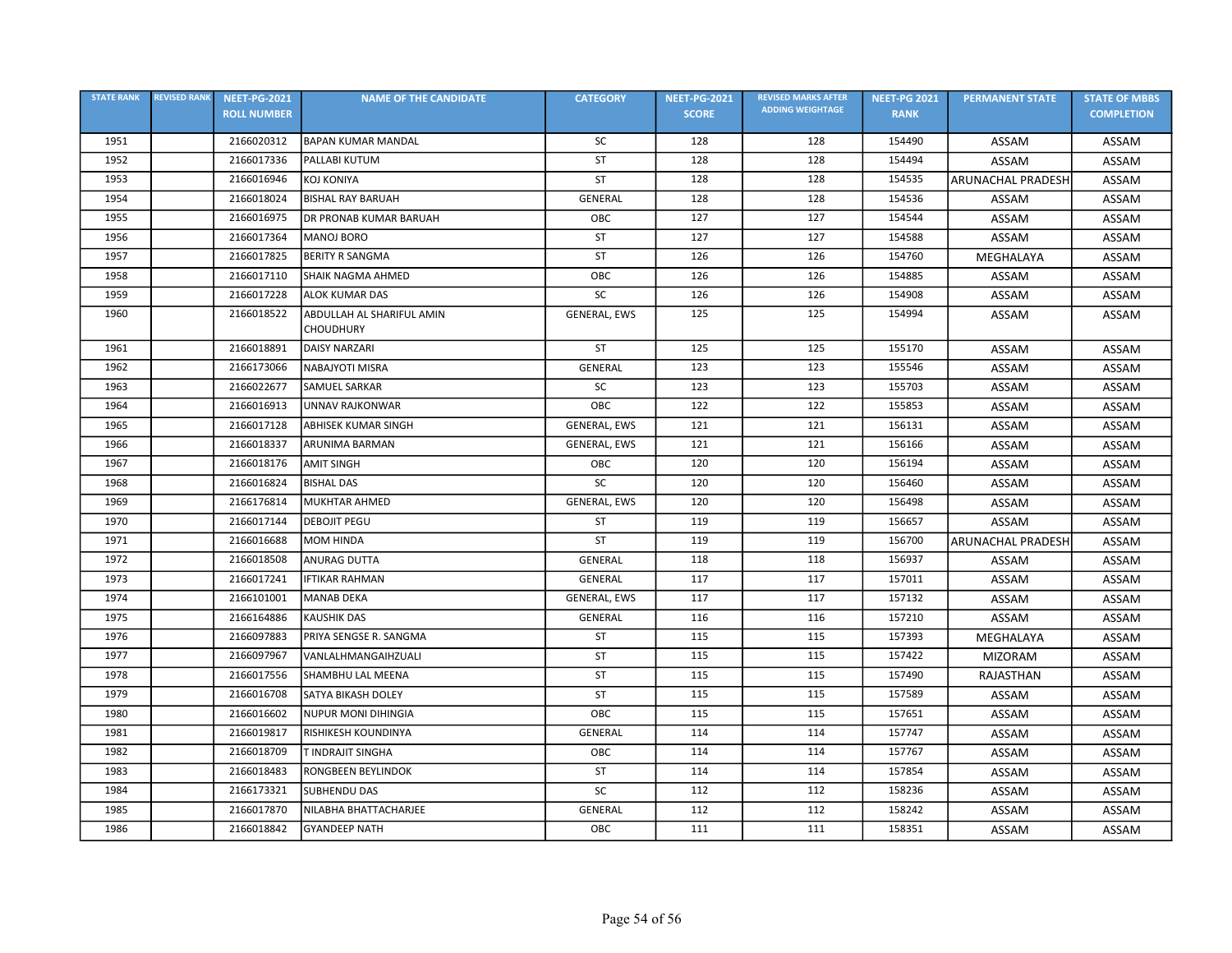| <b>STATE RANK</b> | <b>REVISED RANK</b> | <b>NEET-PG-2021</b> | <b>NAME OF THE CANDIDATE</b>    | <b>CATEGORY</b>    | <b>NEET-PG-2021</b> | <b>REVISED MARKS AFTER</b> | <b>NEET-PG 2021</b> | <b>PERMANENT STATE</b>   | <b>STATE OF MBBS</b> |
|-------------------|---------------------|---------------------|---------------------------------|--------------------|---------------------|----------------------------|---------------------|--------------------------|----------------------|
|                   |                     | <b>ROLL NUMBER</b>  |                                 |                    | <b>SCORE</b>        | <b>ADDING WEIGHTAGE</b>    | <b>RANK</b>         |                          | <b>COMPLETION</b>    |
| 1987              |                     | 2166016856          | <b>AKASH TAYENG</b>             | ST                 | 110                 | 110                        | 158595              | ASSAM                    | ASSAM                |
| 1988              |                     | 2166018511          | SYEDA REHAB FARHIN              | GENERAL            | 110                 | 110                        | 158795              | ASSAM                    | ASSAM                |
| 1989              |                     | 2166172417          | <b>PURBA NATH</b>               | OBC                | 109                 | 109                        | 158942              | ASSAM                    | ASSAM                |
| 1990              |                     | 2166016999          | <b>NADIM AHMED</b>              | GENERAL            | 108                 | 108                        | 159071              | <b>ASSAM</b>             | ASSAM                |
| 1991              |                     | 2166016897          | KABYARANJAN BORKAKOTY           | GENERAL, EWS       | 108                 | 108                        | 159095              | ASSAM                    | ASSAM                |
| 1992              |                     | 2166018531          | <b>ARNAV KUMAR LAHA</b>         | GENERAL            | 107                 | 107                        | 159272              | ASSAM                    | ASSAM                |
| 1993              |                     | 2166176680          | <b>NAZIMA KHATUN</b>            | GENERAL, EWS       | 105                 | 105                        | 159785              | ASSAM                    | ASSAM                |
| 1994              |                     | 2166017209          | DR BEGAM SALMA SULTANA          | OBC                | 104                 | 104                        | 159953              | ASSAM                    | ASSAM                |
| 1995              |                     | 2166097757          | <b>RONY MILSON LATHONG</b>      | <b>ST</b>          | 101                 | 101                        | 160323              | MEGHALAYA                | ASSAM                |
| 1996              |                     | 2166017570          | <b>ANISUR RAHMAN</b>            | <b>GENERAL</b>     | 100                 | 100                        | 160484              | ASSAM                    | <b>ASSAM</b>         |
| 1997              |                     | 2166110718          | VASHISHTHA CHARAN               | OBC                | 100                 | 100                        | 160562              | RAJASTHAN                | ASSAM                |
| 1998              |                     | 2166098447          | <b>RIPAMCHI G MOMIN</b>         | <b>ST</b>          | 97                  | 97                         | 160965              | MEGHALAYA                | <b>ASSAM</b>         |
| 1999              |                     | 2166167971          | <b>AMIT KUMAR ARUN</b>          | OBC                | 97                  | 97                         | 161024              | <b>BIHAR</b>             | ASSAM                |
| 2000              |                     | 2166017476          | <b>MITHUN DAS</b>               | <b>SC</b>          | 97                  | 97                         | 161049              | ASSAM                    | ASSAM                |
| 2001              |                     | 2166018500          | RAIKOM TERON                    | ST                 | 96                  | 96                         | 161148              | ASSAM                    | ASSAM                |
| 2002              |                     | 2166020030          | KAMAL KISHOR SINGH              | <b>GENERAL</b>     | 94                  | 94                         | 161474              | <b>BIHAR</b>             | ASSAM                |
| 2003              |                     | 2166176989          | <b>ABHISHEK JOSHI</b>           | GENERAL            | 94                  | 94                         | 161524              | ASSAM                    | ASSAM                |
| 2004              |                     | 2166016582          | TABU ROJI                       | ST, PH             | 94                  | 94                         | 161525              | <b>ARUNACHAL PRADESH</b> | ASSAM                |
| 2005              |                     | 2166098453          | <b>DETHAR PHONGLOSA</b>         | ST                 | 93                  | 93                         | 161695              | ASSAM                    | ASSAM                |
| 2006              |                     | 2166017885          | <b>NAVADEEP BORAH</b>           | OBC                | 91                  | 91                         | 161903              | <b>ASSAM</b>             | ASSAM                |
| 2007              |                     | 2166018154          | <b>ANUPAMA SIL</b>              | OBC                | 90                  | 90                         | 162149              | ASSAM                    | ASSAM                |
| 2008              |                     | 2166018627          | MD MAHMOOD HASAN                | GENERAL            | 90                  | 90                         | 162161              | ASSAM                    | ASSAM                |
| 2009              |                     | 2166018816          | <b>SUJIPTA DAS</b>              | SC                 | 87                  | 87                         | 162496              | ASSAM                    | ASSAM                |
| 2010              |                     | 2166017176          | SANJIT BASUMATARY               | ST, PH             | 86                  | 86                         | 162558              | ASSAM                    | ASSAM                |
| 2011              |                     | 2166098348          | SASHI KANTA PANYANG             | ST                 | 86                  | 86                         | 162562              | ASSAM                    | ASSAM                |
| 2012              |                     | 2166176402          | PARAMITA MITRA                  | <b>GENERAL, PH</b> | 86                  | 86                         | 162615              | <b>WEST BENGAL</b>       | ASSAM                |
| 2013              |                     | 2166017486          | <b>JINTI DAS</b>                | SC                 | 85                  | 85                         | 162760              | ASSAM                    | ASSAM                |
| 2014              |                     | 2166176777          | PALLAB DUTTA                    | <b>GENERAL</b>     | 85                  | 85                         | 162849              | ASSAM                    | ASSAM                |
| 2015              |                     | 2166018656          | <b>MAUSAM YADAV</b>             | OBC                | 85                  | 85                         | 162867              | ASSAM                    | ASSAM                |
| 2016              |                     | 2166016947          | <b>KOJ RINYO</b>                | <b>ST</b>          | 84                  | 84                         | 162980              | <b>ARUNACHAL PRADESH</b> | ASSAM                |
| 2017              |                     | 2166097756          | <b>CLINE SENGSRANG CH MARAK</b> | ST                 | 82                  | 82                         | 163160              | MEGHALAYA                | ASSAM                |
| 2018              |                     | 2166098357          | <b>MADHAB LAGACHU</b>           | ST                 | 76                  | 76                         | 163707              | ASSAM                    | ASSAM                |
| 2019              |                     | 2166176659          | NAZRUL ISLAM                    | GENERAL            | 75                  | 75                         | 163815              | ASSAM                    | ASSAM                |
| 2020              |                     | 2166017302          | <b>BHUBAN DEORI</b>             | ST                 | 73                  | 73                         | 164070              | ASSAM                    | ASSAM                |
| 2021              |                     | 2166017238          | SAKIL AHMED                     | GENERAL            | 70                  | 70                         | 164265              | ASSAM                    | ASSAM                |
| 2022              |                     | 2166018037          | HIRAK JYOTI TALUKDAR            | SC                 | 69                  | 69                         | 164386              | ASSAM                    | ASSAM                |
| 2023              |                     | 2166017155          | <b>ASHISHA SONOWAL</b>          | ST                 | 69                  | 69                         | 164406              | ASSAM                    | ASSAM                |